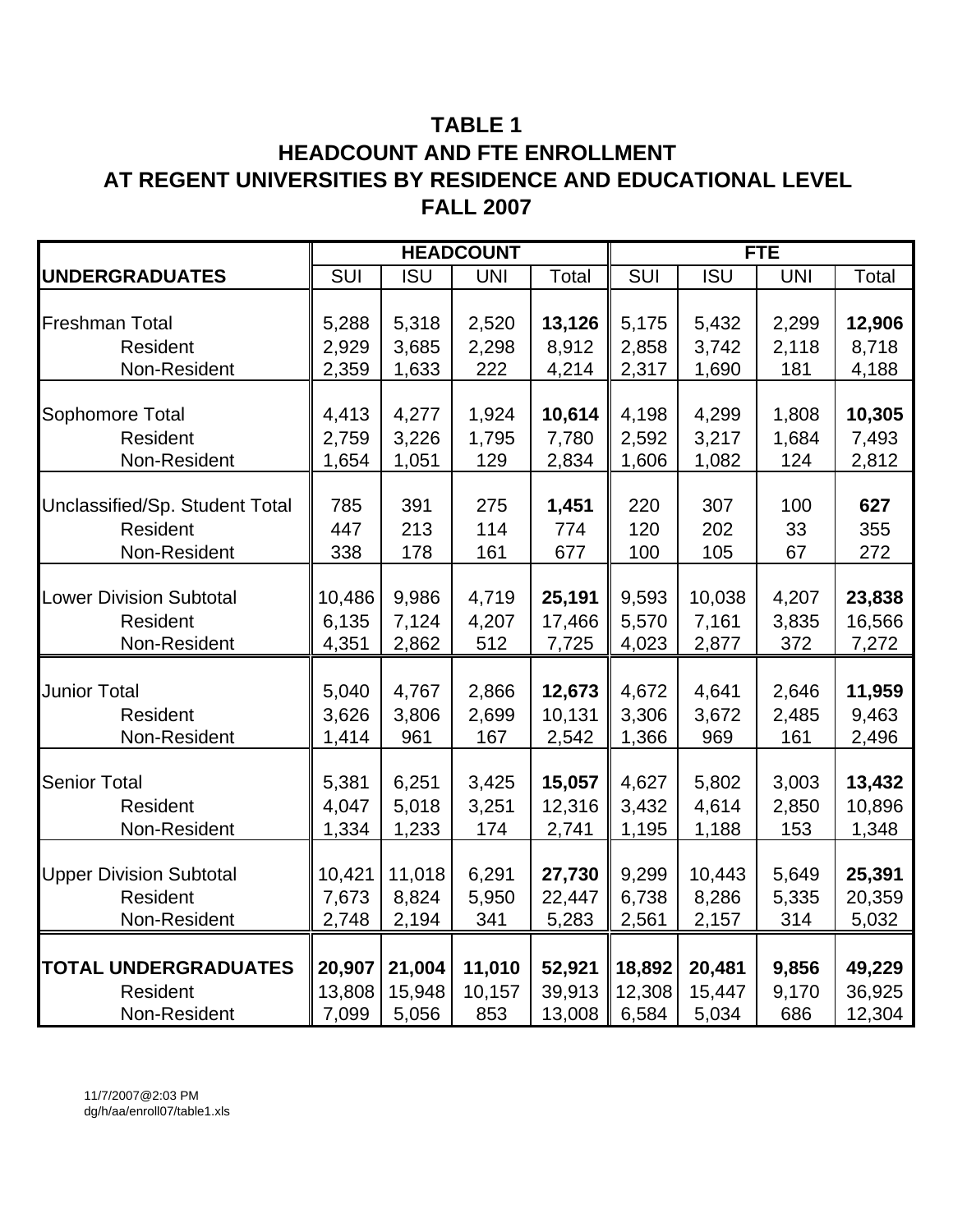# **TABLE 1 HEADCOUNT AND FTE ENROLLMENT AT REGENT UNIVERSITIES BY RESIDENCE AND EDUCATIONAL LEVEL FALL 2007**

|                           |            |            | <b>HEADCOUNT</b> |        |                    |            | FTE.       |        |
|---------------------------|------------|------------|------------------|--------|--------------------|------------|------------|--------|
|                           | <b>SUI</b> | <b>ISU</b> | <b>UNI</b>       | Total  | <b>SUI</b>         | <b>ISU</b> | <b>UNI</b> | Total  |
|                           |            |            |                  |        |                    |            |            |        |
| <b>TOTAL PROFESSIONAL</b> | 4,020      | 492        | <b>NA</b>        | 4,512  | 3,741              | 492        | <b>NA</b>  | 4,233  |
| Resident                  | 2,971      | 256        |                  | 3,227  | 2,691              | 256        |            | 2,947  |
| Non-Resident              | 1,049      | 236        |                  | 1,285  | 1,050              | 236        |            | 1286   |
|                           |            |            |                  |        |                    |            |            |        |
| <b>TOTAL GRADUATES</b>    | 5,482      | 4,664      | 1,599            | 11,745 | 4,667              | 3,907      | 1,251      | 9,825  |
| Resident                  | 2,145      | 2,010      | 1,287            | 5,442  | 1,878              | 1,330      | 949        | 4,157  |
| Non-Resident              | 3,337      | 2,654      | 312              | 6,303  | 2,789              | 2,577      | 302        | 5,668  |
|                           |            |            |                  |        |                    |            |            |        |
| <b>GRAND TOTAL</b>        | 30,409     | 26,160     | 12,609           | 69,178 | $\ 27,300\ $       | 24,880     | 11,107     | 63,287 |
| Resident                  | 18,924     | 18,214     | 11,444           | 48,582 | ∥16,877            | 17,033     | 10,119     | 44,029 |
| Non-Resident              | 11,485     | 7,946      | 1,165            | 20,596 | $\parallel$ 10,423 | 7,847      | 988        | 19,258 |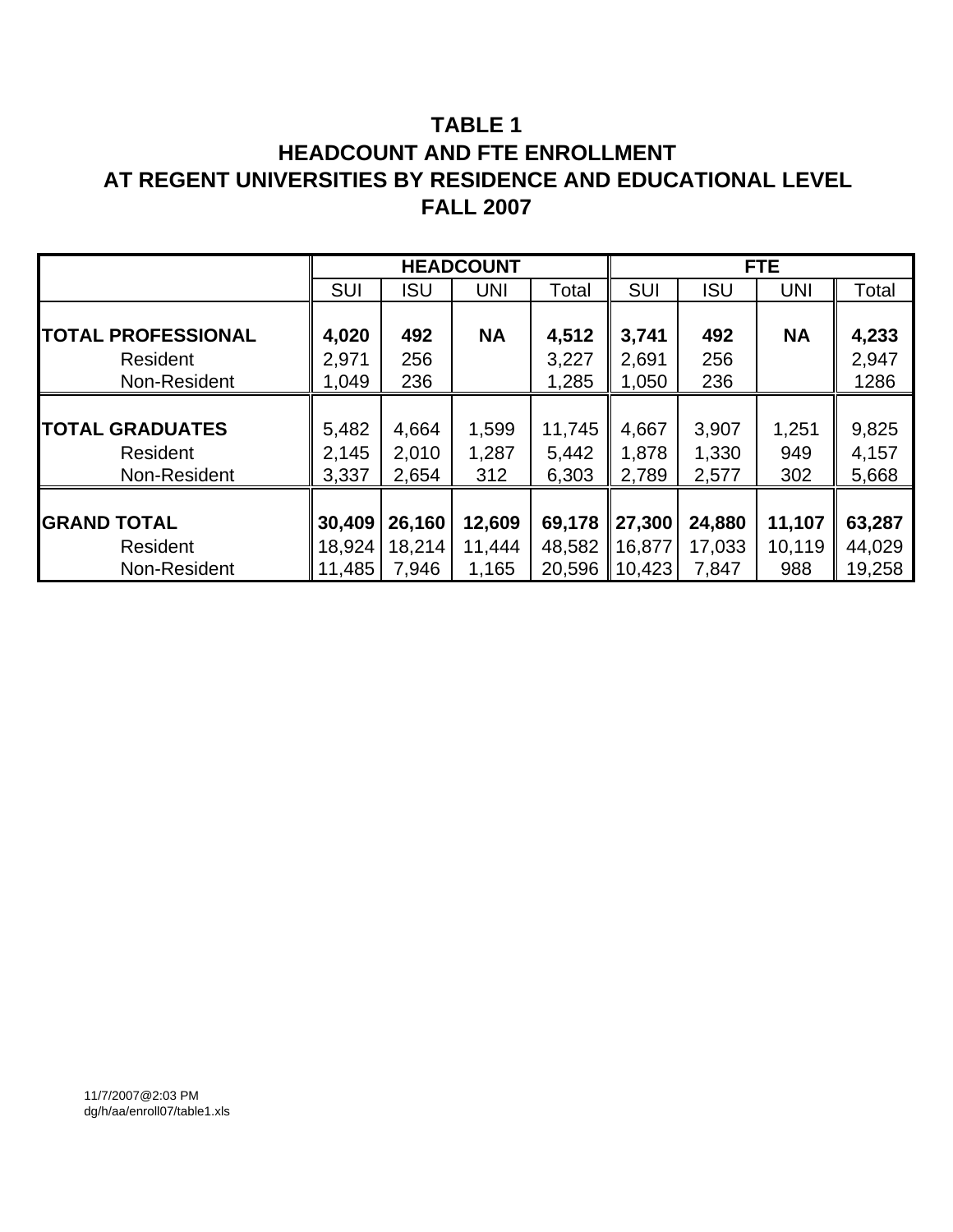# **TABLE 2FULL-TIME/PART-TIME STUDENT HEADCOUNT ENROLLMENTAT REGENT UNIVERSITIES BY EDUCATIONAL LEVEL AND GENDER FALL 2007**

|              |        |           |                          | <b>SUI</b> |           |         |                |           | <b>ISU</b>                    |             |           |                   |                     |             | <b>UNI</b>  |           |           |           | Regent       |
|--------------|--------|-----------|--------------------------|------------|-----------|---------|----------------|-----------|-------------------------------|-------------|-----------|-------------------|---------------------|-------------|-------------|-----------|-----------|-----------|--------------|
|              |        | Full-Time |                          |            | Part-Time |         |                | Full-Time |                               |             | Part-Time |                   |                     | Full-Time   |             |           | Part-Time |           | Total &      |
|              | Male   | Female    | Total                    | Male       | Female    | Total   | Male           | Female    | Total                         | Male        | Female    | Total             | Male                | Female      | Total       | Male      | Female    | Total     | Percent      |
|              |        |           |                          |            |           |         |                |           |                               |             |           |                   |                     |             |             |           |           |           |              |
| New          | 1,931  | 2,322     | 4,253                    | 10         | 24        | 34      | 2,361          | 866,      | 4,227                         | 57          | 63        | 120               | 751                 | 1,183       | 1,934       | 8         | 49        | 57        | 10,625       |
| Freshmen     | 45.0%  | 54.2%     | 99.2%                    | 0.2%       | 0.6%      | $0.8\%$ | 54.3%          | 42.9%     | 97.2%                         | .3%         | 1.4%      | 2.8%              |                     | 37.7% 59.4% | $97.1\%$    | 0.4%      | 2.5%      | 2.9%      | 20.1%        |
|              |        |           |                          |            |           |         |                |           |                               |             |           |                   |                     |             |             |           |           |           |              |
| Undergrad.   | 8,962  | 9,707     | 18,669                   | 921        | 1,317     |         | 2,238 11,164   | 8,515     | 19,679                        | 780         | 545       | 1,325 $\parallel$ | 4,235               | 5,653       | 9,888       | 521       | 601       |           | 1,122 52,921 |
|              | 42.9%  | 46.4%     | 89.3%                    | 4.4%       | 6.3%      |         | 10.7% 53.2%    | 40.5%     | 93.7%                         | 3.7%        | 2.6%      | 6.3%              | 38.5%               | 51.3%       | 89.8%       | 4.7%      | 5.5%      | $10.2\%$  | 76.5%        |
|              |        |           |                          |            |           |         |                |           |                               |             |           |                   |                     |             |             |           |           |           |              |
| Prof.        | 1.778  | 1,369     | 3,147                    | 572        | 301       | 873     | 121            | 362       | 483                           | 3           | 6         | 9                 | <b>NA</b>           | <b>NA</b>   | <b>NA</b>   | <b>NA</b> | <b>NA</b> | <b>NA</b> | 4,512        |
|              | 44.2%  | 34.1% I   | 78.3% II                 | 14.2%      | 7.5%      |         | 21.7% 24.6%    | 73.6%     | 98.2%                         | 0.6%        | $.2\%$    | l.8%              |                     |             |             |           |           |           | 6.5%         |
|              |        |           |                          |            |           |         |                |           |                               |             |           |                   |                     |             |             |           |           |           |              |
| Graduate     | 1,323  | 1,700     | 3,023                    | 1,041      | 1,418     | 2,459   | 1,599          | 1,001     | 2,600                         | 1,188       | 876       | 2,064             | 251                 | 441         | 692         | 313       | 594       | 907       | 11,745       |
|              | 24.1%  | 31.0%     | $55.1\%$                 | 19.0%      | $25.9\%$  |         | 44.9% 34.3%    | 21.5%     |                               | 55.7% 25.5% | 18.8%     |                   | 44.3% 15.7%         | 27.6%       | $43.3\%$    | 19.6%     | 37.1%     | 56.7%     | 17.0%        |
|              |        |           |                          |            |           |         |                |           |                               |             |           |                   |                     |             |             |           |           |           |              |
| <b>TOTAL</b> |        |           | 12,063   12,776   24,839 | 2,534      | 3,036     |         | 5,570   12,884 | 9,878     | 22,762                        | 1,971       | 1,427     | 3,398             | 4,486               | 6,094       | 10,580      | 834       | 1,195     |           | 2,029 69,178 |
|              | 39.7%I |           | 42.0% 81.7%              | $9.1\%$    |           |         |                |           | 10.0% 18.3% 49.3% 37.8% 87.0% | 7.5%        |           |                   | $5.5\%$ 13.0% 35.6% |             | 48.3% 83.9% | 6.6%      | 9.5%      |           | 16.1% 100.0% |

11/7/2007@2:03 PMdg/h/aa/enroll07/table2.xls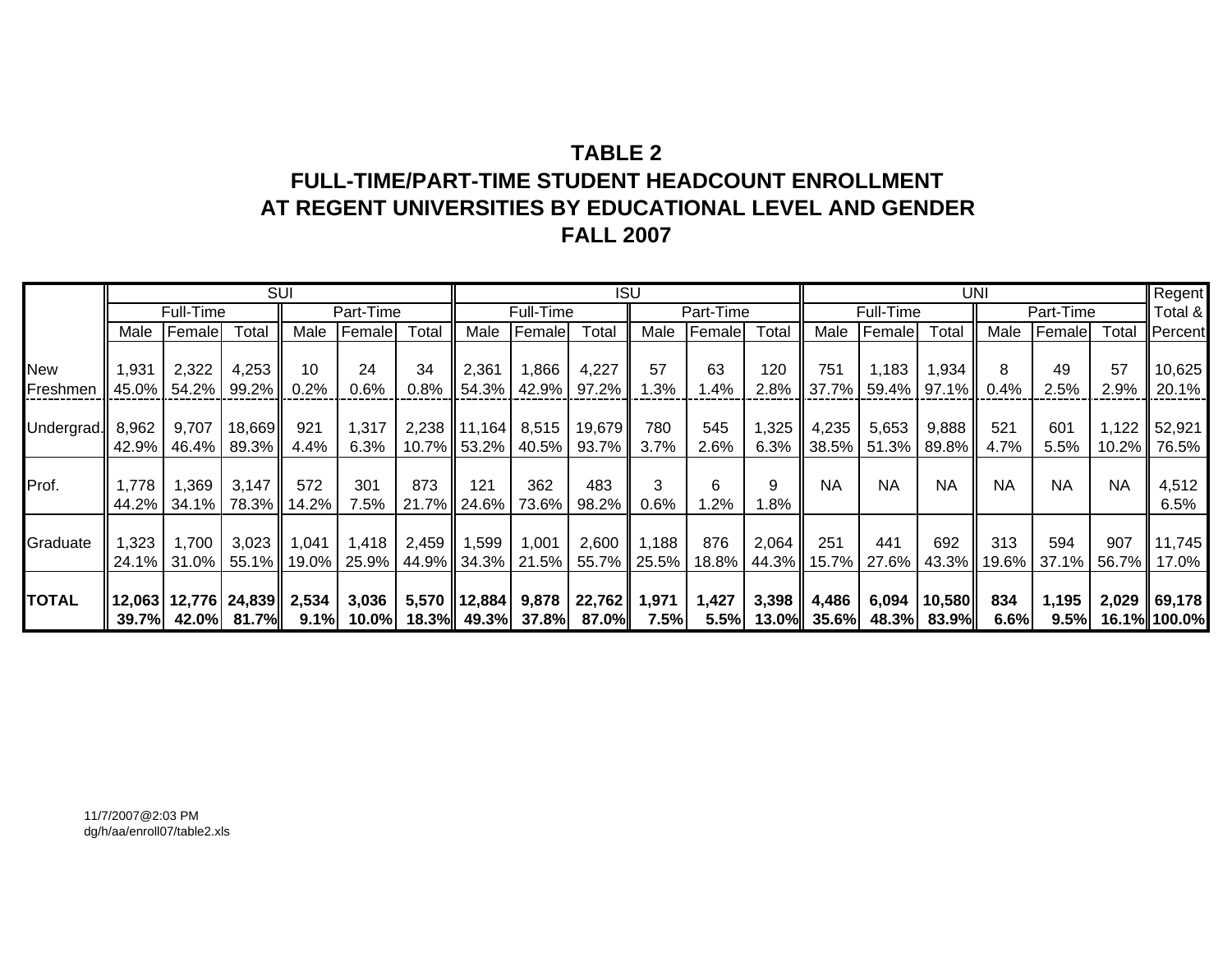|                                               |                | <b>Fall 2006</b> |                |                  | <b>Fall 2007</b> |              |
|-----------------------------------------------|----------------|------------------|----------------|------------------|------------------|--------------|
|                                               | Male           | Female           | Total          | <b>Male</b>      | <b>Female</b>    | <b>Total</b> |
| UNDERGRADUATE ENROLLMENT                      |                |                  |                |                  |                  |              |
|                                               |                |                  |                |                  |                  |              |
| <b>COLLEGE OF BUSINESS</b>                    | 1,012          | 635              | 1,647          | 1,090            | 661              | 1,751        |
| <b>Seniors</b>                                | 519            | 343              | 862            | 548              | 317              | 865          |
| <b>Juniors</b>                                | 423            | 231              | 654            | 461              | 261              | 722          |
| Sophomores                                    | 23             | 20               | 43             | 38               | 32               | 70           |
| Freshmen                                      | 40             | 37               | 77             | 36               | 48               | 84           |
| Unclassified                                  | $\overline{7}$ | 4                | 11             | $\overline{7}$   | 3                | 10           |
|                                               |                |                  |                |                  |                  |              |
| <b>COLLEGE OF DENTISTRY</b>                   | $\mathbf 0$    | $\overline{2}$   | $\overline{2}$ | $\boldsymbol{0}$ | 1                | 1            |
| <b>Oral Health Science</b>                    | $\overline{0}$ | $\overline{2}$   | $\overline{2}$ | $\overline{0}$   | 1                |              |
|                                               |                |                  |                |                  |                  |              |
| <b>COLLEGE OF EDUCATION</b>                   | 132            | 485              | 617            | 112              | 413              | 525          |
| <b>Seniors</b>                                | 97             | 340              | 437            | 90               | 298              | 388          |
| <b>Juniors</b>                                | 30             | 127              | 157            | 20               | 107              | 127          |
| Sophomores                                    | 5              | 18               | 23             | $\overline{2}$   | 8                | 10           |
|                                               |                |                  |                |                  |                  |              |
| <b>COLLEGE OF ENGINEERING</b>                 | 1,028<br>197   | 236<br>52        | 1,264<br>249   | 1,036<br>192     | 264              | 1,300<br>247 |
| <b>Seniors</b>                                | 219            | 59               | 278            | 232              | 55<br>48         | 280          |
| <b>Juniors</b>                                | 240            | 49               | 289            | 277              | 72               | 349          |
| Sophomores<br>Freshmen                        |                |                  |                |                  |                  | 415          |
|                                               | 366            | 74               | 440            | 330              | 85               |              |
| Unclassified                                  | 6              | 2                | 8              | 5                | 4                | 9            |
| <b>COLLEGE OF LIBERAL ARTS &amp; SCIENCES</b> | 7,495          | 8,901            | 16,396         | 7,531            | 8,961            | 16,492       |
| Seniors                                       | 1,495          | 1,683            | 3,178          | 1,605            | 1,788            | 3,393        |
| <b>Juniors</b>                                | 1,801          | 2,001            | 3,802          | 1,776            | 1,990            | 3,766        |
| Sophomores                                    | 1,757          | 2,112            | 3,869          | 1,813            | 2,110            | 3,923        |
| Freshmen                                      | 2,135          | 2,651            | 4,786          | 2,113            | 2,652            | 4,765        |
| Unclassified                                  | 187            | 213              | 400            | 152              | 221              | 373          |
| Off-campus non-degree seekers                 | 120            | 241              | 361            | 72               | 200              | 272          |
|                                               |                |                  |                |                  |                  |              |
| <b>COLLEGE OF MEDICINE</b>                    | 44             | 107              | 151            | 39               | 110              | 149          |
| <b>Medical Technology</b>                     | 3              | 40               | 43             | 7                | 41               | 48           |
| <b>Certificate Programs</b>                   | 33             | 53               | 86             | 26               | 58               | 84           |
| Unclassified                                  | 8              | 14               | 22             | 6                | 11               | 17           |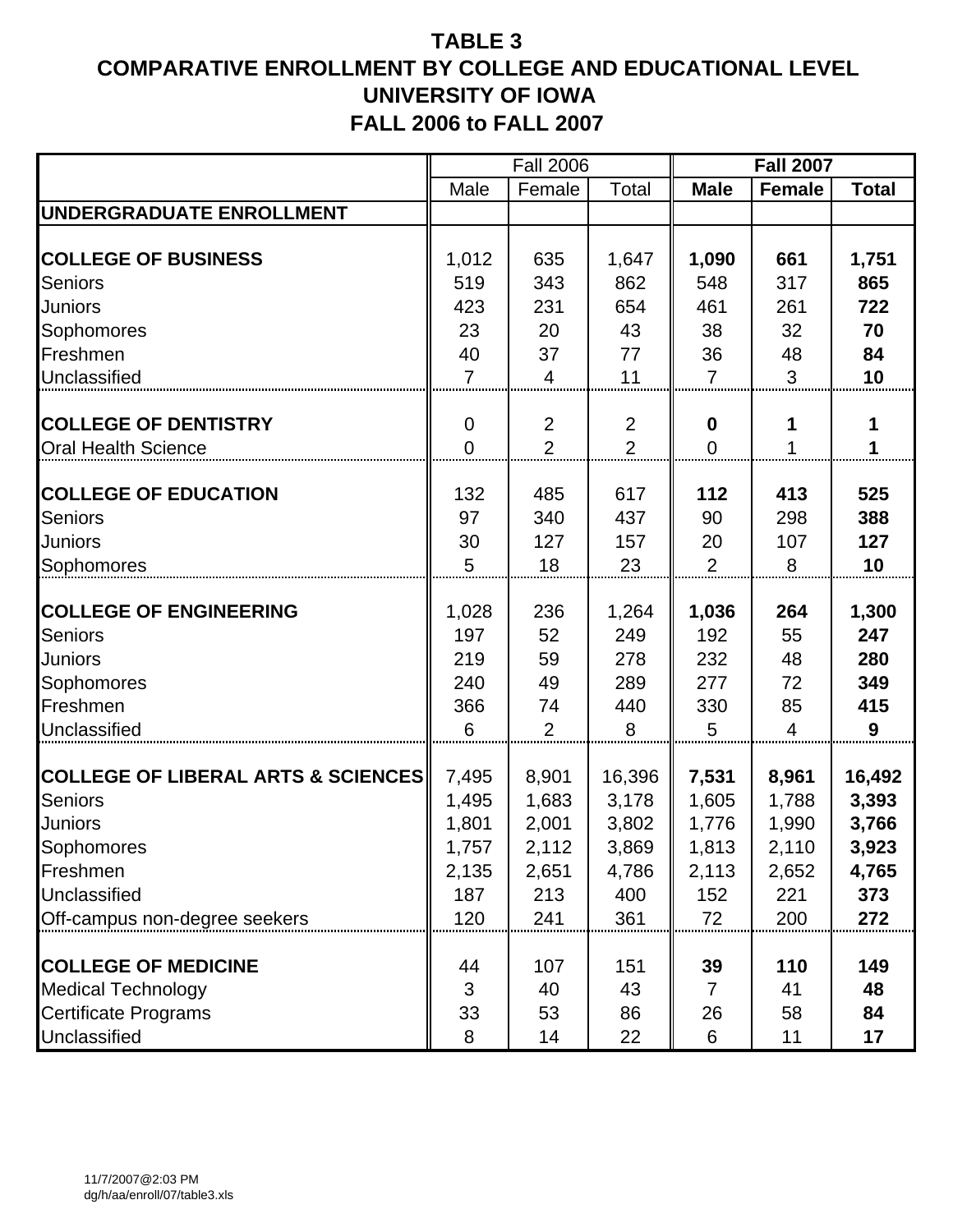| Male<br>Female<br>Total<br><b>Male</b><br><b>Female</b><br><b>Total</b><br>53<br>661<br>666<br>608<br>67<br>599<br>383<br>411<br>30<br>353<br>44<br>367<br><b>Seniors</b><br>11<br>134<br><b>Juniors</b><br>15<br>138<br>153<br>123<br>55<br>61<br>56<br>60<br>1<br>$\mathbf 0$<br>26<br>26<br>23<br>24<br>1<br>$\overline{7}$<br>36<br>10<br>26<br>36<br>43<br><b>COLLEGE OF PUBLIC HEALTH</b><br>$\mathbf 0$<br>0<br>$\mathbf 0$<br>0<br>1<br>1<br>$\overline{0}$<br>$\overline{0}$<br>$\overline{0}$<br>$\overline{0}$<br>1<br>$\mathbf{1}$<br>UNIVERSITY COLLEGE<br>8<br>22<br>0<br>14<br>$\mathbf 0$<br>$\mathbf 0$<br>11<br><b>Seniors</b><br>$\mathbf 0$<br>$\overline{7}$<br>$\boldsymbol{0}$<br>$\boldsymbol{0}$<br>4<br>$\mathbf 0$<br>$\overline{0}$<br>$\overline{0}$<br>4<br>$\overline{7}$<br>11<br>Junior<br>UNDERGRADUATE TOTAL<br>9,883<br>20,907<br>9,764<br>10,974<br>20,738<br>11,024<br>PROFESSIONAL COLLEGE ENROLLMENT<br><b>TIPPIE SCHOOL OF MANAGEMENT</b><br>628<br>922<br>698<br>309<br>1,007<br>294<br>224<br>723<br><b>MBA Students</b><br>499<br>558<br>237<br>795<br>212<br>129<br>70<br>199<br>140<br>72<br><b>Evening MBA Students</b><br>323<br>189<br>132<br>321<br>192<br>131<br><b>Seniors</b><br>36<br>39<br>44<br>72<br>75<br>28<br>72<br>28<br>72<br>47<br>25<br>44<br>Sophomores<br>26<br>75<br>44<br>35<br>49<br>79<br>34<br>78<br>46<br>34<br>80<br>44<br>3<br>$\mathbf 0$<br>4<br>1<br>1<br>19<br>15<br>$\overline{2}$<br>17<br>11<br>8<br><b>COLLEGE OF LAW</b><br>640<br>349<br>311<br>660<br>354<br>286<br>218<br><b>Seniors</b><br>108<br>222<br>119<br>114<br>99<br>101<br>216<br>115<br>92<br>207<br><b>Juniors</b><br>115<br>118<br>210<br>Freshmen<br>115<br>96<br>211<br>92<br>$\overline{2}$<br>Master of Law<br>$\overline{2}$<br>8<br>4<br>4<br>4 |                              | <b>Fall 2006</b> |   |                | <b>Fall 2007</b> |  |
|----------------------------------------------------------------------------------------------------------------------------------------------------------------------------------------------------------------------------------------------------------------------------------------------------------------------------------------------------------------------------------------------------------------------------------------------------------------------------------------------------------------------------------------------------------------------------------------------------------------------------------------------------------------------------------------------------------------------------------------------------------------------------------------------------------------------------------------------------------------------------------------------------------------------------------------------------------------------------------------------------------------------------------------------------------------------------------------------------------------------------------------------------------------------------------------------------------------------------------------------------------------------------------------------------------------------------------------------------------------------------------------------------------------------------------------------------------------------------------------------------------------------------------------------------------------------------------------------------------------------------------------------------------------------------------------------------------------------------------------------------------------------------------------------------------|------------------------------|------------------|---|----------------|------------------|--|
|                                                                                                                                                                                                                                                                                                                                                                                                                                                                                                                                                                                                                                                                                                                                                                                                                                                                                                                                                                                                                                                                                                                                                                                                                                                                                                                                                                                                                                                                                                                                                                                                                                                                                                                                                                                                          |                              |                  |   |                |                  |  |
|                                                                                                                                                                                                                                                                                                                                                                                                                                                                                                                                                                                                                                                                                                                                                                                                                                                                                                                                                                                                                                                                                                                                                                                                                                                                                                                                                                                                                                                                                                                                                                                                                                                                                                                                                                                                          | UNDERGRADUATE ENROLLMENT     |                  |   |                |                  |  |
|                                                                                                                                                                                                                                                                                                                                                                                                                                                                                                                                                                                                                                                                                                                                                                                                                                                                                                                                                                                                                                                                                                                                                                                                                                                                                                                                                                                                                                                                                                                                                                                                                                                                                                                                                                                                          |                              |                  |   |                |                  |  |
|                                                                                                                                                                                                                                                                                                                                                                                                                                                                                                                                                                                                                                                                                                                                                                                                                                                                                                                                                                                                                                                                                                                                                                                                                                                                                                                                                                                                                                                                                                                                                                                                                                                                                                                                                                                                          | <b>COLLEGE OF NURSING</b>    |                  |   |                |                  |  |
|                                                                                                                                                                                                                                                                                                                                                                                                                                                                                                                                                                                                                                                                                                                                                                                                                                                                                                                                                                                                                                                                                                                                                                                                                                                                                                                                                                                                                                                                                                                                                                                                                                                                                                                                                                                                          |                              |                  |   |                |                  |  |
|                                                                                                                                                                                                                                                                                                                                                                                                                                                                                                                                                                                                                                                                                                                                                                                                                                                                                                                                                                                                                                                                                                                                                                                                                                                                                                                                                                                                                                                                                                                                                                                                                                                                                                                                                                                                          |                              |                  |   |                |                  |  |
|                                                                                                                                                                                                                                                                                                                                                                                                                                                                                                                                                                                                                                                                                                                                                                                                                                                                                                                                                                                                                                                                                                                                                                                                                                                                                                                                                                                                                                                                                                                                                                                                                                                                                                                                                                                                          | Sophomores                   |                  |   |                |                  |  |
|                                                                                                                                                                                                                                                                                                                                                                                                                                                                                                                                                                                                                                                                                                                                                                                                                                                                                                                                                                                                                                                                                                                                                                                                                                                                                                                                                                                                                                                                                                                                                                                                                                                                                                                                                                                                          | Freshmen                     |                  |   |                |                  |  |
|                                                                                                                                                                                                                                                                                                                                                                                                                                                                                                                                                                                                                                                                                                                                                                                                                                                                                                                                                                                                                                                                                                                                                                                                                                                                                                                                                                                                                                                                                                                                                                                                                                                                                                                                                                                                          | Unclassified                 |                  |   |                |                  |  |
|                                                                                                                                                                                                                                                                                                                                                                                                                                                                                                                                                                                                                                                                                                                                                                                                                                                                                                                                                                                                                                                                                                                                                                                                                                                                                                                                                                                                                                                                                                                                                                                                                                                                                                                                                                                                          |                              |                  |   |                |                  |  |
|                                                                                                                                                                                                                                                                                                                                                                                                                                                                                                                                                                                                                                                                                                                                                                                                                                                                                                                                                                                                                                                                                                                                                                                                                                                                                                                                                                                                                                                                                                                                                                                                                                                                                                                                                                                                          | Unclassified                 |                  |   |                |                  |  |
|                                                                                                                                                                                                                                                                                                                                                                                                                                                                                                                                                                                                                                                                                                                                                                                                                                                                                                                                                                                                                                                                                                                                                                                                                                                                                                                                                                                                                                                                                                                                                                                                                                                                                                                                                                                                          |                              |                  |   |                |                  |  |
|                                                                                                                                                                                                                                                                                                                                                                                                                                                                                                                                                                                                                                                                                                                                                                                                                                                                                                                                                                                                                                                                                                                                                                                                                                                                                                                                                                                                                                                                                                                                                                                                                                                                                                                                                                                                          |                              |                  |   |                |                  |  |
|                                                                                                                                                                                                                                                                                                                                                                                                                                                                                                                                                                                                                                                                                                                                                                                                                                                                                                                                                                                                                                                                                                                                                                                                                                                                                                                                                                                                                                                                                                                                                                                                                                                                                                                                                                                                          |                              |                  |   |                |                  |  |
|                                                                                                                                                                                                                                                                                                                                                                                                                                                                                                                                                                                                                                                                                                                                                                                                                                                                                                                                                                                                                                                                                                                                                                                                                                                                                                                                                                                                                                                                                                                                                                                                                                                                                                                                                                                                          |                              |                  |   |                |                  |  |
|                                                                                                                                                                                                                                                                                                                                                                                                                                                                                                                                                                                                                                                                                                                                                                                                                                                                                                                                                                                                                                                                                                                                                                                                                                                                                                                                                                                                                                                                                                                                                                                                                                                                                                                                                                                                          |                              |                  |   |                |                  |  |
|                                                                                                                                                                                                                                                                                                                                                                                                                                                                                                                                                                                                                                                                                                                                                                                                                                                                                                                                                                                                                                                                                                                                                                                                                                                                                                                                                                                                                                                                                                                                                                                                                                                                                                                                                                                                          |                              |                  |   |                |                  |  |
|                                                                                                                                                                                                                                                                                                                                                                                                                                                                                                                                                                                                                                                                                                                                                                                                                                                                                                                                                                                                                                                                                                                                                                                                                                                                                                                                                                                                                                                                                                                                                                                                                                                                                                                                                                                                          |                              |                  |   |                |                  |  |
|                                                                                                                                                                                                                                                                                                                                                                                                                                                                                                                                                                                                                                                                                                                                                                                                                                                                                                                                                                                                                                                                                                                                                                                                                                                                                                                                                                                                                                                                                                                                                                                                                                                                                                                                                                                                          |                              |                  |   |                |                  |  |
|                                                                                                                                                                                                                                                                                                                                                                                                                                                                                                                                                                                                                                                                                                                                                                                                                                                                                                                                                                                                                                                                                                                                                                                                                                                                                                                                                                                                                                                                                                                                                                                                                                                                                                                                                                                                          |                              |                  |   |                |                  |  |
|                                                                                                                                                                                                                                                                                                                                                                                                                                                                                                                                                                                                                                                                                                                                                                                                                                                                                                                                                                                                                                                                                                                                                                                                                                                                                                                                                                                                                                                                                                                                                                                                                                                                                                                                                                                                          |                              |                  |   |                |                  |  |
|                                                                                                                                                                                                                                                                                                                                                                                                                                                                                                                                                                                                                                                                                                                                                                                                                                                                                                                                                                                                                                                                                                                                                                                                                                                                                                                                                                                                                                                                                                                                                                                                                                                                                                                                                                                                          | <b>COLLEGE OF DENTISTRY</b>  |                  |   |                |                  |  |
|                                                                                                                                                                                                                                                                                                                                                                                                                                                                                                                                                                                                                                                                                                                                                                                                                                                                                                                                                                                                                                                                                                                                                                                                                                                                                                                                                                                                                                                                                                                                                                                                                                                                                                                                                                                                          |                              |                  |   |                |                  |  |
|                                                                                                                                                                                                                                                                                                                                                                                                                                                                                                                                                                                                                                                                                                                                                                                                                                                                                                                                                                                                                                                                                                                                                                                                                                                                                                                                                                                                                                                                                                                                                                                                                                                                                                                                                                                                          | <b>Juniors</b>               |                  |   |                |                  |  |
|                                                                                                                                                                                                                                                                                                                                                                                                                                                                                                                                                                                                                                                                                                                                                                                                                                                                                                                                                                                                                                                                                                                                                                                                                                                                                                                                                                                                                                                                                                                                                                                                                                                                                                                                                                                                          |                              |                  |   |                |                  |  |
|                                                                                                                                                                                                                                                                                                                                                                                                                                                                                                                                                                                                                                                                                                                                                                                                                                                                                                                                                                                                                                                                                                                                                                                                                                                                                                                                                                                                                                                                                                                                                                                                                                                                                                                                                                                                          | Freshmen                     |                  |   |                |                  |  |
|                                                                                                                                                                                                                                                                                                                                                                                                                                                                                                                                                                                                                                                                                                                                                                                                                                                                                                                                                                                                                                                                                                                                                                                                                                                                                                                                                                                                                                                                                                                                                                                                                                                                                                                                                                                                          | <b>Residents and Fellows</b> |                  |   |                |                  |  |
|                                                                                                                                                                                                                                                                                                                                                                                                                                                                                                                                                                                                                                                                                                                                                                                                                                                                                                                                                                                                                                                                                                                                                                                                                                                                                                                                                                                                                                                                                                                                                                                                                                                                                                                                                                                                          | Unclassified                 |                  |   |                |                  |  |
|                                                                                                                                                                                                                                                                                                                                                                                                                                                                                                                                                                                                                                                                                                                                                                                                                                                                                                                                                                                                                                                                                                                                                                                                                                                                                                                                                                                                                                                                                                                                                                                                                                                                                                                                                                                                          |                              |                  |   |                |                  |  |
|                                                                                                                                                                                                                                                                                                                                                                                                                                                                                                                                                                                                                                                                                                                                                                                                                                                                                                                                                                                                                                                                                                                                                                                                                                                                                                                                                                                                                                                                                                                                                                                                                                                                                                                                                                                                          |                              |                  |   |                |                  |  |
|                                                                                                                                                                                                                                                                                                                                                                                                                                                                                                                                                                                                                                                                                                                                                                                                                                                                                                                                                                                                                                                                                                                                                                                                                                                                                                                                                                                                                                                                                                                                                                                                                                                                                                                                                                                                          |                              |                  |   |                |                  |  |
|                                                                                                                                                                                                                                                                                                                                                                                                                                                                                                                                                                                                                                                                                                                                                                                                                                                                                                                                                                                                                                                                                                                                                                                                                                                                                                                                                                                                                                                                                                                                                                                                                                                                                                                                                                                                          |                              |                  |   |                |                  |  |
|                                                                                                                                                                                                                                                                                                                                                                                                                                                                                                                                                                                                                                                                                                                                                                                                                                                                                                                                                                                                                                                                                                                                                                                                                                                                                                                                                                                                                                                                                                                                                                                                                                                                                                                                                                                                          |                              |                  |   |                |                  |  |
|                                                                                                                                                                                                                                                                                                                                                                                                                                                                                                                                                                                                                                                                                                                                                                                                                                                                                                                                                                                                                                                                                                                                                                                                                                                                                                                                                                                                                                                                                                                                                                                                                                                                                                                                                                                                          | Unclassified                 | $\overline{2}$   | 3 | $\overline{0}$ | 1                |  |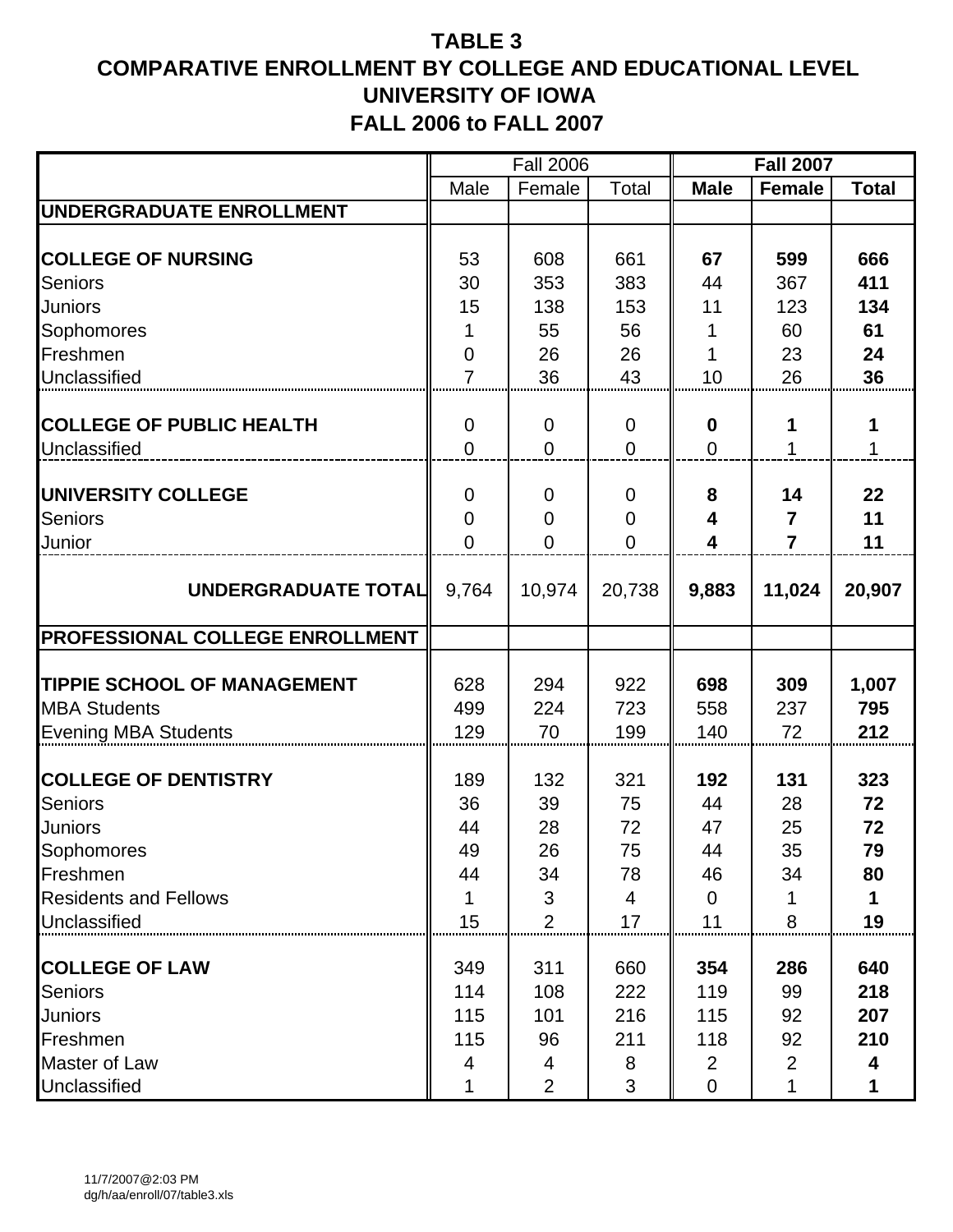|                                              |                | <b>Fall 2006</b> |                |                | <b>Fall 2007</b> |                         |
|----------------------------------------------|----------------|------------------|----------------|----------------|------------------|-------------------------|
|                                              | Male           | Female           | Total          | <b>Male</b>    | <b>Female</b>    | <b>Total</b>            |
| PROFESSIONAL COLLEGE ENROLLMENT              |                |                  |                |                |                  |                         |
| <b>COLLEGE OF MEDICINE</b><br><b>Seniors</b> | 882<br>82      | 631<br>77        | 1,513<br>159   | 949<br>83      | 666<br>64        | 1,615<br>147            |
| <b>Juniors</b>                               | 86             | 70               | 156            | 95             | 73               | 168                     |
| Sophomores                                   | 85             | 63               | 148            | 71             | 84               | 155                     |
| Freshmen                                     | 65             | 92               | 157            | 83             | 75               | 158                     |
| <b>Residents and Fellows</b>                 | 559            | 327              | 886            | 614            | 366              | 980                     |
| Unclassified                                 | 5              | $\overline{2}$   | $\overline{7}$ | 3              | 4                | $\overline{\mathbf{7}}$ |
| <b>COLLEGE OF PHARMACY</b><br><b>Seniors</b> | 149<br>36      | 288<br>72        | 437<br>108     | 157<br>27      | 278<br>73        | 435<br>100              |
| <b>Juniors</b>                               | 28             | 75               | 103            | 46             | 65               | 111                     |
| Sophomores                                   | 44             | 65               | 109            | 38             | 67               | 105                     |
| Freshmen                                     | 41             | 70               | 111            | 46             | 68               | 114                     |
| <b>Residents and Fellows</b>                 | $\overline{0}$ | 6                | 6              | $\overline{0}$ | 5                | 5                       |
| Off-campus non-degree seekers                | $\overline{0}$ | $\overline{0}$   | $\overline{0}$ | $\overline{0}$ | 0                | $\mathbf 0$             |
| <b>PROFESSIONAL COLLEGE TOTAL</b>            | 2,197          | 1,656            | 3,853          | 2,350          | 1,670            | 4,020                   |
| <b>GRADUATE ENROLLMENT</b>                   |                |                  |                |                |                  |                         |
| College of Business Administration           | 94             | 52               | 146            | 87             | 48               | 135                     |
| <b>College of Dentistry</b>                  | 26             | 23               | 49             | 31             | 18               | 49                      |
| College of Education                         | 187            | 433              | 620            | 191            | 415              | 606                     |
| <b>College of Engineering</b>                | 252            | 97               | 349            | 235            | 105              | 340                     |
| College of Liberal Arts and Sciences         | 1,065          | 1,259            | 2,324          | 1,079          | 1,300            | 2,379                   |
| <b>College of Medicine</b>                   | 137            | 191              | 328            | 133            | 182              | 315                     |
| <b>College of Nursing</b>                    | 28             | 230              | 258            | 37             | 287              | 324                     |
| College of Pharmacy                          | 49             | 29               | 78             | 48             | 34               | 82                      |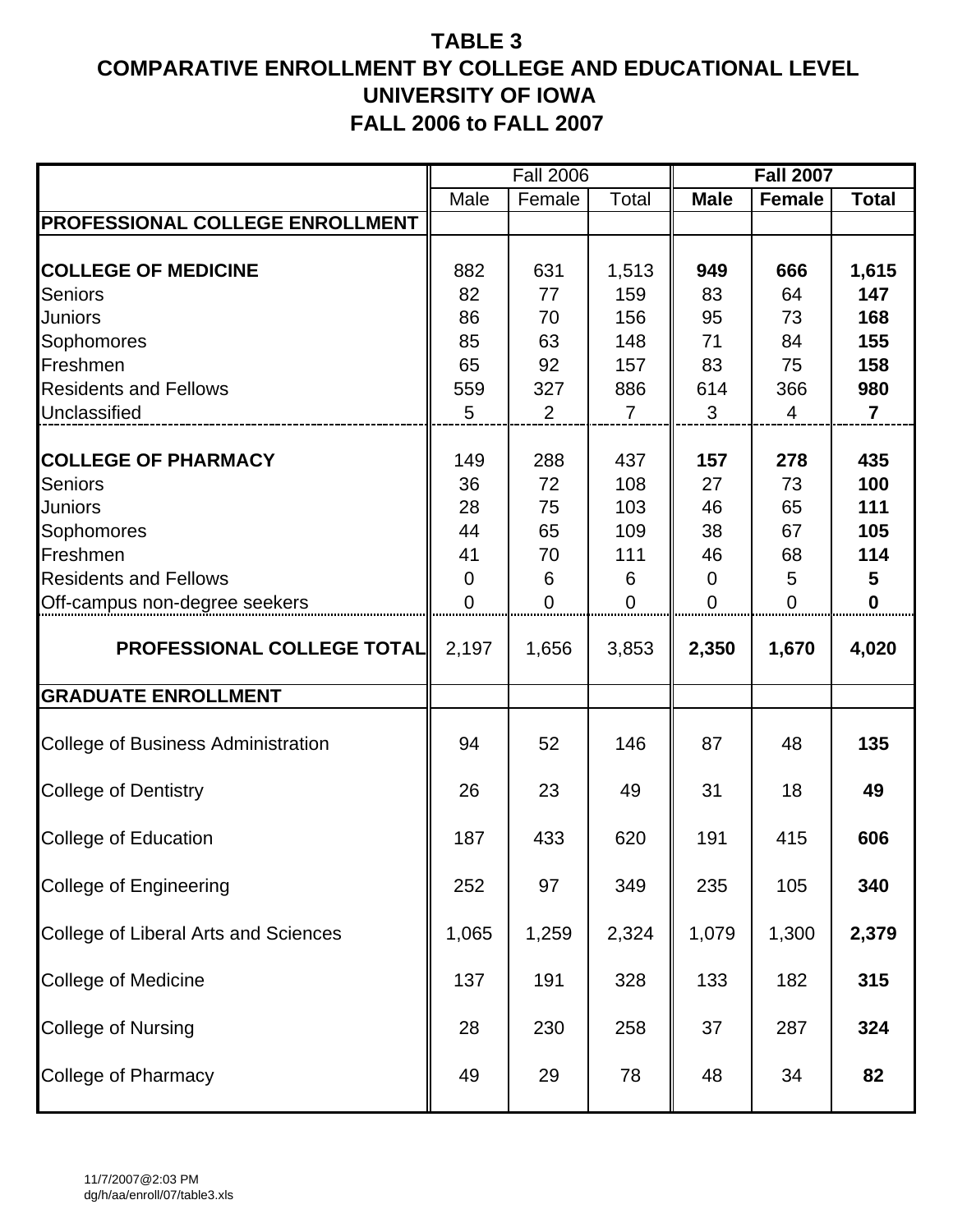|                                                 |        | <b>Fall 2006</b> |        |             | <b>Fall 2007</b> |        |
|-------------------------------------------------|--------|------------------|--------|-------------|------------------|--------|
|                                                 | Male   | Female           | Total  | <b>Male</b> | <b>Female</b>    | Total  |
| <b>PROFESSIONAL COLLEGE ENROLLMENT (cont'd)</b> |        |                  |        |             |                  |        |
| College of Public Health                        | 90     | 158              | 248    | 89          | 192              | 281    |
| <b>Graduate College</b>                         | 260    | 461              | 721    | 251         | 425              | 676    |
| Post-Doctoral                                   | 176    | 91               | 267    | 183         | 112              | 295    |
| <b>GRADUATE TOTAL</b>                           | 2,364  | 3,024            | 5,388  | 2,364       | 3,118            | 5,482  |
| <b>UNIVERSITY TOTAL</b>                         | 14,325 | 15,654           | 29,979 | 14,597      | 15,812           | 30,409 |

Note: Off-campus degree seekers are included in the counts for the respective colleges.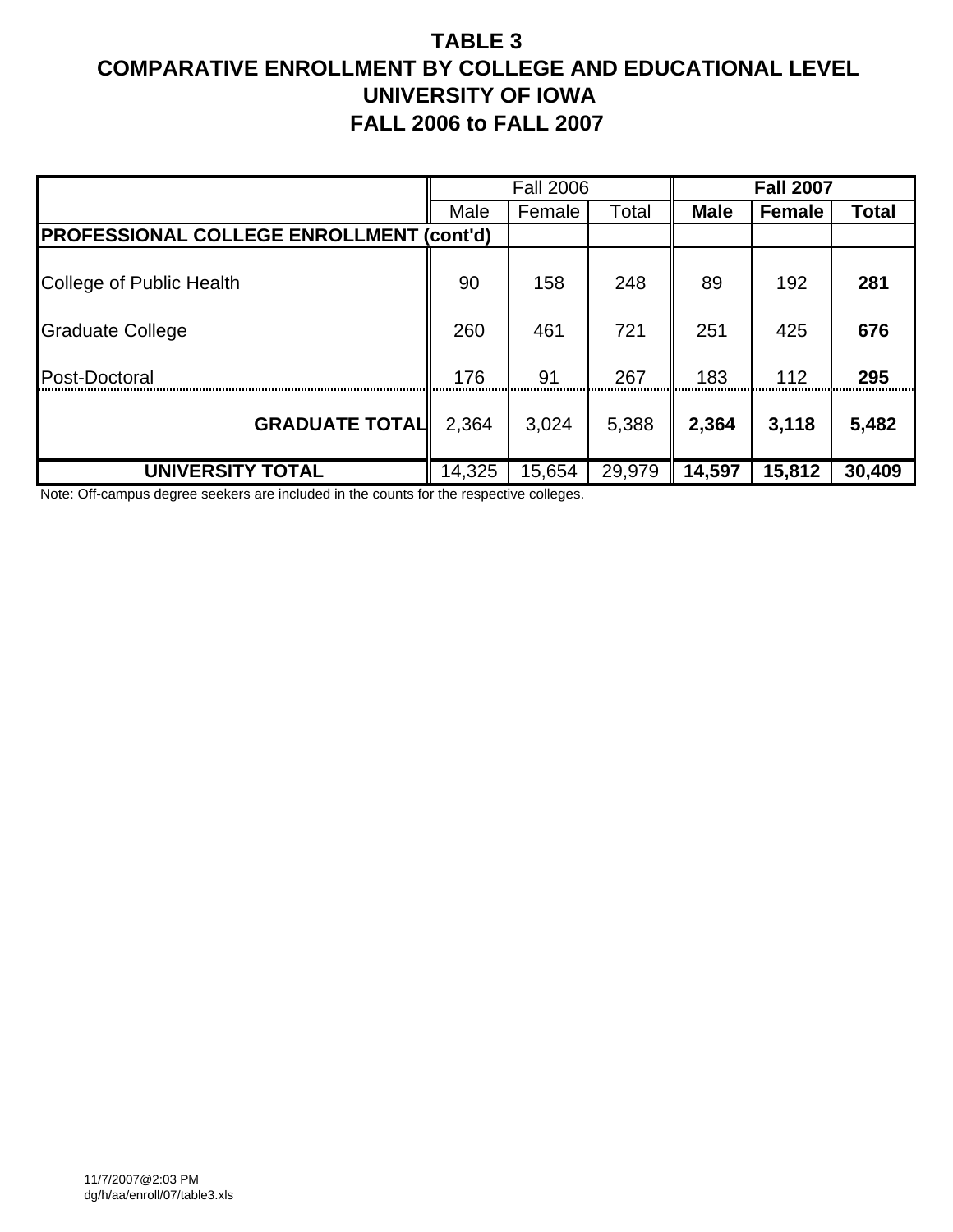|                                                   |                | <b>Fall 2006</b> |       |             | <b>Fall 2007</b> |              |
|---------------------------------------------------|----------------|------------------|-------|-------------|------------------|--------------|
|                                                   | Male           | Female           | Total | <b>Male</b> | <b>Female</b>    | <b>Total</b> |
| <b>UNDERGRADUATE ENROLLMENT</b>                   |                |                  |       |             |                  |              |
| <b>COLLEGE OF AGRICULTURE &amp; LIFE SCIENCES</b> | 1,478          | 1,061            | 2,539 | 1,520       | 1,177            | 2,697        |
| <b>Seniors</b>                                    | 477            | 288              | 765   | 474         | 314              | 788          |
| Juniors                                           | 409            | 256              | 665   | 412         | 296              | 708          |
| Sophomores                                        | 298            | 207              | 505   | 316         | 241              | 557          |
| Freshmen                                          | 274            | 286              | 560   | 288         | 283              | 571          |
| <b>Specials</b>                                   | 20             | 24               | 44    | 30          | 43               | 73           |
|                                                   |                |                  |       |             |                  |              |
| <b>COLLEGE OF BUSINESS</b>                        | 2,138          | 1,175            | 3,313 | 2,176       | 1,157            | 3,333        |
| <b>Seniors</b>                                    | 713            | 400              | 1,113 | 695         | 368              | 1,063        |
| Juniors                                           | 535            | 291              | 826   | 579         | 296              | 875          |
| Sophomores                                        | 452            | 246              | 698   | 444         | 229              | 673          |
| Freshmen                                          | 431            | 227              | 658   | 448         | 254              | 702          |
| Specials                                          | $\overline{7}$ | 11               | 18    | 10          | 10               | 20           |
|                                                   |                |                  |       |             |                  |              |
| <b>COLLEGE OF DESIGN</b>                          | 858            | 915              | 1,773 | 923         | 950              | 1,873        |
| <b>Seniors</b>                                    | 242            | 271              | 513   | 275         | 265              | 540          |
| Juniors                                           | 177            | 188              | 365   | 160         | 183              | 343          |
| Sophomores                                        | 186            | 202              | 388   | 197         | 210              | 407          |
| Freshmen                                          | 247            | 247              | 494   | 288         | 287              | 575          |
| Specials                                          | 6              | $\overline{7}$   | 13    | 3           | 5                | 8            |
| <b>COLLEGE OF ENGINEERING</b>                     | 3,792          | 653              | 4,445 | 3,935       | 665              | 4,600        |
| <b>Seniors</b>                                    | 1,198          | 223              | 1,421 | 1,141       | 228              | 1,369        |
| Juniors                                           | 754            | 156              | 910   | 832         | 107              | 939          |
| Sophomores                                        | 769            | 103              | 872   | 783         | 145              | 928          |
| Freshmen                                          | 1,051          | 162              | 1,213 | 1,162       | 182              | 1,344        |
| <b>Specials</b>                                   | 20             | 9                | 29    | 17          | 3                | 20           |
|                                                   |                |                  |       |             |                  |              |
| <b>COLLEGE OF HUMAN SCIENCES</b>                  | 550            | 2,145            | 2,695 | 543         | 2,223            | 2,766        |
| Seniors                                           | 194            | 720              | 914   | 184         | 715              | 899          |
| Juniors                                           | 149            | 535              | 684   | 140         | 557              | 697          |
| Sophomores                                        | 115            | 441              | 556   | 115         | 487              | 602          |
| Freshmen                                          | 90             | 413              | 503   | 100         | 428              | 528          |
| Specials                                          | $\overline{2}$ | 36               | 38    | 4           | 36               | 40           |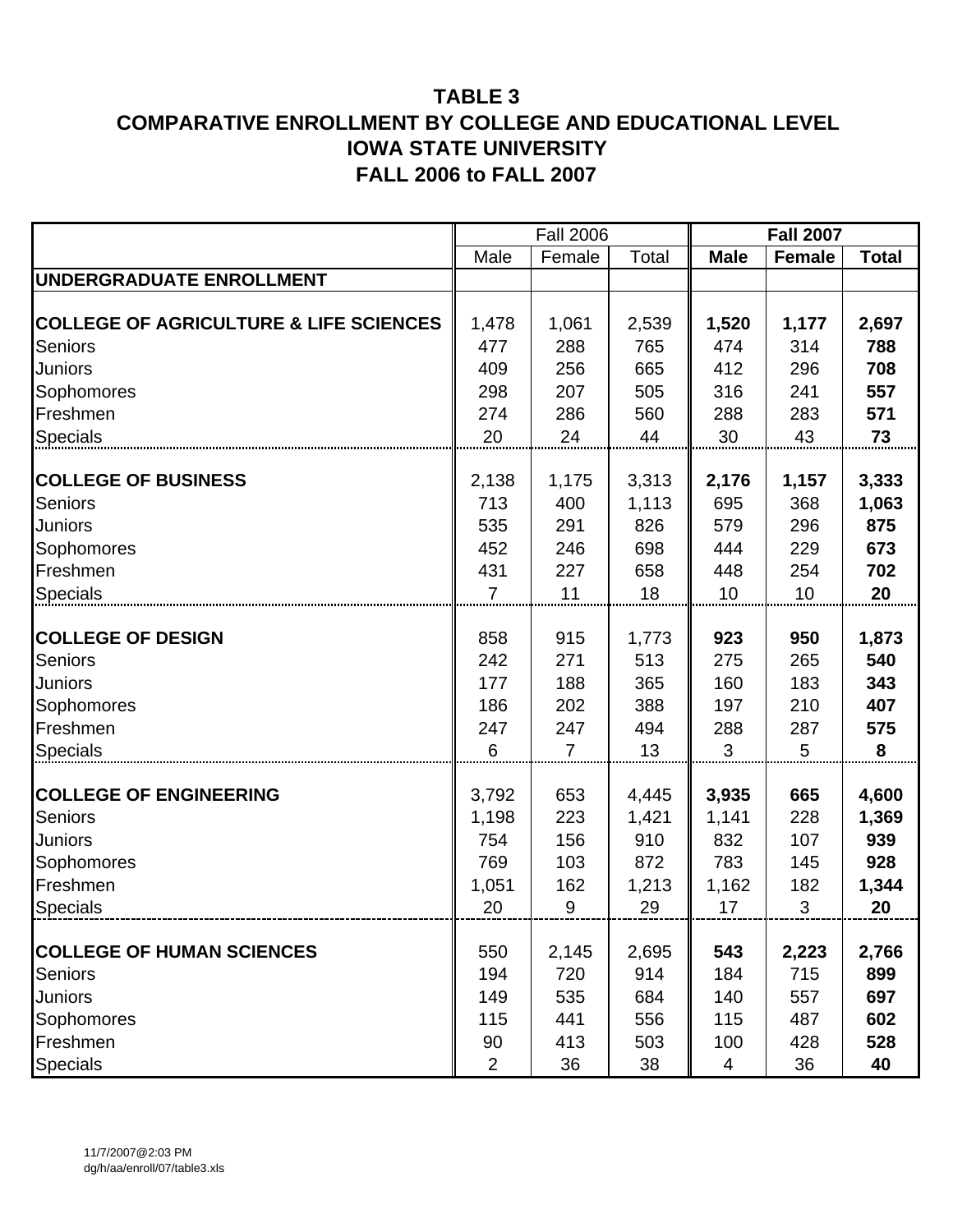|                                               |          | <b>Fall 2006</b> |        |             | <b>Fall 2007</b> |              |
|-----------------------------------------------|----------|------------------|--------|-------------|------------------|--------------|
|                                               | Male     | Female           | Total  | <b>Male</b> | Female           | <b>Total</b> |
| <b>UNDERGRADUATE ENROLLMENT</b>               |          |                  |        |             |                  |              |
|                                               |          |                  |        |             |                  |              |
| <b>COLLEGE OF LIBERAL ARTS &amp; SCIENCES</b> | 2,730    | 2,945            | 5,675  | 2,847       | 2,888            | 5,735        |
| Seniors                                       | 753      | 817              | 1,570  | 801         | 791              | 1,592        |
| <b>Juniors</b>                                | 621      | 606              | 1,227  | 628         | 577              | 1,205        |
| Sophomores                                    | 521      | 518              | 1,039  | 527         | 583              | 1,110        |
| Freshmen                                      | 714      | 858              | 1,572  | 768         | 830              | 1,598        |
| <b>Specials</b>                               | 121      | 146              | 267    | 123         | 107              | 230          |
|                                               |          |                  |        |             |                  |              |
| UNDERGRADUATE TOTAL                           | 11,546   | 8,894            | 20,440 | 11,944      | 9,060            | 21,004       |
|                                               |          |                  |        |             |                  |              |
| <b>PROFESSIONAL COLLEGE ENROLLMENT</b>        |          |                  |        |             |                  |              |
|                                               |          |                  |        |             |                  |              |
| <b>COLLEGE OF VETERINARY MEDICINE</b>         | 111      | 328              | 439    | 124         | 368              | 492          |
| <b>Fourth Year</b>                            | 23       | 74               | 97     | 32          | 75               | 107          |
| <b>Third Year</b>                             | 33       | 75               | 108    | 26          | 87               | 113          |
| <b>Second Year</b>                            | 27       | 87               | 114    | 31          | 93               | 124          |
| <b>First Year</b>                             | 28       | 92               | 120    | 35          | 113              | 148          |
| Specials                                      | $\Omega$ | $\overline{0}$   | 0      | 0           | $\Omega$         | $\bf{0}$     |
| PROFESSIONAL COLLEGE TOTAL                    | 111      | 328              | 439    | 124         | 368              | 492          |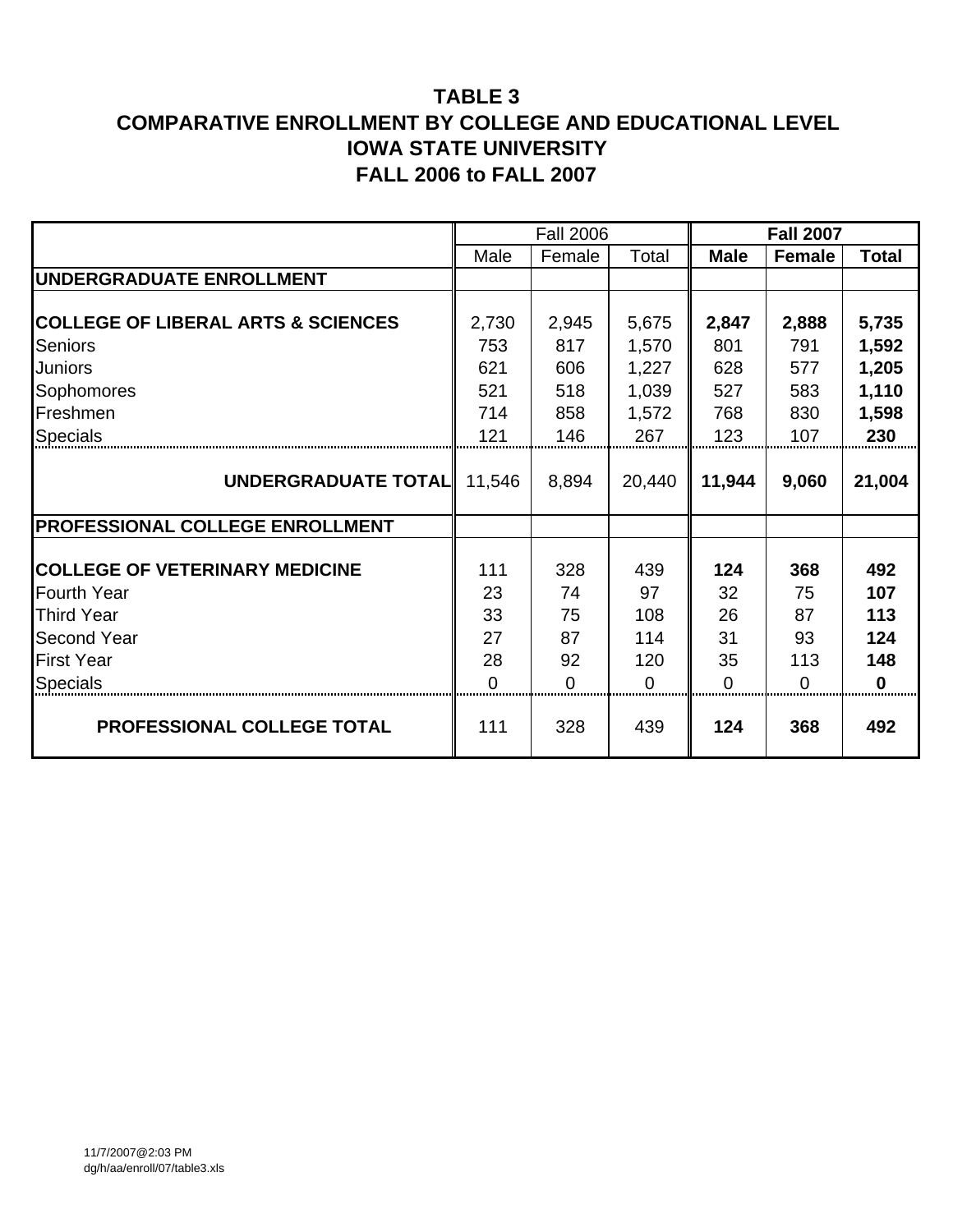|                                        |        | <b>Fall 2006</b> |        |             | <b>Fall 2007</b> |              |
|----------------------------------------|--------|------------------|--------|-------------|------------------|--------------|
|                                        | Male   | Female           | Total  | <b>Male</b> | <b>Female</b>    | <b>Total</b> |
| <b>GRADUATE ENROLLMENT</b>             |        |                  |        |             |                  |              |
| College of Agriculture & Life Sciences | 385    | 261              | 646    | 413         | 264              | 677          |
| <b>College of Business</b>             | 152    | 120              | 272    | 165         | 129              | 294          |
| College of Design                      | 74     | 74               | 148    | 62          | 63               | 125          |
| College of Engineering                 | 686    | 161              | 847    | 776         | 171              | 947          |
| <b>College of Human Sciences</b>       | 180    | 447              | 627    | 202         | 455              | 657          |
| College of Liberal Arts and Sciences   | 709    | 517              | 1,226  | 725         | 489              | 1,214        |
| <b>College of Veterinary Medicine</b>  | 48     | 47               | 95     | 53          | 48               | 101          |
| Interdepartment and Undeclared         | 419    | 303              | 722    | 391         | 258              | 649          |
| <b>GRADUATE TOTAL</b>                  | 2,653  | 1,930            | 4,583  | 2,787       | 1,877            | 4,664        |
| UNIVERSITY TOTAL                       | 14,310 | 11,152           | 25,462 | 14,855      | 11,305           | 26,160       |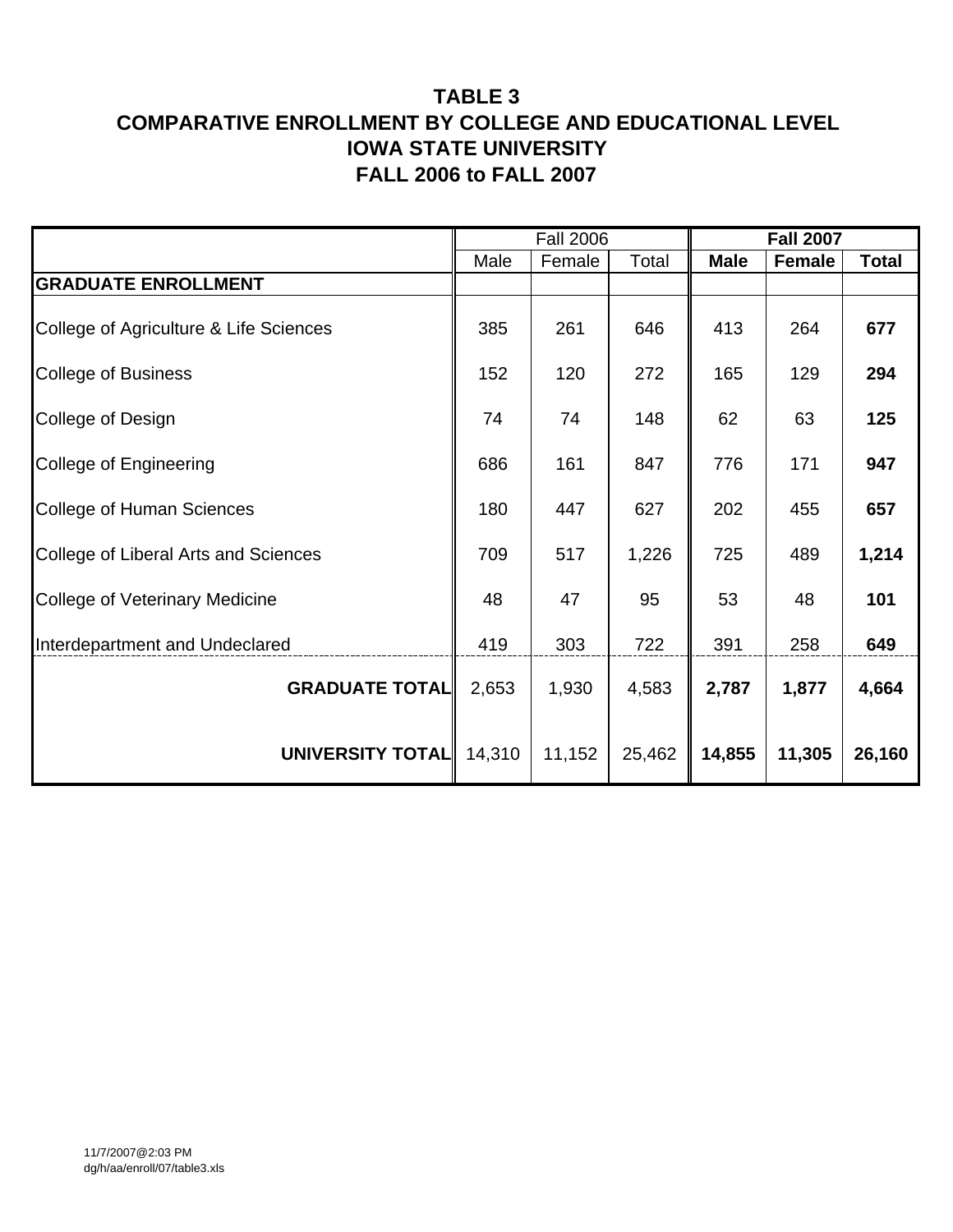|                                                |       | <b>Fall 2005</b> |              |             | <b>Fall 2006</b> |              |
|------------------------------------------------|-------|------------------|--------------|-------------|------------------|--------------|
|                                                | Male  | Female           | <b>Total</b> | <b>Male</b> | <b>Female</b>    | <b>Total</b> |
| UNDERGRADUATE ENROLLMENT                       |       |                  |              |             |                  |              |
|                                                |       |                  |              |             |                  |              |
| <b>COLLEGE OF BUSINESS ADMINISTRATION</b>      | 1,395 | 938              | 2,333        | 1,401       | 958              | 2,359        |
| Seniors                                        | 433   | 300              | 733          | 400         | 282              | 682          |
| Juniors                                        | 399   | 259              | 658          | 471         | 282              | 753          |
| Sophomores                                     | 287   | 188              | 475          | 259         | 181              | 440          |
| Freshmen                                       | 276   | 191              | 467          | 271         | 213              | 484          |
|                                                |       |                  |              |             |                  |              |
| <b>COLLEGE OF EDUCATION</b>                    | 462   | 1,594            | 2,056        | 481         | 1,612            | 2,093        |
| <b>Seniors</b>                                 | 179   | 616              | 795          | 169         | 628              | 797          |
| Juniors                                        | 117   | 434              | 551          | 152         | 406              | 558          |
| Sophomores                                     | 87    | 277              | 364          | 82          | 266              | 348          |
| Freshmen                                       | 79    | 267              | 346          | 78          | 312              | 390          |
|                                                |       |                  |              |             |                  |              |
| <b>COLLEGE OF HUMANITIES &amp; FINE ARTS</b>   | 649   | 1,211            | 1,860        | 607         | 1,209            | 1,816        |
| <b>Seniors</b>                                 | 213   | 406              | 619          | 210         | 427              | 637          |
| Juniors                                        | 207   | 329              | 536          | 177         | 287              | 464          |
| Sophomores                                     | 108   | 213              | 321          | 97          | 264              | 361          |
| Freshmen                                       | 121   | 263              | 384          | 123         | 231              | 354          |
|                                                |       |                  |              |             |                  |              |
| <b>COLLEGE OF NATURAL SCIENCES</b>             | 964   | 587              | 1,551        | 995         | 651              | 1,646        |
| <b>Seniors</b>                                 | 337   | 172              | 509          | 338         | 205              | 543          |
| Juniors                                        | 276   | 148              | 424          | 269         | 138              | 407          |
| Sophomores                                     | 162   | 126              | 288          | 166         | 127              | 293          |
| Freshmen                                       | 189   | 141              | 330          | 222         | 181              | 403          |
|                                                |       |                  |              |             |                  |              |
| <b>COLLEGE OF SOCIAL &amp; BEHAVIORAL SCI.</b> | 687   | 1,106            | 1,793        | 716         | 1,049            | 1,765        |
| <b>Seniors</b>                                 | 240   | 367              | 607          | 257         | 356              | 613          |
| Juniors                                        | 219   | 349              | 568          | 212         | 342              | 554          |
| Sophomores                                     | 107   | 188              | 295          | 132         | 186              | 318          |
| Freshmen                                       | 121   | 202              | 323          | 115         | 165              | 280          |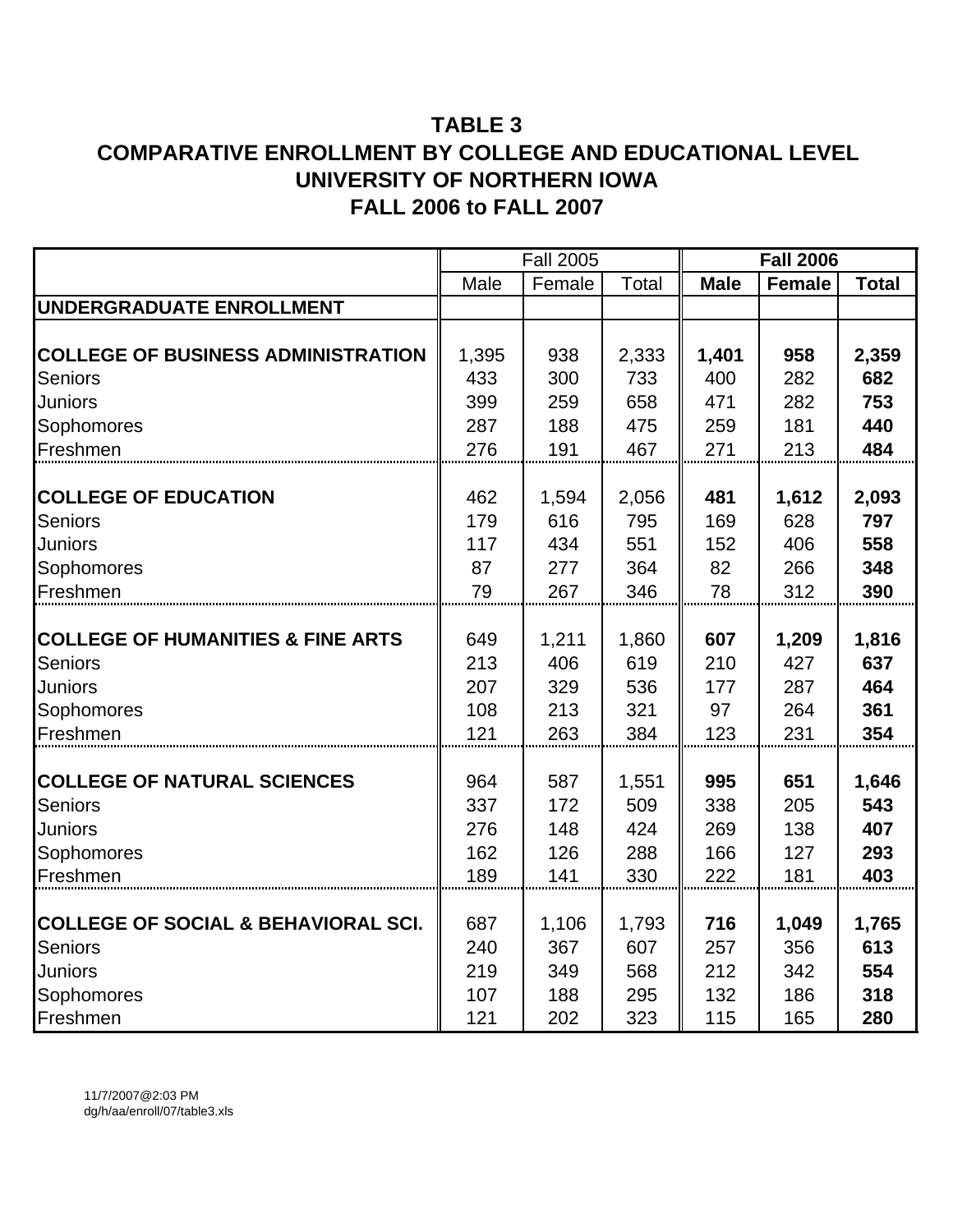|                                                  |       | <b>Fall 2006</b> |              |             | <b>Fall 2007</b> |              |
|--------------------------------------------------|-------|------------------|--------------|-------------|------------------|--------------|
|                                                  | Male  | Female           | <b>Total</b> | <b>Male</b> | <b>Female</b>    | <b>Total</b> |
| UNDERGRADUATE ENROLLMENT                         |       |                  |              |             |                  |              |
| NO SP. COLLEGE (Sp. Prog., Undec., etc.)         | 454   | 655              | 1,109        | 556         | 775              | 1,331        |
| <b>Seniors</b>                                   | 82    | 73               | 155          | 90          | 63               | 153          |
| <b>Juniors</b>                                   | 55    | 65               | 120          | 62          | 68               | 130          |
| Sophomores                                       | 56    | 120              | 176          | 62          | 102              | 164          |
| Freshmen                                         | 157   | 259              | 416          | 230         | 379              | 609          |
| Unclassified                                     | 104   | 138              | 242          | 112         | 163              | 275          |
| UNDERGRADUATE TOTAL                              | 4,611 | 6,091            | 10,702       | 4,756       | 6,254            | 11,010       |
| <b>GRADUATE ENROLLMENT</b>                       |       |                  |              |             |                  |              |
| <b>College of Business Administration</b>        | 56    | 40               | 96           | 45          | 39               | 84           |
| <b>College of Education</b>                      | 212   | 454              | 666          | 225         | 470              | 695          |
| College of Humanities and Fine Arts              | 53    | 199              | 252          | 56          | 188              | 244          |
| <b>College of Natural Sciences</b>               | 61    | 46               | 107          | 86          | 63               | 149          |
| <b>College of Social and Behavioral Sciences</b> | 62    | 95               | 157          | 65          | 106              | 171          |
| No Specific College                              | 81    | 199              | 280          | 87          | 169              | 256          |
| <b>GRADUATE TOTAL</b>                            | 525   | 1,033            | 1,558        | 564         | 1,035            | 1,599        |
| <b>UNIVERSITY TOTAL</b>                          | 5,136 | 7,124            | 12,260       | 5,320       | 7,289            | 12,609       |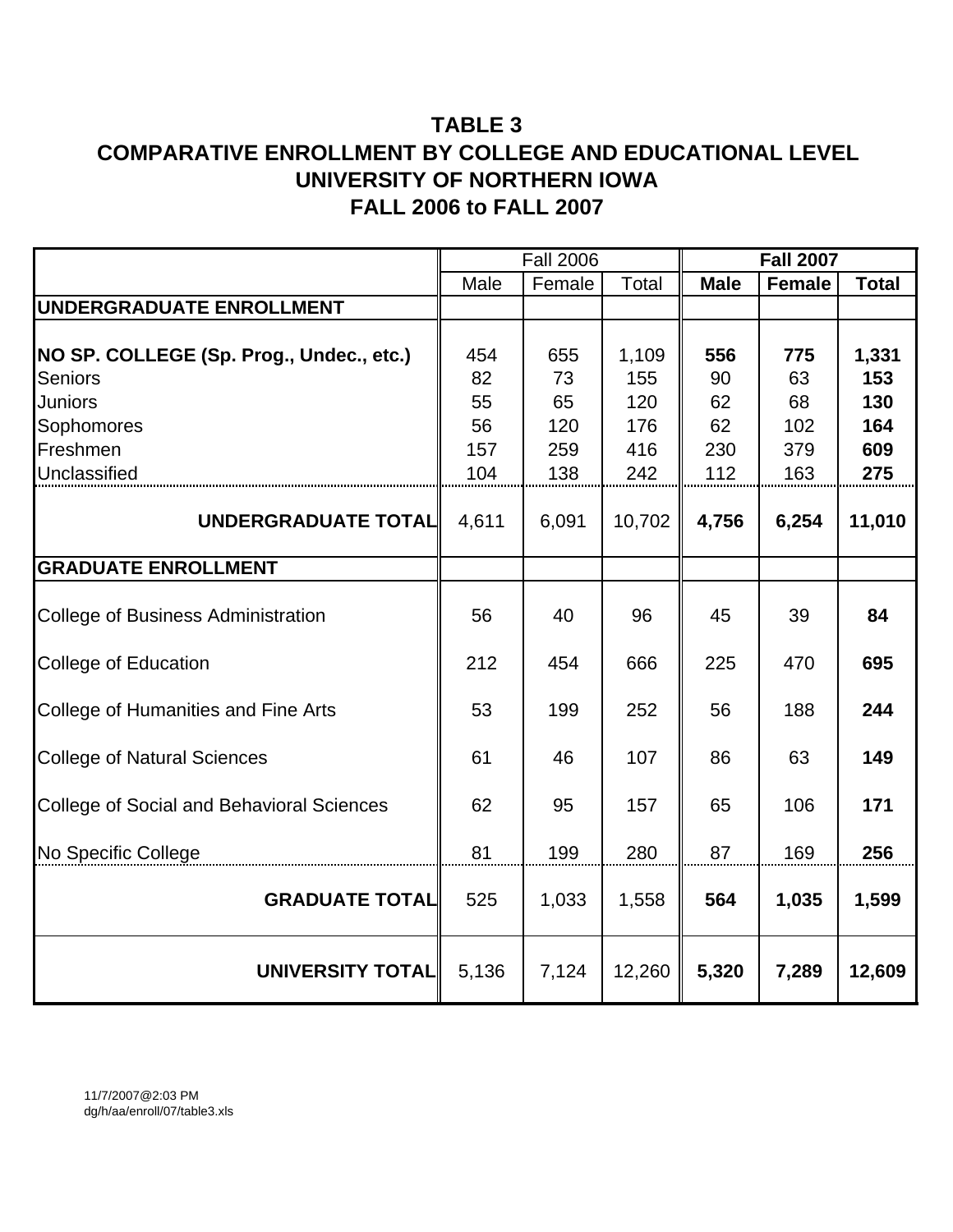|                                                     |                | <b>Undergraduates</b> |                | <b>Graduates</b> |                 |                | Grand            |
|-----------------------------------------------------|----------------|-----------------------|----------------|------------------|-----------------|----------------|------------------|
| <b>COLLEGE</b>                                      | Men            | Women                 | Total          | Men              | Women           | Total          | <b>Total</b>     |
|                                                     |                |                       |                |                  |                 |                |                  |
| <b>BUSINESS ADMINISTRATION</b>                      |                |                       |                |                  |                 |                |                  |
| Accounting                                          | 196            | 123                   | 319            | 23               | $\overline{21}$ | 44             | 363              |
| <b>Business Administration</b>                      |                |                       | $\Omega$       |                  |                 | 0              | $\mathbf 0$      |
| <b>Business Special</b>                             | 7              | 3                     | 10             | 0                | $\mathbf 0$     | 0              | 10               |
| <b>Business Undecided</b>                           | 79             | 86                    | 165            | $\overline{0}$   | $\mathbf 0$     | $\overline{0}$ | 165              |
| Economics                                           | 18             | 7                     | 25             | 31               | 12              | 43             | 68               |
| <b>Entrepreneurship Certificate</b>                 | $\mathbf 0$    | 2                     | $\overline{2}$ | $\mathbf 0$      | 0               | 0              | $\overline{2}$   |
| Finance                                             | 442            | 168                   | 610            | 7                | 6               | 13             | 623              |
| Management                                          | 139            | 73                    | 212            | $\mathbf 0$      | $\overline{0}$  | $\mathbf 0$    | 212              |
| <b>Management Organizations</b>                     | $\mathbf 0$    | $\boldsymbol{0}$      | $\mathbf 0$    | 12               | $\overline{4}$  | 16             | 16               |
| Management Information Systems                      | 44             | 12                    | 56             | $\overline{0}$   | $\mathbf 0$     | 0              | 56               |
| <b>Management Sciences</b>                          | $\Omega$       | 0                     | $\mathbf{0}$   | 9                | 2               | 11             | 11               |
| Marketing                                           | 164            | 187                   | 351            | 5                | 3               | 8              | 359              |
| Risk Management & Insurance                         | 1              | $\mathbf 0$           | 1              | 0                | $\overline{0}$  | $\overline{0}$ | $\mathbf{1}$     |
|                                                     |                |                       |                |                  |                 |                |                  |
| <b>Total</b>                                        | 1,090          | 661                   | 1,751          | 87               | 48              | 135            | 1,886            |
|                                                     |                |                       |                |                  |                 |                |                  |
| <b>DENTISTRY</b>                                    |                |                       |                |                  |                 |                |                  |
| <b>Dental Public Health</b>                         | $\mathbf 0$    | $\mathbf 0$           | $\mathbf 0$    | 6                | 3               | 9              | $\boldsymbol{9}$ |
| <b>Operative Dentistry</b>                          | $\mathbf 0$    | $\mathbf 0$           | $\mathbf 0$    | 4                | $\overline{2}$  | 6              | $6\phantom{1}$   |
| <b>Oral And Maxillofacial Surgery</b>               | $\mathbf 0$    | $\boldsymbol{0}$      | $\mathbf 0$    | 0                | $\mathbf 0$     | 0              | $\bf{0}$         |
| <b>Oral Health Science</b>                          | $\overline{0}$ | 1                     | 1              | 0                | $\mathbf 0$     | $\overline{0}$ | 1                |
| <b>Oral Science</b>                                 | 0              | 0                     | 0              | 13               | 6               | 19             | 19               |
| Orthodontics                                        | $\mathbf 0$    | 0                     | 0              | 6                | $\overline{4}$  | 10             | 10               |
| Stomatology                                         | 0              | 0                     | $\mathbf 0$    | $\overline{2}$   | 3               | 5              | 5                |
|                                                     |                |                       |                |                  |                 |                |                  |
| <b>Total</b>                                        | $\mathbf 0$    | 1                     | 1              | 31               | 18              | 49             | 50               |
| <b>EDUCATION</b>                                    |                |                       |                |                  |                 |                |                  |
| Counseling Rehab & Student Develop.                 | $\overline{0}$ | 0                     | $\mathbf 0$    | 24               | 97              | 121            | 121              |
| <b>Educational Administration</b>                   | 0              | 0                     | $\mathbf 0$    | 27               | 14              | 41             | 41               |
| <b>Elementary Education</b>                         | 24             | 311                   | 335            | 3                | 25              | 28             | 363              |
| <b>Health Occupations Education</b>                 | $\mathbf 0$    | 0                     | $\mathbf{0}$   | $\overline{0}$   | $\mathbf 0$     | $\Omega$       | $\mathbf{0}$     |
| <b>Higher Education</b>                             | 0              | 0                     | 0              | 24               | 27              | 51             | 51               |
| Instructional Design Technology                     | $\mathbf 0$    | $\mathbf 0$           | 0              | $\mathbf 0$      | $\mathbf 0$     | 0              | $\mathbf 0$      |
| <b>Psychological &amp; Quantitative Foundations</b> | 0              | 0                     | 0              | 46               | 120             | 166            | 166              |
| <b>Science Education</b>                            | 10             | 5                     | 15             | 20               | 13              | 33             | 48               |
| <b>Secondary Education</b>                          | 0              | 0                     | U              | 27               | 72              | 99             | 99               |
| Social Foundations of Education                     | 0              | 0                     | 0              | 12               | 28              | 40             | 40               |
| <b>Special Education</b>                            | 0              | 0                     | $\Omega$       | 8                | 19              | 27             | 27               |
|                                                     |                |                       |                |                  |                 |                |                  |
| <b>Total</b>                                        | 34             | 316                   | 350            | 191              | 415             | 606            | 956              |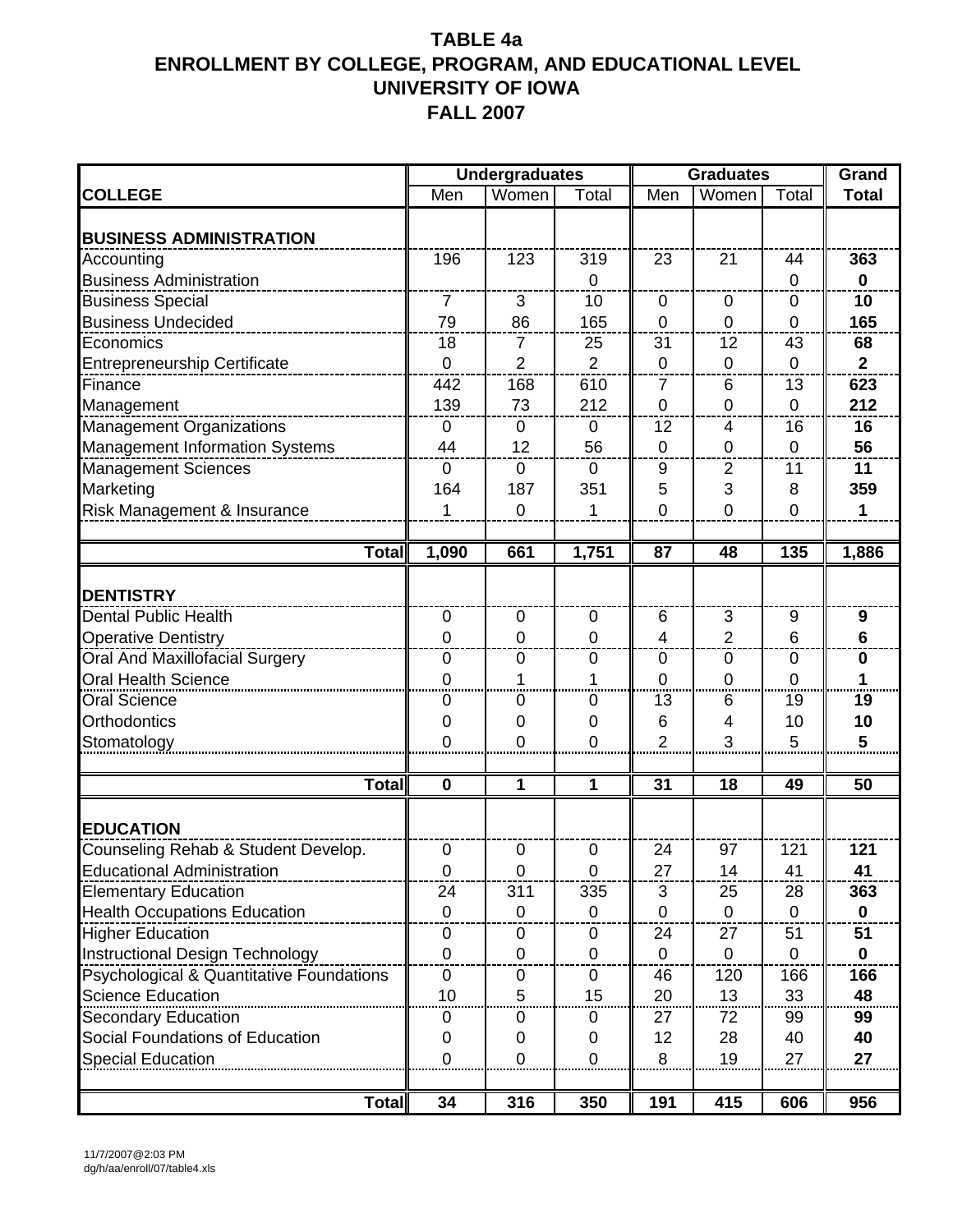|                                         |                | <b>Undergraduates</b>   |             | <b>Graduates</b> |                |                  | Grand          |
|-----------------------------------------|----------------|-------------------------|-------------|------------------|----------------|------------------|----------------|
| <b>COLLEGE</b>                          | Men            | Women                   | Total       | Men              | Women          | Total            | <b>Total</b>   |
| <b>ENGINEERING</b>                      |                |                         |             |                  |                |                  |                |
| <b>Biomedical Engineering</b>           | 191            | 114                     | 305         | 30               | 28             | 58               | 363            |
| <b>Chemical Biochemical Engineering</b> | $\overline{0}$ | $\overline{0}$          | $\mathbf 0$ | 27               | 19             | 46               | 46             |
| <b>Chemical Engineering</b>             | 71             | 39                      | 110         | $\mathbf 0$      | 0              | $\mathbf 0$      | 110            |
| Civil Environmental Engineering         | $\mathbf 0$    | $\mathbf 0$             | $\Omega$    | 54               | 26             | 80               | 80             |
| <b>Civil Engineering</b>                | 165            | 31                      | 196         | $\mathbf 0$      | $\Omega$       | 0                | 196            |
| <b>Electrical Computer Engineering</b>  | $\overline{0}$ | $\overline{0}$          | $\mathbf 0$ | 54               | 13             | 67               | 67             |
| <b>Electrical Engineering</b>           | 176            | 8                       | 184         | $\mathbf 0$      | $\mathbf 0$    | $\boldsymbol{0}$ | 184            |
| <b>Engineering Special</b>              | 5              | $\overline{\mathbf{4}}$ | 9           | $\mathbf 0$      | 0              | 0                | 9              |
| <b>Industrial Engineering</b>           | 35             | 18                      | 53          | 23               | 12             | 35               | 88             |
| <b>Mechanical Engineering</b>           | 242            | 21                      | 263         | 47               | $\overline{7}$ | 54               | 317            |
| Technological Entrepreneurship          | 1              | 0                       | 1           | 0                | 0              | 0                | 1              |
| <b>Undeclared Engineering</b>           | 150            | 29                      | 179         | 0                | 0              | 0                | 179            |
|                                         |                |                         |             |                  |                |                  |                |
| <b>Total</b>                            | 1,036          | 264                     | 1,300       | 235              | 105            | 340              | 1,640          |
| <b>LIBERAL ARTS AND SCIENCES</b>        |                |                         |             |                  |                |                  |                |
| <b>Actuarial Science</b>                | 16             | 8                       | 24          | 23               | 18             | 41               | 65             |
| <b>Actuarial Science Interest</b>       | 44             | 23                      | 67          | $\mathbf 0$      | 0              | $\mathbf 0$      | 67             |
| African American Studies                | 3              | 1                       | 4           | $\mathbf 0$      | $\mathbf 0$    | $\mathbf 0$      | 4              |
| African American World Studies          | $\overline{2}$ | 1                       | 3           | $\overline{0}$   | $\overline{0}$ | 0                | $\overline{3}$ |
| American Indian Native Studies          | $\overline{0}$ | $\mathbf 0$             | $\mathbf 0$ | $\Omega$         | $\mathbf 0$    | $\mathbf 0$      | $\mathbf 0$    |
| <b>American Studies</b>                 | 18             | 13                      | 31          | 20               | 17             | 37               | 68             |
| <b>Ancient Civilization</b>             | 8              | 14                      | 22          | $\mathbf 0$      | 0              | 0                | 22             |
| Anthropology                            | 52             | 75                      | 127         | 13               | 34             | 47               | 174            |
| <b>Applied Physics</b>                  | 8              | 1                       | 9           | $\Omega$         | $\mathbf 0$    | 0                | 9              |
| Art                                     | 197            | 296                     | 493         | 43               | 51             | 94               | 587            |
| <b>Art History</b>                      | 4              | 44                      | 48          | 11               | 27             | 38               | 86             |
| Asian & Slavic Languages & Literature   | 44             | 34                      | 78          | $\mathbf{0}$     | $\mathbf 0$    | 0                | 78             |
| <b>Asian Civilizations</b>              | $\mathbf 0$    | 0                       | 0           | $\overline{2}$   | 13             | 15               | 15             |
| <b>Asian Studies</b>                    | 0              | 0                       | U           | 0                | O              | $\theta$         | U              |
| Astronomy                               | 9              | 11                      | 20          | 0                | $\Omega$       | 0                | 20             |
| <b>Athletic Training</b>                | 19             | 27                      | 46          | $\mathbf{0}$     | $\overline{0}$ | $\overline{0}$   | 46             |
| <b>Athletic Training Interest</b>       | 41             | 32                      | 73          | $\mathbf 0$      | 0              | $\mathbf 0$      | 73             |
| <b>Bachelor of Liberal Studies</b>      | 33             | 66                      | 99          | $\mathbf 0$      | 0              | 0                | 99             |
| Biochemistry                            | 63             | 51                      | 114         | $\mathbf 0$      | $\mathbf 0$    | 0                | 114            |
| Biology                                 | 325            | 368                     | 693         | 16               | 24             | 40               | 733            |
| Chemistry                               | 60             | 61                      | 121         | 95               | 44             | 139              | 260            |
| Cinema                                  | 205            | 50                      | 255         | $\mathbf 0$      | 0              | $\mathbf 0$      | 255            |
| <b>Classical Languages</b>              | 11             | 10                      | 21          | 0                | 0              | 0                | 21             |
| Classics                                | $\mathbf 0$    | 0                       | $\mathbf 0$ | 8                | $\overline{7}$ | 15               | 15             |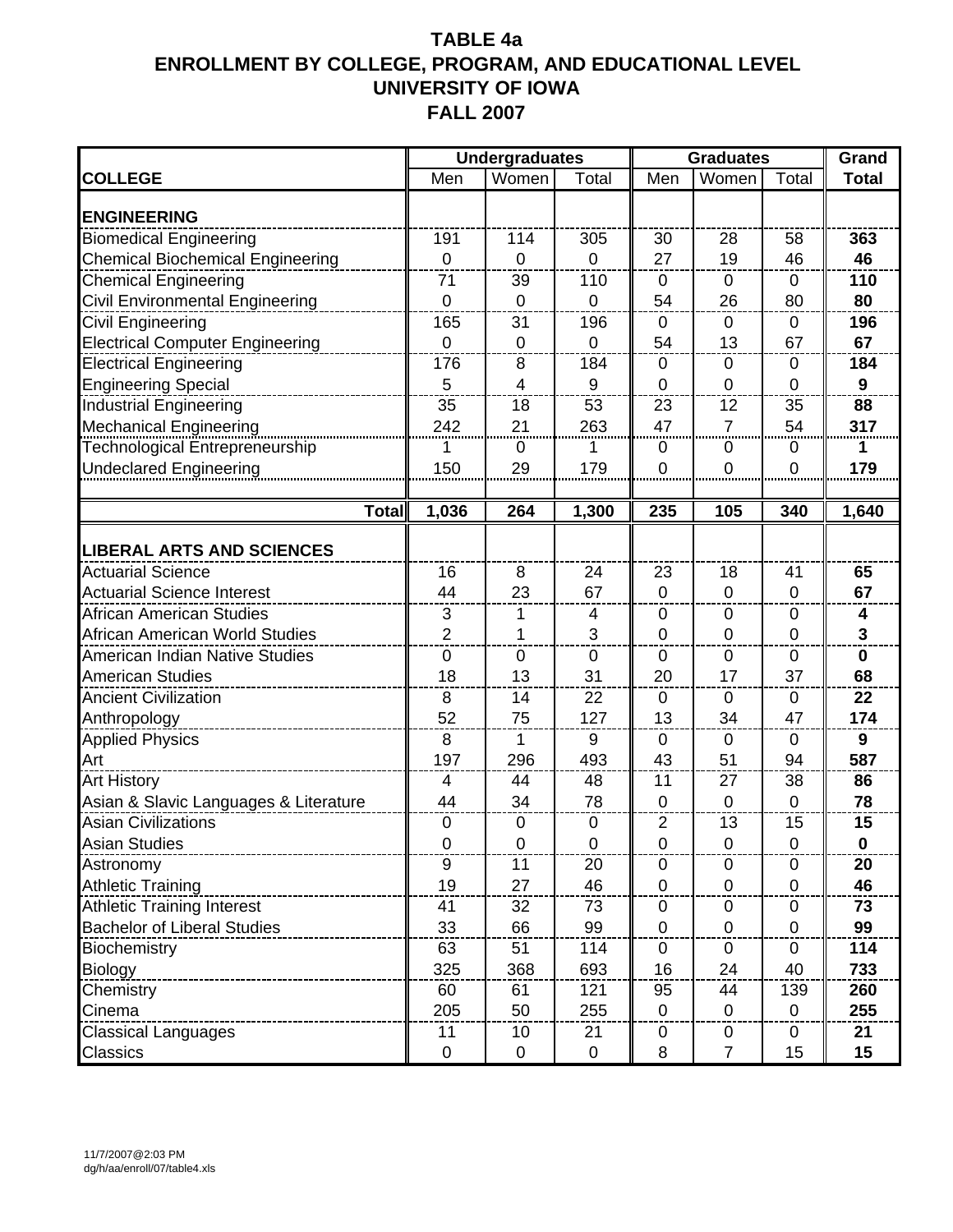|                                           |                | <b>Undergraduates</b> |                |                   | <b>Graduates</b>     |                      | Grand           |
|-------------------------------------------|----------------|-----------------------|----------------|-------------------|----------------------|----------------------|-----------------|
| <b>COLLEGE</b>                            | Men            | Women                 | Total          | Men               | Women                | Total                | <b>Total</b>    |
| LIBERAL ARTS AND SCIENCES (cont'd)        |                |                       |                |                   |                      |                      |                 |
| <b>Classics Certificate</b>               | $\overline{2}$ | 0                     | $\overline{2}$ | 0                 | $\Omega$             | 0                    | $\mathbf{2}$    |
| <b>Clinical Lab Science Interest</b>      | 4              | $\overline{7}$        | 11             | $\mathbf 0$       | $\overline{0}$       | 0                    | 11              |
| <b>Communication Studies</b>              | 283            | 557                   | 840            | 31                | 36                   | 67                   | 907             |
| <b>Communication Studies Interest</b>     | 28             | 84                    | 112            | $\mathbf 0$       | $\mathbf 0$          | 0                    | 112             |
| <b>Comparative Literature Translation</b> | 0              | 0                     | 0              | $\overline{2}$    | 10                   | 12                   | 12              |
| <b>Comparative Literature</b>             | $\overline{2}$ | $\overline{2}$        | $\overline{4}$ | $\overline{2}$    | 9                    | 11                   | 15              |
| <b>Computer Science</b>                   | 195            | 22                    | 217            | 69                | 23                   | 92                   | 309             |
| <b>Creative Writing Writers Workshop</b>  | $\mathbf 0$    | $\overline{0}$        | 0              | 42                | 58                   | 100                  | 100             |
| Dance                                     | 4              | 118                   | 122            | 4                 | 8                    | 12                   | 134             |
| Dance Interest                            | $\mathbf 0$    | $\overline{2}$        | $\overline{2}$ | $\mathbf 0$       | $\mathbf 0$          | 0                    | $\mathbf{2}$    |
| Division of Continuing Education          | 10             | 14                    | 24             | $\mathbf 0$       | $\mathbf 0$          | 0                    | 24              |
| Economics                                 | 157            | 29                    | 186            | $\mathbf{0}$      | $\mathbf 0$          | 0                    | 186             |
| Education                                 | 1              | 16                    | 17             | $\mathbf 0$       | $\Omega$             | 0                    | 17              |
| <b>Elementary Education Interest</b>      | 33             | 302                   | 335            | $\mathbf 0$       | $\mathbf 0$          | 0                    | 335             |
| English                                   | 341            | 503                   | 844            | 48                | 62                   | 110                  | 954             |
| <b>Environmental Sciences</b>             | 47             | 24                    | 71             | $\mathbf 0$       | $\mathbf 0$          | 0                    | 71              |
| Fellow                                    | $\mathbf 0$    | 0                     | 0              | 1                 | $\mathbf 0$          | 1                    | $\mathbf 1$     |
| Film and Video Production                 | $\pmb{0}$      | $\pmb{0}$             | $\mathbf 0$    | $6\phantom{1}6$   | 6                    | 12                   | 12              |
| <b>Film Studies</b>                       | $\mathbf 0$    | $\mathbf 0$           | $\mathbf 0$    | 18                | 12                   | 30                   | 30              |
| French                                    | 9              | 17                    | 26             | 3                 | 14                   | 17                   | 43              |
|                                           | $\mathbf 0$    | 0                     | $\mathbf 0$    | $\mathbf 0$       | $\mathbf 0$          | 0                    | $\mathbf 0$     |
| Genetics                                  |                |                       |                |                   | 11                   | 30                   | 95              |
| Geography                                 | 45             | 20                    | 65             | 19                |                      |                      |                 |
| Geoscience                                | 24             | 9                     | 33             | 24<br>$\mathbf 0$ | 24<br>$\overline{7}$ | 48<br>$\overline{7}$ | 81              |
| German                                    | 14             | 10                    | 24             |                   |                      |                      | 31              |
| <b>Guided Independent Study</b>           | 9              | 20                    | 29             | $\mathbf 0$       | 0                    | 0                    | 29              |
| <b>Health And Sport Studies</b>           | 184            | 121                   | 305            | 6                 | 23                   | 29                   | 334             |
| <b>Health Promotion Interest</b>          | 24             | 52                    | 76             | $\mathbf 0$       | $\mathbf 0$          | 0                    | 76              |
| <b>High School Student</b>                | 34             | 39                    | 73             | $\mathbf 0$       | $\Omega$             | 0                    | 73              |
| <b>History</b>                            | 282            | 140                   | 422            | 40                | 49                   | 89                   | 511             |
| Health, Leisure & Sports Studies          | $\theta$       | 0                     | U              | U                 | 1                    | 1                    | 1               |
| Informatics                               | 5              | $\mathbf 0$           | 5              | $\mathbf 0$       | 0                    | 0                    | 5               |
| Integrative Physiology                    | 36             | 55                    | 91             | 3                 | 3                    | 6                    | 97              |
| Integrative Physiology Interest           | 56             | 59                    | 115            | $\mathbf 0$       | 0                    | 0                    | 115             |
| Intensive English Evaluation              | 23             | 33                    | 56             | 0                 | 0                    | 0                    | 56              |
| Interdepartmental Studies                 | 243            | 182                   | 425            | 0                 | 0                    | 0                    | 425             |
| <b>International Studies</b>              | 98             | 242                   | 340            | $\mathbf 0$       | $\mathbf 0$          | 0                    | 340             |
| International Business Certificate        | $\mathbf 0$    | 0                     | 0              | $\mathbf 0$       | 0                    | $\mathbf 0$          | $\bf{0}$        |
| Italian                                   | $\mathbf 0$    | 5                     | 5              | $\mathbf 0$       | 0                    | 0                    | $5\phantom{.0}$ |
| Journalism & Mass Communication           | 114            | 198                   | 312            | 0                 | 0                    | 0                    | 312             |
| Journalism & Mass Comm Interest           | 110            | 184                   | 294            | $\mathbf 0$       | $\mathbf 0$          | 0                    | 294             |
| Journalism                                | 0              | 0                     | $\mathbf 0$    | 14                | 11                   | 25                   | 25              |
| Leisure Studies                           | 5              | 27                    | 32             | 10                | 14                   | 24                   | 56              |
| <b>Liberal Studies Interest</b>           | 1              | 5                     | 6              | $\mathbf 0$       | $\mathbf 0$          | 0                    | 6               |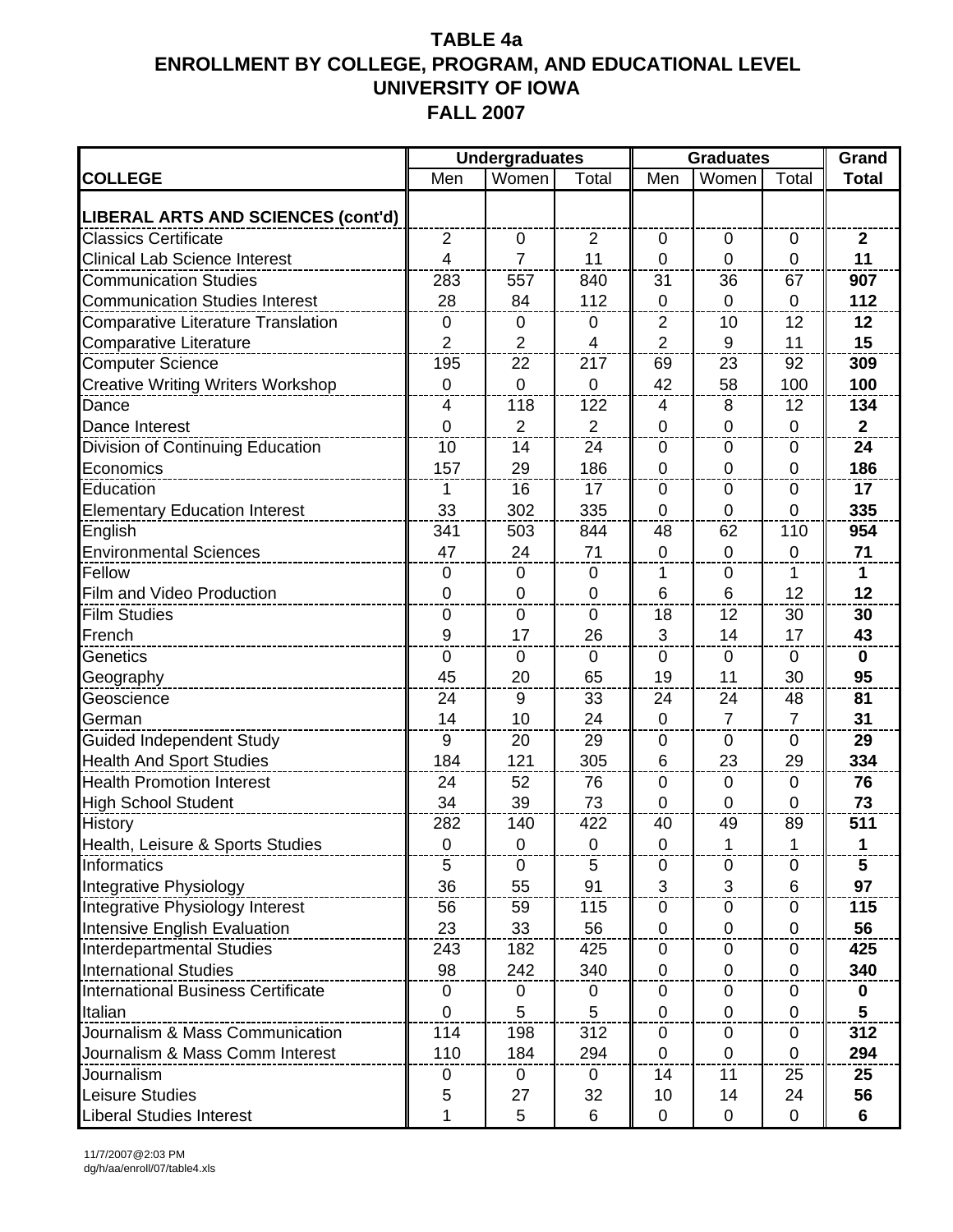|                                         |                | <b>Undergraduates</b> |                | <b>Graduates</b> |                |                | Grand                   |
|-----------------------------------------|----------------|-----------------------|----------------|------------------|----------------|----------------|-------------------------|
| <b>COLLEGE</b>                          | Men            | Women                 | Total          | Men              | Women          | Total          | <b>Total</b>            |
| LIBERAL ARTS AND SCIENCES (cont'd)      |                |                       |                |                  |                |                |                         |
| Linguistics                             | 13             | 29                    | 42             | 10               | 13             | 23             | 65                      |
| Literature Science - The Arts           | 14             | 8                     | 22             | $\mathbf 0$      | $\mathbf 0$    | $\overline{0}$ | 22                      |
| <b>Mass Communications</b>              | $\mathbf 0$    | 0                     | $\overline{0}$ | 11               | 9              | 20             | 20                      |
| <b>Mathematics</b>                      | 83             | 58                    | 141            | 53               | 24             | 77             | 218                     |
| Microbiology                            | 33             | 35                    | 68             | $\mathbf 0$      | $\mathbf 0$    | 0              | 68                      |
| <b>Museum Studies</b>                   | $\overline{2}$ | 1                     | 3              | $\mathbf 0$      | $\mathbf 0$    | $\mathbf 0$    | $\overline{3}$          |
| Music                                   | 97             | 131                   | 228            | 110              | 106            | 216            | 444                     |
| <b>Music Interest</b>                   | 3              | 5                     | 8              | $\mathbf 0$      | $\mathbf 0$    | $\overline{0}$ | 8                       |
| Nondegree Study Abroad                  | $\overline{2}$ | 6                     | 8              | 0                | $\mathbf 0$    | 0              | 8                       |
| <b>Nonfiction Writing</b>               | $\overline{0}$ | 0                     | $\overline{0}$ | 14               | 24             | 38             | 38                      |
| Not a Degree Candidate                  | 53             | 78                    | 131            | $\mathbf 0$      | $\mathbf{0}$   | 0              | 131                     |
| <b>Nuclear Medicine Interest</b>        | $\overline{4}$ | 3                     | $\overline{7}$ | $\mathbf 0$      | $\mathbf 0$    | 0              | $\overline{7}$          |
| <b>Nursing Interest</b>                 | 21             | 402                   | 423            | $\mathbf 0$      | $\mathbf 0$    | 0              | 423                     |
| Off Campus Programs                     | 62             | 174                   | 236            | $\mathbf 0$      | $\mathbf 0$    | $\mathbf 0$    | 236                     |
| Open Major                              | 648            | 676                   | 1,324          | $\mathbf 0$      | $\mathbf 0$    | 0              | 1,324                   |
| Performing Arts Entrepreneurship        | 1              | 9                     | 10             | $\mathbf 0$      | $\mathbf 0$    | 0              | 10                      |
| Pharmacy Interest                       | 144            | 249                   | 393            | $\mathbf 0$      | $\mathbf 0$    | 0              | 393                     |
| Phil & Ethics Policy, Law & Economics   | 1              | $\overline{0}$        | 1              | $\Omega$         | $\mathbf 0$    | $\Omega$       | $\mathbf{1}$            |
| Philosophy                              | 54             | 13                    | 67             | 26               | 4              | 30             | 97                      |
| Physics                                 | 38             | $\overline{7}$        | 45             | 51               | 10             | 61             | 106                     |
| <b>Political Science</b>                | 317            | 215                   | 532            | 37               | 13             | 50             | 582                     |
| Portuguese                              | 3              | 1                     | $\overline{4}$ | $\mathbf 0$      | $\mathbf 0$    | $\mathbf 0$    | $\overline{\mathbf{4}}$ |
| Pre RN-BSN Program                      | 1              | $\overline{2}$        | 3              | 0                | 0              | 0              | $\mathbf{3}$            |
| <b>Pre Business</b>                     | 1,426          | 714                   | 2140           | $\mathbf 0$      | $\mathbf 0$    | 0              | 2,140                   |
| Pre Chiropractic                        | 15             | 4                     | 19             | 0                | 0              | 0              | 19                      |
| <b>Pre Dentistry</b>                    | 79             | 75                    | 154            | $\overline{0}$   | $\overline{0}$ | $\Omega$       | 154                     |
| Pre Law                                 | 38             | 26                    | 64             | $\mathbf 0$      | $\mathbf 0$    | 0              | 64                      |
| Pre Medicine                            | 146            | 192                   | 338            | $\mathbf 0$      | $\mathbf 0$    | $\mathbf 0$    | 338                     |
| Pre Mortuary Science                    | $\mathbf 0$    | 0                     | $\mathbf 0$    | 0                | $\mathbf 0$    | 0              | $\mathbf 0$             |
| Pre Optometry                           | 4              | 6                     | 10             | $\mathbf 0$      | $\mathbf 0$    | $\mathbf 0$    | 10                      |
| Pre Physical Therapy                    | 43             | 86                    | 129            | 0                | 0              | 0              | 129                     |
| Pre Physician Assistant Program         | 10             | 29                    | 39             | $\mathbf 0$      | 0              | 0              | 39                      |
| <b>Pre Podiatry</b>                     |                | 0                     |                | 0                | 0              | 0              | 1                       |
| <b>Pre Veterinary Medicine</b>          | 1              | 6                     | $\overline{7}$ | 0                | $\mathbf 0$    | 0              | $\overline{7}$          |
| Psychology                              | 348            | 782                   | 1130           | 34               | 58             | 92             | 1,222                   |
| <b>Religious Studies</b>                | 22             | 26                    | 48             | 28               | 18             | 46             | 94                      |
| <b>Radiation Sciences Interest</b>      | 12             | 47                    | 59             | 0                | 0              | 0              | 59                      |
| Russian, E. European & Eurasian Studies | $\mathbf 0$    | $\mathbf 0$           | $\mathbf 0$    | $\mathbf 0$      | $\overline{0}$ | 0              | $\mathbf{0}$            |
| Russian                                 | $\overline{4}$ | 3                     | $\overline{7}$ | $\pmb{0}$        | $\mathbf 0$    | 0              | $\overline{\mathbf{r}}$ |
| <b>Science Education</b>                | 15             | 11                    | 26             | 0                | 0              | 0              | 26                      |
| Social Work                             | 12             | 59                    | 71             | 44               | 222            | 266            | 337                     |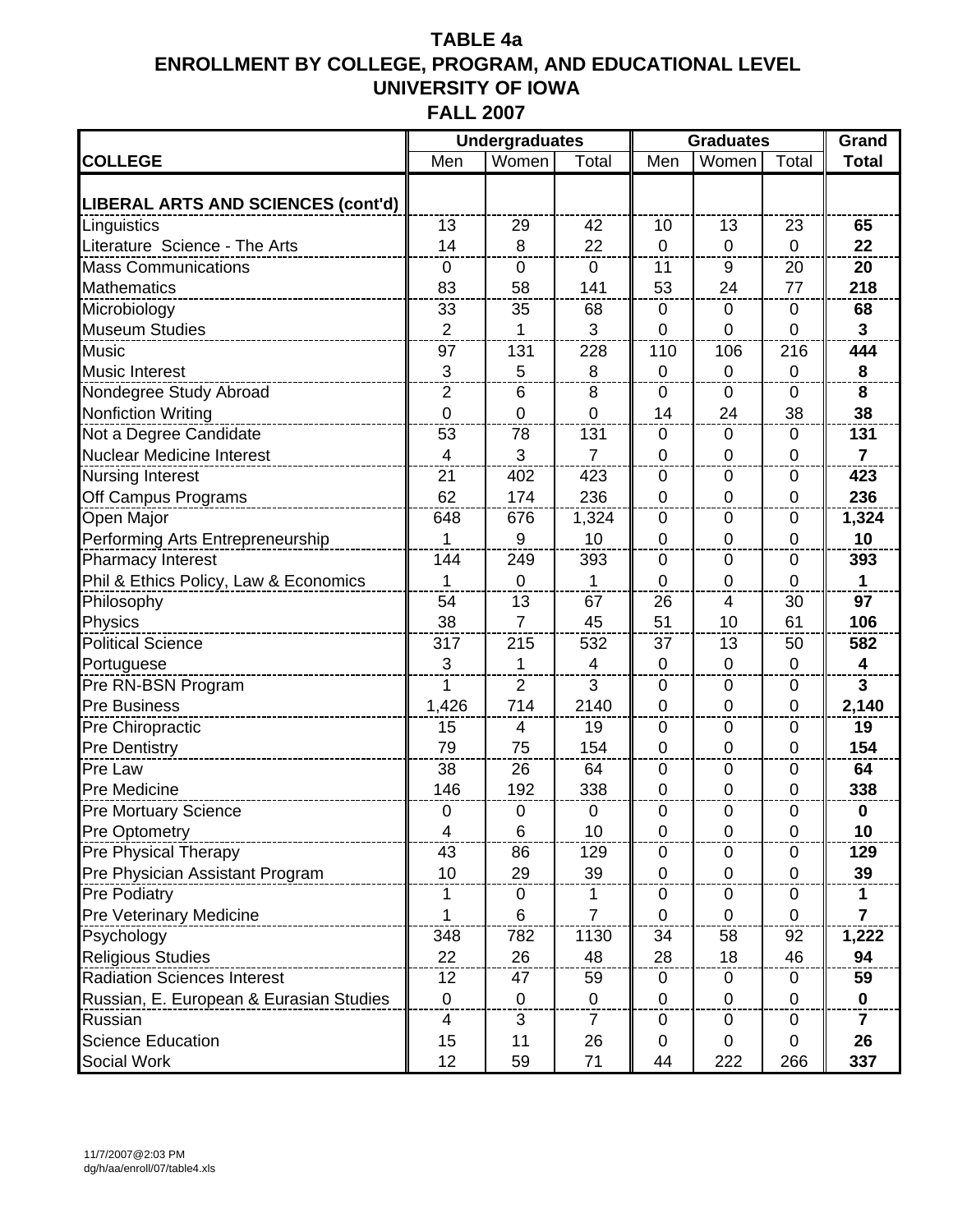|                                                |                  | FALL 2007<br>Undergraduates |                  |                  |                  |                |                         |
|------------------------------------------------|------------------|-----------------------------|------------------|------------------|------------------|----------------|-------------------------|
|                                                |                  |                             |                  | <b>Graduates</b> | Grand            |                |                         |
| <b>COLLEGE</b>                                 | Men              | Women                       | Total            | Men              | Women            | Total          | <b>Total</b>            |
| <b>LIBERAL ARTS AND SCIENCES (cont'd)</b>      |                  |                             |                  |                  |                  |                |                         |
| Social Work Interest                           | 6                | 58                          | 64               | $\mathbf 0$      | $\mathbf 0$      | $\mathbf 0$    | 64                      |
| Sociology                                      | 86               | 101                         | 187              | 14               | 20               | 34             | 221                     |
| Spanish                                        | 43               | 119                         | 162              | 22               | 20               | 42             | 204                     |
| Speech And Hearing Science                     | 8                | 164                         | 172              | 8                | 23               | 31             | 203                     |
| Speech Pathology Audiology                     | 0                | $\pmb{0}$                   | $\mathbf 0$      | 9                | 61               | 70             | 70                      |
| <b>Sport Studies Interest</b>                  | 21               | 10                          | 31               | $\mathbf 0$      | $\pmb{0}$        | $\mathbf 0$    | 31                      |
| <b>Statistics</b>                              | 8                | 5                           | 13               | 18               | 20               | 38             | 51                      |
| <b>Theatre Arts</b>                            | 70               | 92                          | 162              | 17               | 29               | 46             | 208                     |
| <b>Therapeutic Recreation Interest</b>         | 1                | 15                          | 16               | $\pmb{0}$        | 0                | $\mathbf 0$    | 16                      |
| Visiting Student Foreign                       | 4                | 14                          | 18               | $\mathbf 0$      | 0                | $\mathbf 0$    | 18                      |
| <b>Visiting Student USA</b>                    | 6                | 9                           | 15               | 0                | 0                | $\Omega$       | 15                      |
| <b>Women's Studies</b>                         | 1                | 19                          | 20               | 0                | 10               | 10             | 30                      |
| <b>Workshop Student</b>                        | $\overline{0}$   | $\mathbf 0$                 | $\overline{0}$   | $\overline{0}$   | $\mathbf 0$      | $\mathbf 0$    | $\mathbf 0$             |
|                                                |                  |                             |                  |                  |                  |                |                         |
| <b>Total</b>                                   | 7,609            | 9,058                       | 16,667           | 1,079            | 1,300            | 2,379          | 19,046                  |
| <b>UNIVERSITY COLLEGE</b>                      |                  |                             |                  |                  |                  |                |                         |
| <b>Bachelor of Applied Studies</b>             | 8                | 14                          | 22               | $\mathbf 0$      | $\mathbf 0$      | $\mathbf 0$    | 22                      |
|                                                |                  |                             |                  |                  |                  |                |                         |
| <b>Total</b>                                   | 8                | 14                          | 22               | $\mathbf 0$      | $\mathbf 0$      | $\mathbf 0$    | $\overline{22}$         |
|                                                |                  |                             |                  |                  |                  |                |                         |
| <b>MEDICINE</b>                                |                  |                             |                  |                  |                  |                |                         |
| Anatomy And Cell Biology                       | 0                | $\pmb{0}$                   | $\mathbf 0$      | 6                | 3                | 9              | 9                       |
| Biochemistry                                   | $\overline{0}$   | 0                           | $\mathbf 0$      | 15               | $\overline{7}$   | 22             | 22                      |
| Certificate Programs in Medicine               | 17               | 15                          | 32               | 0                | 0                | 0              | 32                      |
| <b>Clinical Laboratory Sciences</b>            | 3                | 5                           | 8                | $\overline{0}$   | $\overline{0}$   | $\mathbf 0$    | 8                       |
| Dietetic Internship Program                    | $\pmb{0}$        | 0                           | $\mathbf 0$      | 1                | 11               | 12             | $\overline{12}$         |
| Free Radical & Radiation Biology               | $\pmb{0}$        | $\pmb{0}$                   | $\pmb{0}$        | 7                | $\boldsymbol{9}$ | 16             | 16                      |
| <b>Medical Education Program</b>               | 0                | 0                           | $\mathbf 0$      | 3                | 3                | 6              | 6                       |
| Microbiology                                   | 0                | $\boldsymbol{0}$            | $\boldsymbol{0}$ | 18               | 20               | 38             | 38                      |
| Molecular Physiology Biophysiology             | 0                | 0                           | $\mathbf 0$      | 9                | 9                | 18             | 18                      |
| Nuclear Medicine Technology                    | $\overline{2}$   | 3                           | 5                | $\mathbf 0$      | $\mathsf 0$      | $\mathbf 0$    | 5                       |
| Pathology                                      | 0                | 0                           | $\mathbf 0$      | 3                | 1                | 4              | 4                       |
| Perfusion Technology                           |                  |                             | 8                | $\mathbf 0$      | $\pmb{0}$        | $\mathbf 0$    | 8                       |
|                                                |                  |                             |                  |                  |                  |                |                         |
|                                                | 3                | 5                           |                  |                  |                  |                |                         |
| Pharmacology                                   | $\pmb{0}$        | 0                           | $\boldsymbol{0}$ | 14               | 6                | 20             | 20                      |
| <b>Physical Therapy Rehabilitation Science</b> | $\mathbf 0$      | $\mathbf 0$                 | $\mathbf 0$      | 39               | 81               | 120            | 120                     |
| <b>Physician Assistant Studies</b>             | $\mathbf 0$      | 0                           | $\mathbf 0$      | 15               | 31               | 46             | 46                      |
| <b>Radiation Sciences</b>                      | $\overline{7}$   | 41                          | 48               | $\mathbf 0$      | $\mathbf 0$      | $\overline{0}$ | 48                      |
| <b>Radiation Technology</b>                    | $\overline{7}$   | 41                          | 48               | 0                | 0                | 0              | 48                      |
| <b>Translational Biomedicine</b>               | $\boldsymbol{0}$ | $\pmb{0}$                   | $\pmb{0}$        | 3                | 1                | $\overline{4}$ | $\overline{\mathbf{4}}$ |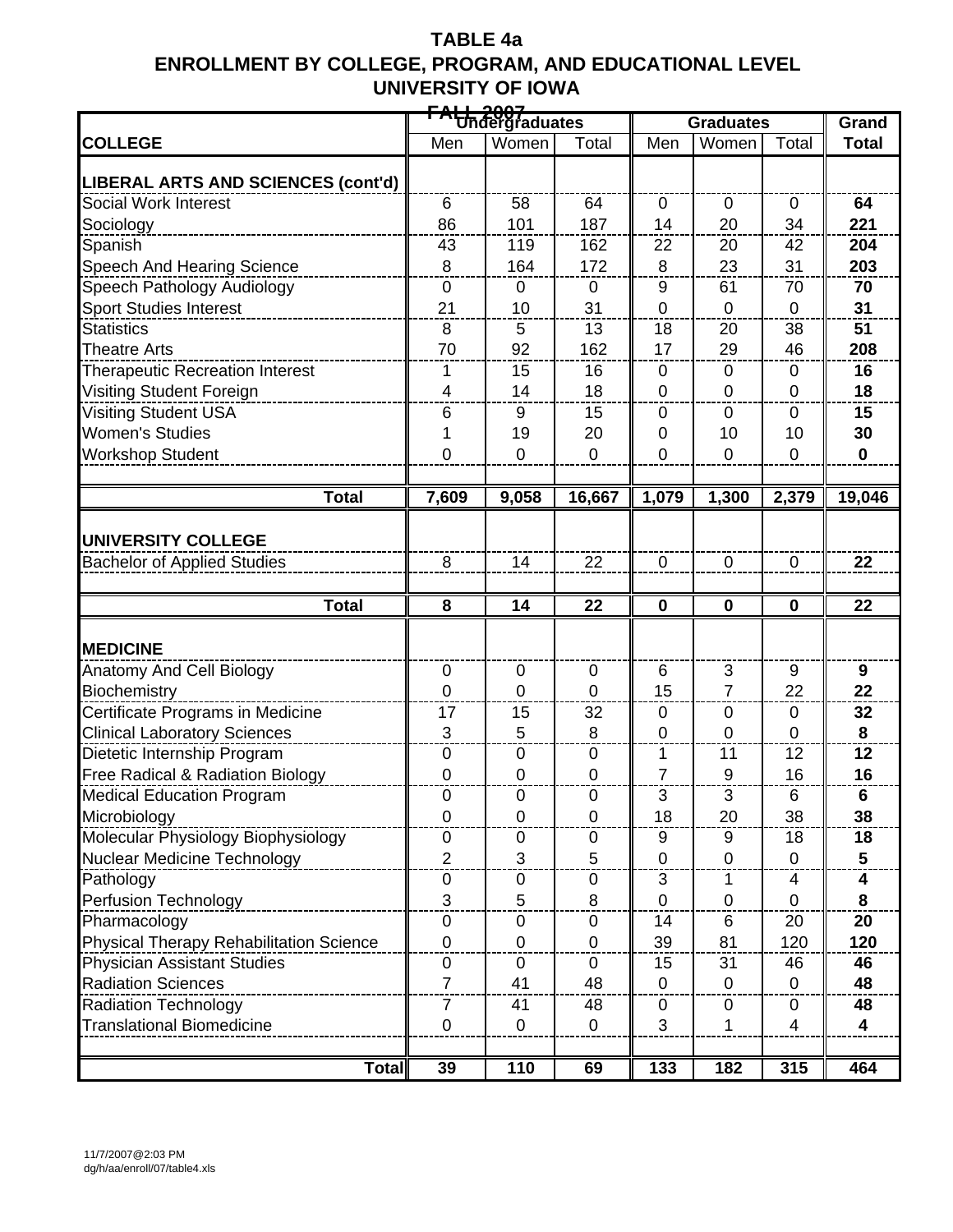|                                          |                           | <b>Undergraduates</b> |                | <b>Graduates</b> |                |                | Grand          |
|------------------------------------------|---------------------------|-----------------------|----------------|------------------|----------------|----------------|----------------|
| <b>COLLEGE</b>                           | $\overline{\mathsf{Men}}$ | Women                 | Total          | Men              | Women          | Total          | <b>Total</b>   |
|                                          |                           |                       |                |                  |                |                |                |
| <b>PHARMACY</b>                          |                           |                       |                |                  |                |                |                |
| Pharmacy                                 | $\mathbf 0$               | $\mathbf 0$           | $\mathbf 0$    | 48               | 34             | 82             | 82             |
|                                          |                           |                       |                |                  |                |                |                |
| <b>Total</b>                             | $\mathbf 0$               | $\mathbf 0$           | $\mathbf 0$    | 48               | 34             | 82             | 82             |
| <b>PUBLIC HEALTH</b>                     |                           |                       |                |                  |                |                |                |
| <b>Biostatistics</b>                     | 0                         | 0                     | 0              | 14               | 18             | 32             | 32             |
| <b>Clinical Investigation</b>            | $\overline{0}$            | 0                     | $\overline{0}$ | 10               | 5              | 15             | 15             |
| Community and Behavioral Health          | $\mathbf 0$               | 0                     | $\mathbf 0$    | 1                | 10             | 11             | 11             |
| Epidemiology                             | 0                         | 0                     | $\mathbf 0$    | 13               | 37             | 50             | 50             |
| Health Management and Policy             | 0                         | 0                     | 0              | 10               | 22             | 32             | 32             |
| <b>Health Services and Policy</b>        | $\mathbf 0$               | 0                     | $\mathbf 0$    | 3                | $\overline{4}$ | $\overline{7}$ | $\overline{7}$ |
| <b>MPH Program</b>                       | $\mathbf 0$               | 0                     | $\overline{0}$ | 21               | 70             | 91             | 91             |
| Occupational and Environmental Health    | $\mathbf 0$               | 0                     | $\mathbf 0$    | 13               | 13             | 26             | 26             |
| Preventive Medicine & Environ. Health    | 0                         | 0                     | 0              | 1                | $\mathbf 0$    | 1              | 1              |
| <b>Public Health Certificate</b>         | $\overline{0}$            | 1                     | 1              | $\overline{2}$   | $\overline{7}$ | 9              | 10             |
| <b>Public Health Fellow</b>              | $\mathbf 0$               | 0                     | $\mathbf 0$    | 0                | $\overline{2}$ | $\overline{2}$ | $\mathbf{2}$   |
| <b>Public Health Genetics</b>            | 0                         | 0                     | $\mathbf 0$    | 1                | $\overline{4}$ | 5              | 5              |
|                                          |                           |                       |                |                  |                |                |                |
| Total                                    | $\mathbf 0$               | 1                     | 1              | 89               | 192            | 281            | 282            |
| <b>NURSING</b>                           |                           |                       |                |                  |                |                |                |
| Nursing                                  | 43                        | 424                   | 467            | 28               | 237            | 265            | 732            |
| <b>Nursing RN</b>                        | 14                        | 149                   | 163            | $\Omega$         | $\Omega$       | $\Omega$       | 163            |
| <b>Nursing Special</b>                   | 10                        | 26                    | 36             | 0                | $\mathbf 0$    | $\mathbf 0$    | 36             |
| Professional Nursing & Healthcare Pract. | 0                         | 0                     | $\mathbf 0$    | 9                | 50             | 59             | 59             |
|                                          |                           |                       |                |                  |                |                |                |
| <b>Total</b>                             | 67                        | 599                   | 666            | $\overline{37}$  | 287            | 324            | 990            |
| <b>GRADUATE COLLEGE (only)</b>           |                           |                       |                |                  |                |                |                |
| Applied Mathematics Computer Science     | 0                         | 0                     | $\pmb{0}$      | 27               | 12             | 39             | 39             |
| <b>Biosciences</b>                       | 0                         | 0                     | $\pmb{0}$      | 5                | 6              | 11             | 11             |
| <b>Exercise Science</b>                  | $\pmb{0}$                 | 0                     | $\mathbf 0$    | 5                | 3              | 8              | 8              |
| Genetics                                 | 0                         | $\pmb{0}$             | $\mathbf 0$    | 17               | 19             | 36             | 36             |
| <b>Graduate Fellow</b>                   | 0                         | 0                     | 0              | 1                | $\mathbf 0$    | $\mathbf{1}$   | 1              |
| <b>Graduate Special Student</b>          | 0                         | 0                     | 0              | 66               | 121            | 187            | 187            |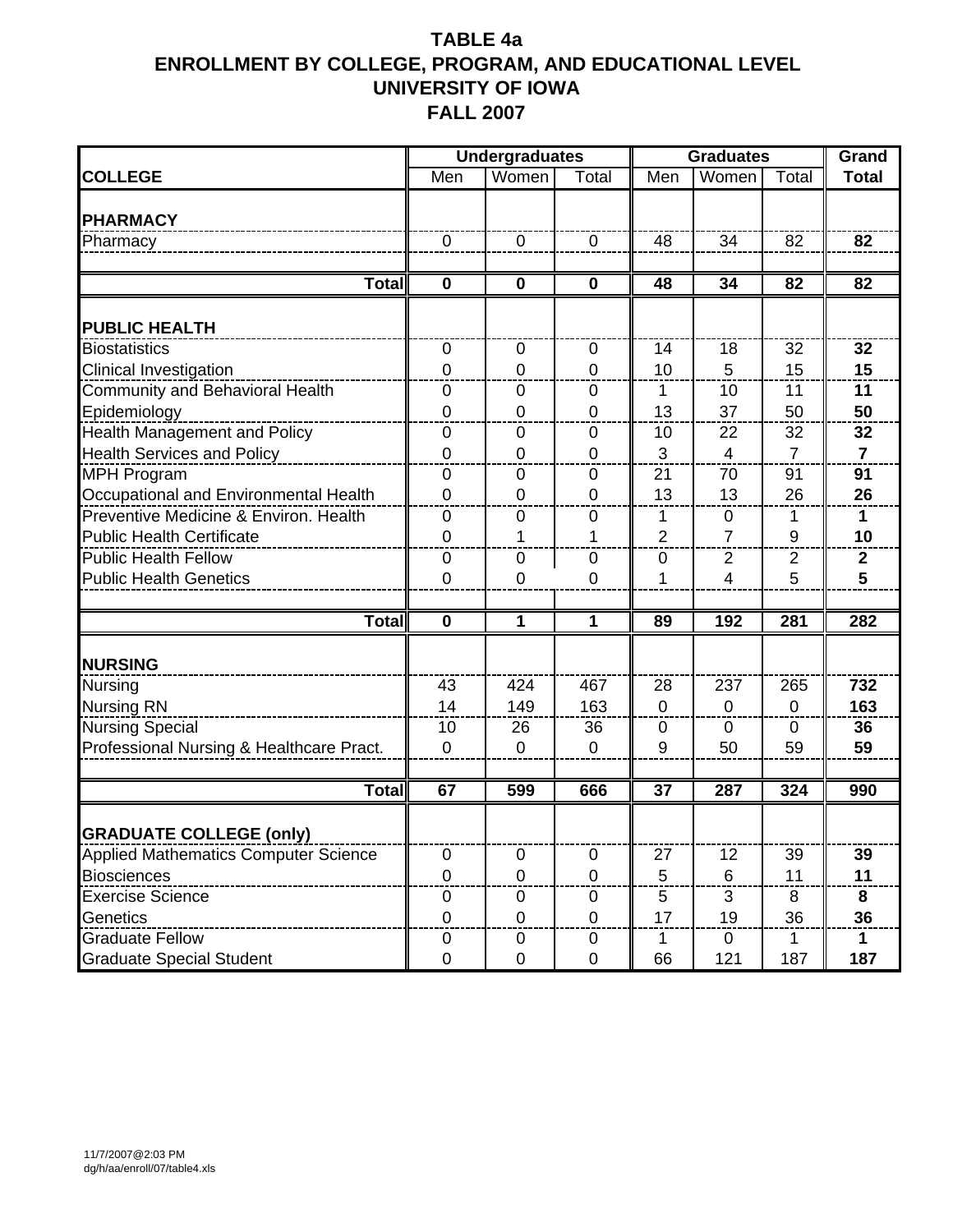|                                        |                            | <b>Undergraduates</b> |                | <b>Graduates</b> | Grand            |                |                |
|----------------------------------------|----------------------------|-----------------------|----------------|------------------|------------------|----------------|----------------|
| <b>COLLEGE</b>                         | $\overline{\mathsf{M}}$ en | Women                 | Total          | Men              | Women            | Total          | <b>Total</b>   |
|                                        |                            |                       |                |                  |                  |                |                |
| <b>GRADUATE COLLEGE (cont'd)</b>       |                            |                       |                |                  |                  |                |                |
| <b>Guided Independent Study</b>        | 0                          | 0                     | $\mathbf 0$    | $\mathbf 0$      | $\overline{4}$   | 4              | 4              |
| Human Toxicology                       | $\overline{0}$             | 0                     | $\mathbf 0$    | 6                | $\overline{4}$   | 10             | 10             |
| Immunology                             | 0                          | 0                     | 0              | 18               | 12               | 30             | 30             |
| Interdisciplinary Studies Master's     | $\overline{0}$             | 0                     | $\overline{0}$ | 1                | $\overline{2}$   | 3              | $\mathbf{3}$   |
| <b>Interdisciplinary Studies PhD</b>   | $\mathbf 0$                | 0                     | $\mathbf 0$    | 5                | $\overline{2}$   | $\overline{7}$ | $\overline{7}$ |
| <b>Library Information Science</b>     | $\mathbf 0$                | 0                     | $\mathbf 0$    | 6                | 10               | 16             | 16             |
| Molecular and Cellular Biology         | 0                          | 0                     | 0              | 12               | 62               | 74             | 74             |
| Neuroscience                           | $\overline{0}$             | 0                     | $\overline{0}$ | 19               | 17               | 36             | 36             |
| Not a Degree Candidate                 | $\mathbf 0$                | 0                     | $\mathbf 0$    | 15               | 22               | 37             | 37             |
| Off Campus Program                     | 0                          | 0                     | $\Omega$       | 5                | 13               | 18             | 18             |
| Post-Doctoral                          | 0                          | 0                     | $\Omega$       | 15               | 72               | 87             | 87             |
| Second Language Acquisition            | $\mathbf 0$                | $\mathbf 0$           | $\mathbf 0$    | 183              | 112              | 295            | 295            |
| <b>Third World Development Support</b> | 0                          | 0                     | $\mathbf 0$    | 3                | 18               | 21             | 21             |
| <b>Urban Regional Planning</b>         | 0                          | 0                     | $\mathbf 0$    | 24               | 20               | 44             | 44             |
| <b>Workshop Student</b>                | 0                          | 0                     | $\mathbf 0$    | 1                | 6                | $\overline{7}$ | $\overline{7}$ |
|                                        |                            |                       |                |                  |                  |                |                |
| Total                                  | $\mathbf 0$                | $\bf{0}$              | $\mathbf 0$    | 434              | $\overline{537}$ | 971            | 971            |
|                                        |                            |                       |                |                  |                  |                |                |
| <b>PROFESSIONAL</b>                    |                            |                       |                |                  |                  |                |                |
| <b>Tippie School Of Management</b>     | 0                          | 0                     | $\Omega$       | 698              | 309              | 1,007          | 1,007          |
| Dentistry                              | $\mathbf 0$                | 0                     | $\overline{0}$ | 192              | 131              | 323            | 323            |
| Law                                    | 0                          | $\mathbf 0$           | $\Omega$       | 354              | 286              | 640            | 640            |
| Medicine                               | 0                          | $\mathbf 0$           | $\Omega$       | 949              | 666              | 1,615          | 1,615          |
| Pharmacy                               | $\mathbf 0$                | 0                     | $\mathbf 0$    | 157              | 278              | 435            | 435            |
|                                        |                            |                       |                |                  |                  |                |                |
| Total                                  | $\pmb{0}$                  | 0                     | $\bf{0}$       | 2,350            | 1,670            | 4,020          | 4,020          |
| <b>UNDERGRADUATE TOTAL</b>             | 9,883                      | 11,024                | 20,907         |                  |                  |                | 20,907         |
| <b>GRADUATE TOTAL</b>                  |                            |                       |                | 2,364            | 3,118            | 5,482          | 5,482          |
| PROFESSIONAL TOTAL                     |                            |                       |                | 2,350            | 1,670            | 4,020          | 4,020          |
| <b>UNIVERSITY TOTAL</b>                | 9,883                      | 11,024                | 20,907         | 4,714            | 4,788            | 9,502          | 30,409         |

\*MBA students are now counted as Professional school students.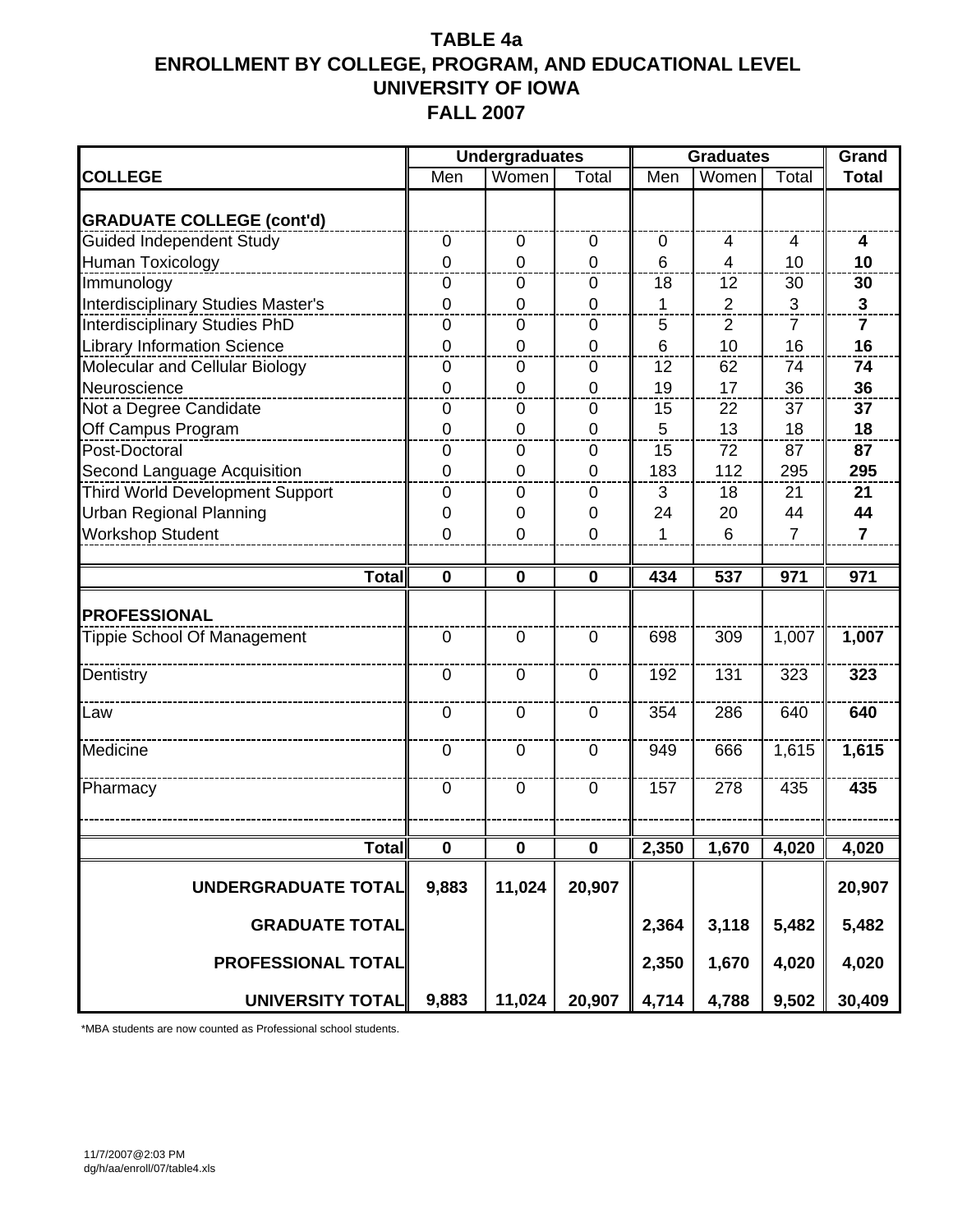#### **TABLE 4a-1HEADCOUNT ENROLLMENT OF STUDENTSFORMALLY ADMITTED INTO PROFESSIONAL EDUCATION UNIVERSITY OF IOWAFALL 2007**

|                              |                  | White and      |                | African-       |                  | Asian-         |                  | American | Hispanic-      |                |                  |                |                |       |              |
|------------------------------|------------------|----------------|----------------|----------------|------------------|----------------|------------------|----------|----------------|----------------|------------------|----------------|----------------|-------|--------------|
|                              |                  | No Response    | American       |                | American         |                |                  | Indian   | American       |                |                  | International  |                | Total | <b>GRAND</b> |
| Program                      | M                | F              | M              | F              | M                | F              | M                | F        | M              | F              | M                | F              | M              | F     | <b>TOTAL</b> |
|                              |                  |                |                |                |                  |                |                  |          |                |                |                  |                |                |       |              |
| Dance                        | $\boldsymbol{0}$ |                | 0              | $\mathbf 0$    | $\overline{0}$   | $\mathbf 0$    | $\overline{0}$   | 0        | $\overline{0}$ | $\mathbf 0$    | 0                | $\overline{0}$ | 0              |       |              |
| Economics                    | 0                |                | 0              | 0              | $\overline{0}$   | $\mathbf 0$    | 0                | 0        | 0              | 0              | 0                | 0              | 0              |       |              |
| <b>Elementary Educ.</b>      | 23               | 298            | $\overline{0}$ | 3              | $\overline{0}$   | 3              | $\overline{0}$   |          | 1              | 5              | 0                | $\overline{0}$ | 24             | 310   | 334          |
|                              |                  |                |                |                |                  |                |                  |          |                |                |                  |                |                |       |              |
| <b>TOTAL</b>                 | 23               | 298            | $\mathbf 0$    | $\mathbf{3}$   | $\boldsymbol{0}$ | $\mathbf{3}$   | $\boldsymbol{0}$ | 1        | 1              | 5              | $\boldsymbol{0}$ | $\mathbf 0$    | 24             | 312   | 336          |
|                              |                  |                |                |                |                  |                |                  |          |                |                |                  |                |                |       |              |
| <b>Secondary Educ.</b>       |                  |                |                |                |                  |                |                  |          |                |                |                  |                |                |       |              |
| Anthropology                 | $\overline{0}$   | $\overline{0}$ | 0              | $\mathbf 0$    | $\overline{0}$   | $\mathbf 0$    | $\overline{0}$   | 0        | $\overline{0}$ | $\mathbf 0$    | 0                | $\overline{0}$ | 0              | 0     | 0            |
| Art                          | 8                | 22             | 0              | $\overline{0}$ | $\mathbf 0$      | $\overline{0}$ | 0                | 0        | $\overline{0}$ | $\overline{0}$ | 0                | $\overline{0}$ | 8              | 22    | 30           |
| <b>Art History</b>           | $\overline{0}$   | $\overline{0}$ | 0              | 0              | $\overline{0}$   | $\overline{0}$ | 0                | 0        | $\mathbf 0$    | $\overline{0}$ | 0                | 0              | 0              | 0     | $\bf{0}$     |
| Asian & Slavic Lang/Lit      | 0                |                | 0              | 0              | 0                | $\mathbf 0$    | 0                | 0        | 0              | 0              | 0                | 0              | 0              |       |              |
| Biology                      |                  | $\overline{0}$ | $\overline{0}$ | 0              | $\overline{0}$   | $\overline{0}$ | $\overline{0}$   | 0        | $\overline{0}$ | $\overline{0}$ | 0                | 0              |                | 0     |              |
| <b>Classical Languages</b>   | 0                | 0              | 0              | $\mathbf 0$    | $\mathbf 0$      | $\mathbf 0$    | 0                | 0        | 0              | 1              | 0                | $\overline{0}$ | 0              |       |              |
| <b>Communication Studies</b> | $\overline{0}$   |                | $\overline{0}$ | 0              | $\overline{0}$   | $\overline{0}$ | $\overline{0}$   | 0        | $\overline{0}$ | 0              | 0                | $\overline{0}$ | 0              | 1     | 1            |
| Economics                    | $\overline{0}$   |                | $\overline{0}$ | $\overline{0}$ | $\overline{0}$   | $\overline{0}$ | $\overline{0}$   | 0        | $\overline{0}$ | $\overline{0}$ | $\overline{0}$   | $\overline{0}$ | $\overline{0}$ |       |              |
| English                      | 12               | 26             | 0              | 0              | $\overline{0}$   | $\mathbf 0$    | 0                | 0        | 1              | $\mathbf 0$    | 0                | 0              | 13             | 26    | 39           |
| French                       | $\overline{0}$   | $\overline{0}$ | 0              | 0              | $\overline{0}$   | $\overline{0}$ | 0                | 0        | 0              | 0              | 0                | 0              | 0              | 0     | 0            |
| Geography                    | 0                |                | 0              | 0              | $\overline{0}$   | $\mathbf 0$    | 0                | 0        | $\mathbf 0$    | 0              | 0                | 0              | 0              | 1     |              |
| German                       | $\overline{0}$   |                | 0              | 0              | 0                | $\overline{0}$ | 0                | 0        | 0              | 0              | 0                | 0              | 0              |       |              |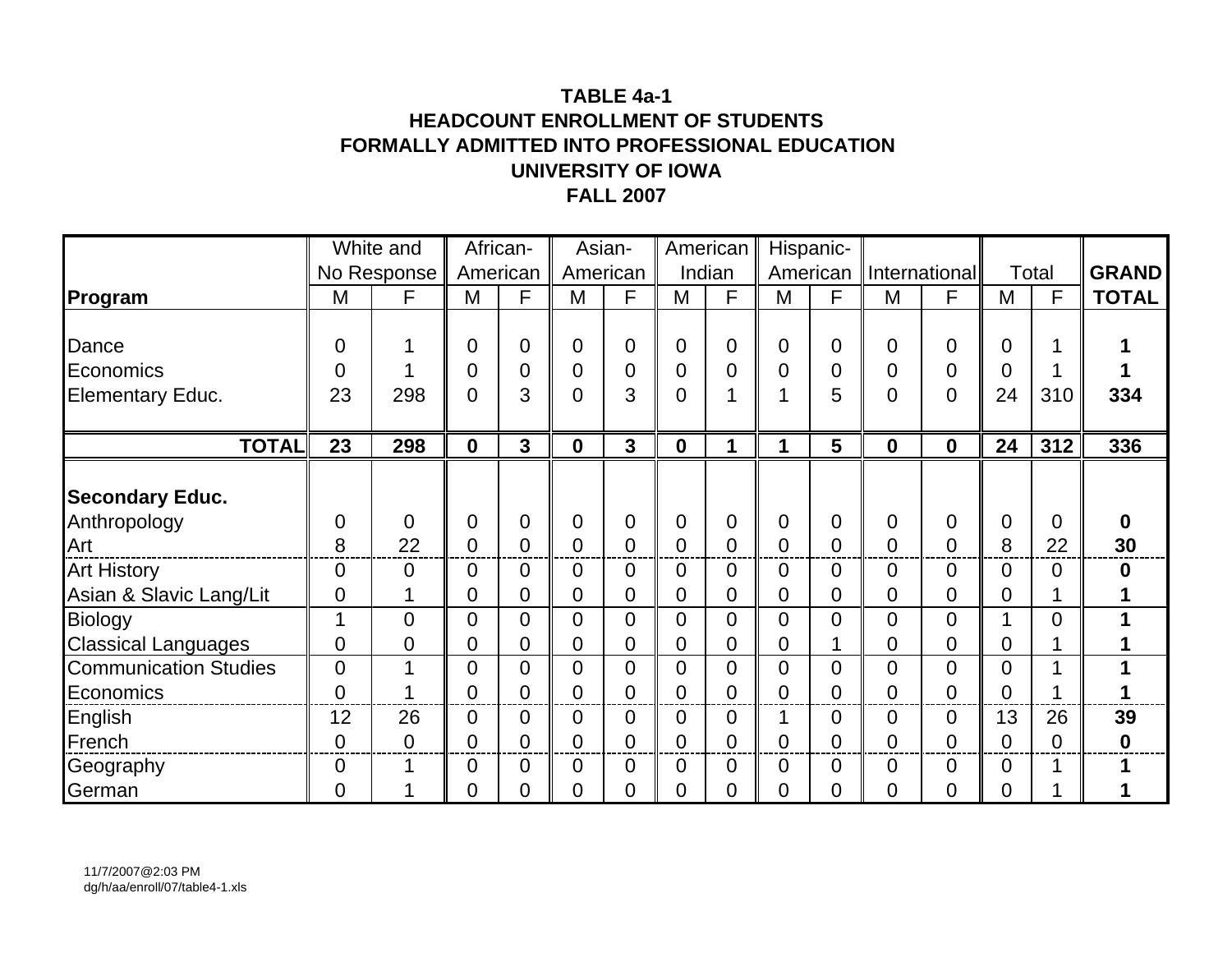#### **TABLE 4a-1HEADCOUNT ENROLLMENT OF STUDENTSFORMALLY ADMITTED INTO PROFESSIONAL EDUCATION UNIVERSITY OF IOWAFALL 2007**

|                          |                | White and      |             | African-       |                | Asian-         |                  | American | Hispanic-      |             |   |                |     |       |                  |
|--------------------------|----------------|----------------|-------------|----------------|----------------|----------------|------------------|----------|----------------|-------------|---|----------------|-----|-------|------------------|
|                          |                | No Response    |             | American       | American       |                |                  | Indian   | American       |             |   | International  |     | Total | <b>GRAND</b>     |
| Program                  | M              | F              | M           | F              | M              | F              | M                | F        | M              | F           | M | F              | M   | F     | <b>TOTAL</b>     |
|                          |                |                |             |                |                |                |                  |          |                |             |   |                |     |       |                  |
| Sec. Ed. (cont'd)        |                |                |             |                |                |                |                  |          |                |             |   |                |     |       |                  |
| <b>History</b>           | 21             | 4              | 0           | 0              | $\overline{0}$ | $\overline{0}$ | $\overline{0}$   | 0        | $\overline{0}$ | 0           | 0 | 0              | 21  | 4     | 25               |
| Journ. & Mass Comm.      | $\overline{0}$ | 0              | 0           | 0              | $\overline{0}$ | $\overline{0}$ | 0                | 0        | 0              |             | 0 | 0              | 0   |       |                  |
| <b>Mathematics</b>       | 11             |                | 0           | 0              |                | $\mathbf 0$    | 0                | O)       | 0              |             | 0 | $\overline{0}$ | 12  | 8     | 20               |
| <b>Music</b>             | 13             | 14             | 0           | 0              | $\overline{0}$ | $\overline{0}$ |                  | 0        | 0              | 0           | 0 | 0              | 13  | 14    | 27               |
| Physics                  |                | 0              | 0           | 0              | 0              | $\overline{0}$ | 0                | 0        | 0              | 0           | 0 | 0              |     | 0     |                  |
| <b>Political Science</b> | 3              | 3              | 0           | 0              | $\overline{0}$ | $\overline{0}$ | 0                | 0        | 0              | 0           | 0 | 0              | 3   | 3     | $6\phantom{1}6$  |
| Psychology               | 3              | 4              | $\Omega$    | 0              | $\overline{0}$ | $\overline{0}$ | $\Omega$         | 0        | $\overline{0}$ | $\mathbf 0$ | 0 | 0              | 3   | 4     | 7                |
| <b>Russian</b>           | $\overline{0}$ | $\overline{0}$ | 0           | 0              | 0              | $\overline{0}$ | $\overline{0}$   | 0        | 0              | 0           | 0 | 0              | 0   | 0     | $\boldsymbol{0}$ |
| <b>Science Education</b> | 10             | 5              | 0           | 0              | $\overline{0}$ | $\overline{0}$ | 0                | 0        | 0              | 0           | 0 | 0              | 10  | 5     | 15               |
| Spanish                  | 3              | 6              | 0           | 0              | 0              | $\overline{0}$ | 0                | 0        | 0              |             | 0 | 0              | 3   |       | 10               |
| <b>Theatre Arts</b>      | $\overline{0}$ |                | 0           | $\overline{0}$ | $\overline{0}$ | $\overline{0}$ | 0                | 0        | 0              | 0           | 0 | 0              | 0   |       |                  |
|                          |                |                |             |                |                |                |                  |          |                |             |   |                |     |       |                  |
| <b>TOTAL</b>             | 86             | 96             | $\mathbf 0$ | 0              |                | $\mathbf 0$    | $\overline{0}$   | 0        |                | 3           | 0 | 0              | 88  | 99    | 187              |
|                          |                |                |             |                |                |                |                  |          |                |             |   |                |     |       |                  |
| <b>GRAND TOTAL</b>       | 109            | 394            | 0           | 3              |                | 3              | $\boldsymbol{0}$ |          | $\overline{2}$ | 8           | 0 | 0              | 112 | 411   | 523              |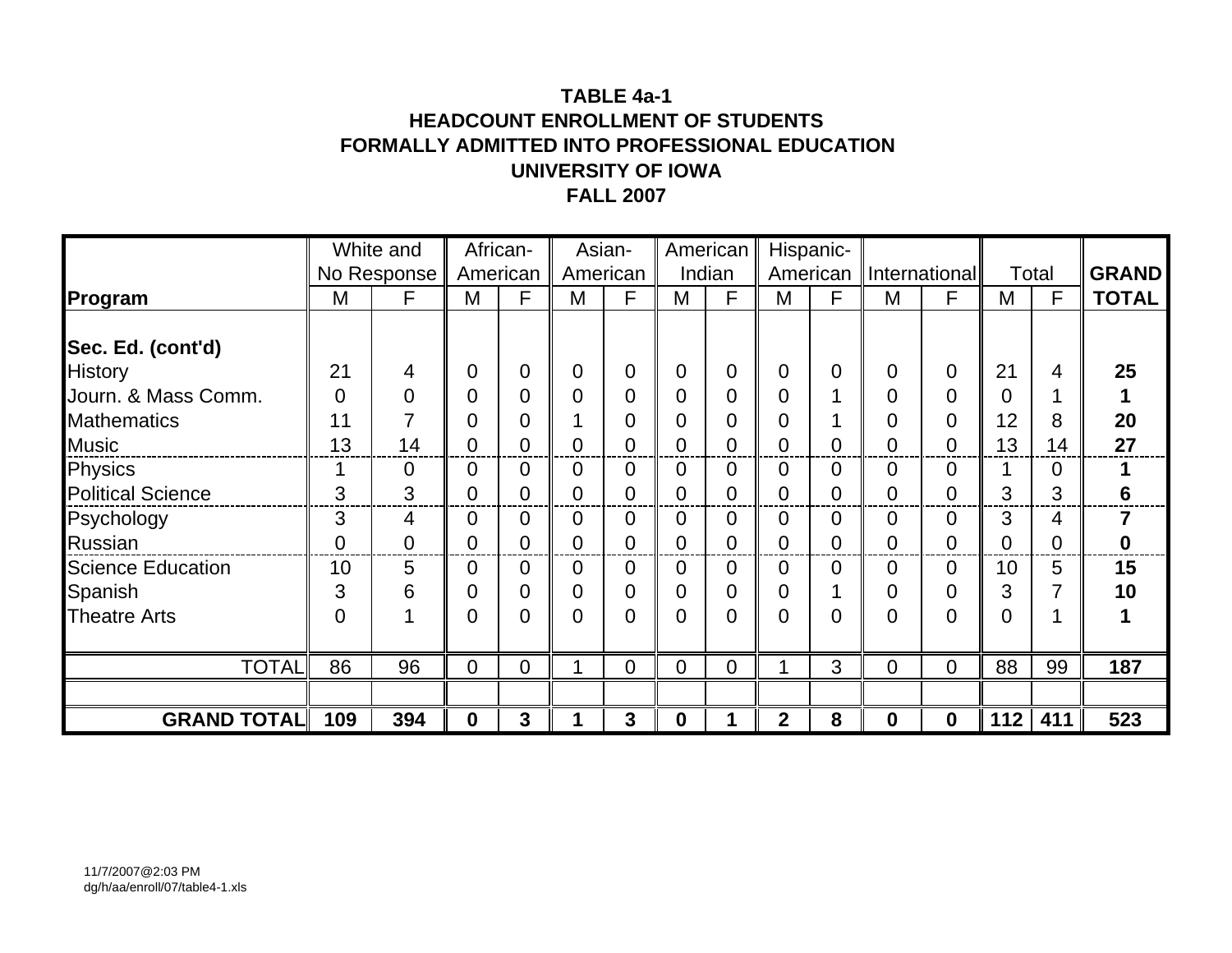|                                         |                | <b>Undergraduates</b> |                | <b>Graduates</b> |       |                | Grand        |
|-----------------------------------------|----------------|-----------------------|----------------|------------------|-------|----------------|--------------|
| <b>COLLEGE</b>                          | Men            | Women                 | Total          | Men              | Women | Total          | <b>Total</b> |
|                                         |                |                       |                |                  |       |                |              |
| <b>AGRICULTURE &amp; LIFE SCIENCES</b>  |                |                       |                |                  |       |                |              |
| Agriculture - Special**                 | 30             | 43                    | 73             |                  |       |                | 73           |
| Agriculture - Undeclared**              | 20             | $\overline{7}$        | 27             |                  |       |                | 27           |
| Agricultural & Biosystems Engr*         |                |                       |                | 14               | 6     | 20             | 20           |
| Agricultural Biochemistry**             | 8              | 8                     | 16             |                  |       |                | 16           |
| Agricultural Business**                 | 178            | 71                    | 249            |                  |       |                | 249          |
| Agricultural Education**                | 30             | 47                    | 77             |                  |       |                | 77           |
| Agricultural Education and Studies*     |                |                       |                | 15               | 20    | 35             | 35           |
| <b>Agricultural Studies**</b>           | 192            | 32                    | 224            |                  |       |                | 224          |
| Agricultural Systems Technology**       | 101            | 8                     | 109            |                  |       |                | 109          |
| Agronomy                                | 110            | 39                    | 149            | 128              | 48    | 176            | 325          |
| <b>Animal Ecology</b>                   | 130            | 95                    | 225            |                  |       |                | 225          |
| <b>Animal Science</b>                   | 199            | 421                   | 620            | 47               | 32    | 79             | 699          |
| Animal Science (Pre-Vet)**              | 4              | 17                    | 21             |                  |       |                | 21           |
| Biochem., Biophys. & Molecular Biology* |                |                       |                | 30               | 19    | 49             | 49           |
| Biology (AG)**                          | 46             | 82                    | 128            |                  |       |                | 128          |
| Dairy Science**                         | 15             | 36                    | 51             |                  |       |                | 51           |
| Dairy Science (Pre-Vet)**               | $\mathbf 0$    | 3                     | 3              |                  |       |                | $\mathbf{3}$ |
| Diet and Exercise (AG)**                | $\overline{0}$ | $\mathbf 0$           | $\Omega$       |                  |       |                | $\mathbf 0$  |
| Dietetics**                             | $\overline{2}$ | 13                    | 15             |                  |       |                | 15           |
| Ecology, Evolution & Organismal Biol.*  |                |                       |                | 8                | 14    | 22             | 22           |
| Economics*                              |                |                       |                | 33               | 13    | 46             | 46           |
| Entomology                              | 5              | 4                     | 9              | 16               | 18    | 34             | 43           |
| Environmental Science (AG)**            | 21             | 12                    | 33             |                  |       |                | 33           |
| Food Science**                          | 11             | 25                    | 36             |                  |       |                | 36           |
| Food Science and Human Nutrition*       |                |                       |                | 11               | 12    | 23             | 23           |
| Forestry                                | 61             | 11                    | 72             |                  |       |                | 72           |
| <b>General Preveterinary Medicine**</b> | 6              | 41                    | 47             |                  |       |                | 47           |
| Genetics**                              | 5              | 16                    | 21             |                  |       |                | 21           |
| Genetics, Development and Cell Biol*    |                |                       |                | 18               | 17    | 35             | 35           |
| Horticulture                            | 123            | 41                    | 164            | 10               | 11    | 21             | 185          |
| Industrial Technology**                 | 188            | 11                    | 199            |                  |       |                | 199          |
| Microbiology                            | 25             | 67                    | 92             | 5                | 2     | $\overline{7}$ | 99           |
| Nutritional Science**                   | $\mathbf 0$    | 4                     | 4              |                  |       |                | 4            |
| Natural Resource Ecology and Mgmt*      |                |                       |                | 32               | 12    | 44             | 44           |
| Plant Health and Protection**           | 1              | 1                     | $\overline{2}$ |                  |       |                | $\mathbf{2}$ |
| Plant Pathology*                        |                |                       |                | 22               | 20    | 42             | 42           |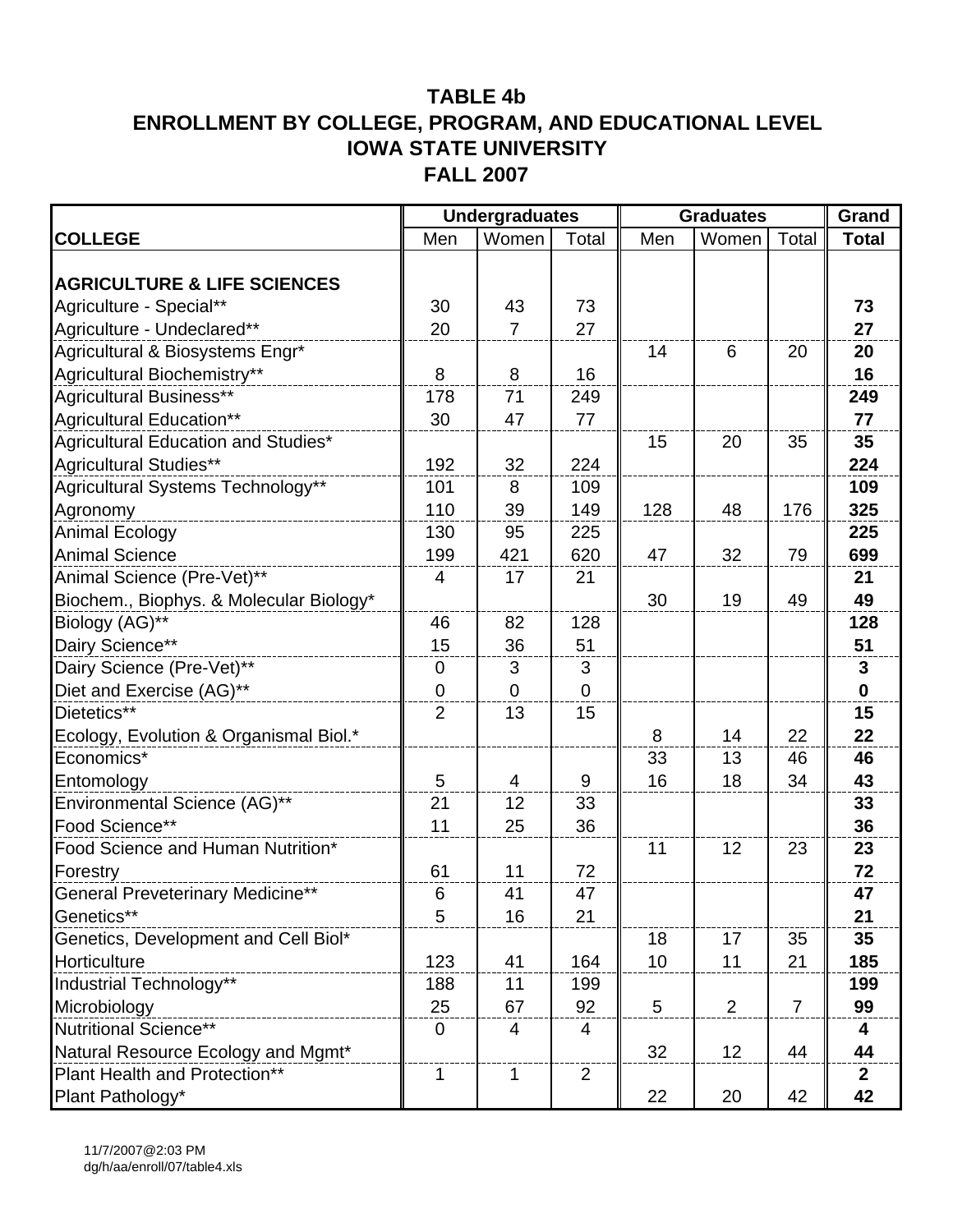|                                                |           | <b>Undergraduates</b> |              | <b>Graduates</b> |                |       | Grand          |
|------------------------------------------------|-----------|-----------------------|--------------|------------------|----------------|-------|----------------|
| <b>COLLEGE</b>                                 | Men       | Women                 | Total        | Men              | Women          | Total | <b>Total</b>   |
|                                                |           |                       |              |                  |                |       |                |
| <b>AGRICULTURE (cont'd)</b>                    |           |                       |              |                  |                |       |                |
| Pre Diet & Exercise (AG)**                     | $\pmb{0}$ | 1                     | 1            |                  |                |       | 1              |
| <b>Professional Agriculture</b>                | 1         | $\overline{0}$        | $\mathbf{1}$ | 14               | 13             | 27    | 28             |
| Public Service & Admin. in Agriculture**       | 5         | 18                    | 23           |                  |                |       | 23             |
| Sociology*                                     |           |                       |              | 10               | $\overline{7}$ | 17    | 17             |
| Zoology**                                      | 3         | 3                     | 6            |                  |                |       | $6\phantom{1}$ |
|                                                |           |                       |              |                  |                |       |                |
| <b>Total</b>                                   | 1,520     | 1,177                 | 2,697        | 413              | 264            | 677   | 3,374          |
|                                                |           |                       |              |                  |                |       |                |
| <b>BUSINESS</b>                                |           |                       |              |                  |                |       |                |
| Business - Special**                           | 10        | 10                    | 20           |                  |                |       | 20             |
| Business - Undeclared**                        | 21        | 17                    | 38           |                  |                |       | 38             |
| Accounting                                     | 160       | 147                   | 307          | 20               | 36             | 56    | 363            |
| <b>Business Administration*</b><br>Finance**   | 257       | 101                   | 358          | 127              | 87             | 214   | 214            |
|                                                | 67        | 14                    |              |                  |                |       | 358<br>81      |
| Logistics & Supply Chain Mgmt**                |           |                       | 81           | 18               | 6              | 24    | 24             |
| Logistics, Operations and MIS*<br>Management** | 210       | 99                    | 309          |                  |                |       | 309            |
| Management Information Systems**               | 172       | 8                     | 180          |                  |                |       | 180            |
| Marketing**                                    | 192       | 200                   | 392          |                  |                |       | 392            |
| Operations & Supply Chain Mgmt**               | 55        | 13                    | 68           |                  |                |       | 68             |
| Pre-Business**                                 | 1,032     | 548                   | 1,580        |                  |                |       | 1,580          |
|                                                |           |                       |              |                  |                |       |                |
| <b>Total</b>                                   | 2,176     | 1,157                 | 3,333        | 165              | 129            | 294   | 3,627          |
|                                                |           |                       |              |                  |                |       |                |
| <b>DESIGN</b>                                  |           |                       |              |                  |                |       |                |
| Design - Special**                             | 3         | 5                     | 8            |                  |                |       | 8              |
| Design - Undeclared**                          | 15        | 43                    | 58           |                  |                |       | 58             |
| Architecture*                                  |           |                       |              | 26               | 17             | 43    | 43             |
| Architecture - Professional Degree**           | 168       | 92                    | 260          |                  |                |       | 260            |
| Art and Design                                 | 87        | 189                   | 276          | 14               | 29             | 43    | 319            |
| Art and Design - B.A.**                        | 35        | 79                    | 114          |                  |                |       | 114            |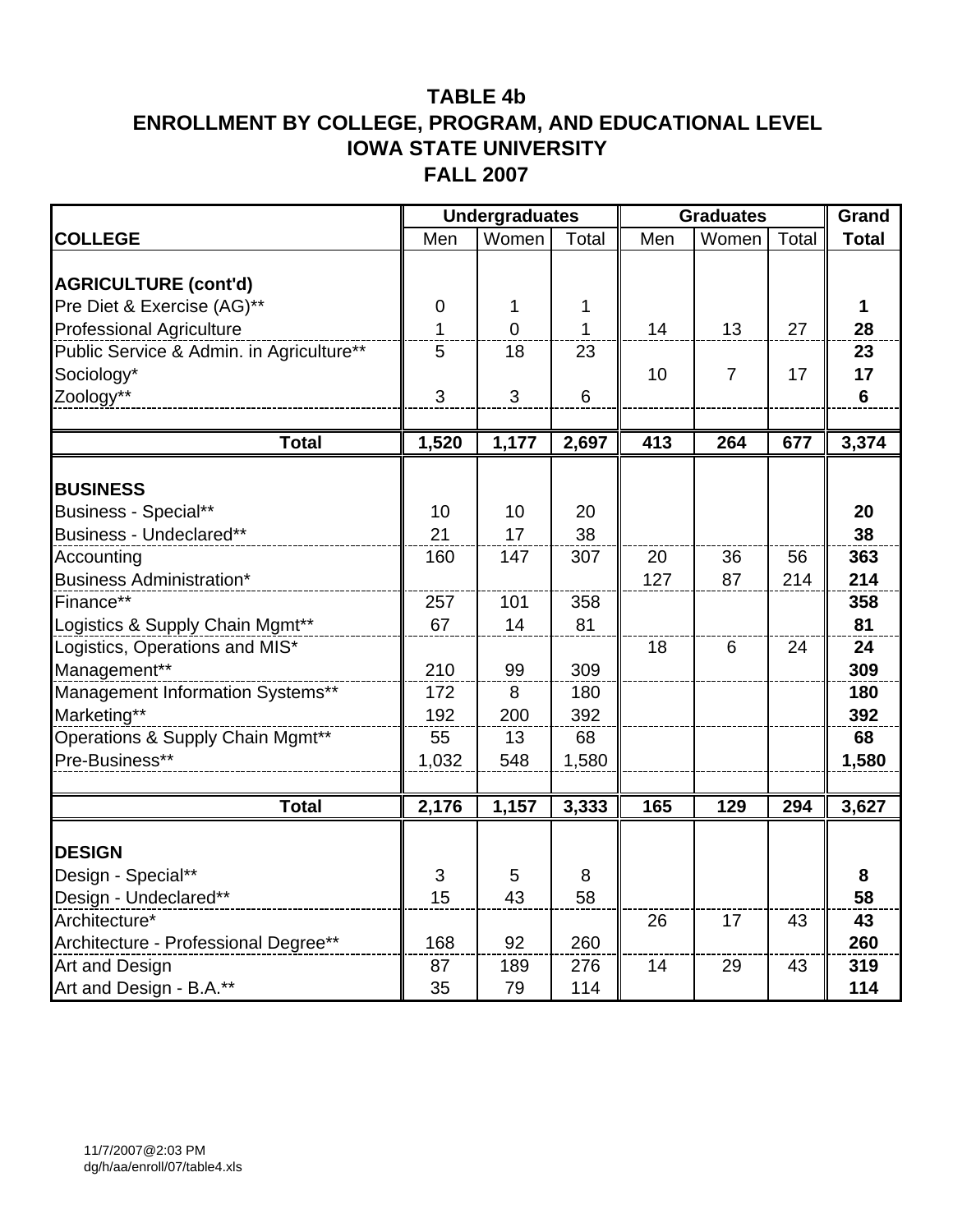|                                           |       | <b>Undergraduates</b> |       | <b>Graduates</b> |                |       | Grand        |
|-------------------------------------------|-------|-----------------------|-------|------------------|----------------|-------|--------------|
| <b>COLLEGE</b>                            | Men   | Women                 | Total | Men              | Women          | Total | <b>Total</b> |
|                                           |       |                       |       |                  |                |       |              |
| <b>DESIGN (cont'd)</b>                    |       |                       |       |                  |                |       |              |
| Art and Design - B.F.A.**                 | 109   | 102                   | 211   |                  |                |       | 211          |
| <b>Community and Regional Planning</b>    | 83    | 45                    | 128   | 17               | 14             | 31    | 159          |
| Graphic Design**                          | 52    | 118                   | 170   |                  |                |       | 170          |
| Interior Design**                         | 11    | 106                   | 117   |                  |                |       | 117          |
| Landscape Architecture                    | 82    | 49                    | 131   | 5                | 3              | 8     | 139          |
| Pre-Architecture**                        | 245   | 112                   | 357   |                  |                |       | 357          |
| Pre-Landscape Architecture**              | 33    | 10                    | 43    |                  |                |       | 43           |
|                                           |       |                       |       |                  |                |       |              |
| <b>Total</b>                              | 923   | 950                   | 1,873 | 62               | 63             | 125   | 1,998        |
|                                           |       |                       |       |                  |                |       |              |
| <b>ENGINEERING</b>                        |       |                       |       |                  |                |       |              |
| Engineering - Special**                   | 17    | 3                     | 20    |                  |                |       | 20           |
| Engineering - Undeclared**                | 398   | 68                    | 466   |                  |                |       | 466          |
| <b>Aerospace Engineering</b>              | 459   | 55                    | 514   | 60               | 8              | 68    | 582          |
| Agricultural and Biosystems Eng.*         |       |                       |       | 30               | 28             | 58    | 58           |
| Agricultural Engineering**                | 136   | 20                    | 156   |                  |                |       | 156          |
| Chemical & Biological Engineering*        |       |                       |       | 38               | 20             | 58    | 58           |
| <b>Chemical Engineering</b>               | 243   | 159                   | 402   |                  | Moved to C B E |       | 402          |
| Civil, Construction & Environmental Engr* |       |                       |       | 95               | 20             | 115   | 115          |
| Civil Engineering**                       | 374   | 98                    | 472   |                  |                |       | 472          |
| <b>Computer Engineering**</b>             | 411   | 23                    | 434   |                  |                |       | 434          |
| <b>Construction Engineering**</b>         | 333   | 32                    | 365   |                  |                |       | 365          |
| <b>Electrical Engineering**</b>           | 346   | 27                    | 373   |                  |                |       | 373          |
| Electrical and Computer Engineering*      |       |                       |       | 243              | 41             | 284   | 284          |
| Industrial & Manufacturing Systems Eng.*  |       |                       |       | 39               | 11             | 50    | 50           |
| Industrial Engineering**                  | 166   | 64                    | 230   |                  |                |       | 230          |
| Materials Engineering**                   | 115   | 40                    | 155   |                  |                |       | 155          |
| Materials Science and Engineering*        |       |                       |       | 64               | 19             | 83    | 83           |
| <b>Mechanical Engineering</b>             | 927   | 76                    | 1,003 | 134              | 10             | 144   | 1,147        |
| Sofware Engineering**                     | 10    | $\mathbf 0$           | 10    |                  |                |       | 10           |
| Systems Engineering*                      |       |                       |       | 73               | 14             | 87    | 87           |
| <b>Total</b>                              | 3,935 | 665                   | 4,600 | 776              | 171            | 947   | 5,547        |
|                                           |       |                       |       |                  |                |       |              |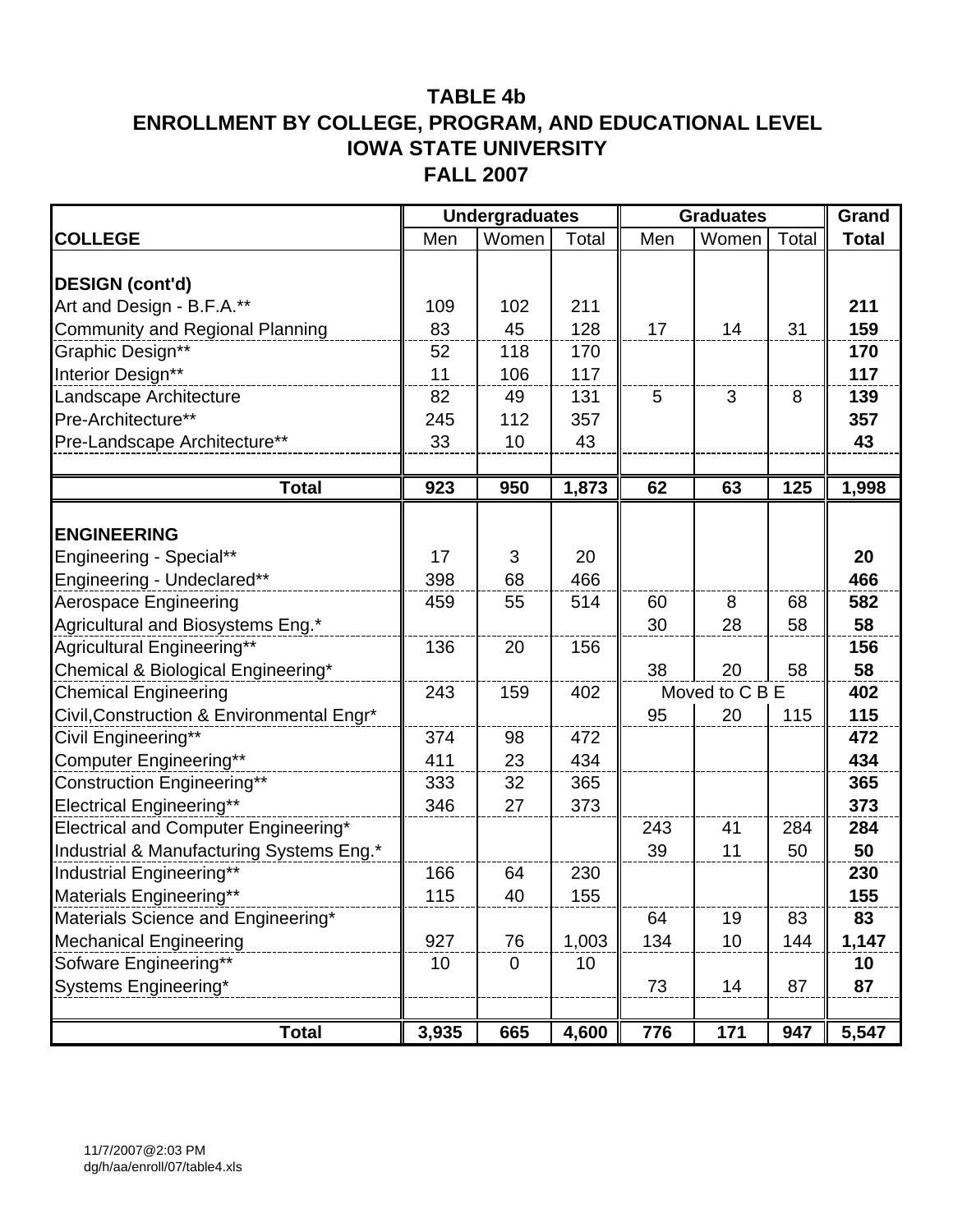|                                           |                | <b>Undergraduates</b> |          | <b>Graduates</b> | Grand        |       |                |
|-------------------------------------------|----------------|-----------------------|----------|------------------|--------------|-------|----------------|
| <b>COLLEGE</b>                            | Men            | Women                 | Total    | Men              | Women        | Total | <b>Total</b>   |
|                                           |                |                       |          |                  |              |       |                |
| <b>HUMAN SCIENCES</b>                     |                |                       |          |                  |              |       |                |
| Human Sciences - Special**                | 4              | 36                    | 40       |                  |              |       | 40             |
| Human Sciences**                          | $\overline{2}$ | 12                    | 14       |                  |              |       | 14             |
| Apparel Mech., Design and Production**    | 22             | 414                   | 436      |                  |              |       | 436            |
| Apparel, Ed Studies & Hospitality Mgmt*   |                |                       |          | $\overline{0}$   | 2            | 2     | 2 <sup>1</sup> |
| Child, Adult and Family Services**        | 14             | 265                   | 279      |                  |              |       | 279            |
| Curriculum and Instruction*               |                |                       |          | 41               | 93           | 134   | 134            |
| Diet and Exercise**                       | $\mathbf 0$    | $\Omega$              | $\Omega$ |                  |              |       | $\mathbf 0$    |
| Dietetics**                               | 12             | 190                   | 202      |                  |              |       | 202            |
| Early Childhood Education**               | 3              | 160                   | 163      |                  |              |       | 163            |
| Educational Leadership & Policy Studies*  |                |                       |          | 105              | 159          | 264   | 264            |
| <b>Elementary Education**</b>             | 63             | 436                   | 499      |                  |              |       | 499            |
| Family and Cons. Sci. Ed. & Studies       | 1              | 69                    | 70       | 4                | 35           | 39    | 109            |
| <b>Family and Consumer Sciences</b>       |                |                       |          | $\overline{7}$   | 22           | 29    | 29             |
| Family Finance, Housing & Policy          | 5              | 26                    | 31       |                  |              |       | 31             |
| Food Science and Human Nutrition          |                |                       |          | $\overline{7}$   | 21           | 28    | 28             |
| Food Science**                            | 11             | 34                    | 45       |                  |              |       | 45             |
| Foodservice & Lodging Mgmt*               |                |                       |          | $\overline{4}$   | 20           | 24    | 24             |
| <b>Health and Human Performance</b>       | 326            | 416                   | 742      |                  | Moved to KIN |       | 742            |
| Hotel, Restaurant and Institution Mgmt.** | 75             | 115                   | 190      |                  | Moved to FLM |       | 190            |
| Human Development and Family Studies      |                |                       |          | 10               | 62           | 72    | 72             |
| Industrial Education and Technology*      |                |                       |          |                  | Moved to ABE |       |                |
| Kinsesiology                              |                |                       |          | 20               | 18           | 38    | 38             |
| Nutritional Science**                     | $\mathfrak{S}$ | 26                    | 29       |                  |              |       | 29             |
| Pre Diet & Exercise (HSci)**              | $\overline{2}$ | 24                    | 26       |                  |              |       | 26             |
| <b>Textiles and Clothing</b>              |                |                       |          | $\overline{4}$   | 23           | 27    | 27             |
|                                           |                |                       |          |                  |              |       |                |
| <b>Total</b>                              | 543            | 2,223                 | 2,766    | 202              | 455          | 657   | 3,423          |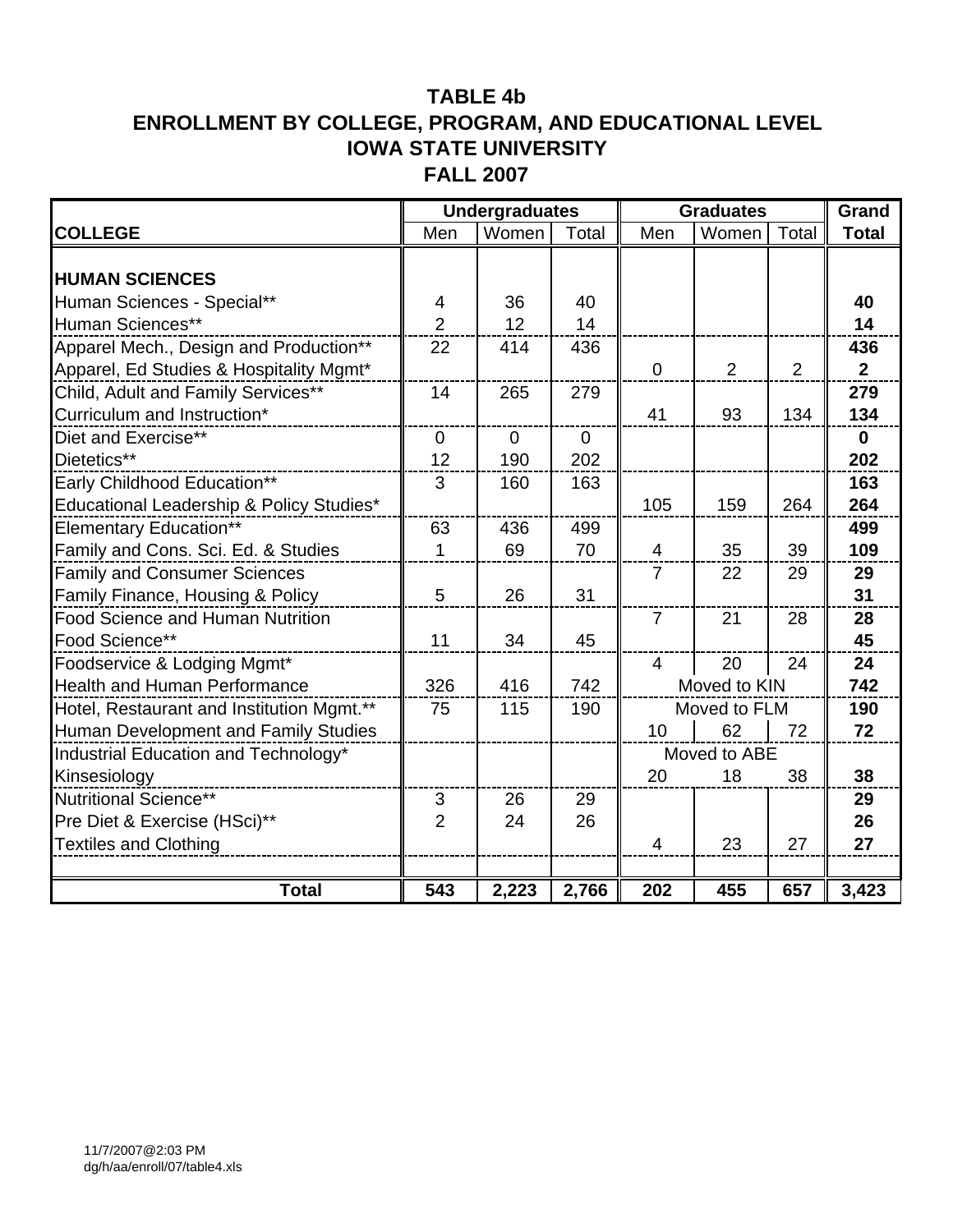|                                         |                | <b>Undergraduates</b> | <b>Graduates</b> |     | Grand |       |              |
|-----------------------------------------|----------------|-----------------------|------------------|-----|-------|-------|--------------|
| <b>COLLEGE</b>                          | Men            | Women                 | Total            | Men | Women | Total | <b>Total</b> |
|                                         |                |                       |                  |     |       |       |              |
| <b>LIBERAL ARTS AND SCIENCES</b>        |                |                       |                  |     |       |       |              |
| Intensive English and Orientation**     | 36             | 15                    | 51               |     |       |       | 51           |
| Liberal Arts and Sciences - Special**   | 87             | 92                    | 179              |     |       |       | 179          |
| Liberal Arts & Sciences - Open Option** | 388            | 402                   | 790              |     |       |       | 790          |
| Advertising**                           | 22             | 52                    | 74               |     |       |       | 74           |
| Anthropology                            | 18             | 50                    | 68               | 3   | 21    | 24    | 92           |
| Biochemistry**                          | 59             | 39                    | 98               |     |       |       | 98           |
| Biochem., Biophys. & Molecular Biology* |                |                       |                  | 27  | 20    | 47    | 47           |
| Biological/Pre-Medical Illustration**   | 4              | 8                     | 12               |     |       |       | 12           |
| Biology**                               | 194            | 276                   | 470              |     |       |       | 470          |
| Biophysics**                            | $\overline{7}$ | 1                     | 8                |     |       |       | 8            |
| Chemistry                               | 68             | 38                    | 106              | 123 | 64    | 187   | 293          |
| <b>Communication Studies**</b>          | 70             | 144                   | 214              |     |       |       | 214          |
| <b>Computer Science</b>                 | 101            | 6                     | 107              | 122 | 27    | 149   | 256          |
| Earth Science**                         | $\overline{7}$ | 1                     | 8                |     |       |       | 8            |
| Ecology, Evolution & Organismal Biol.*  |                |                       |                  | 15  | 14    | 29    | 29           |
| Economics                               | 51             | 16                    | 67               | 30  | 27    | 57    | 124          |
| English                                 | 73             | 148                   | 221              | 43  | 74    | 117   | 338          |
| <b>Environmental Science**</b>          | 23             | 16                    | 39               |     |       |       | 39           |
| French**                                | 3              | 11                    | 14               |     |       |       | 14           |
| Genetics**                              | 19             | 38                    | 57               |     |       |       | 57           |
| Genetics, Development and Cell Biol*    |                |                       |                  | 25  | 15    | 40    | 40           |
| Geological and Atmospheric Science*     |                |                       |                  | 30  | 11    | 41    | 41           |
| Geology**                               | 21             | 3                     | 24               |     |       |       | 24           |
| German**                                | 5              | $\overline{7}$        | 12               |     |       |       | 12           |
| <b>History</b>                          | 172            | 54                    | 226              | 28  | 15    | 43    | 269          |
| Interdisciplinary Studies**             | 118            | 62                    | 180              |     |       |       | 180          |
| Journalism and Mass Communications      | 82             | 105                   | 187              | 9   | 28    | 37    | 224          |
| Liberal Studies**                       | 79             | 64                    | 143              |     |       |       | 143          |
| Linguistics**                           | 10             | 23                    | 33               |     |       |       | 33           |
| <b>Mathematics</b>                      | 83             | 38                    | 121              | 51  | 21    | 72    | 193          |
| Meteorology**                           | 74             | 39                    | 113              |     |       |       | 113          |
| Music - Curriculum**                    | 46             | 45                    | 91               |     |       |       | 91           |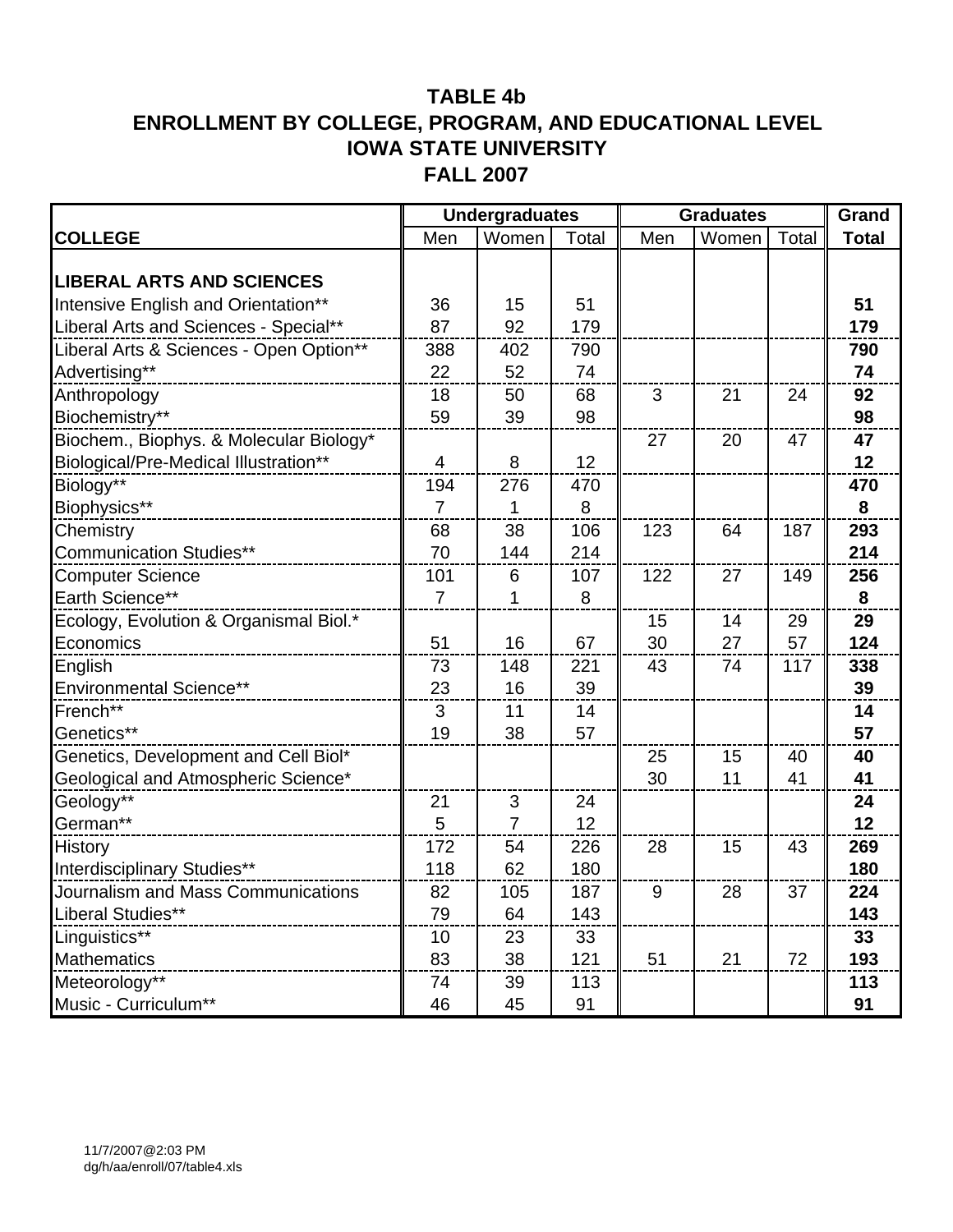|                                             |                | <b>Undergraduates</b> |                 | <b>Graduates</b> | Grand |       |                |
|---------------------------------------------|----------------|-----------------------|-----------------|------------------|-------|-------|----------------|
| <b>COLLEGE</b>                              | Men            | Women                 | Total           | Men              | Women | Total | <b>Total</b>   |
|                                             |                |                       |                 |                  |       |       |                |
| <b>LIBERAL ARTS &amp; SCIENCES (cont'd)</b> |                |                       |                 |                  |       |       |                |
| Music - Major**                             | 10             | 10                    | 20              |                  |       |       | 20             |
| Performing Arts**                           | 25             | 26                    | 51              |                  |       |       | 51             |
| Philosophy**                                | 29             | 5                     | 34              |                  |       |       | 34             |
| Physics**                                   | 62             | 10                    | 72              |                  |       |       | 72             |
| Physics and Astronomy*                      |                |                       |                 | 79               | 22    | 101   | 101            |
| <b>Political Science</b>                    | 149            | 103                   | 252             | 37               | 22    | 59    | 311            |
| Pre-Advertising**                           | 35             | 80                    | 115             |                  |       |       | 115            |
| Pre Biological/Pre-Medical Illustration**   | 5              | 21                    | 26              |                  |       |       | 26             |
| Pre-Computer Science**                      | 132            | 12                    | 144             |                  |       |       | 144            |
| Pre-Journalism and Mass Comm.**             | 99             | 184                   | 283             |                  |       |       | 283            |
| Preparation For Human Medicine**            | 25             | 24                    | 49              |                  |       |       | 49             |
| Preparation for Law**                       | $\overline{7}$ | 9                     | 16              |                  |       |       | 16             |
| Preprofessional Health Programs**           | 20             | 43                    | 63              |                  |       |       | 63             |
| Psychology                                  | 198            | 369                   | 567             | 22               | 41    | 63    | 630            |
| Religious Studies**                         | 14             | 6                     | 20              |                  |       |       | 20             |
| <b>Russian Studies**</b>                    | $\mathbf 0$    | 1                     | 1               |                  |       |       | 1              |
| Sociology                                   | 49             | 83                    | 132             | 15               | 18    | 33    | 165            |
| Software Engineering**                      | 8              | $\mathbf 0$           | 8               |                  |       |       | 8              |
| Spanish**                                   | 18             | 62                    | 80              |                  |       |       | 80             |
| Speech Communication**                      | 13             | 19                    | 32              |                  |       |       | 32             |
| <b>Statistics</b>                           | 15             | 15                    | 30              | 66               | 49    | 115   | 145            |
| <b>Technical Communication**</b>            | 12             | 3                     | 15              |                  |       |       | 15             |
| Women's Studies**                           | $\pmb{0}$      | 6                     | 6               |                  |       |       | $\bf 6$        |
| Zoology**                                   | $\overline{2}$ | 4                     | $6\phantom{1}6$ |                  |       |       | $6\phantom{1}$ |
|                                             |                |                       |                 |                  |       |       |                |
| <b>Total</b>                                | 2,847          | 2,888                 | 5,735           | 725              | 489   | 1,214 | 6,949          |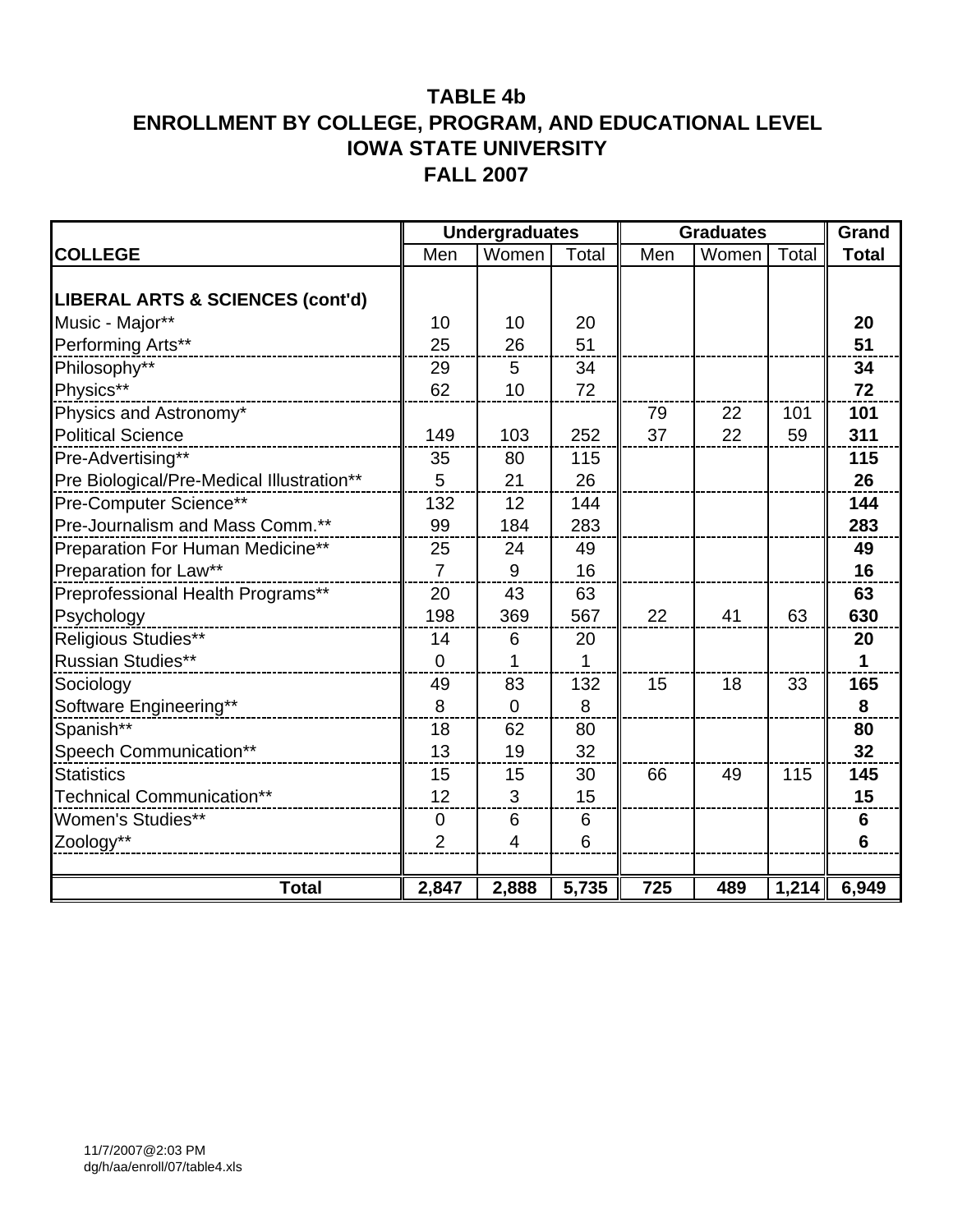|                                                 | <b>Undergraduates</b> |             |             | <b>Graduates</b> |                | Grand          |                |
|-------------------------------------------------|-----------------------|-------------|-------------|------------------|----------------|----------------|----------------|
| <b>COLLEGE</b>                                  | Men                   | Women       | Total       | Men              | Women          | Total          | <b>Total</b>   |
|                                                 |                       |             |             |                  |                |                |                |
| <b>INTERDEPARTMENTAL UNITS AND</b>              |                       |             |             |                  |                |                |                |
| <b>GRADUATE UNDECLAREDS</b>                     |                       |             |             |                  |                |                |                |
| NonDegree - Undeclared                          |                       |             |             | 277              | 180            | 457            | 457            |
| <b>Undeclared Distance Learning</b>             |                       |             |             | 12               | $\overline{2}$ | 14             | 14             |
| <b>Bioinformatics and Computational Biology</b> |                       |             |             | 9                | 3              | 12             | 12             |
| Biorewable Resources and Tech.                  |                       |             |             | 1                | 1              | $\overline{2}$ | $\mathbf{2}$   |
| Ecology Evolutionary & Organismal Biol          |                       |             |             | 0                | $\overline{2}$ | $\overline{2}$ | $\mathbf{2}$   |
| Genetics - Interdisciplinary                    |                       |             |             | $\overline{7}$   | 9              | 16             | 16             |
| Genetics, Development and Cell Biol             |                       |             |             | 0                | 0              | 0              | $\mathbf 0$    |
| Human Computer Interaction                      |                       |             |             | 18               | 3              | 21             | 21             |
| Immunobiology                                   |                       |             |             | 4                | $\overline{2}$ | 6              | 6              |
| <b>Information Assurance</b>                    |                       |             |             | 12               | 1              | 13             | 13             |
| <b>Interdisciplinary Graduate Studies</b>       |                       |             |             | 31               | 44             | 75             | 75             |
| Molecular Cell & Developmental Biology          |                       |             |             | 3                | 3              | 6              | $6\phantom{1}$ |
| Neurosciences                                   |                       |             |             | 1                | $\overline{4}$ | 5              | 5              |
| <b>Plant Physiology</b>                         |                       |             |             | 4                | $\overline{2}$ | 6              | $6\phantom{1}$ |
| Seed Technology and Business                    |                       |             |             | 11               | $\mathbf{1}$   | 12             | 12             |
| Sustainable Agriculture                         |                       |             |             | 0                | 0              | 0              | $\mathbf 0$    |
| Toxicology                                      |                       |             |             |                  |                | $\overline{2}$ | $\overline{2}$ |
|                                                 |                       |             |             |                  |                |                |                |
| <b>Total</b>                                    | $\mathbf 0$           | $\mathbf 0$ | $\mathbf 0$ | 391              | 258            | 649            | 649            |
| <b>VETERINARY MEDICINE</b>                      |                       |             |             |                  |                |                |                |
| <b>Biomedical Sciences</b>                      |                       |             |             | 16               | 11             | 27             | 27             |
| <b>Veterinary Clinical Sciences</b>             |                       |             |             | 1                | $\overline{2}$ | 3              | 3              |
| Vet. Diag. and Prod. Animal Medicine            |                       |             |             | 8                | $\overline{2}$ | 10             | 10             |
| Vet. Microbiology and Prev. Medicine            |                       |             |             | 21               | 24             | 45             | 45             |
| <b>Veterinary Pathology</b>                     |                       |             |             | 7                | a              | 16             | 16             |
|                                                 |                       |             |             |                  |                |                |                |
| <b>Professional Program</b>                     |                       |             |             |                  |                |                |                |
| Veterinary Medicine - Special                   |                       |             |             | $\mathbf 0$      | 0              | 0              | $\mathbf 0$    |
| Veterinary Medicine (Professional Degree)       |                       |             |             | 116              | 351            | 467            | 467            |
| Vet Med Nebraska Alliance (Professional Degree) |                       |             |             | 8                | 17             | 25             | 25             |
|                                                 |                       |             |             |                  |                |                |                |
| <b>Total</b>                                    | $\mathbf 0$           | $\mathbf 0$ | $\mathbf 0$ | 177              | 416            | 593            | 593            |
|                                                 |                       |             |             |                  |                |                |                |
| <b>UNIVERSITY TOTAL</b>                         | 11,944                | 9,060       | 21,004      | 2,911            | 2,245          |                | $5,156$ 26,160 |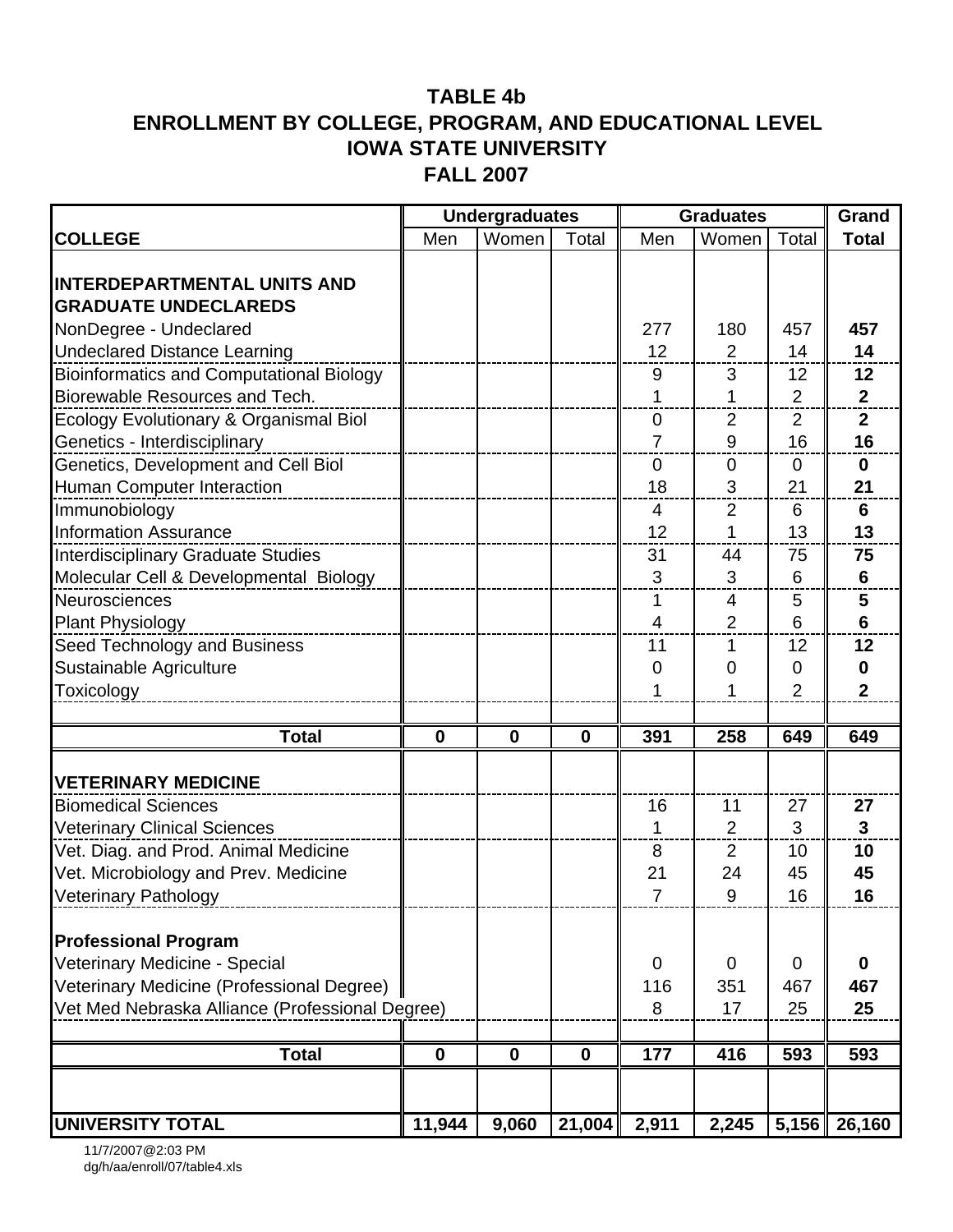# **TABLE 4b-1HEADCOUNT ENROLLMENT OF STUDENTSFORMALLY ADMITTED INTO PROFESSIONAL EDUCATION IOWA STATE UNIVERSITYFALL 2007**

|                                      | White and   |                  | African-         |                  | Asian-              |                  |                | American       |                  | Hispanic-      |                |                |                |                  |              |
|--------------------------------------|-------------|------------------|------------------|------------------|---------------------|------------------|----------------|----------------|------------------|----------------|----------------|----------------|----------------|------------------|--------------|
|                                      |             | No Response      |                  |                  | American   American |                  | Indian         |                |                  | American       |                | International  |                | Total            | <b>GRAND</b> |
| Program                              | M           | F.               | M                | F                | M                   | F                | M              | F              | M                | F              | M              | F              | M              | F                | <b>TOTAL</b> |
| <b>PK-K</b><br>Early Childhood Educ. |             |                  |                  |                  |                     |                  |                |                |                  |                |                |                | $\overline{0}$ | 0                | $\mathbf{0}$ |
| <b>Total</b>                         | $\mathbf 0$ | $\boldsymbol{0}$ | $\boldsymbol{0}$ | $\boldsymbol{0}$ | $\mathbf 0$         | $\boldsymbol{0}$ | $\mathbf 0$    | $\mathbf 0$    | $\boldsymbol{0}$ | $\mathbf 0$    | $\mathbf 0$    | $\mathbf 0$    | $\mathbf 0$    | $\boldsymbol{0}$ | $\mathbf 0$  |
| <b>PK-3</b><br>Early Childhood Educ. | 3           | 76               | $\overline{0}$   |                  | $\overline{0}$      | $\overline{0}$   | $\overline{0}$ | $\overline{0}$ | $\mathbf 0$      | $\overline{0}$ | $\overline{0}$ | $\overline{0}$ | 3              | 77               | 80           |
| <b>Total</b>                         | 3           | 76               | $\mathbf 0$      |                  | $\mathbf 0$         | $\mathbf 0$      | $\mathbf 0$    | $\mathbf 0$    | $\boldsymbol{0}$ | $\mathbf 0$    | $\mathbf 0$    | $\mathbf 0$    | $\mathbf{3}$   | 77               | 80           |
| $K-6$<br>Early Childhood Educ.       | 26          | 177              | $\overline{0}$   |                  | $\overline{0}$      | 3                | $\overline{0}$ | $\mathbf 1$    | 1                | 3              | $\overline{0}$ | $\overline{0}$ | 27             | 185              | 212          |
| <b>Total</b>                         | 26          | 177              | 0                |                  | $\bf{0}$            | 3                | 0              |                |                  | 3              | $\bf{0}$       | $\mathbf 0$    | 27             | 185              | 212          |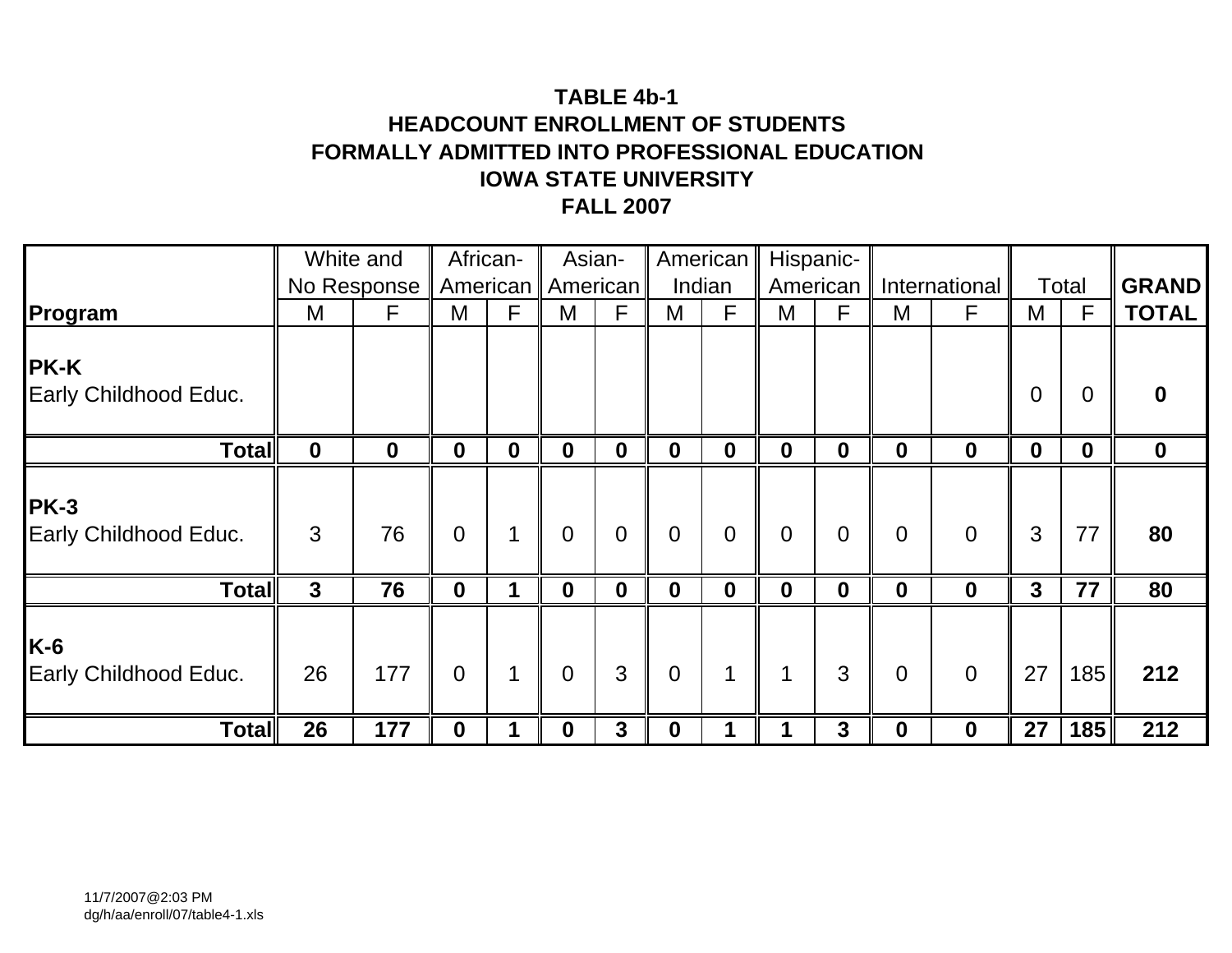# **TABLE 4b-1HEADCOUNT ENROLLMENT OF STUDENTSFORMALLY ADMITTED INTO PROFESSIONAL EDUCATION IOWA STATE UNIVERSITYFALL 2007**

|                               |                | White and   | African-       |                | Asian-               |                  | American       |                  |                  | Hispanic-      |                |                  |                |       |              |
|-------------------------------|----------------|-------------|----------------|----------------|----------------------|------------------|----------------|------------------|------------------|----------------|----------------|------------------|----------------|-------|--------------|
|                               |                | No Response |                |                | American    American |                  |                | Indian           |                  | American       |                | International    |                | Total | <b>GRAND</b> |
| Program                       | M              | F           | M              | F              | M                    | F                | M              | F                | M                | F              | M              | F                | M              | F     | <b>TOTAL</b> |
|                               |                |             |                |                |                      |                  |                |                  |                  |                |                |                  |                |       |              |
| $K-12$                        |                |             |                |                |                      |                  |                |                  |                  |                |                |                  |                |       |              |
| <b>Art Education</b>          |                |             |                |                |                      |                  |                |                  |                  |                |                |                  | $\overline{0}$ | 0     | 0            |
| <b>Music</b>                  | 15             | 15          | $\Omega$       | $\overline{0}$ | $\overline{0}$       | $\overline{0}$   | $\Omega$       | $\overline{0}$   | $\overline{0}$   |                | $\overline{0}$ | $\Omega$         | 15             | 16    | 31           |
| <b>Physical Education</b>     | 10             |             | $\overline{0}$ | 0              | $\overline{0}$       | $\overline{0}$   | 0              | $\overline{0}$   | 0                | $\overline{0}$ | $\overline{0}$ | $\overline{0}$   | 10             |       | 11           |
| <b>Health</b>                 | $\overline{0}$ |             | $\Omega$       | $\overline{0}$ | $\overline{0}$       | $\overline{0}$   | $\Omega$       | $\overline{0}$   | $\overline{0}$   | $\overline{0}$ | $\Omega$       | $\overline{0}$   | 0              |       |              |
|                               |                |             |                |                |                      |                  |                |                  |                  |                |                |                  |                |       |              |
| <b>Total</b>                  | 25             | 17          | $\mathbf 0$    | 0              | $\boldsymbol{0}$     | $\boldsymbol{0}$ | $\mathbf 0$    | $\boldsymbol{0}$ | $\boldsymbol{0}$ |                | $\mathbf 0$    | $\boldsymbol{0}$ | 25             | 18    | 43           |
|                               |                |             |                |                |                      |                  |                |                  |                  |                |                |                  |                |       |              |
| $7 - 12$                      |                |             |                |                |                      |                  |                |                  |                  |                |                |                  |                |       |              |
| <b>Agricultural Education</b> | $\overline{2}$ | 5           | $\overline{0}$ | $\Omega$       | $\mathbf 0$          | $\overline{0}$   | 0              | $\overline{0}$   | 1                | $\overline{0}$ | $\overline{0}$ | $\overline{0}$   | 3              | 5     | 8            |
| Biology                       | 1              | 8           | $\overline{0}$ | $\overline{0}$ | $\overline{2}$       | $\overline{0}$   | $\overline{0}$ | $\overline{0}$   | $\overline{0}$   |                | $\overline{0}$ | $\overline{0}$   | 3              | 9     | 12           |
| Chemistry                     | 3              | 0           | 0              | 0              | $\overline{0}$       | 0                | 0              | $\overline{0}$   | 0                | $\overline{0}$ | $\Omega$       | $\overline{0}$   | 3              | 0     | 3            |
| <b>Earth Science</b>          | $\overline{2}$ | 0           | 0              |                | $\overline{0}$       | 0                | 0              | $\overline{0}$   | 0                | $\overline{0}$ | 0              | $\overline{0}$   | 2              | 0     | $\mathbf 2$  |
| English                       | 5              | 24          | $\Omega$       | $\Omega$       | $\overline{0}$       | $\overline{0}$   | 0              | $\overline{0}$   | 0                | $\overline{0}$ | $\Omega$       | $\Omega$         | 5              | 24    | 29           |
| Foreign Languages             |                |             | 0              | 0              | $\overline{0}$       | 0                | 0              | $\overline{0}$   | 0                | 0              | 0              | 0                |                |       | 8            |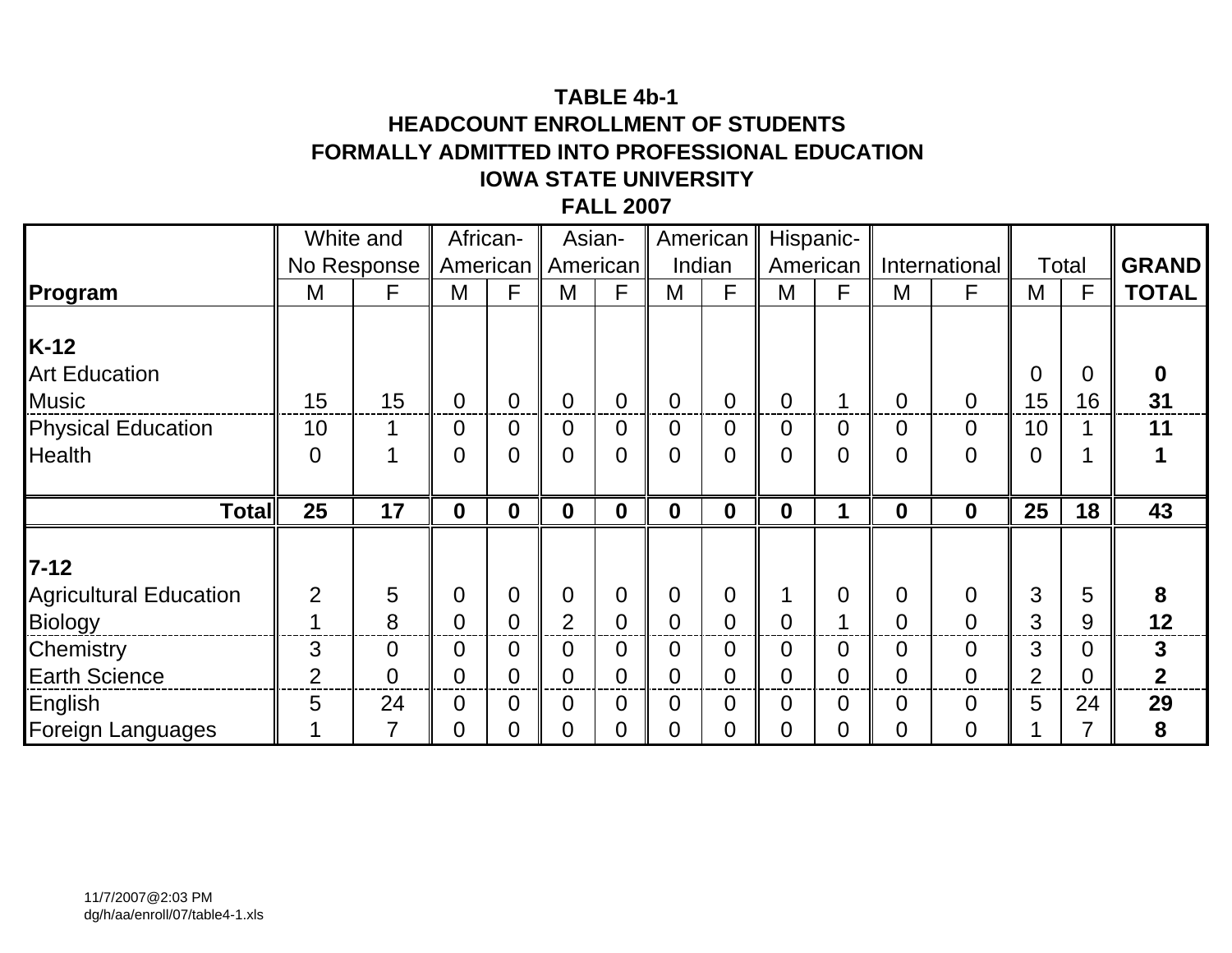# **TABLE 4b-1 HEADCOUNT ENROLLMENT OF STUDENTSFORMALLY ADMITTED INTO PROFESSIONAL EDUCATION IOWA STATE UNIVERSITYFALL 2007**

|                                 |     | White and   |                         | African-     | Asian-                  |                |                         | American                |                | Hispanic-               |                         |                         |                |              |              |
|---------------------------------|-----|-------------|-------------------------|--------------|-------------------------|----------------|-------------------------|-------------------------|----------------|-------------------------|-------------------------|-------------------------|----------------|--------------|--------------|
|                                 |     | No Response | American                |              |                         | American       |                         | Indian                  | American       |                         |                         | International           |                | Total        | <b>GRAND</b> |
| Program                         | M   | F           | M                       | F            | M                       | F              | M                       | F                       | M              | F                       | M                       | F                       | M              | $\mathsf{F}$ | <b>TOTAL</b> |
|                                 |     |             |                         |              |                         |                |                         |                         |                |                         |                         |                         |                |              |              |
| 7-12 (cont'd)                   |     |             |                         |              |                         |                |                         |                         |                |                         |                         |                         |                |              |              |
| <b>General Science</b>          |     |             |                         |              |                         |                |                         |                         |                |                         |                         |                         | 0              | $\Omega$     | 0            |
| <b>Home Economics</b>           | 1   | 18          | $\Omega$                | $\Omega$     | $\Omega$                | $\overline{0}$ | $\Omega$                | $\overline{0}$          | $\overline{0}$ |                         | $\Omega$                | $\overline{0}$          | 1              | 19           | 20           |
| <b>Mathematics</b>              | 11  | 8           | $\Omega$                | $\Omega$     | $\overline{0}$          | $\overline{0}$ | $\Omega$                | $\overline{0}$          | $\overline{0}$ | $\Omega$                | $\overline{0}$          | $\Omega$                | 11             | 8            | 19           |
| <b>Music</b>                    |     |             |                         |              |                         |                |                         |                         |                |                         |                         |                         | $\overline{0}$ | $\Omega$     | $\mathbf 0$  |
| <b>Physics</b>                  | 3   | $\Omega$    | $\Omega$                | $\Omega$     | $\overline{0}$          | $\Omega$       | 0                       | $\overline{0}$          | $\overline{0}$ | $\overline{0}$          | $\Omega$                | $\Omega$                | 3              | $\Omega$     | $\mathbf{3}$ |
| <b>Social Studies</b>           |     |             | $\overline{0}$          | $\Omega$     | $\overline{0}$          | $\Omega$       | $\Omega$                | $\overline{0}$          | $\overline{0}$ | $\Omega$                | $\Omega$                | $\Omega$                | 1              |              | 2            |
| Spanish (incl. with For. Lang.) |     |             |                         |              |                         |                |                         |                         |                |                         |                         |                         | $\Omega$       | 0            | $\mathbf 0$  |
|                                 |     |             |                         |              |                         |                |                         |                         |                |                         |                         |                         |                |              |              |
| <b>Total</b>                    | 30  | 71          | $\mathbf{0}$            | $\mathbf{0}$ | $\overline{2}$          | $\mathbf 0$    | $\mathbf 0$             | $\mathbf 0$             | 1              | $\overline{2}$          | $\mathbf 0$             | $\mathbf 0$             | 33             | 73           | 106          |
|                                 |     |             |                         |              |                         |                |                         |                         |                |                         |                         |                         |                |              |              |
| <b>POST BACCALAUR.</b>          |     |             |                         |              |                         |                |                         |                         |                |                         |                         |                         |                |              |              |
| <b>Counselor Education</b>      |     |             |                         |              |                         |                |                         |                         |                |                         |                         |                         | $\Omega$       | $\Omega$     | O            |
| <b>Educational Admin.</b>       | 37  | 24          | 2                       | 1            | $\overline{0}$          |                | $\Omega$                | $\overline{0}$          | $\mathbf 1$    | $\overline{0}$          | $\Omega$                | $\Omega$                | 40             | 26           | 66           |
| (12 Super. & 54 Princ.)         |     |             |                         |              |                         |                |                         |                         |                |                         |                         |                         |                |              |              |
|                                 |     |             |                         |              |                         |                |                         |                         |                |                         |                         |                         |                |              |              |
| $\sf Total$                     | 37  | 24          | $\overline{2}$          | 1            | $\overline{\mathbf{0}}$ |                | $\overline{\mathbf{0}}$ | $\overline{\mathbf{0}}$ |                | $\overline{\mathbf{0}}$ | $\mathbf 0$             | $\overline{\mathbf{0}}$ | 40             | 26           | 66           |
|                                 |     |             |                         |              |                         |                |                         |                         |                |                         |                         |                         |                |              |              |
| <b>GRAND TOTAL</b>              | 121 | 365         | $\overline{\mathbf{2}}$ | 3            | $\overline{\mathbf{2}}$ | 4              | $\boldsymbol{0}$        |                         | $\overline{3}$ | 6                       | $\overline{\mathbf{0}}$ | $\bf{0}$                |                | 128 379      | 507          |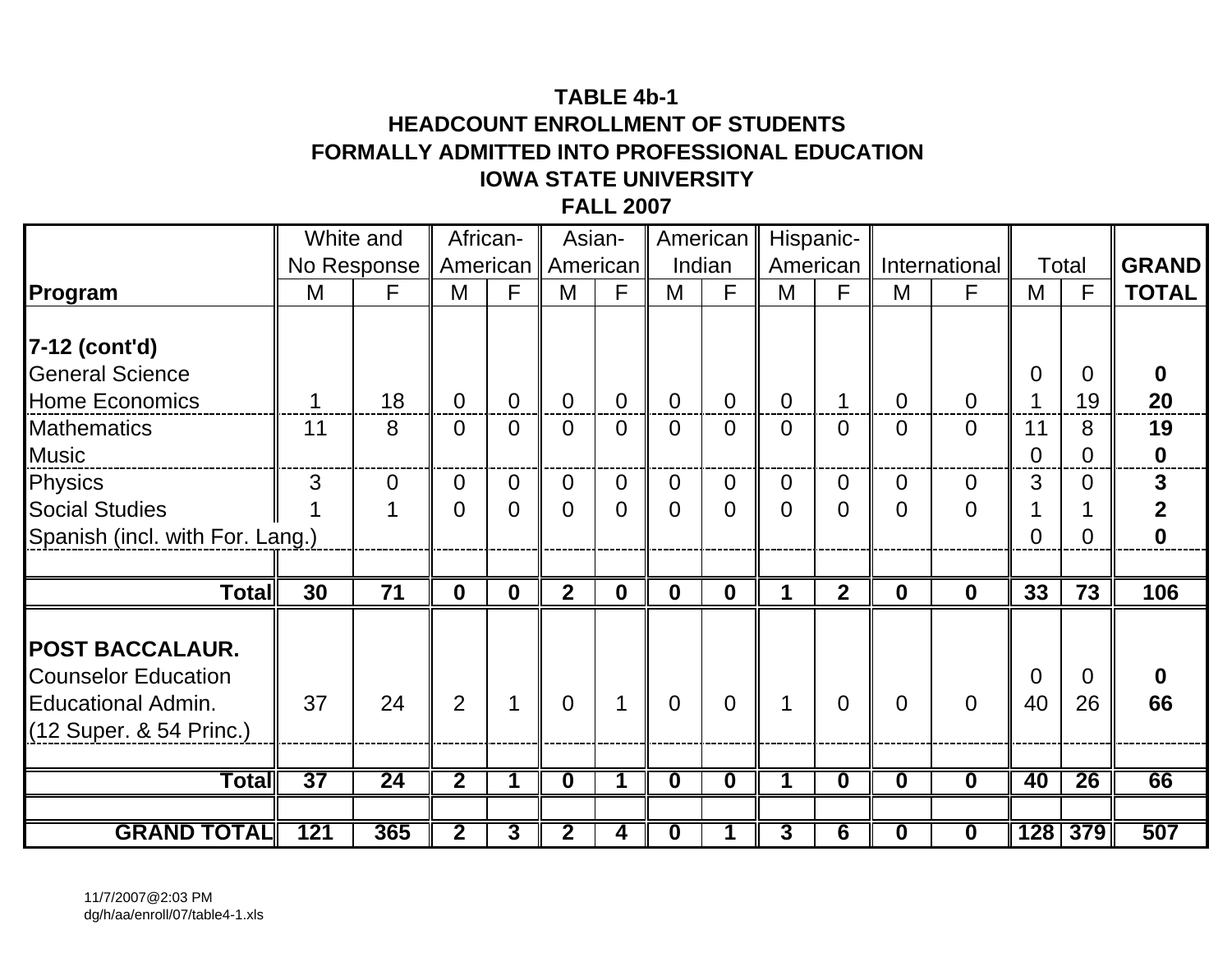|                                                      |             | <b>Undergraduates</b> |       | <b>Graduates</b> | Grand          |                |                         |
|------------------------------------------------------|-------------|-----------------------|-------|------------------|----------------|----------------|-------------------------|
| <b>COLLEGE</b>                                       | Men         | Women                 | Total | Men              | Women          | Total          | <b>Total</b>            |
|                                                      |             |                       |       |                  |                |                |                         |
| <b>BUSINESS</b>                                      |             |                       |       |                  |                |                |                         |
| Marketing (13A-13D, 13R, 13S, 153)                   | 196         | 193                   | 389   |                  |                |                | 389                     |
| Management Information Systems (141)                 | 77          | 24                    | 101   |                  |                |                | 101                     |
| <b>Business Teaching (143)</b>                       | 11          | 5                     | 16    |                  |                |                | 16                      |
| Business - Potential (15X, 150)                      | 126         | 88                    | 214   |                  |                |                | 214                     |
| Pre MBA (15Z)                                        | 9           | 3                     | 12    | $\mathbf 0$      | 1              | 1              | 13                      |
| Management (15A-15D, 15S, 150, 154)                  | 302         | 179                   | 481   |                  |                |                | 481                     |
| Accounting (UG/152;15P;15Y; Grad/Macc 158; 15P; 15Y) | 331         | 284                   | 615   | 10               | 17             | 27             | 642                     |
| <b>Business Administration (MBA/157)</b>             |             |                       |       | 35               | 21             | 56             | 56                      |
| Finance (16F, 16I, 16P, 16S, 16X, 160, 161, 165)     | 257         | 135                   | 392   |                  |                |                | 392                     |
| Real Estate (166)                                    | 46          | 35                    | 81    |                  |                |                | 81                      |
| Economics (920-924)                                  | 46          | 12                    | 58    |                  |                |                | 58                      |
|                                                      |             |                       |       |                  |                |                |                         |
| <b>TOTAL</b>                                         | 1,401       | 958                   | 2,359 | 45               | 39             | 84             | 2,443                   |
|                                                      |             |                       |       |                  |                |                |                         |
| <b>EDUCATION</b>                                     |             |                       |       |                  |                |                |                         |
| Post-Secondary Ed. - Student Affairs (170)           |             |                       |       | 13               | 17             | 30             | 30                      |
| Education - Comm Health Educ (20A                    |             |                       |       | $\mathbf 1$      | 1              | $\overline{2}$ | $\overline{2}$          |
| Education - Curriculum & Instruction (201)           |             |                       |       | $\overline{4}$   | 31             | 35             | 35                      |
| Education - Leadership (206)                         |             |                       |       | 11               | 20             | 31             | 31                      |
| Middle Level Education Major (21D,21G,21M,21N)       | $\mathbf 1$ | $\overline{0}$        | 1     | $\overline{0}$   | 3              | 3              | $\overline{\mathbf{4}}$ |
| Early Childhood Education (210, 21U)                 | $\mathbf 0$ | 105                   | 105   | 1                | 23             | 24             | 129                     |
| Elementary Education (208, 212, 21L)                 | 152         | 1,148                 | 1,300 | $\overline{2}$   | 13             | 15             | 1,315                   |
| Education of the Gifted (215)                        |             |                       |       | $\overline{0}$   | 1              | $\mathbf{1}$   | 1                       |
| Literacy Education (217, 21Q)                        |             |                       |       | $\overline{0}$   | 17             | 17             | 17                      |
| Teacher of Students With Visual Impairments (241)    |             |                       |       | 1                | $\overline{2}$ | 3              | $\mathbf{3}$            |
| Special Education (22S, 240, 242, 244)               |             |                       |       | 5                | 55             | 60             | 60                      |
| Advanced Studies - Cert. In Ed. Adm. (26C)           |             |                       |       | $\overline{4}$   | 1              | 5              | 5                       |
| Princ/Supt (262, 263, 266, 268, 26P, 26S)            |             |                       |       | 88               | 56             | 144            | 144                     |
| Performance & Training Tech (27A, 27P)               |             |                       |       | $\overline{4}$   | 8              | 12             | 12                      |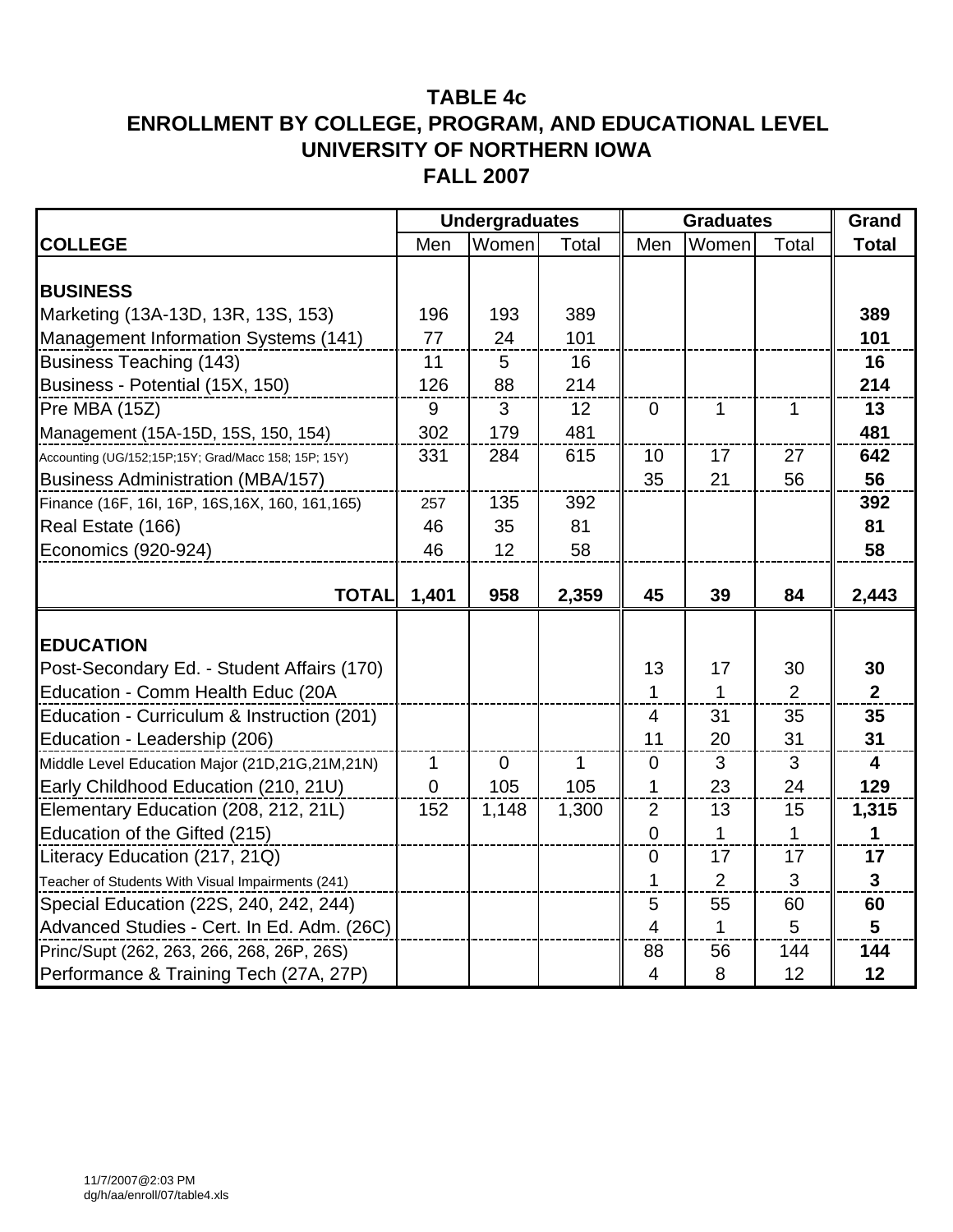|                                                           | <b>Undergraduates</b><br><b>Graduates</b> |                |                |                |             | Grand |                |
|-----------------------------------------------------------|-------------------------------------------|----------------|----------------|----------------|-------------|-------|----------------|
| <b>COLLEGE</b>                                            | Men                                       | Women          | Total          | Men            | Women       | Total | <b>Total</b>   |
|                                                           |                                           |                |                |                |             |       |                |
| <b>EDUCATION (cont'd)</b>                                 |                                           |                |                |                |             |       |                |
| Educational/Instructional Technology (274, 277, 278, 279) |                                           |                |                | 6              | 8           | 14    | 14             |
| School Counseling (285, 28S)                              |                                           |                |                | $\overline{4}$ | 22          | 26    | 26             |
| Mental Health Counseling (288)                            |                                           |                |                | 4              | 35          | 39    | 39             |
| Educational Psychology (MAE/290, 291, 296, 298)           |                                           |                |                | 12             | 39          | 51    | 51             |
| School Psychology (EdS/293, 297)                          |                                           |                |                | 3              | 15          | 18    | 18             |
| School Library Media Studies (350, 353)                   |                                           |                |                | 1              | 46          | 47    | 47             |
| Health Promotion (41C-41X)                                | 13                                        | 81             | 94             |                |             |       | 94             |
| Health Education (411, 415, 416, 417)                     | $\overline{2}$                            | 3              | 5              | 4              | 9           | 13    | 18             |
| Athletic Training (42A, 42N)                              | 50                                        | 72             | 122            | 6              | 9           | 15    | 137            |
| Physical Ed/Movement Exercise Science (42E-T, 420,425)    | 224                                       | 113            | 337            | 30             | 15          | 45    | 382            |
| Leisure Services (43A-44Q)                                | 39                                        | 90             | 129            | 21             | 24          | 45    | 174            |
|                                                           |                                           |                |                |                |             |       |                |
| <b>TOTAL</b>                                              | 481                                       | 1,612          | 2,093          | 225            | 470         | 695   | 2,788          |
|                                                           |                                           |                |                |                |             |       |                |
| <b>HUMANITIES AND FINE ARTS</b>                           |                                           |                |                |                |             |       |                |
| Comm. (BA)/Comm. Studies (MA)                             |                                           |                |                |                |             |       |                |
| (48C-48T, 50I, 506, 480)                                  | 204                                       | 338            | 542            | 12             | 28          | 40    | 582            |
| Theatre (BA/MA) (49A-49S/490)                             | 37                                        | 41             | 78             |                |             |       | 78             |
| Communicative Disorders - BA (510)                        | 3                                         | 129            | 132            |                |             |       | 132            |
| Speech Pathology - MA (511)                               |                                           |                |                | 1              | 48          | 49    | 49             |
| Music Education (52A-52E, 52T, 521)                       | 81                                        | 63             | 144            | 3              | 11          | 14    | 158            |
| Music (520, 52G)                                          | 28                                        | 39             | 67             | 1              | 3           | 4     | 71             |
| Composition - Theory (522, 52S)                           | 2                                         | $\mathbf 0$    | $\overline{2}$ | 1              | $\mathbf 0$ | 1     | $\mathbf{3}$   |
| Music History (523)                                       |                                           |                |                | 1              | 1           | 2     | $\overline{2}$ |
| Performance (524, 52H, 52L, 52R, 52V, 52W)                | $\overline{7}$                            | $\overline{7}$ | 14             | 6              | 16          | 22    | 36             |
| Conducting (527)                                          |                                           |                |                | 2              | 1.          | 3     | 3              |
| Jazz Pedagogy (560)                                       |                                           |                |                | 4              | $\pmb{0}$   | 4     | 4              |
| Art (60G-608)                                             | 116                                       | 235            | 351            | 3              | 5           | 8     | 359            |
| English (620, 62C, 62G, 62L)                              | 80                                        | 202            | 282            | 11             | 20          | 31    | 313            |
| Teaching English to Speakers of Other                     |                                           |                |                |                |             |       |                |
| Languages (629, 62T)                                      | 3                                         | 8              | 11             | 4              | 16          | 20    | 31             |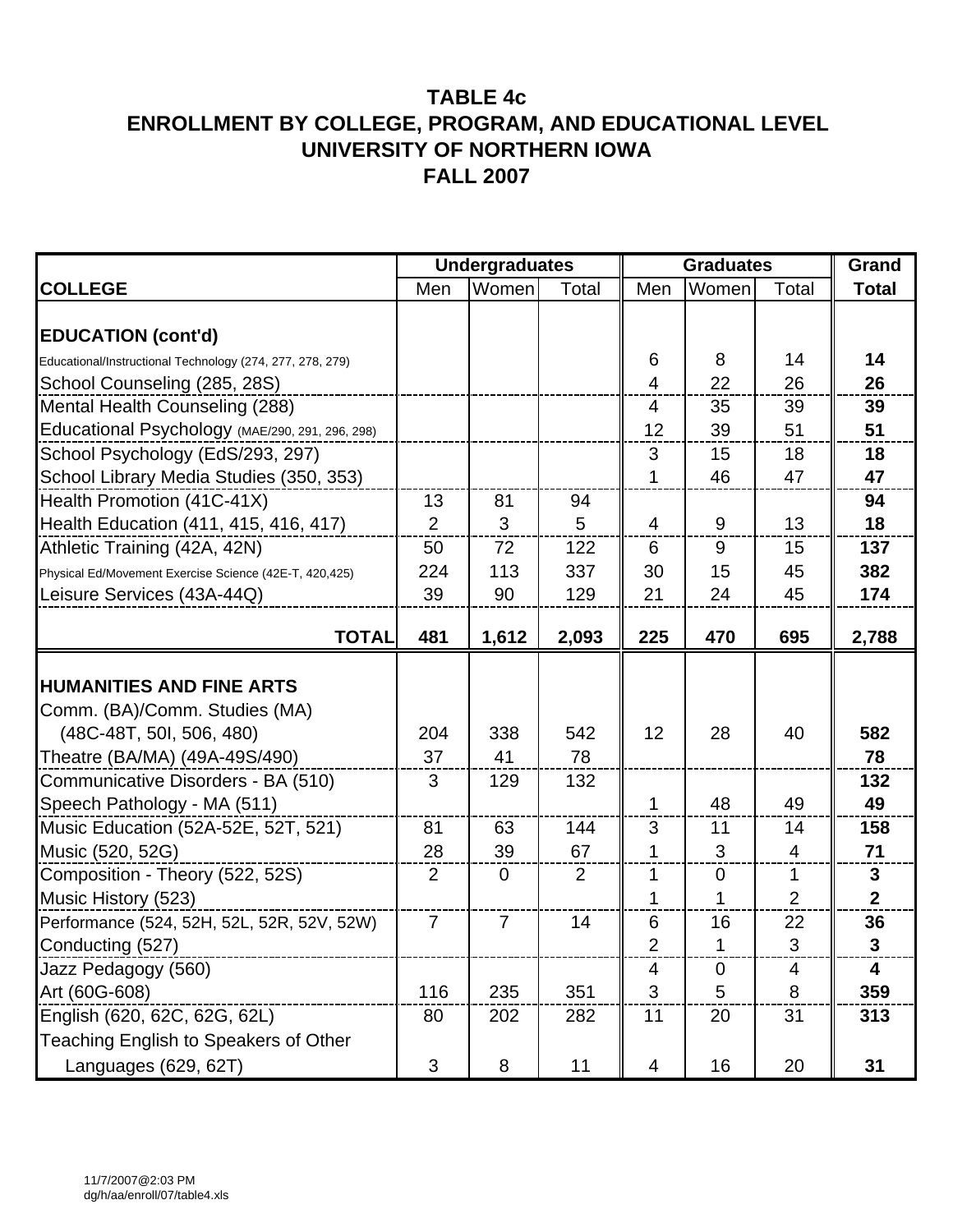|                                                                                   |                | <b>Undergraduates</b> |       | <b>Graduates</b> | Grand          |                |                |
|-----------------------------------------------------------------------------------|----------------|-----------------------|-------|------------------|----------------|----------------|----------------|
| <b>COLLEGE</b>                                                                    | Men            | Women                 | Total | Men              | Women          | Total          | <b>Total</b>   |
| <b>HUMANITIES AND FINE ARTS (cont'd)</b><br>Teaching English to Speakers of Other |                |                       |       |                  |                |                |                |
| Languages/Modern Language (692-698)                                               | 1              | 15                    | 16    | 1                | $\overline{4}$ | 5              | 21             |
| The Study of Religion (641, 645)                                                  | 10             | 13                    | 23    |                  |                |                | 23             |
| Philosophy (650)                                                                  | 10             | 3                     | 13    |                  |                |                | 13             |
| Humanities (680)                                                                  | 3              | 9                     | 12    |                  |                | $\overline{0}$ | 12             |
| Women's and Gender Studies (685, 686)                                             |                |                       |       | $\overline{0}$   | 12             | 12             | 12             |
| Mod. Languages Dual Major/UG (70A-70T)                                            | $\Omega$       | 5                     | 5     |                  |                |                | 5              |
| French (720, 72B, 72G, 72L)                                                       | $\overline{4}$ | 25                    | 29    | $\overline{4}$   | 11             | 15             | 44             |
| German (740, 74B, 74G, 74L)                                                       | 3              | 8                     | 11    | $\overline{0}$   | 5              | 5              | 16             |
| Russian (770)                                                                     | 1              | 1                     | 2     |                  |                |                | $\mathbf{2}$   |
| Spanish (780, 78G)                                                                | 14             | 68                    | 82    | 2                | $\overline{7}$ | 9              | 91             |
| <b>TOTAL</b>                                                                      | 607            | 1,209                 | 1,816 | 56               | 188            | 244            | 2,060          |
| <b>NATURAL SCIENCES</b>                                                           |                |                       |       |                  |                |                |                |
| Graphic Communications (33G)                                                      | 30             | 47                    | 77    |                  |                |                | 77             |
| General Industry and Technology (33H, 33I)                                        | 1              | $\mathbf 0$           | 1     |                  |                |                | $\mathbf{1}$   |
| Industrial Technology (33J, 33L, 33P, 33Q)                                        |                |                       |       | 9                | $\overline{0}$ | 9              | 9              |
| Construction Management - BS (33M, 33S, 335)                                      | 91             | 1                     | 92    |                  |                |                | 92             |
| Technology Education (33N, 33R, 33T)                                              | 43             | 3                     | 46    |                  |                |                | 46             |
| Doctor of Industrial Technology (332)                                             |                |                       |       | 5                | 2              | $\overline{7}$ | $\overline{7}$ |
| Manufacturing Tech. - BS (34C-34S, 34X)                                           | 73             | $\overline{2}$        | 75    |                  |                |                | 75             |
| Technology Management (34T, 34U)                                                  | 86             | 10                    | 96    |                  |                |                | 96             |
| Technology - MA (349)                                                             |                |                       |       | $\mathbf{1}$     | $\mathbf 0$    | $\mathbf 1$    | $\mathbf{1}$   |
| Electrical-Mech. Systems - BS (35E-352)                                           | 50             | 3                     | 53    |                  |                |                | 53             |
| Math for the Middle Grades 4-8 (MA/80A)                                           |                |                       |       | $\overline{7}$   | 11             | 18             | 18             |
| Mathematics (BA/MA) (800, 80B-807)                                                | 108            | 88                    | 196   | 12               | 12             | 24             | 220            |
| Bioinformatics (81B)                                                              | 4              | 1                     | 5     |                  |                |                | 5              |
| Networking & System Admin (81N)                                                   | 13             | $\mathbf 0$           | 13    |                  |                |                | 13             |
| Computer Science - BS (81S)                                                       | 34             | $\mathfrak{S}$        | 37    |                  |                |                | 37             |
| Computer Science - BA (810)                                                       | 84             | 4                     | 88    |                  |                |                | 88             |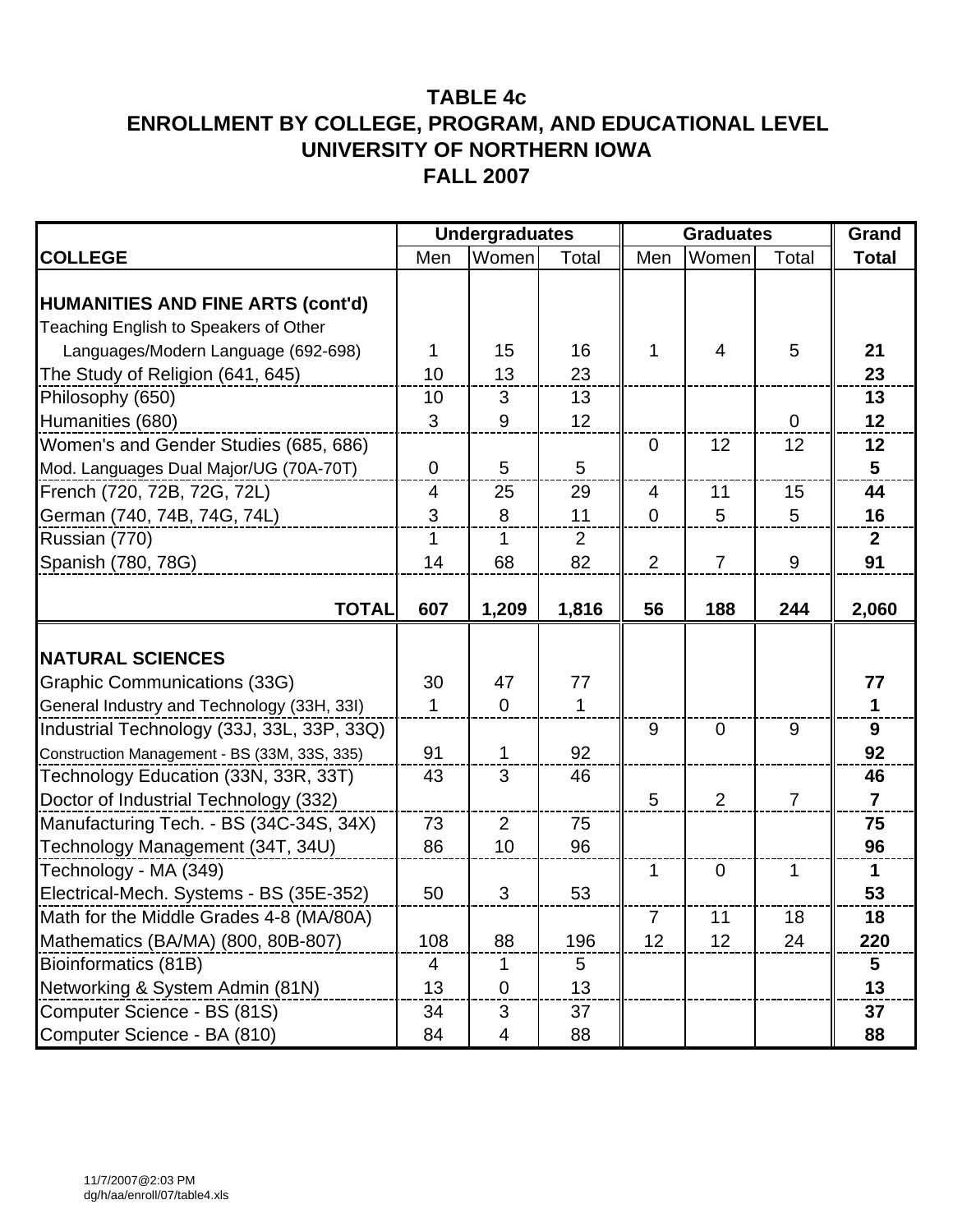|                                                                                                              |                | <b>Undergraduates</b> |                          | <b>Graduates</b> |                  |                |                      |
|--------------------------------------------------------------------------------------------------------------|----------------|-----------------------|--------------------------|------------------|------------------|----------------|----------------------|
| <b>COLLEGE</b>                                                                                               | Men            | Women                 | Total                    | Men              | Women            | Total          | <b>Total</b>         |
| <b>NATURAL SCIENCES (cont'd)</b><br>Computer Science - MS (813)<br><b>Computer Information Systems (815)</b> | 9              | $\overline{0}$        | 9                        | $\overline{7}$   | 3                | 10             | 10<br>9              |
| Science - BA (82A-82P, 820, 822, 823)                                                                        | 18             | 17                    | 35                       |                  |                  |                | 35                   |
| Science Education - MA (821, 827, 828)                                                                       |                |                       |                          | 13               | 15               | 28             | 28                   |
| Environmental Science/Tech/Health - MS (830, 83H, 83S,83T)<br>Biology - BS (84A, 84H)                        | 6              | 5                     | 11                       | $\overline{4}$   | 3                | $\overline{7}$ | $\overline{7}$<br>11 |
| Biology - BA (84B-847)                                                                                       | 228            | 377                   | 605                      | $9\,$            | 6                | 15             | 620                  |
| Biotechnology (848, 84Y)                                                                                     | 12             | 11                    | 23                       | 5                | 3                | 8              | 31                   |
| Ecosystem Mangement (84Z)<br>Chemistry, Biochemistry, Env. Chem. - BS/MS<br>(86B, 86C, 86E, 863)             | 19             | 23                    | 42                       | 1                | 6                | $\overline{7}$ | 7<br>42              |
| Chemistry - BA/MA (86X, 862)                                                                                 | 1              | $\overline{4}$        | 5                        |                  |                  |                | 5                    |
| Chemistry - BS & MS (865, 866, 867)                                                                          | 18             | 19                    | 37                       | $\overline{7}$   | 2                | 9              | 46                   |
| Geology - BA (871)                                                                                           | $\,8\,$        | 3                     | 11                       |                  |                  |                | 11                   |
| Geology - BS (872)                                                                                           | 3              | 3                     | $6\phantom{1}$           |                  |                  |                | $6\phantom{1}$       |
| Earth Science (87N, 870)                                                                                     | 25             | 21                    | 46                       |                  |                  |                | 46                   |
| Physics (88A, 88E, 88X, 880)                                                                                 | 10             | 3                     | 13                       | 6                | $\boldsymbol{0}$ | 6              | 19                   |
| Physics - BS (885)                                                                                           | 10             | $\overline{2}$        | 12                       |                  |                  |                | 12                   |
| Applied Physics - BS (88A, 886)                                                                              | $\overline{4}$ | 0                     | $\overline{\mathcal{A}}$ |                  |                  | 0              | $\boldsymbol{4}$     |
| Applied Physics - Engineering - BS (888)                                                                     | $\overline{7}$ | 1                     | 8                        |                  |                  |                | 8                    |
| <b>TOTAL</b>                                                                                                 | 995            | 651                   | 1,646                    | 86               | 63               | 149            | 1,795                |
| <b>SOCIAL &amp; BEHAVIORAL SCIENCES</b>                                                                      |                |                       |                          |                  |                  |                |                      |
| Family Services (31F)                                                                                        | 8              | 100                   | 108                      |                  |                  |                | 108                  |
| Gerontology (31L, 31S)                                                                                       | 5              | 17                    | 22                       |                  |                  |                | 22                   |
| Interior Design (321, 32I)                                                                                   | $\mathbf{1}$   | 65                    | 66                       |                  |                  |                | 66                   |
| Textile and Apparel (32T)                                                                                    | $\overline{2}$ | 72                    | 74                       |                  |                  |                | 74                   |
| Psychology (400, 40G)                                                                                        | 106            | 265                   | 371                      | 11               | 24               | 35             | 406                  |
| Social Work (45X, 450)                                                                                       | 25             | 175                   | 200                      |                  |                  |                | 200                  |
| Social Work - MSW (451, 452, 453)                                                                            |                |                       |                          | 4                | 36               | 40             | 40                   |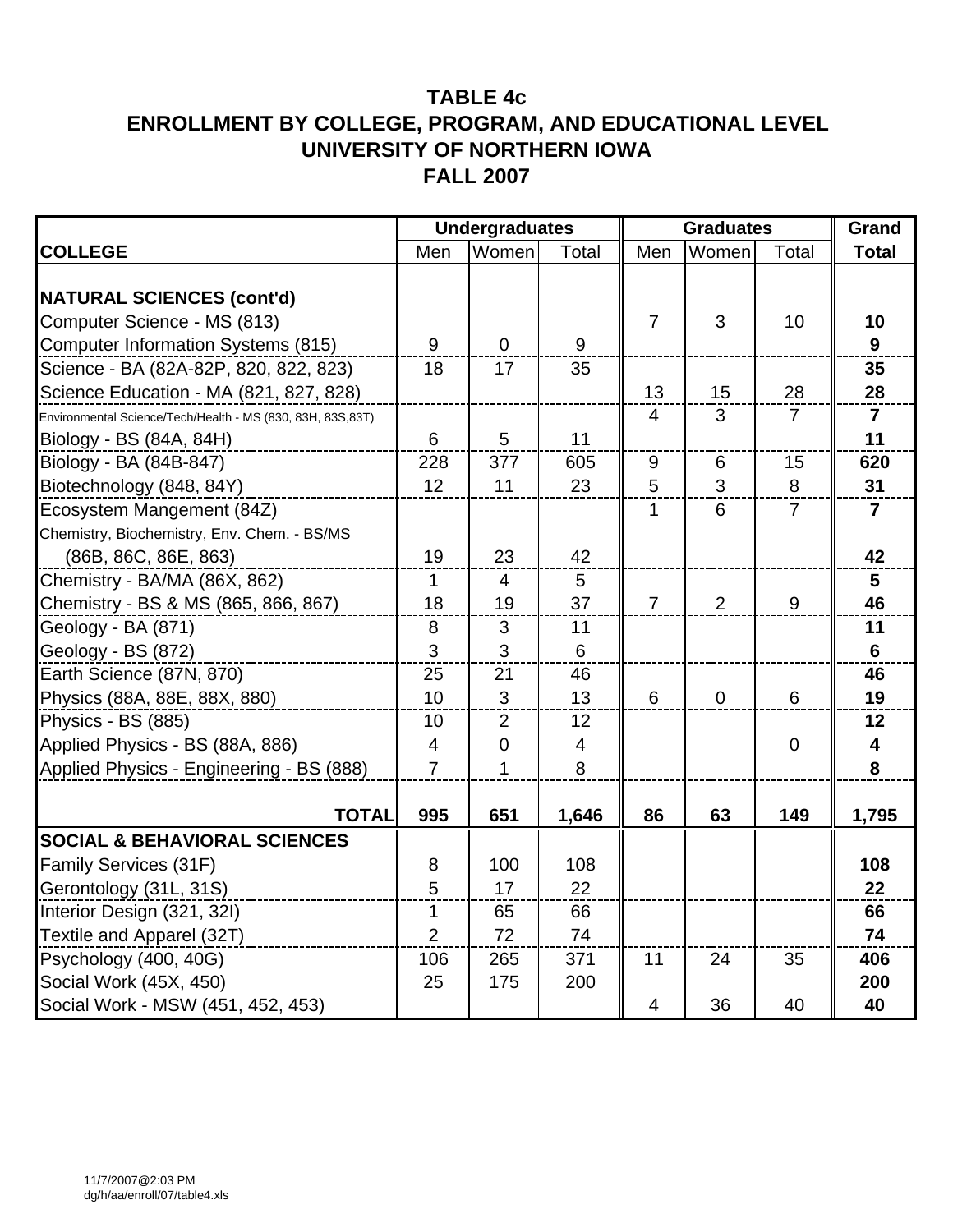|                                              |                | <b>Undergraduates</b> |              |                | <b>Graduates</b> | Grand          |                  |
|----------------------------------------------|----------------|-----------------------|--------------|----------------|------------------|----------------|------------------|
| <b>COLLEGE</b>                               | Men            | Women                 | Total        | Men            | Women            | Total          | <b>Total</b>     |
|                                              |                |                       |              |                |                  |                |                  |
| <b>SOCIAL &amp; BEHAVIORAL SCI. (cont'd)</b> |                |                       |              |                |                  |                |                  |
| Social Science (900, 90A, 90B)               | 73             | 30                    | 103          | 12             | 6                | 18             | 121              |
| Asian Studies (912)                          | $\mathbf 0$    | $\mathbf 1$           | $\mathbf{1}$ |                |                  |                | $\mathbf{1}$     |
| American Studies (913)                       | 1              | 1                     | 2            |                |                  |                | $\overline{2}$   |
| Political Communication (94C)                | 6              | 10                    | 16           |                |                  |                | 16               |
| Public Admin. (94E-X, 944-947)               | 18             | 13                    | 31           |                |                  |                | 31               |
| Political Science (940)                      | 70             | 42                    | 112          |                |                  |                | 112              |
| Public Policy - MPP (950)                    |                |                       |              | 13             | 15               | 28             | 28               |
| History (960, 964, 96G)                      | 206            | 102                   | 308          | 11             | 12               | 23             | 331              |
| Geography (970, 97G)                         | $\overline{4}$ | 1                     | 5            | 8              | 5                | 13             | 18               |
| Geography - Environmental (971)              | 6              | $\overline{2}$        | 8            |                |                  |                | 8                |
| Geography - GIS (972)                        | 12             | 1                     | 13           |                |                  |                | 13               |
| Sociology (980, 98G)                         | 21             | 31                    | 52           | $\overline{4}$ | 4                | 8              | 60               |
| Criminology (982, 983)                       | 140            | 98                    | 238          | $\overline{2}$ | $\overline{4}$   | 6              | 244              |
| Anthropology (990)                           | 12             | 23                    | 35           |                |                  |                | 35               |
|                                              |                |                       |              |                |                  |                |                  |
| <b>TOTAL</b>                                 | 716            | 1,049                 | 1,765        | 65             | 106              | 171            | 1,936            |
|                                              |                |                       |              |                |                  |                |                  |
| <b>OTHER MAJORS</b>                          |                |                       |              |                |                  |                |                  |
| Other Majors (00X)                           | 65             | 100                   | 165          |                |                  |                | 165              |
| Philanthrophy/Nonprofit Development (01A)    |                |                       |              | $\overline{2}$ | 5                | $\overline{7}$ | $\overline{7}$   |
| Graduate Non-Degree Majors (090)             |                |                       |              | 85             | 164              | 249            | 249              |
| Individual Studies (001)                     | $\overline{2}$ | 1                     | 3            |                |                  |                | $\overline{3}$   |
| General Studies (005, 010-019)               | 132            | 75                    | 207          |                |                  |                | 207              |
| General Studies - Nurses (006, 025-029)      | $\mathbf 0$    | $\overline{2}$        | 2            |                |                  |                | 2 <sup>1</sup>   |
| Bachelor of Liberal Studies (009)            | 9              | 14                    | 23           |                |                  |                | 23               |
| Pre-professionals                            | 20             | 152                   | 172          |                |                  |                | 172              |
| Deciding (000)                               | 328            | 431                   | 759          |                |                  |                | 759              |
| Unclassified                                 |                |                       | 0            |                |                  |                | $\boldsymbol{0}$ |
| Special                                      |                |                       | $\mathbf 0$  |                |                  |                | $\mathbf 0$      |
|                                              |                |                       |              |                |                  |                |                  |
| <b>TOTAL</b>                                 | 556            | 775                   | 1,331        | 87             | 169              | 256            | 1,587            |
| <b>UNIVERSITY TOTAL</b>                      | 4,756          | 6,254                 | 11,010       | 564            | 1,035            | 1,599          | 12,609           |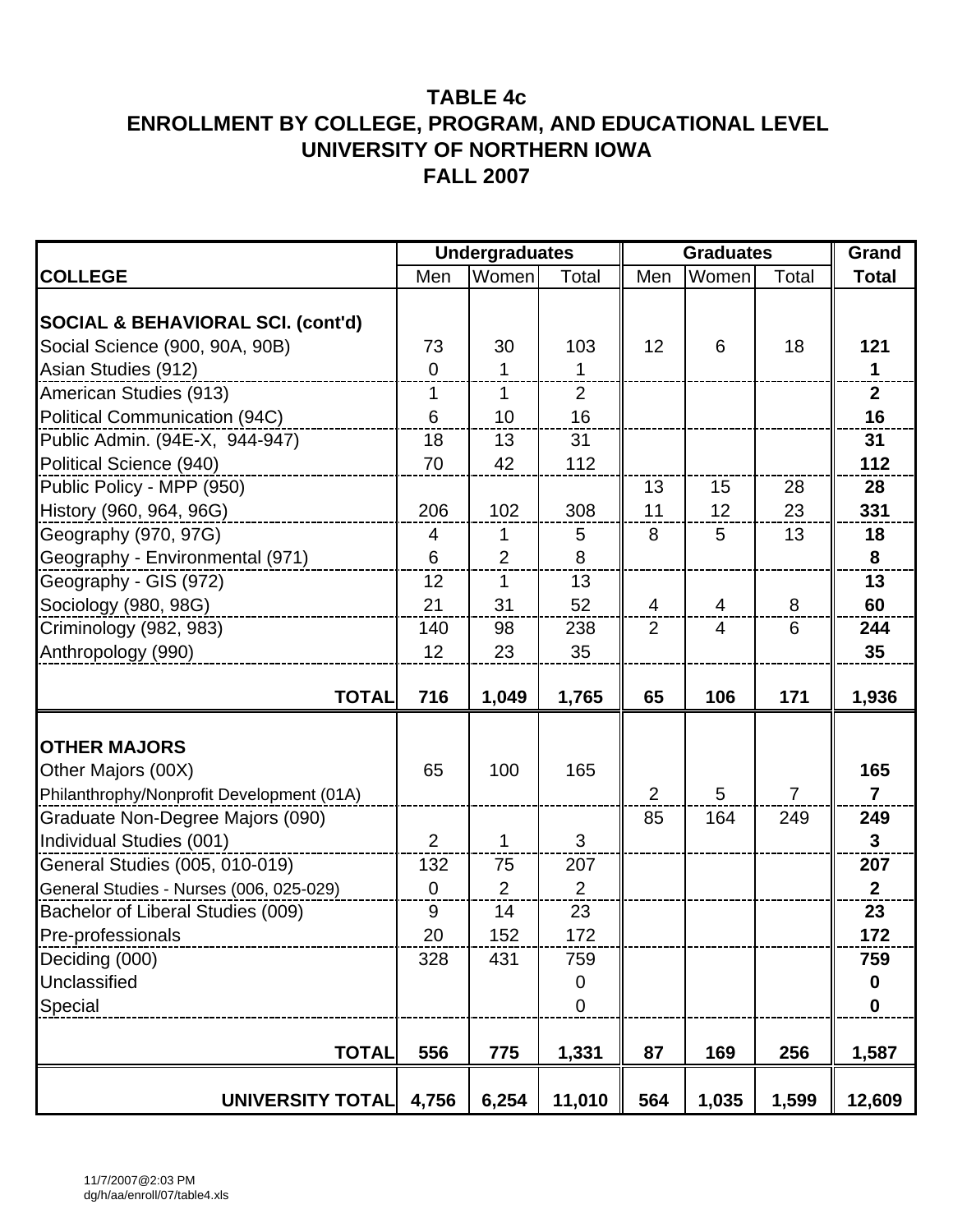# **TABLE 4c-1HEADCOUNT ENROLLMENT OF STUDENTSFORMALLY ADMITTED INTO PROFESSIONAL EDUCATION UNIVERSITY OF NORTHERN IOWAFALL 2007**

|                               | White and      |                |                | African-       |                | Asian-         | American         |                |                | Hispanic-      |                |                          |                |                |              |
|-------------------------------|----------------|----------------|----------------|----------------|----------------|----------------|------------------|----------------|----------------|----------------|----------------|--------------------------|----------------|----------------|--------------|
|                               |                | No Response    |                | American       | American       |                | Indian           |                |                |                |                | American   International |                | Total          | <b>Grand</b> |
| Program                       | M              | F              | M              | F              | M              | F              | M                | F              | M              | F              | M              | F                        | M              | F              | <b>Total</b> |
| <b>ELEMENTARY</b>             |                |                |                |                |                |                |                  |                |                |                |                |                          |                |                |              |
| Early Childhood Educ.         | $\Omega$       | 72             | $\Omega$       |                | $\overline{0}$ | $\overline{2}$ | $\overline{0}$   | 0              | $\overline{0}$ |                | $\Omega$       | $\overline{0}$           | $\Omega$       | 76             | 76           |
| <b>Elementary Education</b>   | 128            | 920            | 3              | 8              |                | 4              | 0                | 1              | 3              | 14             | $\overline{0}$ | $\overline{0}$           | 135            | 947            | 1,082        |
|                               |                |                |                |                |                |                |                  |                |                |                |                |                          |                |                |              |
| <b>TOTAL</b>                  | 128            | 992            | $\mathbf{3}$   | 9              | 1              | 6              | $\boldsymbol{0}$ | 1              | $\overline{3}$ | 15             | $\mathbf 0$    | $\mathbf 0$              | 135            | 1,023          | 1,158        |
|                               |                |                |                |                |                |                |                  |                |                |                |                |                          |                |                |              |
| <b>SECONDARY</b>              |                |                |                |                |                |                |                  |                |                |                |                |                          |                |                |              |
| <b>Business Teaching</b>      | $\overline{4}$ | $\overline{2}$ |                | $\overline{0}$ | $\overline{0}$ | $\overline{0}$ | $\overline{0}$   | 0              | $\overline{0}$ | $\Omega$       | $\Omega$       | $\overline{0}$           | 5              | $\overline{2}$ |              |
| <b>Technology Education</b>   | 41             | 3              | $\Omega$       | $\overline{0}$ | $\Omega$       | $\overline{0}$ | 0                | 0              | $\overline{0}$ | $\overline{0}$ | $\overline{0}$ | $\overline{0}$           | 41             | 3              | 44           |
| Psychology                    | 1              | 7              | $\Omega$       | 0              | $\overline{0}$ | $\overline{0}$ | 0                | 0              | $\overline{0}$ | $\overline{0}$ | $\Omega$       | $\overline{0}$           |                | 7              | 8            |
| <b>Health Education</b>       | 2              | 3              | 0              | $\overline{0}$ | 0              | $\overline{0}$ | 0                | 0              | $\overline{0}$ | $\overline{0}$ | $\overline{0}$ | $\Omega$                 | 2              | 3              | 5            |
| <b>Communication: Theatre</b> | 3              | 8              | $\overline{0}$ | $\overline{0}$ |                | 1              | 0                | 0              | $\overline{0}$ |                | $\overline{0}$ | $\overline{0}$           | 4              | 10             | 14           |
| English                       | 29             | 86             | $\overline{0}$ |                | $\overline{0}$ |                | $\overline{0}$   | $\overline{0}$ | 1              | $\overline{0}$ | $\overline{0}$ | $\overline{0}$           | 30             | 88             | 118          |
| <b>TESOL/Spanish</b>          | $\overline{0}$ | 14             | $\Omega$       | $\overline{0}$ | $\overline{0}$ | $\overline{0}$ | 0                | 0              | $\overline{0}$ | $\overline{0}$ | $\overline{0}$ | $\overline{0}$           | $\overline{0}$ | 14             | 14           |
| Mod. Lang.-Fren./Span.        | $\overline{0}$ | 1              | 0              | $\overline{0}$ | 0              | $\overline{0}$ | 0                | 0              | $\overline{0}$ | $\overline{0}$ | $\overline{0}$ | $\Omega$                 | $\overline{0}$ | 1              | 1            |
| <b>French/French Studies</b>  | $\overline{0}$ | 11             | 0              | $\overline{0}$ | 0              | $\overline{0}$ | 0                | 0              | $\overline{0}$ | $\overline{0}$ | $\overline{0}$ | $\overline{0}$           | $\overline{0}$ | 11             | 11           |
| German                        | 1              | 3              | 0              | 0              | $\overline{0}$ | $\overline{0}$ | 0                | 0              | $\overline{0}$ | 0              | 0              | $\overline{0}$           |                | 3              | 4            |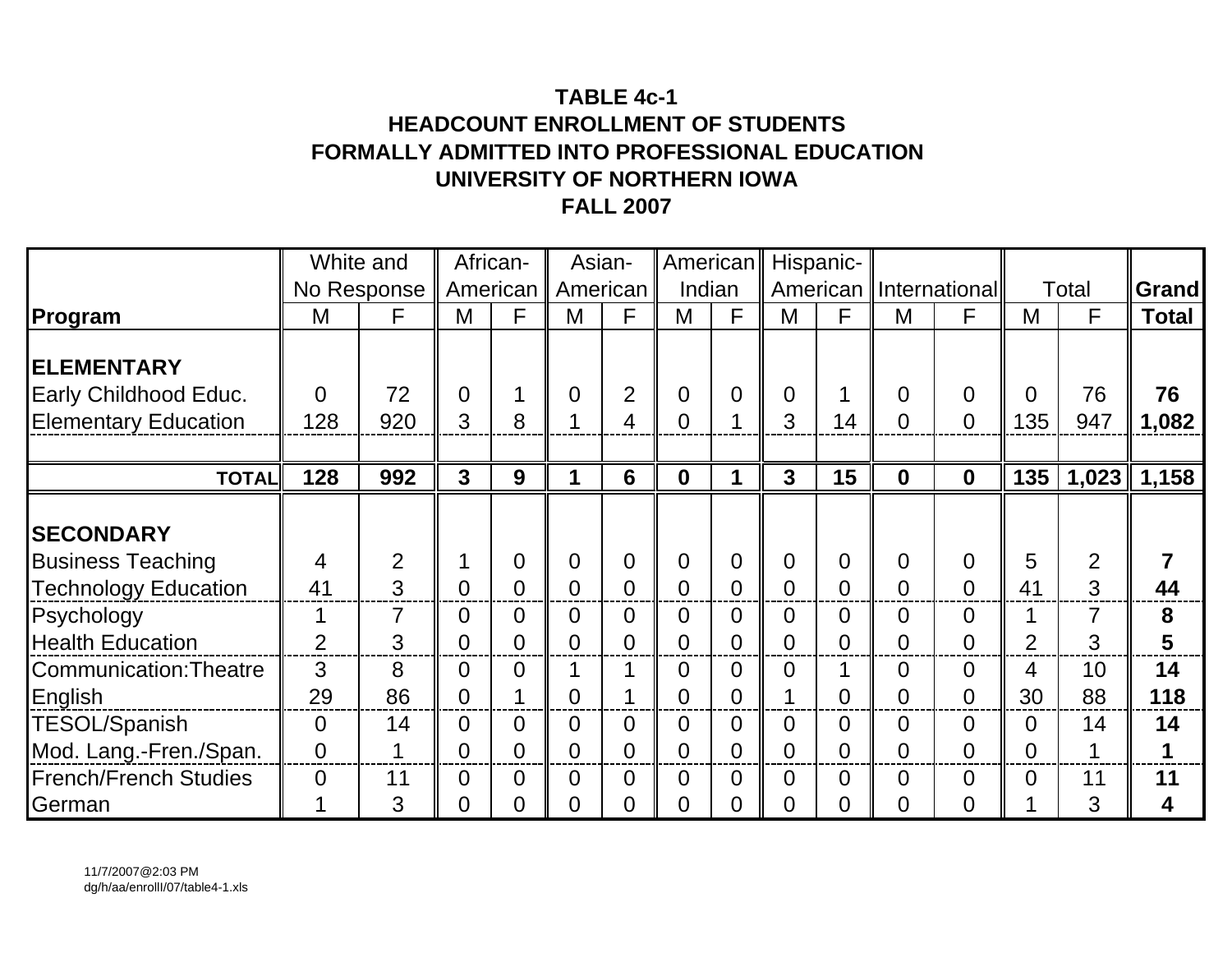# **TABLE 4c-1HEADCOUNT ENROLLMENT OF STUDENTSFORMALLY ADMITTED INTO PROFESSIONAL EDUCATION UNIVERSITY OF NORTHERN IOWAFALL 2007**

|                           |                | White and      |                | African-       |                | Asian-         | American       |             | Hispanic-      |                |                |                |                |                |              |
|---------------------------|----------------|----------------|----------------|----------------|----------------|----------------|----------------|-------------|----------------|----------------|----------------|----------------|----------------|----------------|--------------|
|                           |                | No Response    |                | American       |                | American       | Indian         |             | American       |                |                | International  |                | Total          | Grand        |
| Program                   | M              | F              | M              | F              | M              | F              | M              | F           | M              | F              | M              | F              | M              | F              | <b>Total</b> |
| <b>SECONDARY (cont'd)</b> |                |                |                |                |                |                |                |             |                |                |                |                |                |                |              |
| Spanish                   | 5              | 17             | 0              | $\overline{0}$ | $\Omega$       | $\overline{0}$ | $\overline{0}$ | 0           |                | $\overline{0}$ | $\overline{0}$ | $\Omega$       | 6              | 17             | 23           |
| <b>Mathematics</b>        | 37             | 37             | 0              |                | $\Omega$       | $\overline{0}$ | $\overline{0}$ | 0           | $\overline{0}$ | 0              | $\overline{0}$ |                | 37             | 39             | 76           |
| Middle/Jr HS Science      |                | 7              | 0              | 0              | 0              | $\overline{0}$ | $\overline{0}$ | 0           |                | 0              | $\overline{0}$ | 0              | 2              |                | 9            |
| <b>All Sciences</b>       | 8              | 8              | 0              | $\Omega$       | $\Omega$       | $\overline{0}$ | $\overline{0}$ | 0           | $\overline{0}$ | 0              | 0              | $\overline{0}$ | 8              | 8              | 16           |
| <b>Biology</b>            | 14             | 14             | 0              | 0              | 0              | $\overline{0}$ | $\overline{0}$ | 0           | 0              | 0              | 0              | $\overline{0}$ | 14             | 14             | 28           |
| Chemistry                 | $\overline{2}$ | 9              | $\overline{0}$ | $\overline{0}$ | $\overline{0}$ | $\overline{0}$ | $\overline{0}$ | 0           | $\overline{0}$ | $\overline{0}$ | $\overline{0}$ | $\overline{0}$ | $\overline{2}$ | 9              | 11           |
| <b>Earth Science</b>      | 5              | 10             | $\Omega$       | $\Omega$       |                | $\overline{0}$ | $\overline{0}$ | 0           |                | $\overline{0}$ | $\overline{0}$ | $\Omega$       | 7              | 10             | 17           |
| Physics                   |                | $\overline{0}$ | 0              | $\Omega$       | 0              | $\overline{0}$ | $\overline{0}$ | 0           | $\overline{0}$ | 0              | $\overline{0}$ | $\Omega$       | ◢              | $\overline{0}$ |              |
| <b>Social Science</b>     | 64             | 24             | 0              | 0              |                | $\overline{0}$ | $\overline{0}$ | 0           |                | 0              | $\overline{0}$ | $\Omega$       | 66             | 24             | 90           |
| <b>Political Science</b>  | $\overline{2}$ | $\overline{0}$ | 0              | 0              | $\overline{0}$ | $\overline{0}$ | 0              | 0           | 0              | 0              | 0              | $\overline{0}$ | 2              | $\overline{0}$ | $\mathbf 2$  |
| <b>History</b>            | 122            | 43             | 0              | $\overline{0}$ | $\overline{2}$ | $\overline{0}$ |                | 0           | $\overline{2}$ | 0              | 0              | $\overline{0}$ | 127            | 43             | 170          |
| Geography                 | $\overline{0}$ |                | 0              | 0              | $\Omega$       | $\overline{0}$ | $\overline{0}$ | 0           | $\overline{0}$ | 0              | 0              | $\overline{0}$ | $\overline{0}$ |                |              |
| Sociology                 | $\overline{0}$ |                | $\overline{0}$ | $\Omega$       | 0              | $\overline{0}$ | 0              | 0           | $\overline{0}$ | 0              | $\overline{0}$ | $\overline{0}$ | $\overline{0}$ |                |              |
|                           |                |                |                |                |                |                |                |             |                |                |                |                |                |                |              |
| <b>TOTAL</b>              | 342            | 309            |                | $\overline{2}$ | 5              | $\overline{2}$ |                | $\mathbf 0$ | $\overline{7}$ |                | $\mathbf 0$    |                | 356            | 315            | 671          |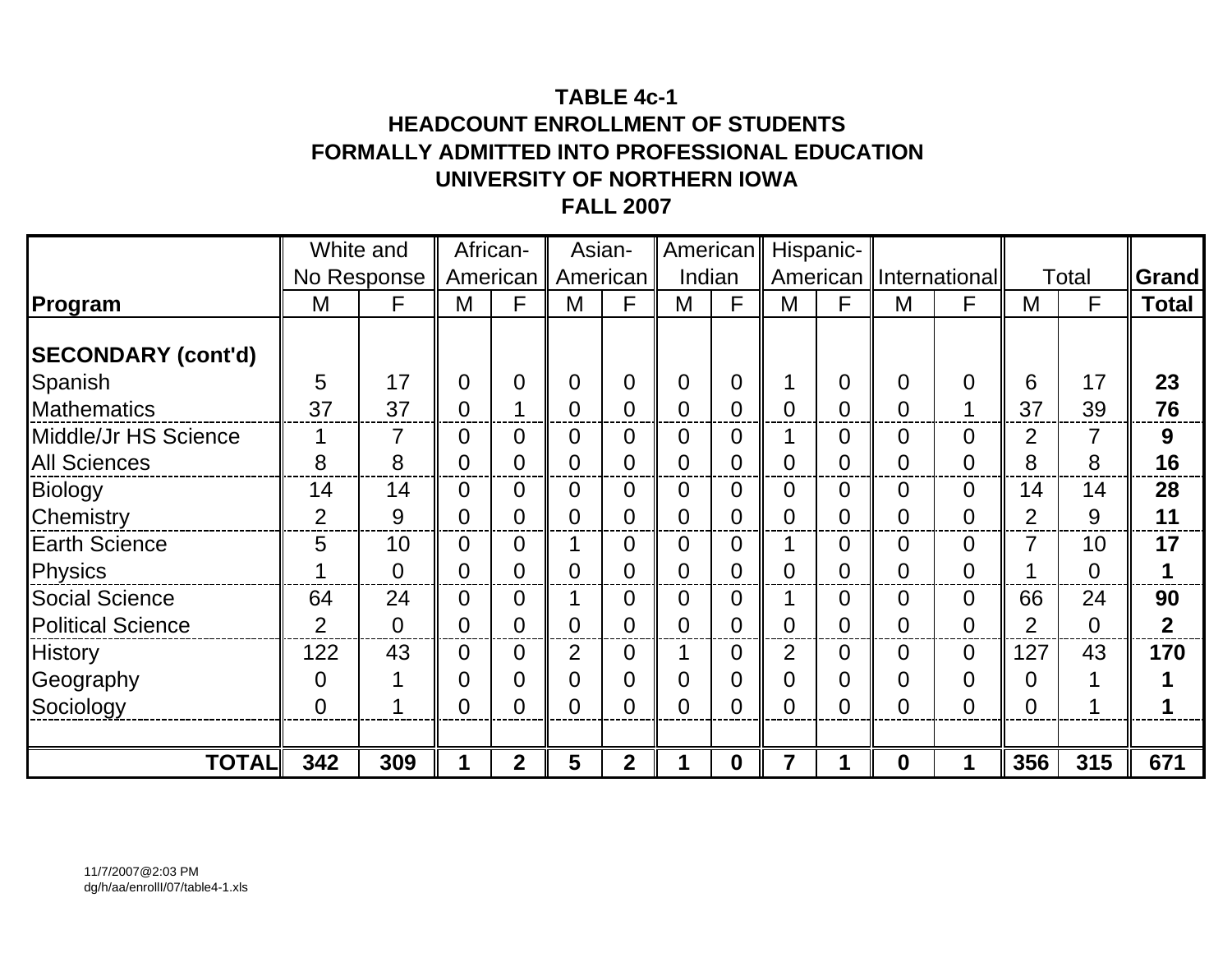# **TABLE 4c-1HEADCOUNT ENROLLMENT OF STUDENTSFORMALLY ADMITTED INTO PROFESSIONAL EDUCATION UNIVERSITY OF NORTHERN IOWAFALL 2007**

|                                                           |                | White and       |                | African-       |                                  | Asian-              |                      | American |                | Hispanic-                  |                      |                          |                |          |               |
|-----------------------------------------------------------|----------------|-----------------|----------------|----------------|----------------------------------|---------------------|----------------------|----------|----------------|----------------------------|----------------------|--------------------------|----------------|----------|---------------|
|                                                           |                | No Response     |                | American       |                                  | American            |                      | Indian   |                |                            |                      | American   International |                | Total    | <b>Grand</b>  |
| Program                                                   | M              | F               | M              | F              | M                                | F                   | M                    | F        | M              | F                          | M                    | F                        | M              | F        | <b>Total</b>  |
| K - 12                                                    |                |                 |                |                |                                  |                     |                      |          |                |                            |                      |                          |                |          |               |
| <b>Physical Education</b><br>Music Ed. - Choral           | 68<br>26       | 21<br>26        | 2<br>$\Omega$  | 0              | $\Omega$                         | 0<br>$\overline{0}$ | $\Omega$<br>$\Omega$ | 0<br>0   |                | $\overline{0}$<br>$\Omega$ | 1<br>$\Omega$        | $\Omega$<br>$\Omega$     | 73<br>27       | 22<br>26 | 95<br>53      |
| Music Ed. - Instrumental<br><b>Music Education - Jazz</b> | 39<br>4        | 30              | 0<br>0         | 0<br>0         | $\overline{0}$<br>$\overline{0}$ | 1<br>0              | 0                    | 0        | $\overline{0}$ | $\Omega$<br>0              | $\Omega$<br>$\Omega$ | $\Omega$<br>0            | 41<br>4        | 31<br>1  | 72<br>5       |
| Art                                                       | 21             | 62              |                | 0              | $\overline{0}$                   | 1                   | $\Omega$             | 0        | $\overline{2}$ | $\overline{0}$             | $\Omega$             | $\Omega$                 | 24             | 63       | 87            |
| <b>TESOL</b>                                              | $\overline{2}$ | 6               | $\overline{0}$ | 0              | $\overline{0}$                   | $\overline{0}$      | 0                    | 0        | $\overline{0}$ | $\Omega$                   | $\overline{0}$       | $\overline{0}$           | 2              | 6        | 8             |
| <b>TOTAL</b>                                              | 160            | 146             | $\mathbf{3}$   | 1              | 1                                | $\overline{2}$      |                      | 0        | 5              | $\mathbf 0$                | 1                    | $\mathbf 0$              | 171            | 149      | 320           |
| POST BACCALAUR.<br>(additional licensure)                 | $\overline{7}$ | 6               | $\overline{0}$ | $\overline{0}$ | $\overline{0}$                   | $\mathbf 0$         | $\overline{0}$       | 0        | $\overline{0}$ | $\Omega$                   | $\Omega$             | $\overline{0}$           | $\overline{7}$ | 6        | 13            |
| <b>TOTAL</b>                                              | $\overline{7}$ | $6\phantom{1}6$ | $\mathbf 0$    | $\bf{0}$       | $\mathbf 0$                      | $\mathbf 0$         | $\bf{0}$             | 0        | $\bf{0}$       | $\mathbf 0$                | $\bf{0}$             | $\boldsymbol{0}$         | $\overline{7}$ | 6        | 13            |
|                                                           |                |                 |                |                |                                  |                     |                      |          |                |                            |                      |                          |                |          |               |
| <b>GRAND TOTAL</b>                                        | 637            | 1,453           | 7              | 12             | 7                                | 10                  | $\overline{2}$       |          | 15             | 16                         | 1                    |                          | 669            |          | $1,493$ 2,162 |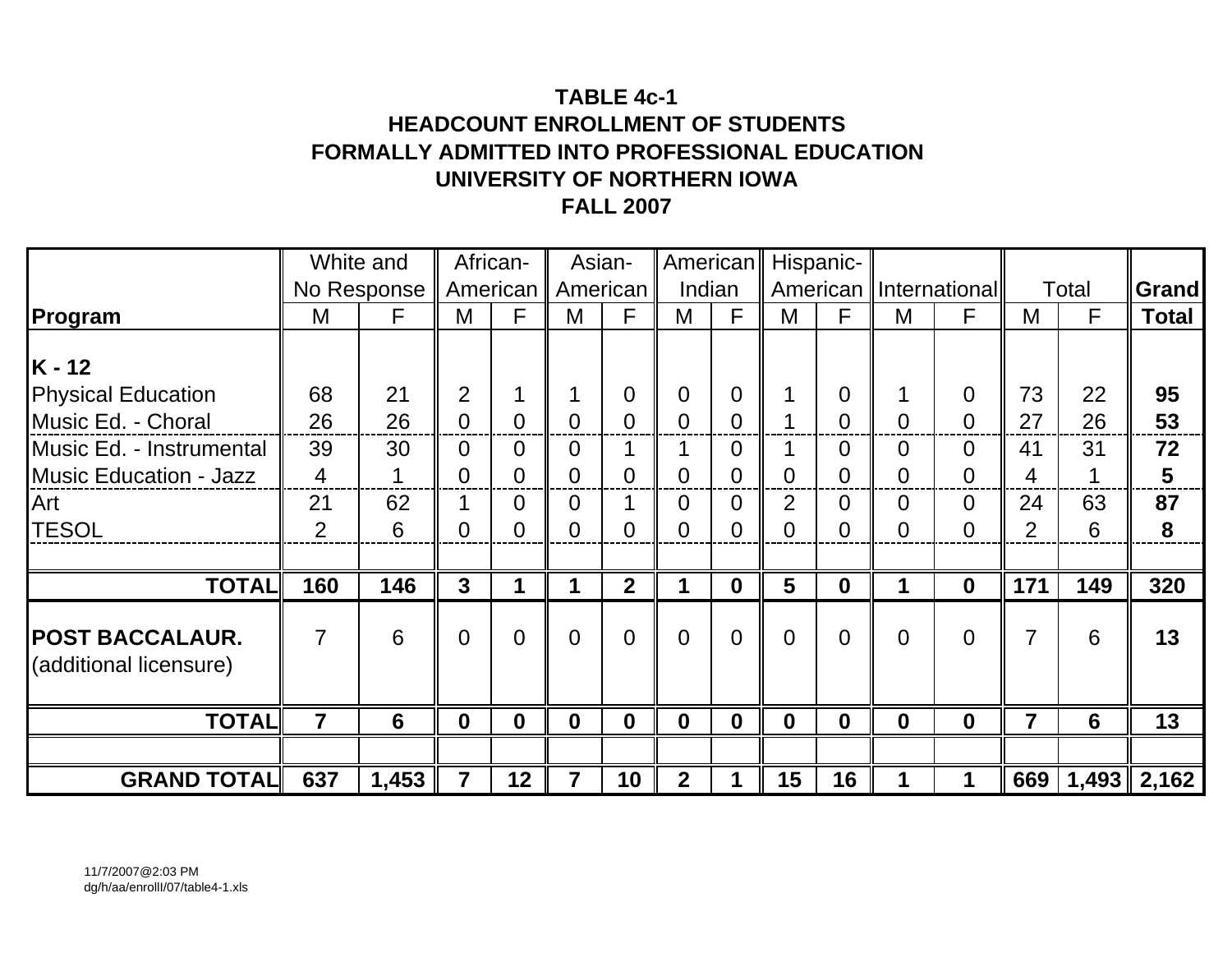### **TABLE 5HEADCOUNT ENROLLMENT BY RESIDENCE AT REGENT UNIVERSITIES FALL 1997 to FALL 2007**

|                               |             |             |             |             |             |             |             |             |             |             |             | Change  | Change   |
|-------------------------------|-------------|-------------|-------------|-------------|-------------|-------------|-------------|-------------|-------------|-------------|-------------|---------|----------|
|                               | <b>FALL</b> | <b>FALL</b> | <b>FALL</b> | <b>FALL</b> | <b>FALL</b> | <b>FALL</b> | <b>FALL</b> | <b>FALL</b> | <b>FALL</b> | <b>FALL</b> | <b>FALL</b> | 2006 to | 1997 to  |
|                               | 1997        | 1998        | 1999        | 2000        | 2001        | 2002        | 2003        | 2004        | 2005        | 2006        | 2007        | 2007    | 2007     |
|                               |             |             |             |             |             |             |             |             |             |             |             |         |          |
| **SUI**                       | Note 1      |             |             |             |             | Note 2      |             |             |             |             |             |         |          |
| <b>Residents</b>              | 18,599      | 19,409      | 19,313      | 18,483      | 18,482      | 18,774      | 18,887      | 18,996      | 18,896      | 18,899      | 18,920      | $+0.1%$ | $+1.7%$  |
| Nonresidents                  | 7,660       | 7,694       | 7,836       | 8,036       | 8,506       | 8,781       | 8,719       | 8,576       | 8,651       | 9,076       | 9,521       | $+4.9%$ | $+24.3%$ |
| <b>International Students</b> | 1,612       | 1,602       | 1,697       | 1,792       | 1,780       | 2,142       | 2,139       | 2,173       | 2,095       | 2,004       | 1,968       | $-1.8%$ | $+22.1%$ |
| <b>Total</b>                  | 27,871      | 28,705      | 28,846      | 28,311      | 28,768      | 29,697      | 29,745      | 29,745      | 29,642      | 29,979      | 30,409      | $+1.4%$ | $+9.1%$  |
| % Resident                    | 66.7%       | 67.6%       | 67.0%       | 65.3%       | 64.2%       | 63.2%       | 63.5%       | 63.9%       | 63.7%       | 63.0%       | 62.2%       |         |          |
| % Nonresident                 | 33.3%       | 32.4%       | 33.0%       | 34.7%       | 35.8%       | 36.8%       | 36.5%       | 36.1%       | 36.3%       | 37.0%       | 37.8%       |         |          |
|                               |             |             |             |             |             |             |             |             |             |             |             |         |          |
| **ISU**                       |             |             |             |             |             |             |             |             |             |             |             |         |          |
| Residents                     | 18,395      | 18,629      | 19,085      | 19,493      | 20,024      | 19,926      | 19,488      | 18,722      | 18,290      | 17,961      | 18,214      | $+1.4%$ | $-1.0%$  |
| Nonresidents                  | 4,425       | 4,497       | 4,583       | 4,836       | 5,227       | 5,392       | 5,420       | 5,363       | 5,343       | 5,388       | 5,702       | $+5.8%$ | $+28.9%$ |
| <b>International Students</b> | 2,564       | 2,459       | 2,442       | 2,516       | 2,572       | 2,580       | 2,472       | 2,295       | 2,108       | 2,113       | 2,244       | $+6.2%$ | $-12.5%$ |
| <b>Total</b>                  | 25,384      | 25,585      | 26,110      | 26,845      | 27,823      | 27,898      | 27,380      | 26,380      | 25,741      | 25,462      | 26,160      | $+2.7%$ | $+3.1%$  |
| % Resident                    | 72.5%       | 72.8%       | 73.1%       | 72.6%       | 72.0%       | 71.4%       | 71.2%       | 71.0%       | 71.1%       | 70.5%       | 69.6%       |         |          |
| % Nonresident                 | 27.5%       | 27.2%       | 26.9%       | 27.4%       | 28.0%       | 28.6%       | 28.8%       | 29.0%       | 28.9%       | 29.5%       | 30.4%       |         |          |
|                               |             |             |             |             |             |             |             |             |             |             |             |         |          |
| **UNI**                       |             |             |             |             |             |             |             |             |             |             |             |         |          |
| <b>Residents</b>              | 12,209      | 12,404      | 12,630      | 12,790      | 13,010      | 12,781      | 12,356      | 11,793      | 11,400      | 11,129      | 11,444      | $+2.8%$ | $-6.3%$  |
| Nonresidents                  | 605         | 606         | 614         | 645         | 705         | 779         | 701         | 680         | 691         | 699         | 693         | $-0.9%$ | $+14.5%$ |
| <b>International Students</b> | 294         | 319         | 309         | 339         | 355         | 366         | 384         | 351         | 422         | 432         | 472         | $+9.3%$ | +60.5%   |
| <b>Total</b>                  | 13,108      | 13,329      | 13,553      | 13,774      | 14,070      | 13,926      | 13,441      | 12,824      | 12,513      | 12,260      | 12,609      | $+2.8%$ | $-3.8%$  |
| % Resident                    | 93.1%       | 93.1%       | 93.2%       | 92.9%       | 92.5%       | 91.8%       | 91.9%       | 92.0%       | 91.1%       | 90.8%       | 90.8%       |         |          |
| % Nonresident                 | 6.9%        | 6.9%        | 6.8%        | 7.1%        | 7.5%        | 8.2%        | 8.1%        | 8.0%        | 8.9%        | 9.2%        | 9.2%        |         |          |
|                               |             |             |             |             |             |             |             |             |             |             |             |         |          |
| **TOTAL**                     |             |             |             |             |             |             |             |             |             |             |             |         |          |
| <b>Residents</b>              | 49,203      | 50,442      | 51,028      | 50,766      | 51,516      | 51,481      | 50,731      | 49,511      | 48,586      | 47,989      | 48,578      | $+1.2%$ | $-1.3%$  |
| Nonresidents                  | 12,690      | 12,797      | 13,033      | 13,517      | 14,438      | 14,952      | 14,840      | 14,619      | 14,685      | 15,163      | 15,916      | $+5.0%$ | $+25.4%$ |
| <b>International Students</b> | 4,470       | 4,380       | 4,448       | 4,647       | 4,707       | 5,088       | 4,995       | 4,819       | 4,625       | 4,549       | 4,684       | $+3.0%$ | $+4.8%$  |
| <b>Total</b>                  | 66,363      | 67,619      | 68,509      | 68,930      | 70,661      | 71,521      | 70,566      | 68,949      | 67,896      | 67,701      | 69,178      | $+2.2%$ | $+4.2%$  |
| % Resident                    | 74.1%       | 74.6%       | 74.5%       | 73.6%       | 72.9%       | 72.0%       | 71.9%       | 71.8%       | 71.6%       | 70.9%       | 70.2%       |         |          |
| % Nonresident                 | 25.9%       | 25.4%       | 25.5%       | 26.4%       | 27.1%       | 28.0%       | 28.1%       | 28.2%       | 28.4%       | 29.1%       | 29.8%       |         |          |

Note 1 - Beginning in Fall 1997, residents of U.S. Territories are no longer included in the international student count.

Note 2 - Beginning in Fall 2002, medical residents, medical fellows, and post-doctorals are included in the international student count.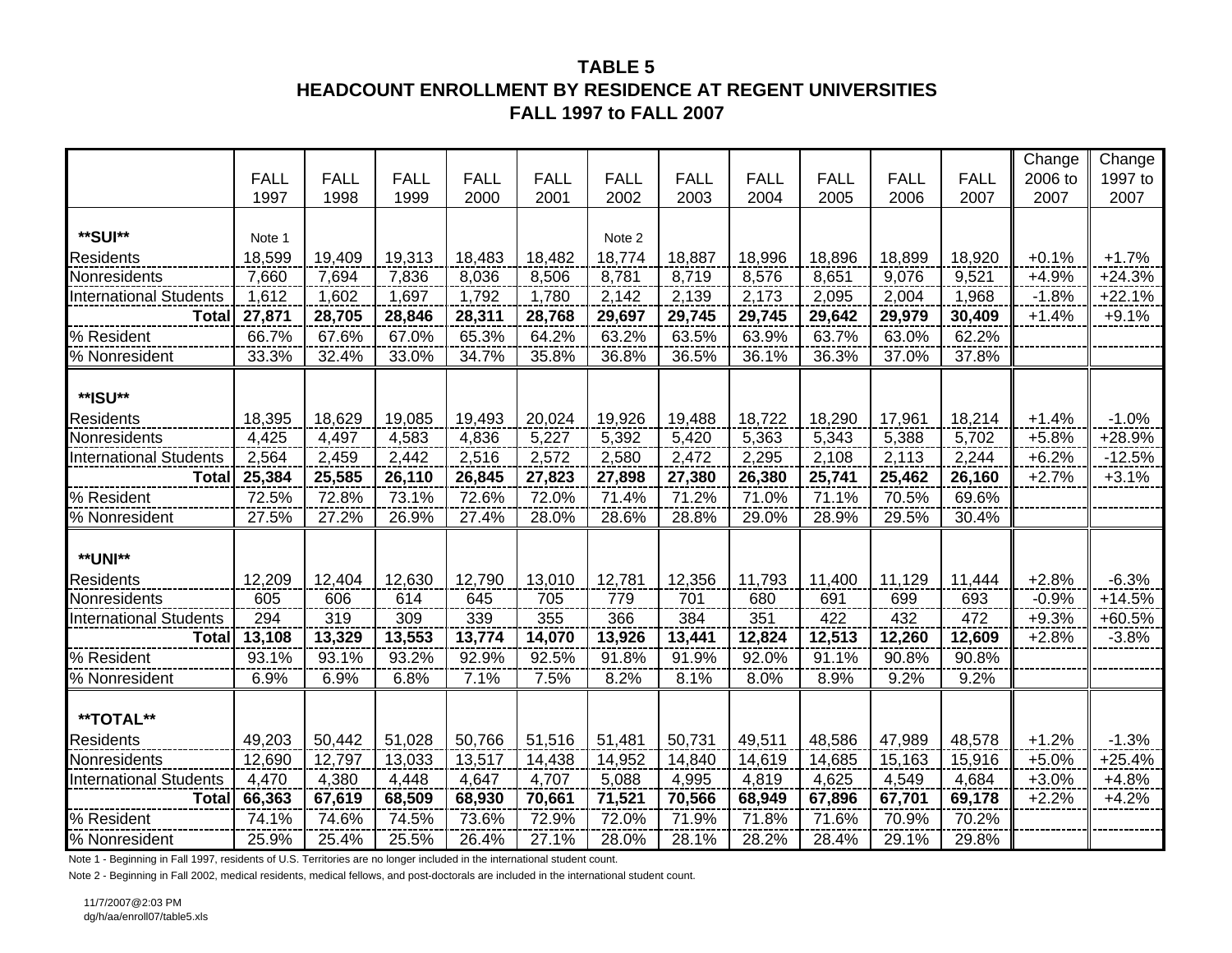### **TABLE 5FHEADCOUNT ENROLLMENT OF NEW FRESHMEN BY RESIDENCE AT REGENT UNIVERSITIES FALL 1997 to FALL 2007**

|                               |                |             |             |             |             |             |             |             |             |             |             | Change   | Change   |
|-------------------------------|----------------|-------------|-------------|-------------|-------------|-------------|-------------|-------------|-------------|-------------|-------------|----------|----------|
|                               | <b>FALL</b>    | <b>FALL</b> | <b>FALL</b> | <b>FALL</b> | <b>FALL</b> | <b>FALL</b> | <b>FALL</b> | <b>FALL</b> | <b>FALL</b> | <b>FALL</b> | <b>FALL</b> | 2006 to  | 1997 to  |
|                               | 1997           | 1998        | 1999        | 2000        | 2001        | 2002        | 2003        | 2004        | 2005        | 2006        | 2007        | 2007     | 2007     |
|                               |                |             |             |             |             |             |             |             |             |             |             |          |          |
| **SUI**                       | Note 1         |             |             |             |             |             |             |             |             |             |             |          |          |
| <b>Residents</b>              | 2,356          | 2,601       | 2,399       | 2,249       | 2,356       | 2,485       | 2,545       | 2,565       | 2,315       | 2,460       | 2,448       | $-0.5%$  | $+3.9%$  |
| Non-Residents                 | 1,312          | 1,368       | 1,430       | 1,457       | 1,624       | 1,671       | 1,506       | 1,422       | 1,491       | 1,797       | 1,779       | $-1.0%$  | $+35.6%$ |
| <b>International Students</b> | 36             | 20          | 30          | 30          | 25          | 28          | 32          | 30          | 43          | 32          | 60          | +87.5%   | +66.7%   |
| <b>TOTAL</b>                  | 3,704          | 3,989       | 3,859       | 3,736       | 4,005       | 4,184       | 4,083       | 4,017       | 3,849       | 4,289       | 4,287       | $-0.0%$  | $+15.7%$ |
| % Residents                   | 63.6%          | 65.2%       | 62.2%       | 60.2%       | 58.8%       | 59.4%       | 62.3%       | 63.9%       | 60.1%       | 57.4%       | 57.1%       |          |          |
| % Non-Residents               | 36.4%          | 34.8%       | 37.8%       | 39.8%       | 41.2%       | 40.6%       | 37.7%       | 36.1%       | 39.9%       | 42.6%       | 42.9%       |          |          |
|                               |                |             |             |             |             |             |             |             |             |             |             |          |          |
| **ISU**                       |                |             |             |             |             |             |             |             |             |             |             |          |          |
| <b>Residents</b>              | 2,999          | 2,816       | 3,040       | 3,223       | 3,314       | 3,046       | 2,865       | 2,705       | 2,750       | 2,823       | 3,014       | $+6.8%$  | $+0.5%$  |
| Non-Residents                 | 916            | 891         | 965         | 1,036       | 1,240       | 1,108       | 982         | 976         | 966         | 1,099       | 1,220       | $+11.0%$ | $+33.2%$ |
| <b>International Students</b> | 91             | 72          | 80          | 95          | 100         | 65          | 50          | 48          | 53          | 61          | 113         | $+85.2%$ | $+24.2%$ |
| <b>TOTAL</b>                  | 4,006          | 3,779       | 4,085       | 4,354       | 4,654       | 4,219       | 3,897       | 3,729       | 3,769       | 3,983       | 4,347       | $+9.1%$  | $+8.5%$  |
| % Residents                   | 74.9%          | 74.5%       | 74.4%       | 74.0%       | 71.2%       | 72.2%       | 73.5%       | 72.5%       | 73.0%       | 70.9%       | 69.3%       |          |          |
| % Non-Residents               | 25.1%          | 25.5%       | 25.6%       | 26.0%       | 28.8%       | 27.8%       | 26.5%       | 27.5%       | 27.0%       | 29.1%       | 30.7%       |          |          |
|                               |                |             |             |             |             |             |             |             |             |             |             |          |          |
| **UNI**                       |                |             |             |             |             |             |             |             |             |             |             |          |          |
| <b>Residents</b>              | 1,858          | 1,925       | 2,067       | 2,123       | 1,979       | 1,743       | 1,683       | 1,573       | 1,598       | 1,594       | 1,878       | $+17.8%$ | $+1.1%$  |
| Non-Residents                 | $\frac{96}{5}$ | $90\,$      | 101         | 117         | 112         | 110         | 88          | 105         | 124         | 139         | 100         | $-28.1%$ | $+4.2%$  |
| <b>International Students</b> | 3              | 8           | 9           | 23          | 13          | 12          | 14          | 22          | 15          | 35          | 13          | $-62.9%$ | +333.3%  |
| <b>TOTAL</b>                  | 1,957          | 2,023       | 2,177       | 2,263       | 2,104       | 1,865       | 1,785       | 1,700       | 1,737       | 1,768       | 1,991       | $+12.6%$ | $+1.7%$  |
| % Residents                   | 94.9%          | 95.2%       | 94.9%       | 93.8%       | 94.1%       | 93.5%       | 94.3%       | 92.5%       | 92.0%       | 90.2%       | 94.3%       |          |          |
| % Non-Residents               | 5.1%           | 4.8%        | 5.1%        | 6.2%        | 5.9%        | 6.5%        | 5.7%        | 7.5%        | 8.0%        | 9.8%        | 5.7%        |          |          |
|                               |                |             |             |             |             |             |             |             |             |             |             |          |          |
| **TOTAL**                     |                |             |             |             |             |             |             |             |             |             |             |          |          |
| <b>Residents</b>              | 7,213          | 7,342       | 7,506       | 7,595       | 7,649       | 7,274       | 7,093       | 6,843       | 6,663       | 6,877       | 7,340       | $+6.7%$  | $+1.8%$  |
| Non-Residents                 | 2,324          | 2,349       | 2,496       | 2,610       | 2,976       | 2,889       | 2,576       | 2,503       | 2,581       | 3,035       | 3,099       | $+2.1%$  | $+33.3%$ |
| <b>International Students</b> | 130            | 100         | 119         | 148         | 138         | 105         | 96          | 100         | 111         | 128         | 186         | +45.3%   | $+43.1%$ |
| <b>TOTAL</b>                  | 9,667          | 9,791       | 10,121      | 10,353      | 10,763      | 10,268      | 9,765       | 9,446       | 9,355       | 10,040      | 10,625      | $+5.8%$  | $+9.9%$  |
| % Residents                   | 74.6%          | 75.0%       | 74.2%       | 73.4%       | 71.1%       | 70.8%       | 72.6%       | 72.4%       | 71.2%       | 68.5%       | 69.1%       |          |          |
| % Non-Residents               | 25.4%          | 25.0%       | 25.8%       | 26.6%       | 28.9%       | 29.2%       | 27.4%       | 27.6%       | 28.8%       | 31.5%       | 30.9%       |          |          |

Note 1 - Beginning in Fall 1997, residents of U.S. Territories are no longer included in the international student count.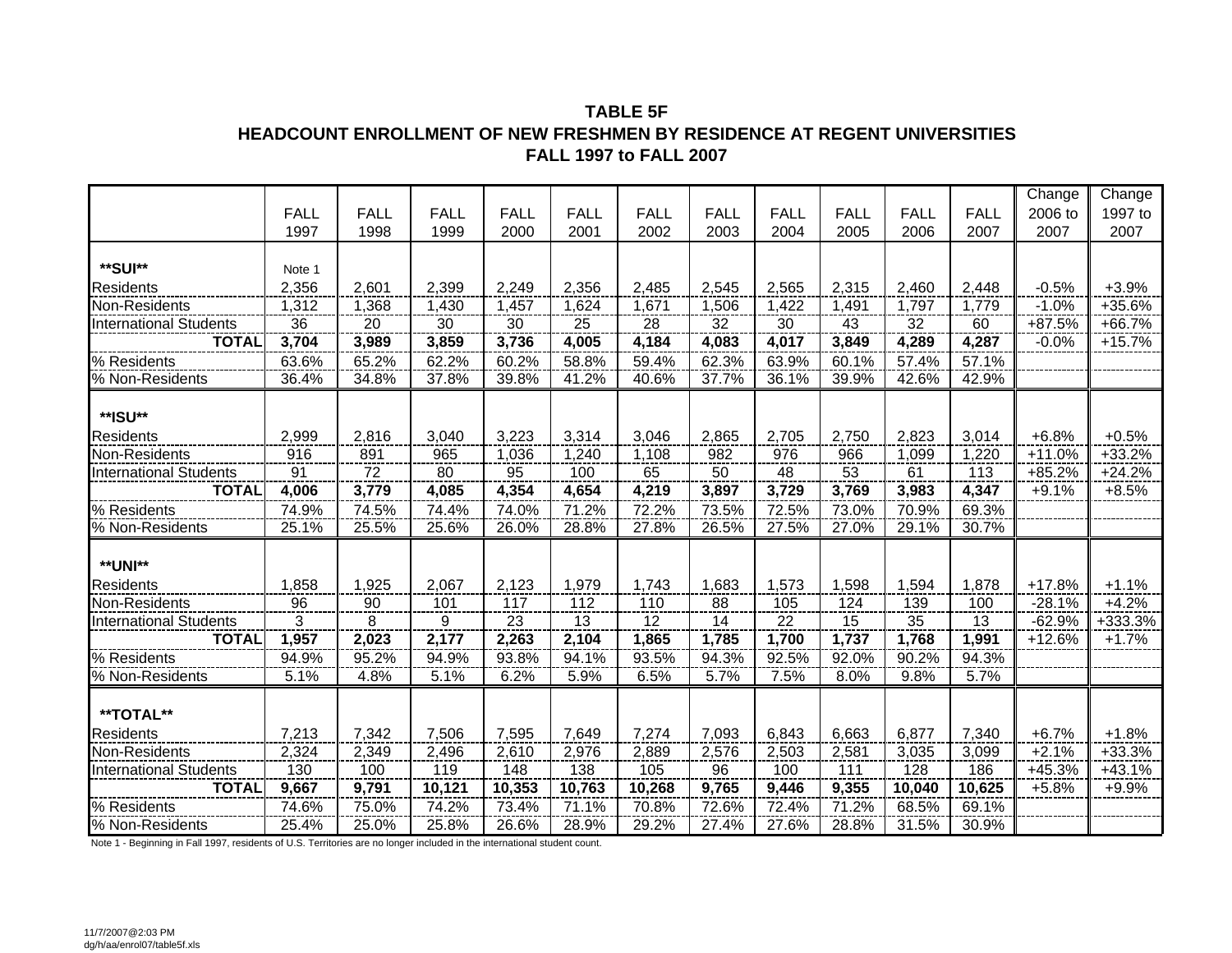#### **TABLE 5G**

### **HEADCOUNT ENROLLMENT OF GRADUATE STUDENTS BY RESIDENCE AT REGENT UNIVERSITIES FALL 1997 to FALL 2007**

|                               |             |             |             |             |             |             |             |             |             |             |             | Change   | Change   |
|-------------------------------|-------------|-------------|-------------|-------------|-------------|-------------|-------------|-------------|-------------|-------------|-------------|----------|----------|
|                               | <b>FALL</b> | <b>FALL</b> | <b>FALL</b> | <b>FALL</b> | <b>FALL</b> | <b>FALL</b> | <b>FALL</b> | <b>FALL</b> | <b>FALL</b> | <b>FALL</b> | <b>FALL</b> | 2006 to  | 1997 to  |
|                               | 1997        | 1998        | 1999        | 2000        | 2001        | 2002        | 2003        | 2004        | 2005        | 2006        | 2007        | 2007     | 2007     |
|                               |             |             |             |             |             |             |             |             |             |             |             |          |          |
| **SUI**                       | Note 1      |             |             | Note 2      |             | Note 3      |             |             |             |             |             |          |          |
| <b>Residents</b>              | 3,148       | 3,418       | 3,299       | 2,540       | 2,274       | 2,196       | 2,209       | 2,114       | 2,099       | 2,059       | 2,145       | $+4.2%$  | $-31.9%$ |
| Non-Residents                 | 1,914       | 1,868       | 1,806       | 1,683       | 1,774       | 1,679       | 1,777       | 1,836       | 1,887       | 1,976       | 2,032       | $+2.8%$  | $+6.2%$  |
| <b>International Students</b> | 1,173       | 1,208       | 1,296       | 1,280       | 1,271       | 1,472       | 1,484       | 1,496       | 1,426       | 1,353       | 1,305       | $-3.5%$  | $+11.3%$ |
| <b>TOTAL</b>                  | 6,235       | 6,494       | 6,401       | 5,503       | 5,319       | 5,347       | 5,470       | 5,446       | 5,412       | 5,388       | 5,482       | $+1.7%$  | $-12.1%$ |
| % Residents                   | 50.5%       | 52.6%       | 51.5%       | 46.2%       | 42.8%       | 41.1%       | 40.4%       | 38.8%       | 38.8%       | 38.2%       | 39.1%       |          |          |
| % Non-Residents               | 49.5%       | 47.4%       | 48.5%       | 53.8%       | 57.2%       | 58.9%       | 59.6%       | 61.2%       | 61.2%       | 61.8%       | 60.9%       |          |          |
|                               |             |             |             |             |             |             |             |             |             |             |             |          |          |
| **ISU**                       |             |             |             |             |             |             |             |             |             |             |             |          |          |
| <b>Residents</b>              | 2,007       | 1,973       | 2,025       | 2,086       | 2,098       | 2,087       | 2,121       | 2,037       | 2,042       | 1,973       | 2,010       | $+1.9%$  | $+0.1%$  |
| Non-Residents                 | 873         | 825         | 794         | 812         | 826         | 888         | 1,023       | 1,030       | 1,075       | 1,137       | 1,173       | $+3.2%$  | $+34.4%$ |
| <b>International Students</b> | 1,380       | 1,360       | 1,390       | 1,466       | 1,439       | 1,524       | 1,597       | 1,551       | 1,461       | 1,473       | 1,481       | $+0.5%$  | $+7.3%$  |
| <b>TOTAL</b>                  | 4,260       | 4,158       | 4,209       | 4,364       | 4,363       | 4,499       | 4,741       | 4,618       | 4,578       | 4,583       | 4,664       | $+1.8%$  | $+9.5%$  |
| % Residents                   | 47.1%       | 47.5%       | 48.1%       | 47.8%       | 48.1%       | 46.4%       | 44.7%       | 44.1%       | 44.6%       | 43.1%       | 43.1%       |          |          |
| % Non-Residents               | 52.9%       | 52.5%       | 51.9%       | 52.2%       | 51.9%       | 53.6%       | 55.3%       | 55.9%       | 55.4%       | 56.9%       | 56.9%       |          |          |
|                               |             |             |             |             |             |             |             |             |             |             |             |          |          |
| **UNI**                       |             |             |             |             |             |             |             |             |             |             |             |          |          |
| <b>Residents</b>              | 1,163       | 1,278       | 1,258       | 1,254       | 1,256       | 1,277       | 1,295       | 1,277       | 1,215       | 1,222       | 1,287       | $+5.3%$  | $+10.7%$ |
| Non-Residents                 | 161         | 153         | 161         | 147         | 176         | 208         | 194         | 164         | 154         | 157         | 138         | $-12.1%$ | $-14.3%$ |
| <b>International Students</b> | 130         | 134         | 150         | 155         | 164         | 159         | 178         | 163         | 192         | 179         | 174         | $-2.8%$  | +33.8%   |
| <b>TOTAL</b>                  | 1,454       | 1,565       | 1,569       | 1,556       | 1,596       | 1,644       | 1,667       | 1,604       | 1,561       | 1,558       | 1,599       | $+2.6%$  | $+10.0%$ |
| % Residents                   | 80.0%       | 81.7%       | 80.2%       | 80.6%       | 78.7%       | 77.7%       | 77.7%       | 79.6%       | 77.8%       | 78.4%       | 80.5%       |          |          |
| % Non-Residents               | 20.0%       | 18.3%       | 19.8%       | 19.4%       | 21.3%       | 22.3%       | 22.3%       | 20.4%       | 22.2%       | 21.6%       | 19.5%       |          |          |
|                               |             |             |             |             |             |             |             |             |             |             |             |          |          |
| **TOTAL**                     |             |             |             |             |             |             |             |             |             |             |             |          |          |
| <b>Residents</b>              | 6,318       | 6,669       | 6,582       | 5,880       | 5,628       | 5,560       | 5,625       | 5,428       | 5,356       | 5,254       | 5,442       | $+3.6%$  | $-13.9%$ |
| Non-Residents                 | 2,948       | 2,846       | 2,761       | 2,642       | 2,776       | 2,775       | 2,994       | 3,030       | 3,116       | 3,270       | 3,343       | $+2.2%$  | $+13.4%$ |
| <b>International Students</b> | 2,683       | 2,702       | 2,836       | 2,901       | 2,874       | 3,155       | 3,259       | 3,210       | 3,079       | 3,005       | 2,960       | $-1.5%$  | $+10.3%$ |
| <b>TOTAL</b>                  | 11,949      | 12,217      | 12,179      | 11,423      | 11,278      | 11,490      | 11,878      | 11,668      | 11,551      | 11,529      | 11,745      | $+1.9%$  | $-1.7%$  |
| % Residents                   | 52.9%       | 54.6%       | 54.0%       | 51.5%       | 49.9%       | 48.4%       | 47.4%       | 46.5%       | 46.4%       | 45.6%       | 46.3%       |          |          |
| % Non-Residents               | 47.1%       | 45.4%       | 46.0%       | 48.5%       | 50.1%       | 51.6%       | 52.6%       | 53.5%       | 53.6%       | 54.4%       | 53.7%       |          |          |

Note 1 - Beginning in Fall 1997, residents of U.S. Territories are no longer included in the international student count.

Note 2 - MBA students included until Fall 2000.

Note 3 - Beginning in Fall 2002, post-doctoral fellows are included in the international student count.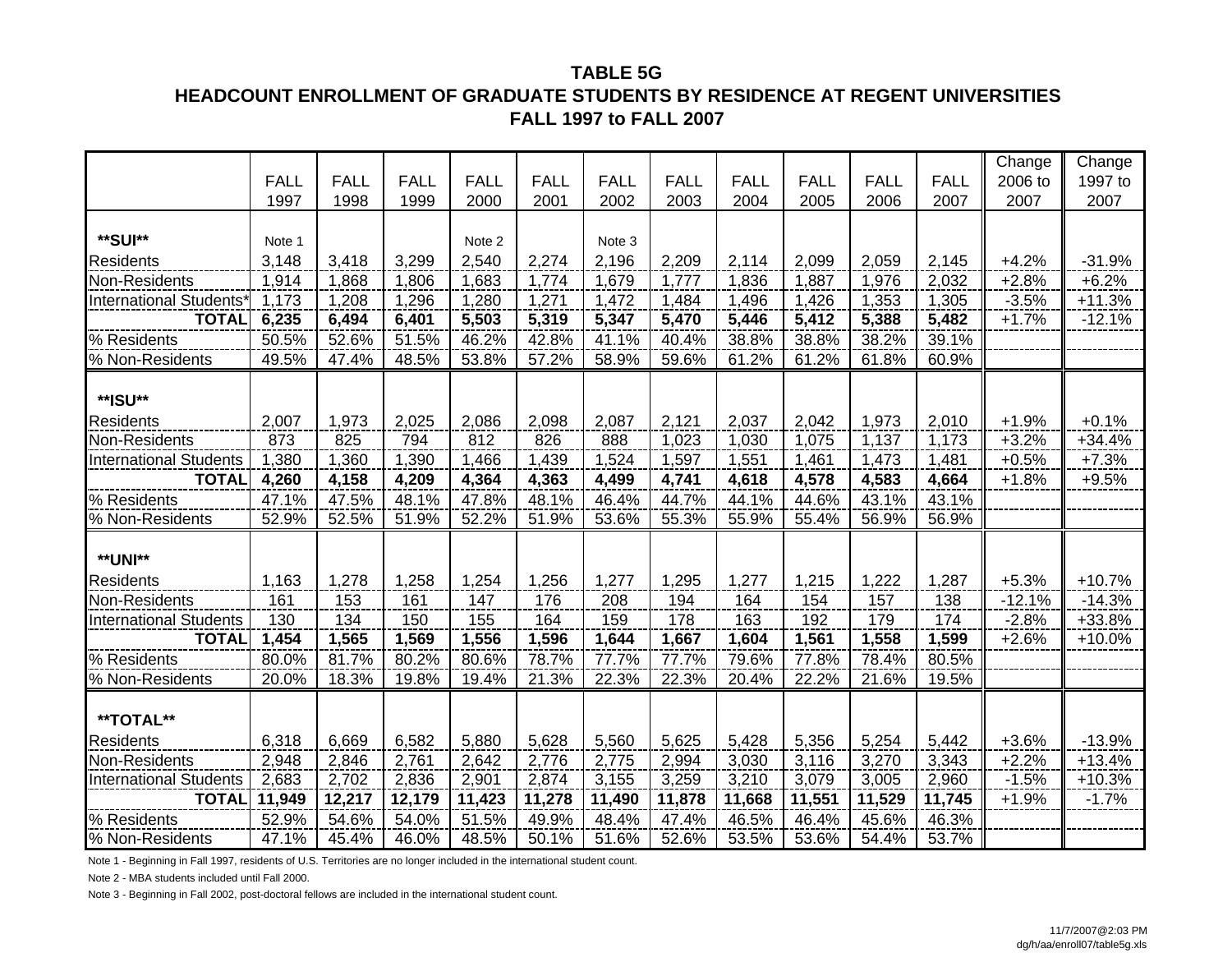### **TABLE 5PHEADCOUNT ENROLLMENT OF PROFESSIONAL STUDENTS BY RESIDENCE AT REGENT UNIVERSITIESFALL 1997 to FALL 2007**

|                               |             |             |             |             |             |             |             |             |                |             |             | Change   | Change   |
|-------------------------------|-------------|-------------|-------------|-------------|-------------|-------------|-------------|-------------|----------------|-------------|-------------|----------|----------|
|                               | <b>FALL</b> | <b>FALL</b> | <b>FALL</b> | <b>FALL</b> | <b>FALL</b> | <b>FALL</b> | <b>FALL</b> | <b>FALL</b> | <b>FALL</b>    | <b>FALL</b> | <b>FALL</b> | 2006 to  | 1997 to  |
|                               | 1997        | 1998        | 1999        | 2000        | 2001        | 2002        | 2003        | 2004        | 2005           | 2006        | 2007        | 2007     | 2007     |
| **SUI**                       | Note 1      |             |             | Note 2      |             | Note 3      |             |             |                |             |             |          |          |
| <b>Residents</b>              | 2,372       | 2,349       | 2,333       | 2,670       | 2,924       | 2,809       | 3,000       | 3,081       | 2,878          | 2,833       | 2,971       | $+4.9%$  | $+25.3%$ |
| Non-Residents                 | 480         | 486         | 537         | 714         | 768         | 716         | 733         | 757         | 723            | 749         | 790         | $+5.5%$  | $+64.6%$ |
| <b>International Students</b> | 30          | 39          | 38          | 140         | 154         | 338         | 309         | 326         | 329            | 271         | 259         | $-4.4%$  | +763.3%  |
| <b>TOTAL</b>                  | 2,882       | 2,874       | 2,908       | 3,524       | 3,846       | 3,863       | 4,042       | 4,164       | 3,930          | 3,853       | 4,020       | $+4.3%$  | $+39.5%$ |
| % Resident                    | 82.3%       | 81.7%       | 80.2%       | 75.8%       | 76.0%       | 72.7%       | 74.2%       | 74.0%       | 73.2%          | 73.5%       | 73.9%       |          |          |
| % Non-Residents               | 17.7%       | 18.3%       | 19.8%       | 24.2%       | 24.0%       | 27.3%       | 25.8%       | 26.0%       | 26.8%          | 26.5%       | 26.1%       |          |          |
| **ISU**                       |             |             |             |             |             |             |             |             |                |             |             |          |          |
| <b>Residents</b>              | 265         | 248         | 252         | 251         | 252         | 253         | 263         | 261         | 264            | 253         | 256         | $+1.2%$  | $-3.4%$  |
| Non-Residents                 | 141         | 143         | 145         | 143         | 146         | 144         | 142         | 144         | 165            | 185         | 235         | $+27.0%$ | $+66.7%$ |
| <b>International Students</b> | 1           | 1           |             | 0           | 2           | 3           | 4           | 3           | $\overline{2}$ | 1           |             | $+0.0%$  | $+0.0%$  |
| <b>TOTAL</b>                  | 407         | 392         | 398         | 394         | 400         | 400         | 409         | 408         | 431            | 439         | 492         | $+12.1%$ | $+20.9%$ |
| % Residents                   | 65.1%       | 63.3%       | 63.3%       | 63.7%       | 63.0%       | 63.3%       | 64.3%       | 64.0%       | 61.3%          | 57.6%       | 52.0%       |          |          |
| % Non-Residents               | 34.9%       | 36.7%       | 36.7%       | 36.3%       | 37.0%       | 36.8%       | 35.7%       | 36.0%       | 38.7%          | 42.4%       | 48.0%       |          |          |
| **TOTAL**                     |             |             |             |             |             |             |             |             |                |             |             |          |          |
| <b>Residents</b>              | 2,637       | 2,597       | 2,585       | 2,921       | 3,176       | 3,062       | 3,263       | 3,342       | 3,142          | 3,086       | 3,227       | $+4.6%$  | $+22.4%$ |
| Non-Residents                 | 621         | 629         | 682         | 857         | 914         | 860         | 875         | 901         | 888            | 934         | 1,025       | $+9.7%$  | $+65.1%$ |
| <b>International Students</b> | 31          | 40          | 39          | 140         | 156         | 341         | 313         | 329         | 331            | 272         | 260         | $-4.4%$  | +738.7%  |
| <b>TOTAL</b>                  | 3,289       | 3,266       | 3,306       | 3,918       | 4,246       | 4,263       | 4,451       | 4,572       | 4,361          | 4,292       | 4,512       | $+5.1%$  | $+37.2%$ |
| % Residents                   | 80.2%       | 79.5%       | 78.2%       | 74.6%       | 74.8%       | 71.8%       | 73.3%       | 73.1%       | 72.0%          | 71.9%       | 71.5%       |          |          |
| % Non-Residents               | 19.8%       | 20.5%       | 21.8%       | 25.4%       | 25.2%       | 28.2%       | 26.7%       | 26.9%       | 28.0%          | 28.1%       | 28.5%       |          |          |

Note 1 - Beginning in Fall 1997, residents of U.S. Territories are no longer included in the international student count.

Note 2 - MBA students added in Fall 2000.

Note 3 - Beginning in Fall 2002, international fellows and residents in the College of Medicine are included with the international student count.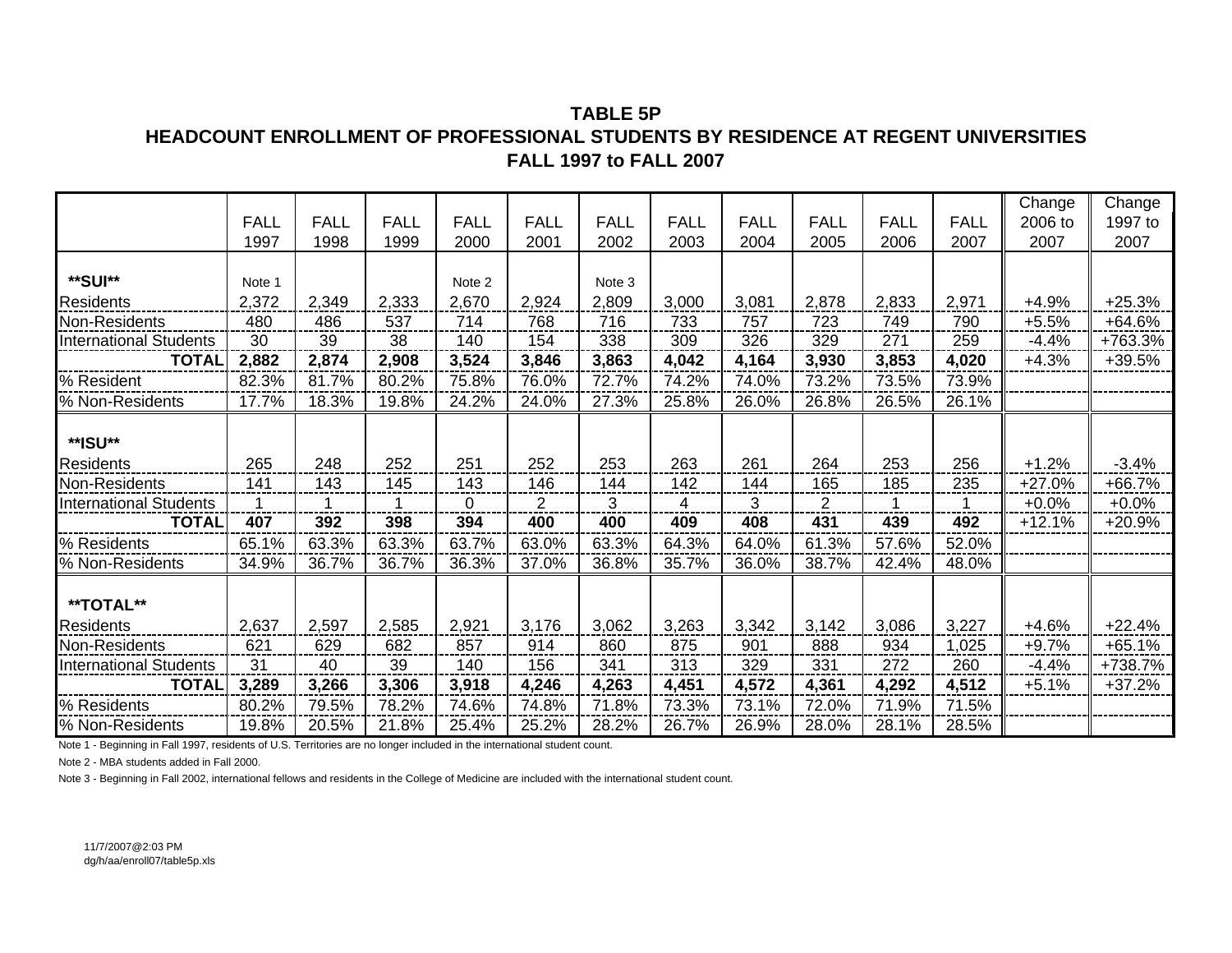### **TABLE 5U HEADCOUNT ENROLLMENT OF UNDERGRADUATE STUDENTS BY RESIDENCE AT REGENT UNIVERSITIES FALL 1997 to FALL 2007**

|                               |             |             |             |             |             |             |             |             |             |             |             | Change   | Change   |
|-------------------------------|-------------|-------------|-------------|-------------|-------------|-------------|-------------|-------------|-------------|-------------|-------------|----------|----------|
|                               | <b>FALL</b> | <b>FALL</b> | <b>FALL</b> | <b>FALL</b> | <b>FALL</b> | <b>FALL</b> | <b>FALL</b> | <b>FALL</b> | <b>FALL</b> | <b>FALL</b> | <b>FALL</b> | 2006 to  | 1997 to  |
|                               | 1997        | 1998        | 1999        | 2000        | 2001        | 2002        | 2003        | 2004        | 2005        | 2006        | 2007        | 2007     | 2007     |
|                               |             |             |             |             |             |             |             |             |             |             |             |          |          |
| **SUI**                       | Note 1      |             |             |             |             |             |             |             |             |             |             |          |          |
| <b>Residents</b>              | 13,079      | 13,642      | 13,681      | 13,273      | 13,284      | 13,769      | 13,678      | 13,801      | 13,919      | 14,007      | 13,804      | $-1.4%$  | $+5.5%$  |
| Non-Residents                 | 5,266       | 5,340       | 5,493       | 5,639       | 5,964       | 6,386       | 6,209       | 5,983       | 6,041       | 6,351       | 6,699       | $+5.5%$  | $+27.2%$ |
| <b>International Students</b> | 409         | 355         | 363         | 372         | 355         | 332         | 346         | 351         | 340         | 380         | 404         | $+6.3%$  | $-1.2%$  |
| <b>TOTAL</b>                  | 18,754      | 19,337      | 19,537      | 19,284      | 19,603      | 20,487      | 20,233      | 20,135      | 20,300      | 20,738      | 20,907      | $+0.8%$  | $+11.5%$ |
| % Residents                   | 69.7%       | 70.5%       | 70.0%       | 68.8%       | 67.8%       | 67.2%       | 67.6%       | 68.5%       | 68.6%       | 67.5%       | 66.0%       |          |          |
| % Non-Residents               | 30.3%       | 29.5%       | 30.0%       | 31.2%       | 32.2%       | 32.8%       | 32.4%       | 31.5%       | 31.4%       | 32.5%       | 34.0%       |          |          |
|                               |             |             |             |             |             |             |             |             |             |             |             |          |          |
| **ISU**                       |             |             |             |             |             |             |             |             |             |             |             |          |          |
| <b>Residents</b>              | 16,123      | 16,408      | 16,808      | 17,156      | 17,674      | 17,586      | 17,104      | 16,424      | 15,984      | 15,735      | 15,948      | $+1.4%$  | $-1.1%$  |
| Non-Residents                 | 3,411       | 3,529       | 3,644       | 3,881       | 4,255       | 4,360       | 4,255       | 4,189       | 4,103       | 4,066       | 4,294       | $+5.6%$  | $+25.9%$ |
| <b>International Students</b> | 1,183       | 1,098       | 1,051       | 1,050       | 1,131       | 1,053       | 871         | 741         | 645         | 639         | 762         | $+19.2%$ | $-35.6%$ |
| <b>TOTAL</b>                  | 20,717      | 21,035      | 21,503      | 22,087      | 23,060      | 22,999      | 22,230      | 21,354      | 20,732      | 20,440      | 21,004      | $+2.8%$  | $+1.4%$  |
| % Residents                   | 77.8%       | 78.0%       | 78.2%       | 77.7%       | 76.6%       | 76.5%       | 76.9%       | 76.9%       | 77.1%       | 77.0%       | 75.9%       |          |          |
| % Non-Residents               | 22.2%       | 22.0%       | 21.8%       | 22.3%       | 23.4%       | 23.5%       | 23.1%       | 23.1%       | 22.9%       | 23.0%       | 24.1%       |          |          |
|                               |             |             |             |             |             |             |             |             |             |             |             |          |          |
| <b>**UNI**</b>                |             |             |             |             |             |             |             |             |             |             |             |          |          |
| <b>Residents</b>              | 11,046      | 11,125      | 11,372      | 11,536      | 11,754      | 11,504      | 11,061      | 10,516      | 10,185      | 9,907       | 10,157      | $+2.5%$  | $-8.0%$  |
| Non-Residents                 | 444         | 454         | 453         | 498         | 529         | 571         | 507         | 516         | 537         | 542         | 555         | $+2.4%$  | $+25.0%$ |
| <b>International Students</b> | 164         | 185         | 159         | 184         | 191         | 207         | 206         | 188         | 230         | 253         | 298         | $+17.8%$ | $+81.7%$ |
| <b>TOTAL</b>                  | 11,654      | 11,764      | 11,984      | 12,218      | 12,474      | 12,282      | 11,774      | 11,220      | 10,952      | 10,702      | 11,010      | $+2.9%$  | $-5.5%$  |
| % Residents                   | 94.8%       | 94.6%       | 94.9%       | 94.4%       | 94.2%       | 93.7%       | 93.9%       | 93.7%       | 93.0%       | 92.6%       | 92.3%       |          |          |
| % Non-Residents               | 5.2%        | 5.4%        | 5.1%        | 5.6%        | 5.8%        | 6.3%        | 6.1%        | 6.3%        | 7.0%        | 7.4%        | 7.7%        |          |          |
|                               |             |             |             |             |             |             |             |             |             |             |             |          |          |
| **TOTAL**                     |             |             |             |             |             |             |             |             |             |             |             |          |          |
| <b>Residents</b>              | 40,248      | 41,175      | 41,861      | 41,965      | 42,712      | 42,859      | 41,843      | 40,741      | 40,088      | 39,649      | 39,909      | $+0.7%$  | $-0.8%$  |
| Non-Residents                 | 9,121       | 9,323       | 9,590       | 10,018      | 10,748      | 11,317      | 10,971      | 10,688      | 10,681      | 10,959      | 11,548      | $+5.4%$  | +26.6%   |
| <b>International Students</b> | 1,756       | 1,638       | 1,573       | 1,606       | 1,677       | 1,592       | 1,423       | 1,280       | 1,215       | 1,272       | 1,464       | $+15.1%$ | $-16.6%$ |
| <b>TOTAL</b>                  | 51,125      | 52,136      | 53,024      | 53,589      | 55,137      | 55,768      | 54,237      | 52,709      | 51,984      | 51,880      | 52,921      | $+2.0%$  | $+3.5%$  |
| % Residents                   | 78.7%       | 79.0%       | 78.9%       | 78.3%       | 77.5%       | 76.9%       | 77.1%       | 77.3%       | 77.1%       | 76.4%       | 75.4%       |          |          |
| % Non-Residents               | 21.3%       | 21.0%       | 21.1%       | 21.7%       | 22.5%       | 23.1%       | 22.9%       | 22.7%       | 22.9%       | 23.6%       | 24.6%       |          |          |

Note 1 - Beginning in Fall 1997, residents of U.S. Territories are no longer included in the international student count.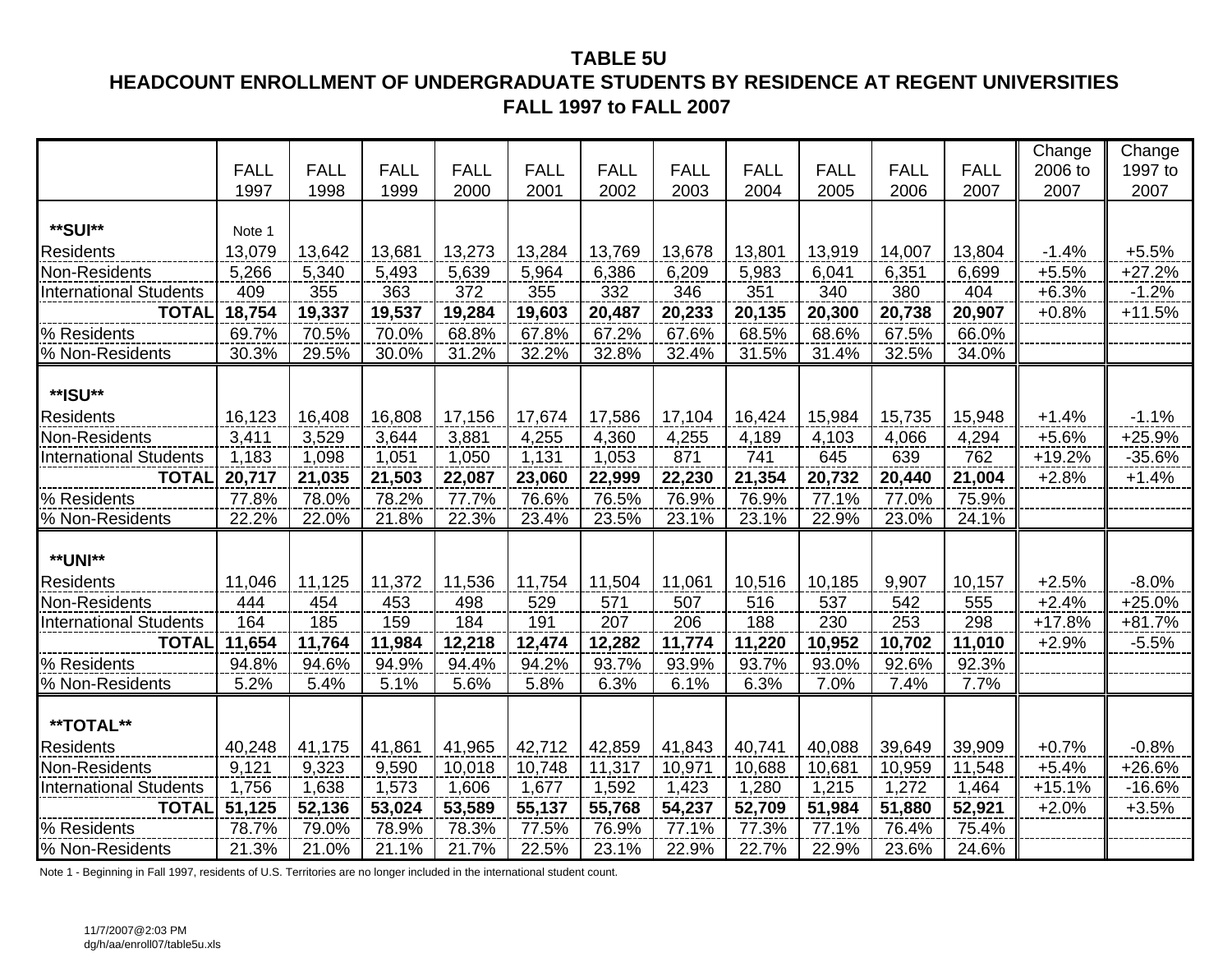### **TABLE 6DISTRIBUTION OF STUDENT ENROLLMENT AT REGENT UNIVERSITIES BY RACE/ETHNICITY, GENDER, AND RESIDENCE FALL 2007**

|                             |                |                    | <b>SUI</b>   |           |                  |            |           | <b>ISU</b>  |                      |                  |              |           | <b>UNI</b>    |                |                     |                           |
|-----------------------------|----------------|--------------------|--------------|-----------|------------------|------------|-----------|-------------|----------------------|------------------|--------------|-----------|---------------|----------------|---------------------|---------------------------|
| Race/Ethnicity              | R              | Males<br><b>NR</b> | Females<br>R | <b>NR</b> | Total &<br>%     | Males<br>R | <b>NR</b> | R           | Females<br><b>NR</b> | Total & %        | Males<br>R   | <b>NR</b> | Females<br>R. | <b>NR</b>      | Total & %           | Regent<br>Total &<br>$\%$ |
| White & No Response         | 8,336          | 3,912              | 8,992        | 4,360     | 25,600<br>84.2%  | 9,492      | 2,732     | 7,350       | 2,122                | 21,696<br>82.9%  | 4,558        | 179       | 6,320         | 335            | 11,392<br>90.3%     | 58,688<br>84.8%           |
| African-American            | 148            | 181                | 193          | 215       | 737<br>2.4%      | 200        | 205       | 178         | 157                  | 740<br>2.8%      | 101          | 71        | 138           | 47             | 357<br>2.8%         | 1,834<br>2.7%             |
| Asian-American              | 363            | 172                | 408          | 199       | 1,142<br>3.8%    | 314        | 130       | 244         | 89                   | 777<br>3.0%      | 64           | 0         | 79            | 8              | 151<br>1.2%         | 2,070<br>3.0%             |
| American Indian             | 39             | 30                 | 41           | 35        | 145<br>0.5%      | 29         | 15        | 25          | 12                   | 81<br>0.3%       | 12           | 1         | 21            | $\overline{2}$ | 36<br>0.3%          | 262<br>0.4%               |
| Hispanic-American           | 183            | 182                | 217          | 235       | 817<br>2.7%      | 213        | 119       | 169         | 121                  | 622<br>2.4%      | 66           | 20        | 85            | 30             | 201<br>1.6%         | 1,640<br>2.4%             |
| Race/Ethnicity Subtotal     | 733            | 565                | 859          | 684       | 2,841<br>9.3%    | 756        | 469       | 616         | 379                  | 2,220<br>8.5%    | 243          | 92        | 323           | 87             | 745<br>5.9%         | 5,806<br>8.4%             |
| International Students*     | $\overline{2}$ | 1,049              | 2            | 915       | 1,968<br>6.5%    | $\Omega$   | 1,406     | $\mathbf 0$ | 838                  | 2,244<br>8.6%    | $\mathbf{0}$ | 248       | $\Omega$      | 224            | 472<br>3.7%         | 4,684<br>6.8%             |
| <b>Institutional Totals</b> | 9,071          | 5,526              | 9,853        | 5,959     | 30,409<br>100.0% | 10,248     | 4,607     | 7,966       | 3,339                | 26,160<br>100.0% | 4,801        | 519       | 6,643         | 646            | 12,609<br>$100.0\%$ | 69,178<br>100.0%          |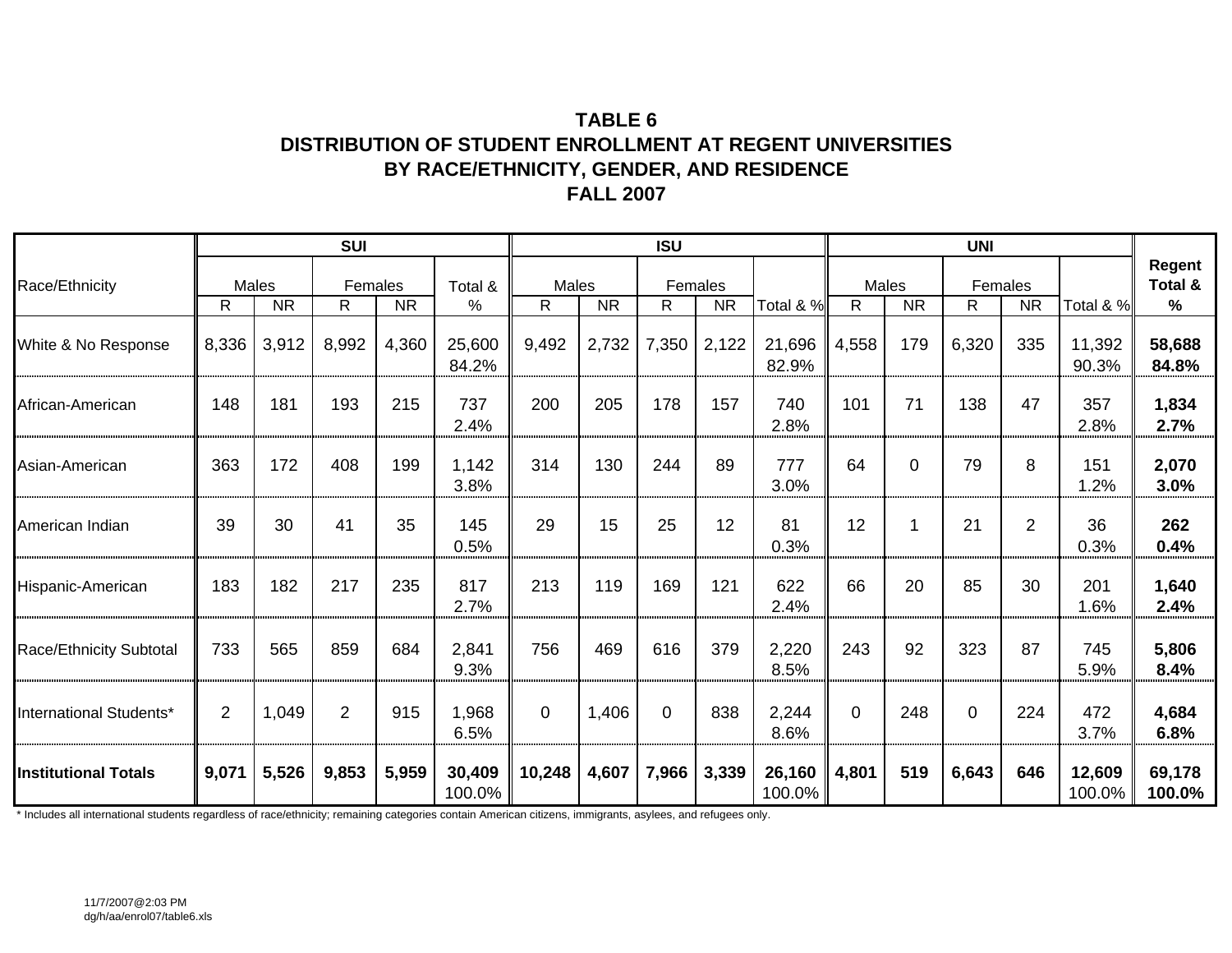### **TABLE 6FHEADCOUNT ENROLLMENT OF NEW FRESHMEN AT REGENT UNIVERSITIES BY RACE/ETHNICITY, GENDER, AND RESIDENCE FALL 2007**

|                             |                |           | <b>SUI</b>    |           |                 |             |                | <b>ISU</b>     |           |                 |             |             | <b>UNI</b>  |                      |                 |                           |
|-----------------------------|----------------|-----------|---------------|-----------|-----------------|-------------|----------------|----------------|-----------|-----------------|-------------|-------------|-------------|----------------------|-----------------|---------------------------|
| Race/Ethnicity              | Males<br>R     | <b>NR</b> | Females<br>R. | <b>NR</b> | Total &<br>$\%$ | Males<br>R. | <b>NR</b>      | Females<br>R   | <b>NR</b> | Total &<br>$\%$ | Males<br>R. | <b>NR</b>   | R.          | Females<br><b>NR</b> | Total &<br>%    | Regent<br>Total &<br>$\%$ |
| White & No Response         | 1,031          | 693       | 1,187         | 898       | 3,809<br>88.9%  | 1,553       | 587            | 1,214          | 464       | 3,818<br>87.8%  | 684         | 23          | 1,106       | 53                   | 1,866<br>93.7%  | 9,493<br>89.3%            |
| African-American            | 15             | 34        | 30            | 28        | 107<br>2.5%     | 25          | 48             | 35             | 33        | 141<br>3.2%     | 9           | 9           | 23          | 11                   | 52<br>2.6%      | 300<br>2.8%               |
| Asian-American              | 41             | 27        | 71            | 27        | 166<br>3.9%     | 50          | 20             | 43             | 12        | 125<br>2.9%     | 8           | $\mathbf 0$ | 10          | $\overline{0}$       | 18<br>0.9%      | 309<br>2.9%               |
| American Indian             | $\overline{2}$ | 6         | 6             | 4         | 18<br>0.4%      | 4           | $\overline{2}$ | $\overline{7}$ | -1        | 14<br>0.3%      | 2           |             | 6           | 1                    | 10<br>0.5%      | 42<br>0.4%                |
| Hispanic-American           | 28             | 32        | 37            | 30        | 127<br>3.0%     | 43          | 21             | 40             | 32        | 136<br>3.1%     | 14          |             | 16          | 1                    | 32<br>1.6%      | 295<br>2.8%               |
| Race/Ethnicity Subtotal     | 86             | 99        | 144           | 89        | 418<br>9.8%     | 122         | 91             | 125            | 78        | 416<br>9.6%     | 33          | 11          | 55          | 13                   | 112<br>5.6%     | 946<br>8.9%               |
| International Students*     | $\Omega$       | 32        | 1             | 27        | 60<br>1.4%      | 0           | 65             | $\mathbf 0$    | 48        | 113<br>2.6%     | $\mathbf 0$ | 8           | $\mathbf 0$ | 5                    | 13<br>0.7%      | 186<br>1.8%               |
| <b>Institutional Totals</b> | 1,117          | 824       | 1,332         | 1,014     | 4,287<br>100.0% | 1,675       | 743            | 1,339          | 590       | 4,347<br>100.0% | 717         | 42          | 1,161       | 71                   | 1,991<br>100.0% | 10,625<br>100.0%          |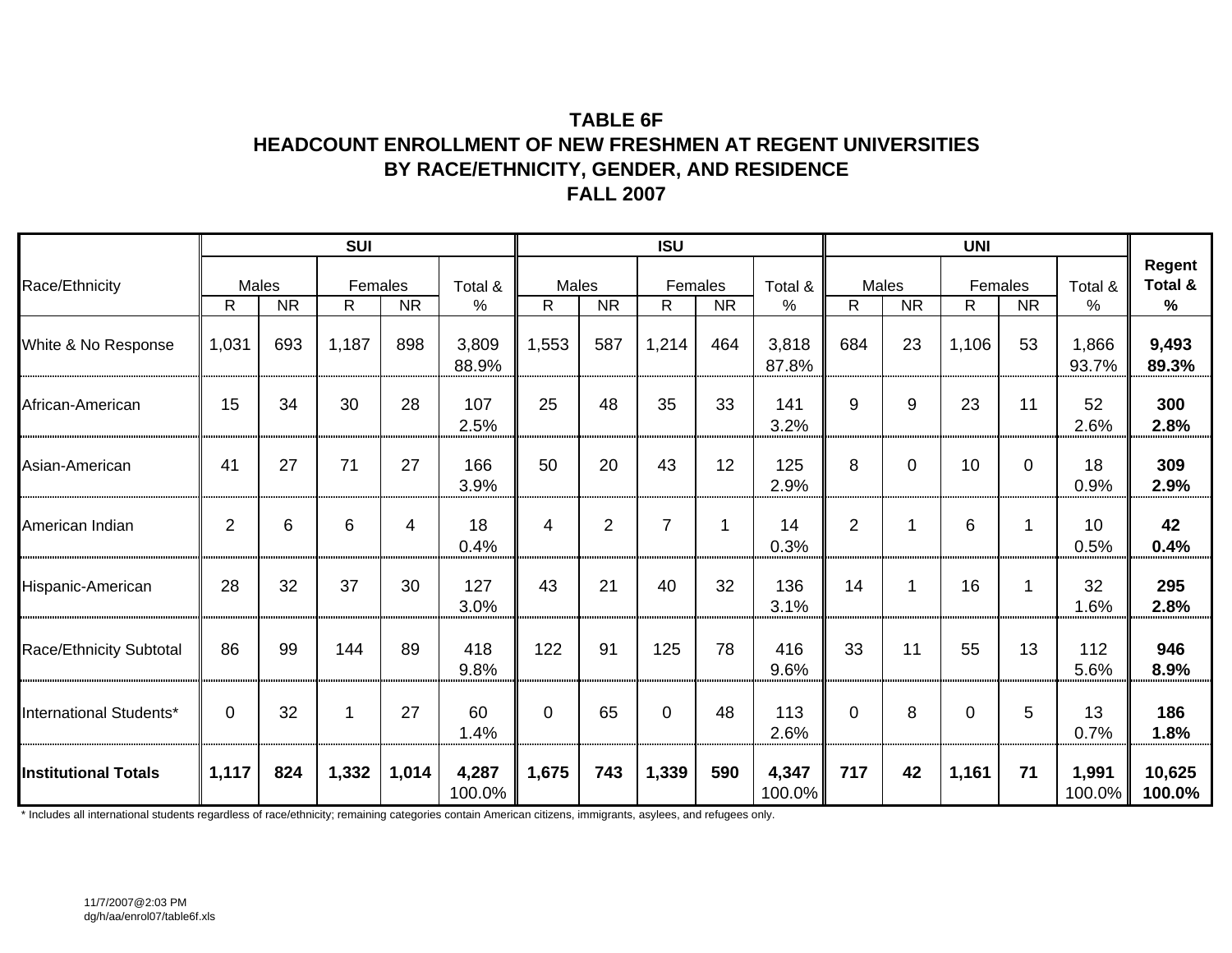### **TABLE 6GHEADCOUNT ENROLLMENT OF GRADUATE STUDENTS AT REGENT UNIVERSITIES BY RACE/ETHNICITY, GENDER, AND RESIDENCE FALL 2007**

|                             |     |                    | <b>SUI</b>    |           |                 |                       |           | <b>ISU</b>   |                      |                 |              |                    | <b>UNI</b>     |                      |                        |                                    |
|-----------------------------|-----|--------------------|---------------|-----------|-----------------|-----------------------|-----------|--------------|----------------------|-----------------|--------------|--------------------|----------------|----------------------|------------------------|------------------------------------|
| Race/Ethnicity              | R   | Males<br><b>NR</b> | Females<br>R. | <b>NR</b> | Total & %       | Males<br>$\mathsf{R}$ | <b>NR</b> | R            | Females<br><b>NR</b> | Total &<br>%    | $\mathsf{R}$ | Males<br><b>NR</b> | R              | Females<br><b>NR</b> | Total & %              | Regent<br>Total &<br>$\frac{9}{6}$ |
| White & No Response         | 689 | 805                | 1,296         | 905       | 3,695<br>67.4%  | 1,068                 | 618       | 796          | 381                  | 2,863<br>61.4%  | 423          | 33                 | 770            | 85                   | 1,311<br>82.0%         | 7,869<br>67.0%                     |
| African-American            | 23  | 36                 | 33            | 85        | 177<br>3.2%     | 26                    | 43        | 34           | 38                   | 141<br>3.0%     | 18           | 3                  | 39             | 10                   | 70<br>4.4%             | 388<br>3.3%                        |
| Asian-American              | 20  | 25                 | 39            | 49        | 133<br>2.4%     | 23                    | 26        | 22           | 24                   | 95<br>2.0%      | 5            | $\mathbf 0$        | 11             | $\overline{2}$       | 18<br>1.1%             | 246<br>2.1%                        |
| American Indian             | 3   | 9                  | 6             | 13        | 31<br>0.6%      | 4                     | 2         | 4            | 4                    | 14<br>0.3%      | $\mathbf 0$  | $\Omega$           | $\overline{2}$ | $\Omega$             | $\overline{2}$<br>0.1% | 47<br>0.4%                         |
| Hispanic-American           | 20  | 39                 | 16            | 66        | 141<br>2.6%     | 19                    | 26        | 14           | 11                   | 70<br>1.5%      | 4            |                    | 15             | 4                    | 24<br>1.5%             | 235<br>2.0%                        |
| Race/Ethnicity Subtotal     | 66  | 109                | 94            | 213       | 482<br>8.8%     | 72                    | 97        | 74           | 77                   | 320<br>6.9%     | 27           | 4                  | 67             | 16                   | 114<br>7.1%            | 916<br>7.8%                        |
| International Students*     | 0   | 695                | $\mathbf 0$   | 610       | 1,305<br>23.8%  | $\Omega$              | 932       | $\mathbf{0}$ | 549                  | 1,481<br>31.8%  | $\mathbf 0$  | 77                 | $\mathbf 0$    | 97                   | 174<br>10.9%           | 2,960<br>25.2%                     |
| <b>Institutional Totals</b> | 755 | 1,609              | 1,390         | 1,728     | 5,482<br>100.0% | 1,140                 | 1,647     | 870          | 1,007                | 4,664<br>100.0% | 450          | 114                | 837            | 198                  | 1,599<br>100.0%        | 11,745<br>100.0%                   |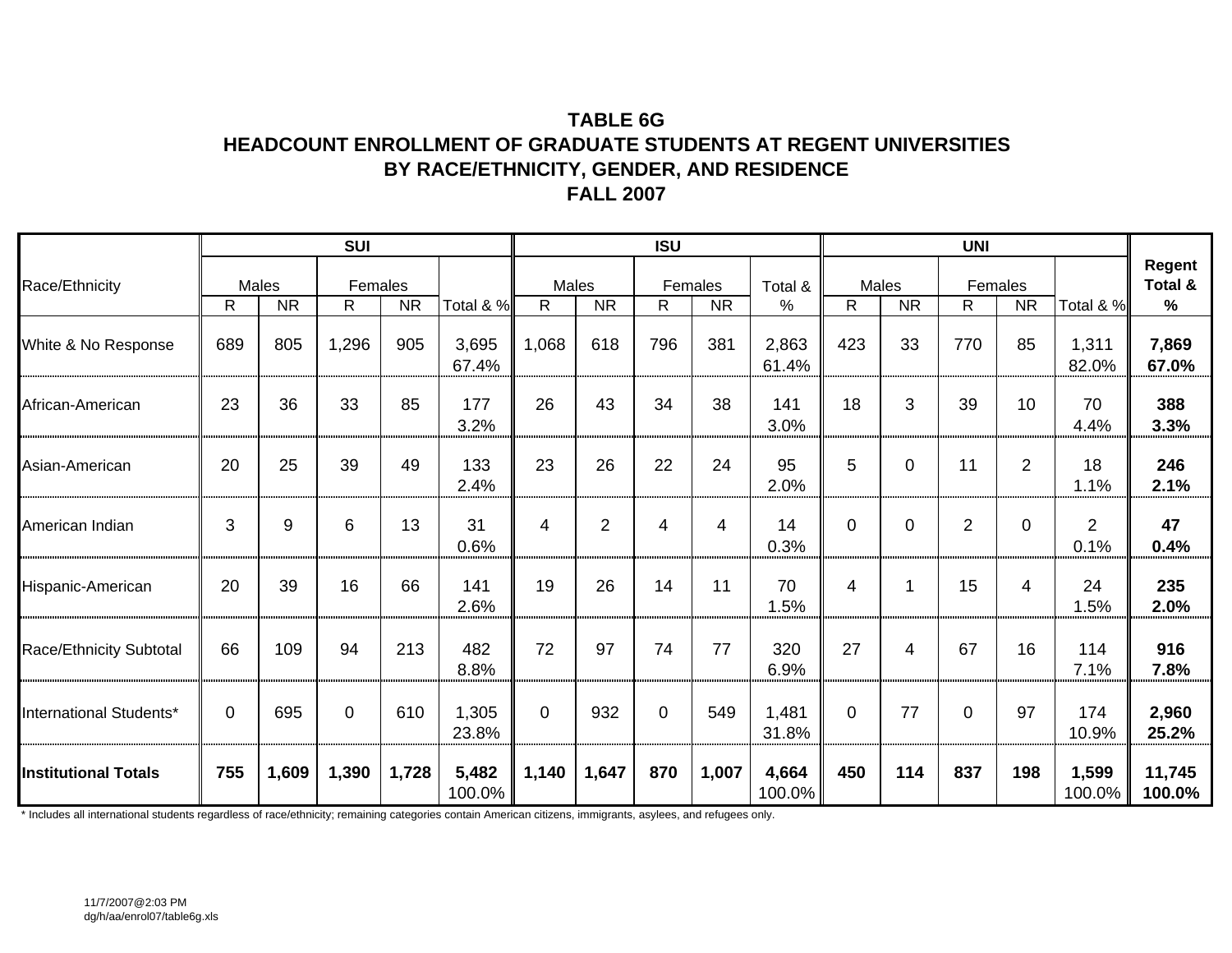# **TABLE 6P**

### **HEADCOUNT ENROLLMENT OF PROFESSIONAL STUDENTS AT REGENT UNIVERSITIES BY RACE/ETHNICITY, GENDER, AND RESIDENCE FALL 2007**

|                                |                |                    | <b>SUI</b>              |           |                 |                |             | <b>ISU</b>  |                      |                        |                               |
|--------------------------------|----------------|--------------------|-------------------------|-----------|-----------------|----------------|-------------|-------------|----------------------|------------------------|-------------------------------|
| Race/Ethnicity                 | $\mathsf{R}$   | Males<br><b>NR</b> | Females<br>$\mathsf{R}$ | <b>NR</b> | Total<br>& %    | Males<br>R     | <b>NR</b>   | R           | Females<br><b>NR</b> | Total &<br>%           | <b>Regent</b><br>Total &<br>% |
| White & No Response            | 1,553          | 345                | 1,140                   | 218       | 3,256<br>81.0%  | 72             | 50          | 181         | 173                  | 476<br>96.7%           | 3,732<br>82.7%                |
| African-American               | 19             | 23                 | 19                      | 34        | 95<br>2.4%      | $\overline{0}$ | $\Omega$    | $\mathbf 0$ | $\overline{2}$       | $\overline{2}$<br>0.4% | 97<br>2.1%                    |
| Asian-American                 | 109            | 39                 | 82                      | 32        | 262<br>6.5%     | $\overline{0}$ | $\mathbf 0$ | 1           | 3                    | 4<br>0.8%              | 266<br>5.9%                   |
| American Indian                | $\overline{2}$ | $\overline{7}$     | 3                       | 4         | 16<br>0.4%      | $\overline{0}$ | $\mathbf 0$ | $\Omega$    | $\Omega$             | $\mathbf 0$<br>0.0%    | 16<br>0.4%                    |
| Hispanic-American              | 30             | 43                 | 14                      | 45        | 132<br>3.3%     | 1              | 1           | 1           | 6                    | 9<br>1.8%              | 141<br>3.1%                   |
| <b>Race/Ethnicity Subtotal</b> | 160            | 112                | 118                     | 115       | 505<br>12.6%    | 1              | 1           | 2           | 11                   | 15<br>3.0%             | 520<br>11.5%                  |
| International Students*        | $\overline{0}$ | 180                | $\mathbf 0$             | 79        | 259<br>6.4%     | $\overline{0}$ | $\mathbf 0$ | $\mathbf 0$ | 1                    | 1<br>0.2%              | 260<br>5.8%                   |
| <b>Institutional Totals</b>    | 1,713          | 637                | 1,258                   | 412       | 4,020<br>100.0% | 73             | 51          | 183         | 185                  | 492<br>100.0%          | 4,512<br>100.0%               |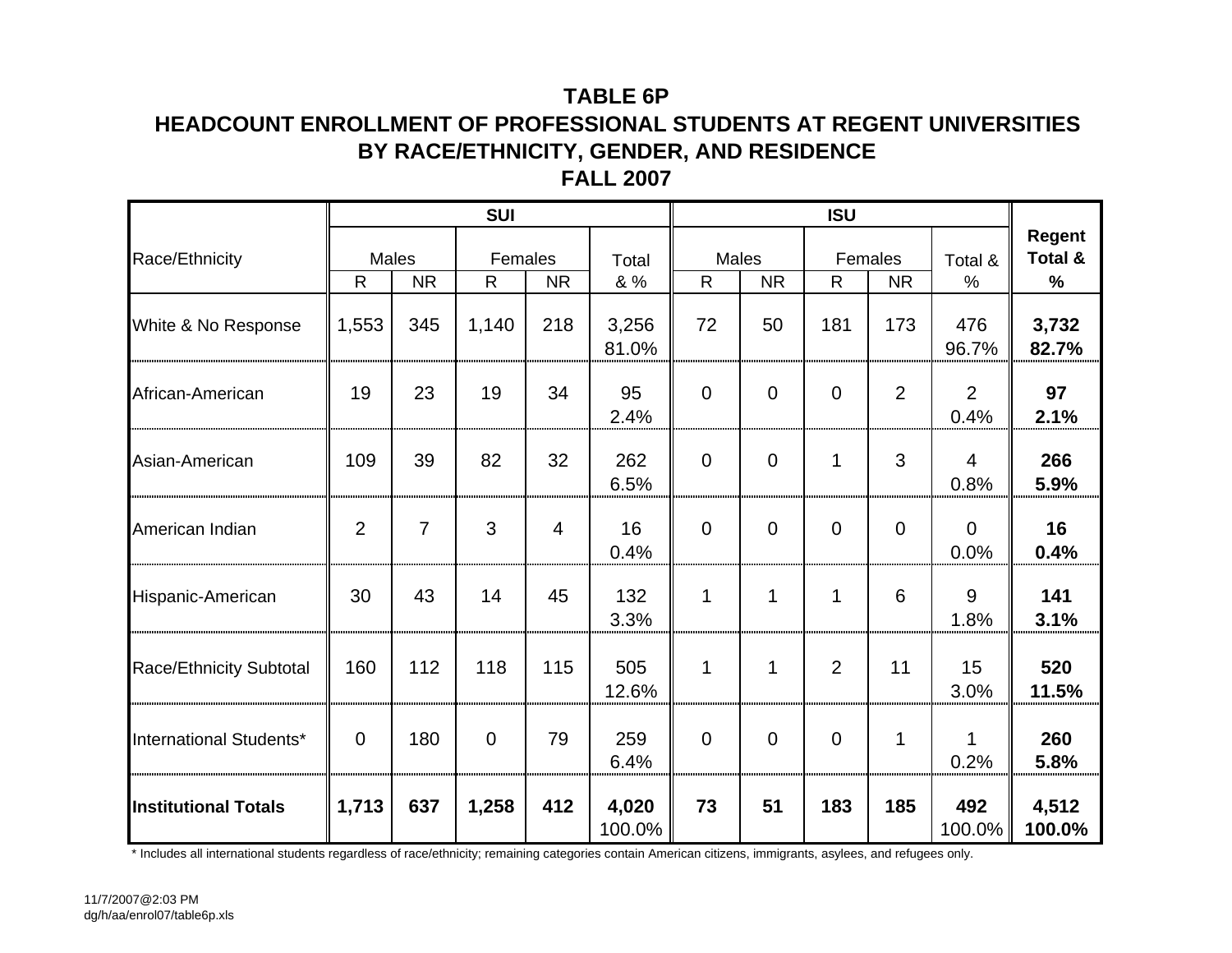### **TABLE 6UHEADCOUNT ENROLLMENT OF UNDERGRADUATE STUDENTS AT REGENT UNIVERSITIES BY RACE/ETHNICITY, GENDER, AND RESIDENCE FALL 2007**

|                                |                |           | <b>SUI</b>    |           |                  |            |           | <b>ISU</b>   |           |                  |                       |           | <b>UNI</b>   |                |                  |                           |
|--------------------------------|----------------|-----------|---------------|-----------|------------------|------------|-----------|--------------|-----------|------------------|-----------------------|-----------|--------------|----------------|------------------|---------------------------|
| Race/Ethnicity                 | Males<br>R     | <b>NR</b> | Females<br>R. | <b>NR</b> | Total & %        | Males<br>R | <b>NR</b> | Females<br>R | <b>NR</b> | Total &<br>%     | Males<br>$\mathsf{R}$ | <b>NR</b> | Females<br>R | <b>NR</b>      | Total & %        | Regent<br>Total &<br>$\%$ |
| White & No Response            | 6,094          | 2,762     | 6,556         | 3,237     | 18,649<br>89.2%  | 8,352      | 2,064     | 6,373        | 1,568     | 18,357<br>87.4%  | 4,135                 | 146       | 5,550        | 250            | 10,081<br>91.6%  | 47,087<br>89.0%           |
| African-American               | 106            | 122       | 141           | 96        | 465<br>2.2%      | 174        | 162       | 144          | 117       | 597<br>2.8%      | 83                    | 68        | 99           | 37             | 287<br>2.6%      | 1,349<br>2.5%             |
| Asian-American                 | 234            | 108       | 287           | 118       | 747<br>3.6%      | 291        | 104       | 221          | 62        | 678<br>3.2%      | 59                    | $\Omega$  | 68           | 6              | 133<br>1.2%      | 1,558<br>2.9%             |
| American Indian                | 34             | 14        | 32            | 18        | 98<br>0.5%       | 25         | 13        | 21           | 8         | 67<br>0.3%       | 12                    | 1         | 19           | $\overline{2}$ | 34<br>0.3%       | 199<br>0.4%               |
| Hispanic-American              | 133            | 100       | 187           | 124       | 544<br>2.6%      | 193        | 92        | 154          | 104       | 543<br>2.6%      | 62                    | 19        | 70           | 26             | 177<br>1.6%      | 1,264<br>2.4%             |
| <b>Race/Ethnicity Subtotal</b> | 507            | 344       | 647           | 356       | 1,854<br>8.9%    | 683        | 371       | 540          | 291       | 1,885<br>9.0%    | 216                   | 88        | 256          | 71             | 631<br>5.7%      | 4,370<br>8.3%             |
| International Students*        | $\overline{2}$ | 174       | 2             | 226       | 404<br>1.9%      | $\Omega$   | 474       | $\mathbf 0$  | 288       | 762<br>3.6%      | $\mathbf 0$           | 171       | $\mathbf 0$  | 127            | 298<br>2.7%      | 1,464<br>2.8%             |
| <b>Institutional Totals</b>    | 6,603          | 3,280     | 7,205         | 3,819     | 20,907<br>100.0% | 9,035      | 2,909     | 6,913        | 2,147     | 21,004<br>100.0% | 4,351                 | 405       | 5,806        | 448            | 11,010<br>100.0% | 52,921<br>100.0%          |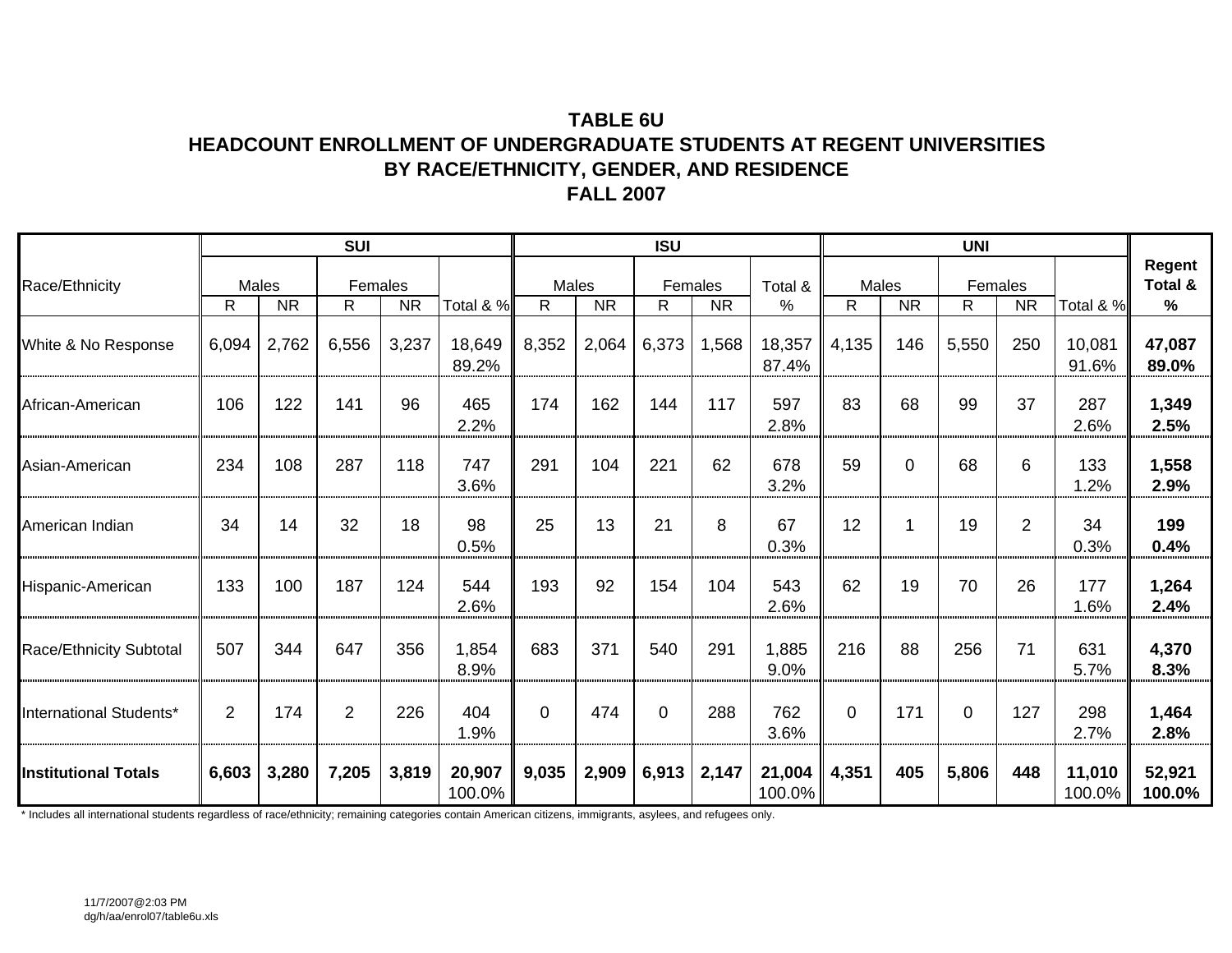### **TABLE 7a-1HEADCOUNT ENROLLMENT OF INTERNATIONAL STUDENTS BY CONTINENT, COLLEGE, AND EDUCATIONAL LEVEL UNIVERSITY OF IOWAFALL 2007**

|                    |          | <b>BUS/MGMT</b> |   |          | <b>DENTAL</b> |          |          | <b>ENGR</b> | <b>IGRAD*</b>            |          | <b>LAW</b> |             |     | <b>L. ARTS</b> |              | <b>MEDICINE</b> |          | <b>INURSING</b> |          |          | <b>PHARMACY</b> |          |          | P. HLTH  |          | <b>TOTAL</b>   |       | <b>GRAND</b> |
|--------------------|----------|-----------------|---|----------|---------------|----------|----------|-------------|--------------------------|----------|------------|-------------|-----|----------------|--------------|-----------------|----------|-----------------|----------|----------|-----------------|----------|----------|----------|----------|----------------|-------|--------------|
|                    |          | P               | G |          | P             | G        |          | G           | G                        |          | P          | G           |     | G.             |              | P               | G        |                 | G        |          | P               | G        |          | G        | U        | P.             | G     | <b>TOTAL</b> |
| <b>AFRICA</b>      | 0        | 5               | 0 |          | $\Omega$      | $\Omega$ |          |             | 43                       | $\Omega$ |            | $\Omega$    | 24  | 0              |              | 4               |          |                 |          | $\Omega$ |                 | $\Omega$ | $\Omega$ | 0        | 27       | 10             | 43    | 80           |
| <b>ASIA</b>        | 33       | 101             |   | $\Omega$ | 3             | $\Omega$ | 20       | $\Omega$    | 971                      | $\Omega$ | 9          | 0           | 230 | 0              |              | 81              | 0        | $\Omega$        |          | $\Omega$ | 5               | $\Omega$ | $\Omega$ | $\Omega$ | 284      | 199            | 972   | 1,455        |
| <b>AUSTRALIA</b>   |          |                 | 0 |          | $\Omega$      | $\Omega$ | $\Omega$ |             | 10                       | $\Omega$ | $\Omega$   | 0           | 3   | 0              | $\Omega$     |                 |          | $\Omega$        | $\Omega$ | $\Omega$ | ∩               |          | $\Omega$ | 0        | 4        | 2              | 10    | 16           |
| <b>CARIBBEAN</b>   | $\Omega$ | $\Omega$        | 0 | $\Omega$ | $\Omega$      | $\Omega$ | $\Omega$ | $\Omega$    | 11                       | $\Omega$ |            | $\mathbf 0$ | 10  | $\Omega$       | $\Omega$     | $\Omega$        | $\Omega$ | $\Omega$        | 0        | $\Omega$ | $\Omega$        | $\Omega$ | $\Omega$ | 0        | 10       |                | 11    | 22           |
| <b>EUROPE</b>      | 9        | 10              |   | $\Omega$ |               | $\Omega$ | 10       |             | 164                      | $\Omega$ |            | 0           | 34  |                | $\Omega$     | 15              |          | 0               |          | $\Omega$ | ∩               | $\Omega$ | $\Omega$ | 0        | 53       | 27             | 165   | 245          |
| NO. AMERICA        |          | 8               | 0 | $\Omega$ | $\Omega$      | $\Omega$ |          |             | 40                       | $\Omega$ |            | $\Omega$    | 16  | $\Omega$       | $\Omega$     | 4               |          |                 | 0        | $\Omega$ | $\Omega$        | $\Omega$ | $\Omega$ | $\Omega$ | 19       | 13             | 40    | 72           |
| <b>SO. AMERICA</b> | $\Omega$ | 2               |   | $\Omega$ | $\Omega$      | $\Omega$ | $\Omega$ |             | 63                       | $\Omega$ | $\Omega$   | $\Omega$    | 3   | 0              | $\Omega$     | 5               |          | $\Omega$        |          | $\Omega$ | $\Omega$        | $\Omega$ | $\Omega$ | 0        | 3        | $\overline{7}$ | 63    | 73           |
| U. S. TERR.        |          |                 |   |          |               |          |          |             |                          |          |            |             |     |                |              |                 |          |                 |          |          |                 |          |          |          | $\Omega$ | $\Omega$       | 0     | $\mathbf 0$  |
| <b>UNKNOWN</b>     | $\Omega$ | $\Omega$        | 0 | 0        | $\Omega$      | $\Omega$ | $\Omega$ | 0           | $\overline{\phantom{a}}$ | $\Omega$ | $\Omega$   | $\Omega$    | 4   | 0              | - 0          | 0               | $\Omega$ | $\Omega$        | $\Omega$ | $\Omega$ | $\Omega$        | $\Omega$ | $\Omega$ | 0        | 4        | $\Omega$       |       | 5            |
| <b>TOTAL</b>       | 44       | 127             | 0 | 0        | 4             | 0        | 32       | 0           | 1,303                    | $\bf{0}$ | 13         | $\bf{0}$    | 324 |                | $\mathbf{2}$ | 110             | 0        | 2               |          | 0        | 5               | 0        | 0        | 0        | 404      | 259            | 1,305 | 1,968        |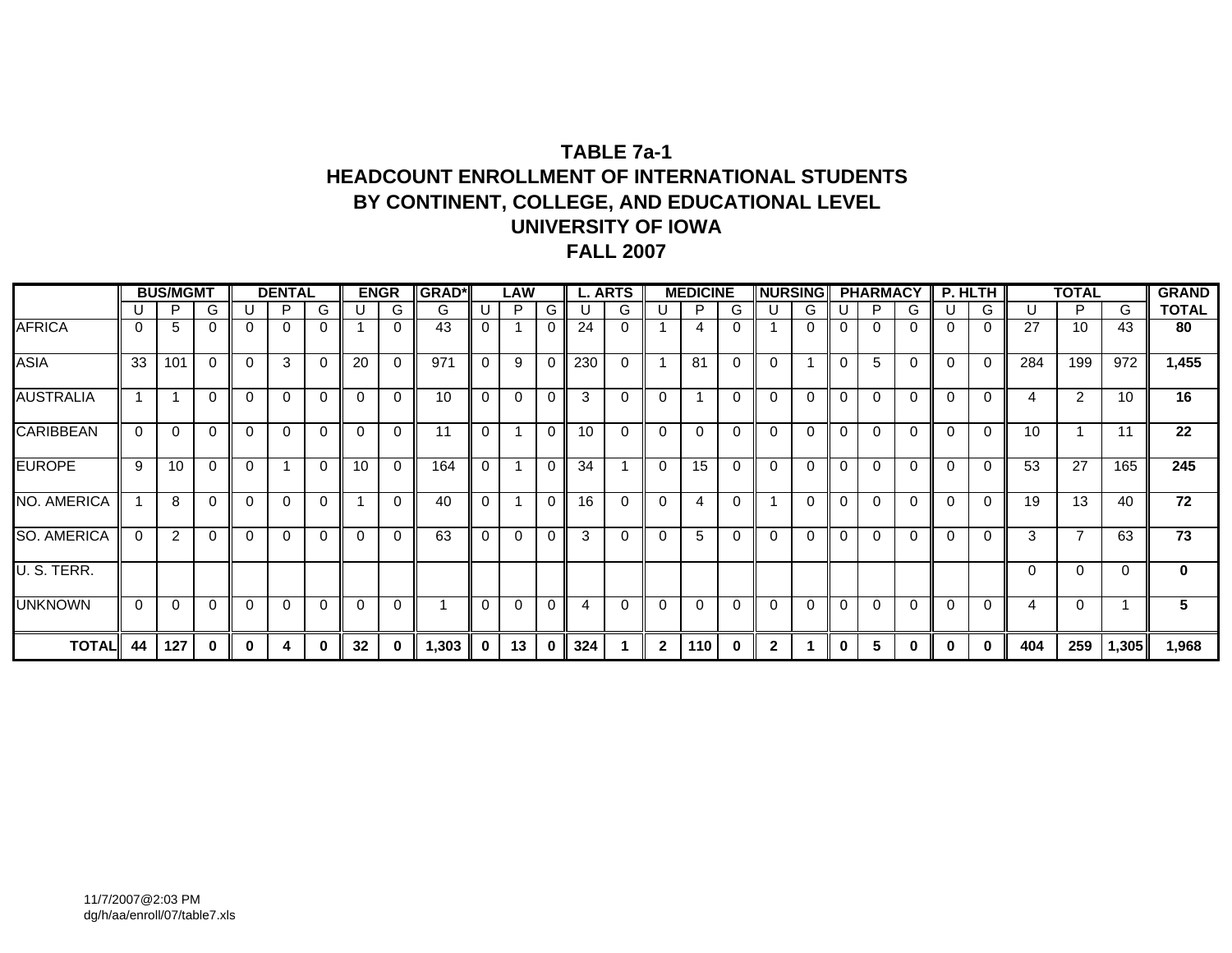## **TABLE 7a-2HEADCOUNT ENROLLMENT OF INTERNATIONAL STUDENTSBY CONTINENT, COLLEGE, AND EDUCATIONAL LEVEL IOWA STATE UNIVERSITYFALL 2007**

|                      |          | <b>AGRI</b> |     | <b>BUS</b> |              | <b>DSGN</b> |          | <b>ENGR</b> |          | H SCI <sup>1</sup> |                | LAS            |          | <b>VM</b> |                |          | <b>INTR</b> |          | <b>TOTAL</b> |                | <b>GRAND</b>   |
|----------------------|----------|-------------|-----|------------|--------------|-------------|----------|-------------|----------|--------------------|----------------|----------------|----------|-----------|----------------|----------|-------------|----------|--------------|----------------|----------------|
|                      |          | G           | U   | G          | U            | G.          |          | G           | U        | G                  | U              | G              |          | P         | G              |          | G           | U        | P            | G              | <b>TOTAL</b>   |
| <b>AFRICA</b>        | 4        | 11          | 6   | 3          | 4            |             |          | 13          | 0        | 4                  | 8              | 9              |          | 0         |                | $\Omega$ | 13          | 29       | 0            | 55             | 84             |
| <b>ASIA</b>          | 34       | 145         | 126 | 60         | 53           | 25          | 219      | 423         | 43       | 70                 | 152            | 444            | 0        | $\Omega$  | 30             | $\Omega$ | 48          | 627      | $\Omega$     | 1,245          | 1,872          |
| <b>AUSTRALIA</b>     | $\Omega$ | 0           | 2   | 0          | $\Omega$     | 0           | $\Omega$ | 0           | 2        | 0                  |                | 0              |          | 0         | $\Omega$       | 0        | 0           | 5        | $\Omega$     | 0              | 5              |
| <b>CARIBBEAN</b>     | $\Omega$ | 0           | 0   | $\Omega$   | $\mathbf{0}$ | 0           | $\Omega$ |             | $\Omega$ | 0                  | $\Omega$       |                |          | ٠         | $\Omega$       | $\Omega$ | 2           | 0        |              | 4              | 5              |
| <b>EUROPE</b>        | 5        | 12          | 5   | 2          | 3            |             | 6        | 9           | 6        | $\overline{2}$     | 11             | 38             |          | $\Omega$  | $\overline{2}$ | $\Omega$ | 8           | 36       | $\Omega$     | 74             | 110            |
| NO. AMERICA          |          | 13          | 13  | 3          | 1            | 0           | 18       | 6           | 3        | 3                  | 7              | 10             | 0        | $\Omega$  |                | $\Omega$ | 14          | 43       | $\Omega$     | 50             | 93             |
| <b>SO. AMERICA</b>   | 8        | 17          |     |            | 1            |             | 5        | 5           | 0        | 3                  | $\overline{7}$ | 16             | $\Omega$ | $\Omega$  | $\Omega$       | $\Omega$ | 8           | 22       | $\Omega$     | 51             | 73             |
| U.S. TERR.           |          |             |     |            |              |             |          |             |          |                    |                |                |          |           |                |          |             | $\Omega$ | $\Omega$     | 0              | 0              |
| UNKNOWN <sup>2</sup> | $\Omega$ | 0           | 0   | $\Omega$   | $\mathbf{0}$ | 0           | $\Omega$ | 0           | 0        | 0                  | $\Omega$       | $\overline{2}$ | 0        | $\Omega$  | $\Omega$       | $\Omega$ | $\Omega$    | $\Omega$ | $\Omega$     | $\overline{2}$ | $\overline{2}$ |
| <b>TOTAL</b>         | 52       | 198         | 153 | 69         | 62           | 28          | 255      | 457         | 54       | 82                 | 186            | 520            | $\bf{0}$ |           | 34             | 0        | 93          | 762      |              | 1,481          | 2,244          |

<sup>1</sup>College of Human Science includes the former colleges of Education and Consumer and Family Sciences.

²Includes Fiji, Marshall Islands, and New Zealand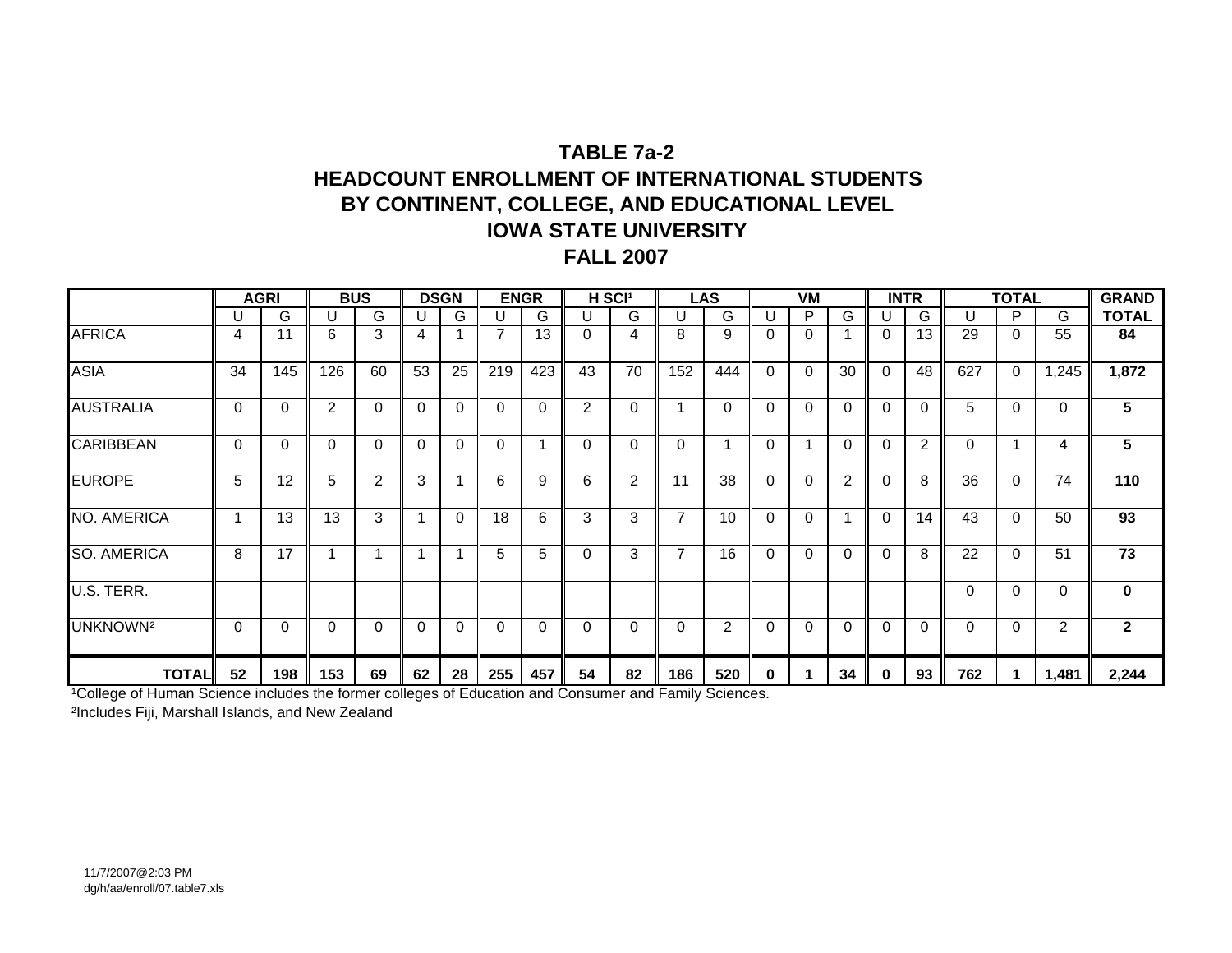# **TABLE 7a-3HEADCOUNT ENROLLMENT OF INTERNATIONAL STUDENTSBY CONTINENT, COLLEGE, AND EDUCATIONAL LEVEL UNIVERSITY OF NORTHERN IOWA FALL 2007**

|                    |    | <b>BUSINESS</b> |                | <b>EDUCATION</b> |                | <b>HUM &amp; FAM</b> |             | <b>NAT. SCIENCE</b> |                | <b>SOCI</b> |          | <b>UNAFFIL.</b> |          | <b>TOTAL</b> | <b>GRAND</b>         |
|--------------------|----|-----------------|----------------|------------------|----------------|----------------------|-------------|---------------------|----------------|-------------|----------|-----------------|----------|--------------|----------------------|
|                    | U  | G               | U              | G                | U              | G                    | U           | G                   | U              | G           | U        | G               | U        | G            | <b>TOTAL</b>         |
| <b>AFRICA</b>      | 6  | $\mathbf 0$     | $\overline{2}$ | 5                | 0              | 4                    | 4           | 4                   |                |             | 5        | 0               | 18       | 14           | 32                   |
| <b>ASIA</b>        | 42 | 17              | $\mathbf 0$    | 23               | 8              | 15                   | 61          | 27                  | 3              | 6           | 75       | 14              | 189      | 102          | 291                  |
| <b>AUSTRALIA</b>   | 0  | $\mathbf 0$     |                | $\Omega$         | 0              | $\Omega$             | 0           | $\Omega$            | 0              | 0           | $\Omega$ | 0               |          | 0            | $\blacktriangleleft$ |
| <b>CARIBBEAN</b>   | 0  | $\mathbf 0$     | 4              |                  | 0              | $\Omega$             | $\mathbf 0$ | $\Omega$            | $\Omega$       | 2           | $\Omega$ | $\Omega$        |          | 3            | 4                    |
| <b>EUROPE</b>      | 8  | 3               |                | 7                | 0              | 18                   | 4           | 6                   | $\overline{2}$ | 5           | 35       | 3               | 50       | 42           | 92                   |
| NO. AMERICA        |    | 5               | 3              | $\Omega$         | $\overline{2}$ | $\Omega$             | 2           | $\Omega$            | $\overline{2}$ |             |          |                 | 11       |              | 18                   |
| <b>SO. AMERICA</b> | 4  | 2               | 2              | $\mathbf 0$      | 2              | 2                    | 2           | 2                   | 0              | 0           | 18       | 0               | 28       | 6            | 34                   |
| U.S. TERR.         |    |                 |                |                  |                |                      |             |                     |                |             |          |                 | $\Omega$ | 0            | $\mathbf{0}$         |
| <b>UNKNOWN</b>     |    |                 |                |                  |                |                      |             |                     |                |             |          |                 | 0        | 0            | $\mathbf 0$          |
| <b>TOTAL</b>       | 61 | 27              | 10             | 36               | 12             | 39                   | 73          | 39                  | 8              | 15          | 134      | 18              | 298      | 174          | 472                  |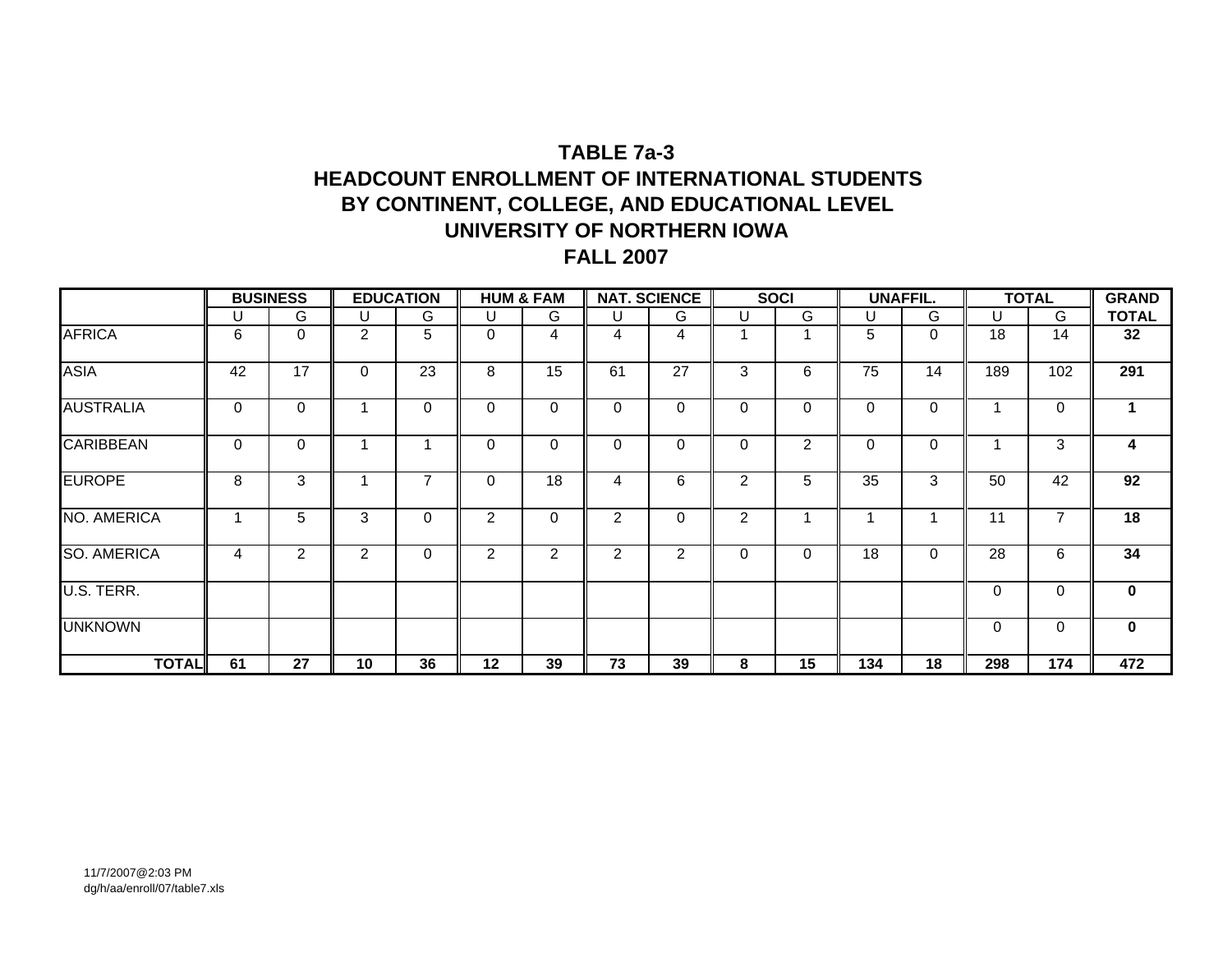### **TABLE 7b HEADCOUNT ENROLLMENT OF STUDY ABROAD STUDENTS AND STUDENTS IN U.S. PROGRAMS FALL 2007**

|                              | <b>Number of Study</b><br><b>Abroad Students</b> | Number of Students in<br>U.S. Programs |
|------------------------------|--------------------------------------------------|----------------------------------------|
| University of Iowa           | 167                                              |                                        |
| <b>Iowa State University</b> | 207                                              | 44                                     |
| University of Northern Iowa  | 57                                               | 68                                     |
| Total                        | 431                                              | 114                                    |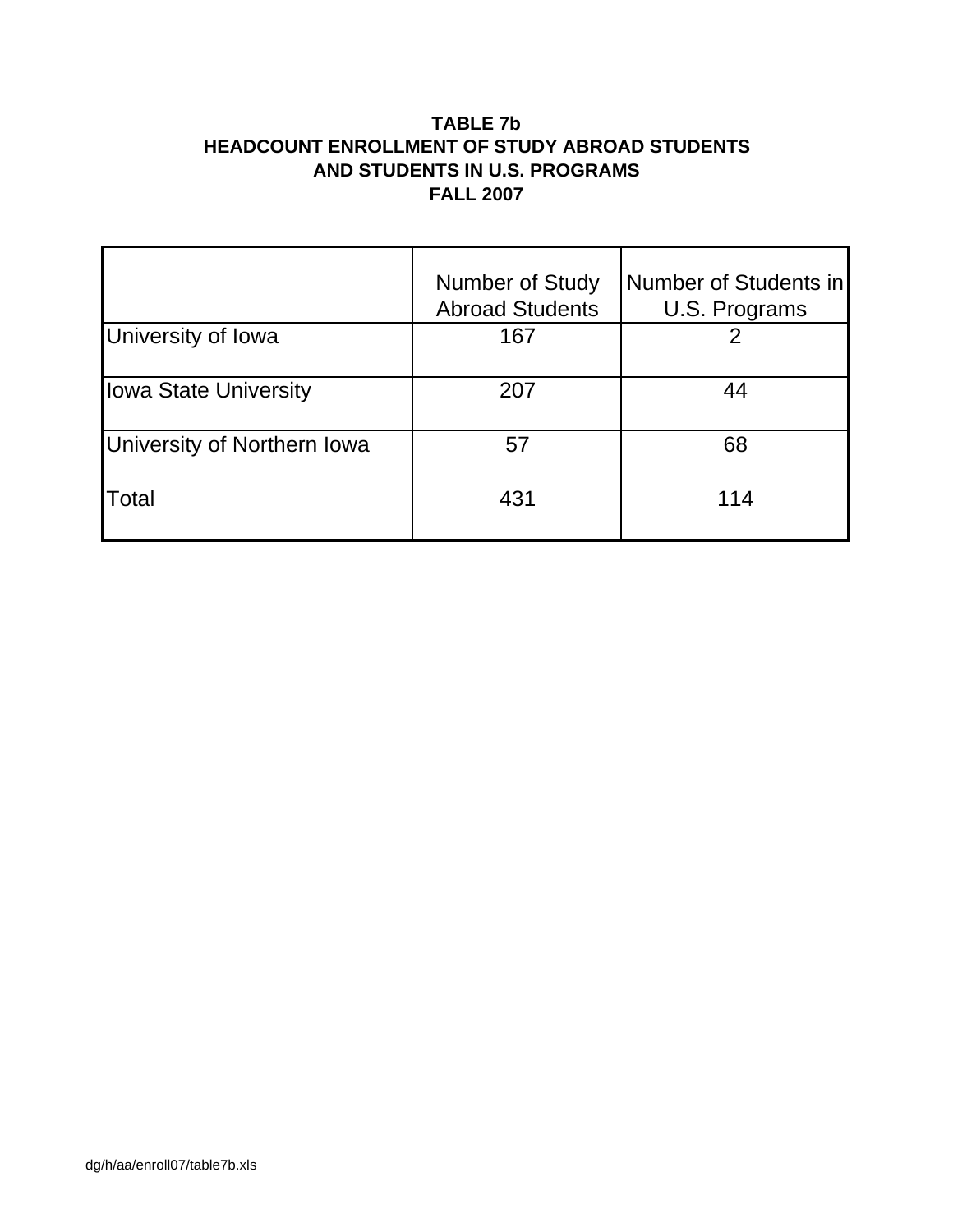# **TABLE 8aHEADCOUNT ENROLLMENT OF STUDENTS WITH DISABILITIES AT REGENT UNIVERSITIESFALL 2000 to FALL 2007**

| <b>YEAR</b> |     |            |     |       |     |            |     | <b>SENSORY DISABILITIES MOBILITY DISABILITIES</b> |     |            | <b>HEALTH DISABILITIES</b> |              |     | <b>PSYCH. DISABILITIES</b> |            |        |     |            |     | <b>LEARNING DISABILITIES</b> |     | <b>GRAND TOTAL</b> |     |       |
|-------------|-----|------------|-----|-------|-----|------------|-----|---------------------------------------------------|-----|------------|----------------------------|--------------|-----|----------------------------|------------|--------|-----|------------|-----|------------------------------|-----|--------------------|-----|-------|
|             | SUI | <b>ISU</b> | UNI | Total | SUI | <b>ISU</b> | UNI | Total                                             | SUI | <b>ISU</b> | UNI                        | <b>Total</b> | SUI | <b>ISU</b>                 | <b>UNI</b> | Totall | SUI | <b>ISU</b> | UNI | Total                        | SUI | <b>ISU</b>         | UNI | Total |
|             |     |            |     |       |     |            |     |                                                   |     |            |                            |              |     |                            |            |        |     |            |     |                              |     |                    |     |       |
| 2000        | 57  | 43         | 28  | 128   | 44  | 29         | 31  | 104                                               | 73  | 49         | 62                         | 184          | 115 | 20                         | 30         | 165    | 481 | 226        | 71  | 778                          | 770 | 367                | 222 | 1,359 |
| 2001        | 64  | 55         | 27  | 146   | 34  | 65         | 23  | 122                                               | 75  | 71         | 59                         | 205          | 113 | 38                         | 30         | 181    | 512 | 212        | 66  | 790                          | 798 | 441                | 205 | 1,444 |
| 2002        | 64  | 39         | 19  | 122   | 25  | 45         | 14  | 84                                                | 56  | 75         | 18                         | 149          | 80  | 39                         | 11         | 130    | 555 | 265        | 60  | 880                          | 780 | 463                | 122 | 1,365 |
| 2003        | 73  | 51         | 26  | 150   | 37  | 63         | 15  | 115                                               | 78  | 98         | 23                         | 199          | 67  | 68                         | 15         | 150    | 516 | 378        | 87  | 981                          | 771 | 658                | 166 | 1,595 |
| 2004        | 40  | 53         | 23  | 116   | 29  | 46         | 17  | 92                                                | 54  | 95         | 14                         | 163          | 76  | 69                         | 17         | 162    | 326 | 464        | 85  | 875                          | 525 | 727                | 156 | 1,408 |
| 2005        | 39  | 44         | 31  | 114   | 34  | 39         | 10  | 83                                                | 74  | 88         | 18                         | 177          | 81  | 100                        | 16         | 197    | 290 | 507        | 73  | 870                          | 515 | 778                | 148 | 1,441 |
| 2006        | 41  | 31         | 29  | 101   | 43  | 28         | 22  | 93                                                | 58  | 54         | 18                         | 130          | 113 | 87                         | 29         | 229    | 258 | 357        | 117 | 732                          | 513 | 557                | 215 | 1,285 |
| 2007        | 49  | 46         | 23  | 118   | 67  | 21         | 20  | 108                                               | 70  | 59         | 19                         | 148          | -81 | 138                        | 37         | 256    | 320 | 347        | 111 | 778                          | 587 | 611                | 210 | 1,408 |
|             |     |            |     |       |     |            |     |                                                   |     |            |                            |              |     |                            |            |        |     |            |     |                              |     |                    |     |       |

Note: All disabilities enumerated in this table are self-identified; they may also be duplicated.

2007 Grand total for UNI does not include 25 students who requested and received temporary academic assistance during the year.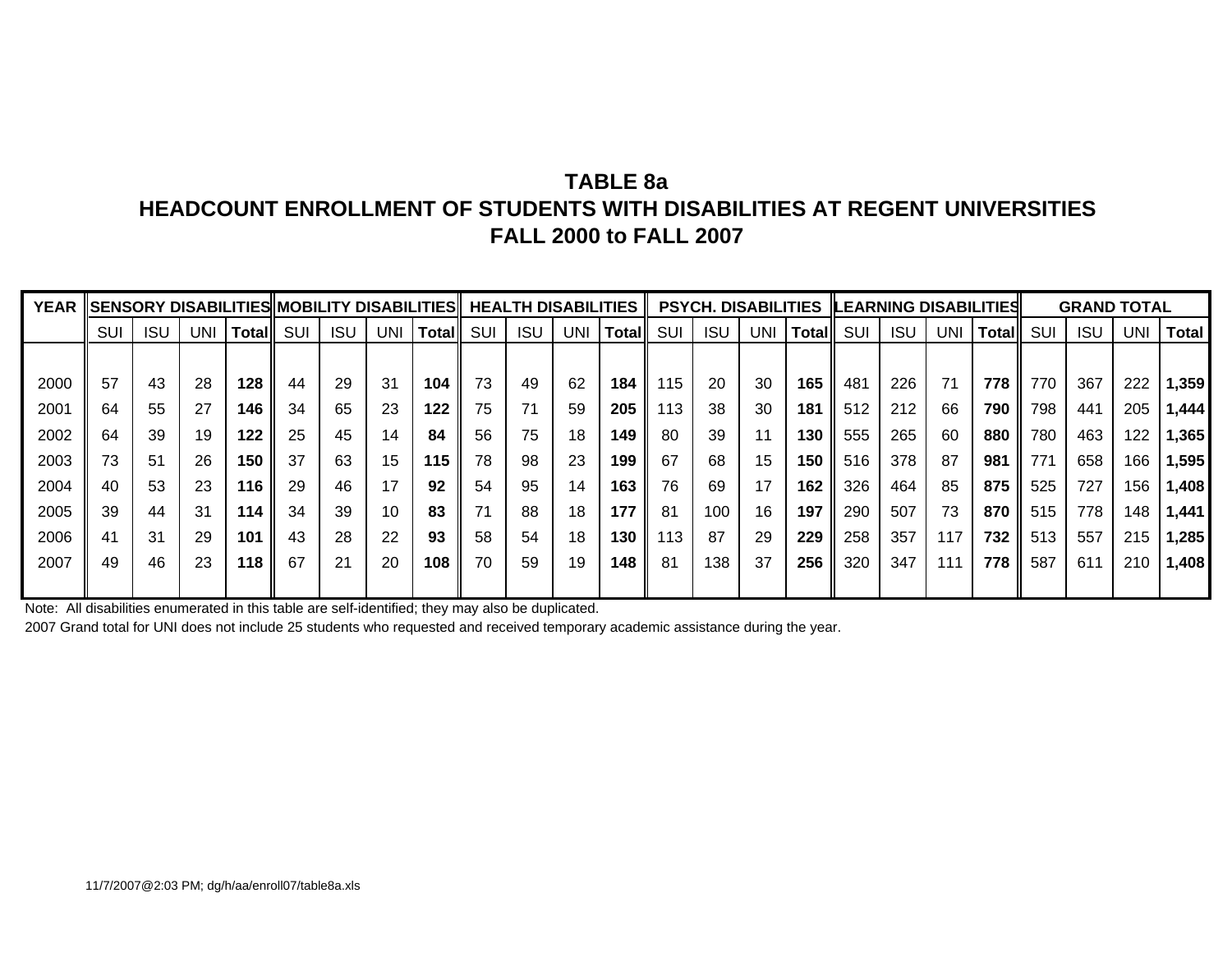#### **TABLE 8bSERVICES AND ACCOMMODATIONS FOR STUDENTS WITH DISABILITIES AT REGENT UNIVERSITIES(NUMBER OF STUDENTS SERVED) FALL 2000 to FALL 2007**

|                                                  |             |                | 2001      |                   |       |            | 2002       |                   |                 |             | 2003            |                     |       |            | 2004        |       |             |            | 2005 |       |     |             | 2006           |       |     |             | 2007 |                 |
|--------------------------------------------------|-------------|----------------|-----------|-------------------|-------|------------|------------|-------------------|-----------------|-------------|-----------------|---------------------|-------|------------|-------------|-------|-------------|------------|------|-------|-----|-------------|----------------|-------|-----|-------------|------|-----------------|
|                                                  | SUI         | <b>ISL</b>     | UN        | Total             | SUI   | <b>ISU</b> | <b>UNI</b> | Total             | SUI             | <b>ISU</b>  | UN.             | Total               | SUI   | <b>ISU</b> | UNI         | Total | SUI         | <b>ISU</b> | UNI  | Total | SUI | <b>ISU</b>  | UN             | Total | SUI | <b>ISU</b>  | UNI  | Total           |
|                                                  |             |                |           |                   |       |            |            |                   |                 |             |                 |                     |       |            |             |       |             |            |      |       |     |             |                |       |     |             |      |                 |
| Readers for students (texts and tests)           | 74          | 38             | 16        | 128               | 196   | 45         | 23         | 264               | 200             | 63          | 23              | 286                 | 122   | 119        | 26          | 267   | 128         | 83         | 18   | 229   | 90  | 50          | 19             | 159   | 29  | 21          | 22   | 72              |
| <u>Books on tape</u>                             | 85<br>----- | 49             | 30<br>--- | 164               | 93    | 72         | 38         | 203<br>-----      | 72              | 112<br>---- | 44              | 228                 | 136   | 201        | 46<br>----- | 383   | 140         | 160        | 42   | 342   | 112 | 59          | 41             | 212   | 76  | 190         | 43   | 309<br>-------- |
| <b>Braille texts and tests</b>                   | 3           |                |           | 5                 | 5     | 2          |            |                   |                 |             |                 | 3                   |       |            |             |       | $\Omega$    |            |      |       |     | $\Omega$    |                |       |     |             |      |                 |
| Note takers (including carbon-less paper)        | 298<br>.    | 59             | 41        | 398               | 345   | 102        | 49         | 496               | 332             | 160         | 44              | 536                 | 218   | 254        | 43          | 515   | 223         | 149        | 37   | 409   | 166 | 122         | 80             | 368   | 113 | 396         | 155  | 664<br>------   |
| Scribes (exam situations)                        | 45          | 6              | 3         | 54                | 45    | 12         | 3          | 60                | 84 <sup>a</sup> | 14          | 5               | 19                  | 32    | 21         | 6           | 59    | 40          | 15         | 6    | 61    | 32  | 9           | 5              | 46    | 24  | 9           |      | 38              |
| Tape recorders for lectures                      | 246         | 67             | 19        | 332               | 269   | 96         | 24         | 389               | 231             | 119         | 15              | 365                 | 155   | 186        | 20          | 361   | 129         | 129        | 20   | 278   | 66  | 61          | 27             | 154   | 32  | 25          | 37   | 94              |
| Steno captioning/real-time captioning            |             | 10             |           | 17                | 10    | 6          |            | 16                | 15              | 6           |                 | 21                  |       | 6          |             |       |             | 6          |      | 14    | 3   | 6           |                | 9     |     | 9           |      | 12              |
| Sign interpreters                                | 11          |                | 3         | 25                | 8     |            | 6          | 21                |                 |             | 5               | 19                  |       |            | 6           |       | 3           |            | 7    | 14    | 3   |             | $\overline{4}$ | 11    |     |             |      | 9               |
| <b>Total</b>                                     | 769         | 242            | 112       | 1.123             | 971   | 342        | 143        | .456              | 859             | 482         | 136             | 1.477               | 682   | 792        | 147         | 1,621 | 670         | 548        | 131  | 1,349 | 473 | 311         | 176            | 960   | 279 | 654         | 266  | 1,199           |
|                                                  |             |                |           |                   |       |            |            |                   |                 |             |                 |                     |       |            |             |       |             |            |      |       |     |             |                |       |     |             |      |                 |
| Priority registration                            | 798         | 115            | 68        | 981               | 780   | 126        | 63         | 969               | 771             | 187         | 69              | 1.027               | 364   | 207        | 48          | 619   | 376         | 214        | 74   | 664   | 285 | 167         | 75             | 527   | 401 | 50          | 72   | 523             |
| Course substitution                              | 230         | $\overline{2}$ |           | 236               | 261   | 8          | 2          | 27'               | 209             |             | ົ               | 222                 | 128   | 11         |             | 140   | 125         |            |      | 126   | 94  | $\Omega$    |                | 94    | 147 | $\Omega$    | ົ    | 149             |
| Testing accommodations                           |             |                |           |                   |       |            |            |                   |                 |             |                 |                     |       |            |             |       |             |            |      |       |     |             |                |       |     |             |      |                 |
| Special location                                 | 622         | 158            | 70        | 850               | 701   | 196        | 82         | 979               | 553             | 341         | 87              | 981                 | 325   | 529        | 97          | 951   | 322         | 469        | 90   | 881   | 282 | 147         | 123            | 552   | 349 | 994         | 123  | 1.466           |
| Extended time                                    | 394         | 231            | 78        | 703               | 560   | 263        | 92         | 915               | 535             | 412         | 10 <sup>c</sup> | 047. ا              | 354   | 600        | 118         | 1.072 | 348         | 469        | 106  | 923   | 375 | 365         | 143            | 883   | 363 | 1.168       | 148  | 1,679           |
| Alternative test formats                         |             | 9              |           | 14                | 5     | 13         |            | 18                | 6               | 24          |                 | 30                  |       | 10         |             |       | 5           | 39         | 3    | 47    |     | 31          | $\mathcal{P}$  | 34    | 2   | 158         | 23   | 183             |
| (e.g., oral, alternative mastery demonstrations) |             |                |           |                   |       |            |            |                   |                 |             |                 |                     |       |            |             |       |             |            |      |       |     |             |                |       |     |             |      |                 |
| Word processors/typewriters                      | 240         |                | 15        | 266               | 153   | 9          | 2          | 164               | 143             | 10          | 21              | 174                 | 83    |            | 31          | 114   | 83          |            | 28   | 111   | 61  |             | 37             | 98    | 49  |             | 35   | 84              |
| Other                                            | 115         | 140            | 11        | 266               | 79    | 120        |            | 200               | 101             | 265         |                 | 366                 |       | 94         |             | 98    | 9           |            |      | q     | 103 | 67          |                | 170   | 94  |             | 16   | 110             |
| Other accommodations'                            | 228         |                | 16        | 244               | 316   | 124        |            | 440               | 379             | 215         | 84              | 678                 | 250   | 313        | 104         | 667   | 233         | 295        | 115  | 643   | 272 | 262         | 78             | 612   | 138 |             | 55   | 193             |
| Total                                            | 2,632       | 666            | 262       | 3,560             | 2.855 | 859        | 242        | 3,956             | 2,697 1,465     |             | 363             | 4,525               | 1,508 | 1.764      | 400         | 3,672 |             | .501 1,486 | 417  | 3,404 |     | 1,473 1,039 | 458            | 2,970 |     | 1,543 2,370 | 474  | 4,387           |
|                                                  |             |                |           |                   |       |            |            |                   |                 |             |                 |                     |       |            |             |       |             |            |      |       |     |             |                |       |     |             |      |                 |
| <b>Grand Total</b>                               | 3,401       | 908            | 374       | 4.683 3.826 1.201 |       |            | 385        | 5,412 3,556 1,947 |                 |             | 499             | $6,002$ 2,190 2,556 |       |            | 547         | 5.293 | 2,171 2,034 |            | 548  | 4.753 |     | 1.946 1.350 | 634            | 3.930 |     | 1.822 3.024 | 740  | 5.586           |

\*Other accommodations

SUI = bionic bus (39); beverages in class (6); calculator (10); captioned films (3); e-mail contact (1); enlarged test (1); faculty face student (25); FM amplification (7); instructor notes (2); proofing (10); spell checker/no penalty (9); visual warning (1); wheel chair access (3); written assignments provided (21)

 ISU = amplification devices, movable wheelchair desks in addition to accessible classrooms, special housing arrangements, parking permits, students to make up missed assignments, software, textbooks on reserve in the library, oral assignments, moving of classes into closer proximity (36), extended deadlines, makeup missed exams, shower bench.

UNI = Note takers (including carbon-less paper) - Note taking went from 80 in 2006 to 155 in 2007; in previous year, "copy of instructor's notes" was not included as note taking assistance. Effective 2007, this is now included with "copy of peer notes," resulting in an increase of students receiving that accommodation.

 Testing accommodations: rescheduling of exams for medical reasons (13); use of calculator (2); no points deducted for spelling errors (1). Classroom accommodations: appropriate table (2); closed captioning for videos (4); enlarged texts (8); consideration for leniency regarding attendance policy (7); preferential seating (13); micro link (1); FM wireless transmitter (1); pastel paper handouts (1); submit assignments electronically (1); professor availability for questions regarding class (1); instructor face class when speaking (2); receive course materials/handouts in electronic format (1); extended time for class assignments (10); consideration regarding class presentations (1); leniency with regard to punctuality in class (1); syllabus/handouts prior to start of class (1).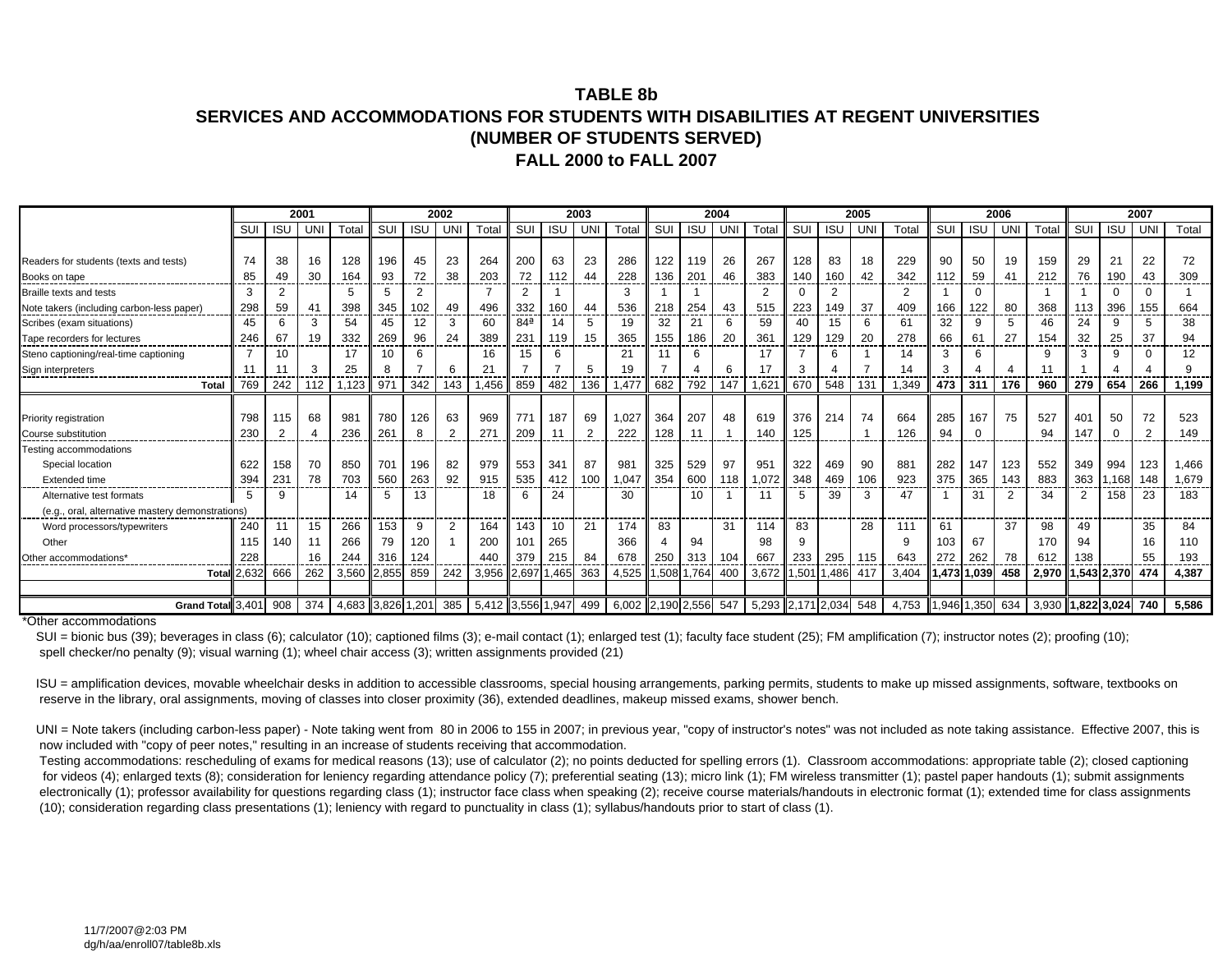#### **TABLE 9 NEW UNDERGRADUATE TRANSFER STUDENTS AT REGENT UNIVERSITIES BY CATEGORY OF TRANSFER COLLEGE FALL 1996 to FALL 2007**

|                            |              |                         | <b>IOWA INDEPENDENT</b> |            | <b>IOWA PUBLIC</b> |            | <b>IOWA INDEPENDENT</b> |            | <b>IOWA PUBLIC</b> |            | <b>COLLEGES</b>     |                |
|----------------------------|--------------|-------------------------|-------------------------|------------|--------------------|------------|-------------------------|------------|--------------------|------------|---------------------|----------------|
|                            |              |                         | <b>TWO-YEAR</b>         |            | <b>TWO-YEAR</b>    |            | <b>FOUR-YEAR</b>        |            | <b>FOUR-YEAR</b>   |            | <b>OUTSIDE IOWA</b> | <b>TOTAL</b>   |
|                            |              | #                       | %                       | #          | $\%$               | #          | %                       | #          | %                  | #          | %                   | #              |
| SUI<br><b>FALL</b>         | 2007         | 10                      | 0.7%                    | 659        | 43.0%              | 99         | 6.5%                    | 69         | 4.5%               | 696        | 45.4%               | 1,533          |
| <b>FALL</b>                | 2006         | 3                       | 0.2%                    | 704        | 47.6%              | 108        | 7.3%                    | 105        | 7.1%               | 559        | 37.8%               | 1,479          |
| <b>FALL</b>                | 2005         | 5                       | 0.3%                    | 767        | 49.1%              | 123        | 7.9%                    | 98         | 6.3%               | 569        | 36.4%               | 1,562          |
| <b>FALL</b>                | 2004         | 3                       | 0.2%                    | 671        | 47.1%              | 90         | 6.3%                    | 118        | 8.3%               | 543        | 38.1%               | 1,425          |
| <b>FALL</b>                | 2003         | $\overline{2}$          | 0.1%                    |            | 46.2%              | 91         | 6.4%                    |            |                    |            |                     |                |
| <b>FALL</b>                | 2002         | 8                       | 0.5%                    | 656<br>665 |                    | 99         | 6.8%                    | 108<br>108 | 7.6%<br>7.4%       | 563<br>586 | 39.6%               | 1,420          |
| <b>FALL</b>                |              |                         |                         |            | 45.4%              |            |                         |            |                    |            | 40.0%               | 1,466          |
|                            | 2001<br>2000 | 4<br>3                  | 0.3%                    | 604<br>617 | 38.3%              | 104        | 6.6%                    | 117        | 7.4%               | 750        | 47.5%               | 1,579          |
| <b>FALL</b><br><b>FALL</b> | 1999         | 6                       | 0.2%<br>0.4%            | 609        | 39.8%<br>41.0%     | 106<br>123 | 6.8%<br>8.3%            | 121<br>119 | 7.8%<br>8.0%       | 702<br>630 | 45.3%<br>42.4%      | 1,549<br>1,487 |
| <b>FALL</b>                | 1998         | 24                      | 1.5%                    | 652        | 41.5%              | 116        | 7.4%                    | 133        | 8.5%               | 645        | 41.1%               | 1,570          |
| <b>FALL</b>                | 1997         | 5                       | 0.3%                    | 650        | 41.0%              | 127        | 8.0%                    | 114        | 7.2%               | 690        | 43.5%               | 1,586          |
| <b>FALL</b>                | 1996         | 3                       | 0.2%                    | 618        | 37.3%              | 139        | 8.4%                    | 132        | 8.0%               | 764        | 46.1%               | 1,656          |
| <b>ISU</b>                 |              |                         |                         |            |                    |            |                         |            |                    |            |                     |                |
| <b>FALL</b>                |              | 5                       |                         |            |                    |            |                         |            |                    | 380        |                     |                |
| <b>FALL</b>                | 2007<br>2006 | 6                       | 0.3%                    | 948<br>869 | 62.1%<br>59.5%     | 114<br>130 | 7.5%                    | 80         | 5.2%               | 368        | 24.9%               | 1,527          |
|                            |              |                         | 0.4%                    |            |                    |            | 8.9%                    | 88         | 6.0%               |            | 25.2%               | 1,461          |
| <b>FALL</b>                | 2005         | 5                       | 0.4%                    | 835        | 60.2%              | 106        | 7.6%                    | 90         | 6.5%               | 352        | 25.4%               | 1,388          |
| <b>FALL</b>                | 2004         | 9                       | 0.6%                    | 848        | 59.3%              | 109        | 7.6%                    | 97         | 6.8%               | 366        | 25.6%               | 1,429          |
| <b>FALL</b>                | 2003         | $\overline{6}$          | 0.4%                    | 883        | 61.1%              | 88         | 6.1%                    | 108        | 7.5%               | 359        | 24.9%               | 1,444          |
| <b>FALL</b>                | 2002         | 14                      | 0.9%                    | 906        | 56.3%              | 123        | 7.6%                    | 94         | 5.8%               | 472        | 29.3%               | 1,609          |
| <b>FALL</b>                | 2001         | 13                      | 0.8%                    | 930        | 53.9%              | 150        | 8.7%                    | 118        | 6.8%               | 513        | 29.8%               | 1,724          |
| <b>FALL</b>                | 2000         | 23                      | 1.3%                    | 922        | 52.6%              | 158        | 9.0%                    | 119        | 6.8%               | 531        | 30.3%               | 1,753          |
| <b>FALL</b>                | 1999         | 23                      | 1.3%                    | 902        | 52.3%              | 145        | 8.4%                    | 131        | 7.6%               | 523        | 30.3%               | 1,724          |
| <b>FALL</b>                | 1998         | 33                      | 1.9%                    | 932        | 52.7%              | 150        | 8.5%                    | 129        | 7.3%               | 526        | 29.7%               | 1,770          |
| <b>FALL</b>                | 1997         | 28                      | 1.6%                    | 854        | 49.7%              | 169        | 9.8%                    | 112        | 6.5%               | 555        | 32.3%               | 1,718          |
| <b>FALL</b>                | 1996         | 26                      | 1.5%                    | 790        | 47.0%              | 154        | 9.2%                    | 120        | 7.1%               | 592        | 35.2%               | 1,682          |
| <b>UNI</b>                 |              |                         |                         |            |                    |            |                         |            |                    |            |                     |                |
| <b>FALL</b>                | 2007         | $\overline{\mathbf{r}}$ | 0.6%                    | 789        | 73.3%              | 87         | 8.1%                    | 78         | 7.2%               | 116        | 10.8%               | 1,077          |
| <b>FALL</b>                | 2006         | 3                       | 0.3%                    | 798        | 71.4%              | 114        | 10.2%                   | 83         | 7.4%               | 119        | 10.7%               | 1,117          |
| <b>FALL</b>                | 2005         | $\overline{12}$         | 1.0%                    | 835        | 69.5%              | 132        | 11.0%                   | 76         | 6.3%               | 146        | 12.2%               | 1,201          |
| <b>FALL</b>                | 2004         | 12                      | 1.1%                    | 757        | 70.1%              | 87         | 8.1%                    | 80         | 7.4%               | 144        | 13.3%               | 1,080          |
| <b>FALL</b>                | 2003         | 18                      | 1.6%                    | 786        | 71.6%              | 79         | 7.2%                    | 83         | 7.6%               | 131        | 11.9%               | 1,097          |
| <b>FALL</b>                | 2002         | 26                      | 2.3%                    | 773        | 69.1%              | 99         | 8.8%                    | 71         | 6.3%               | 150        | 13.4%               | 1,119          |
| <b>FALL</b>                | 2001         | 14                      | 1.1%                    | 838        | 68.6%              | 103        | 8.4%                    | 81         | 6.6%               | 185        | 15.2%               | 1,221          |
| <b>FALL</b>                | 2000         | 22                      | 1.9%                    | 805        | 69.0%              | 117        | 10.0%                   | 86         | 7.4%               | 137        | 11.7%               | 1,167          |
| <b>FALL</b>                | 1999         | 16                      | 1.4%                    | 774        | 69.5%              | 102        | 9.2%                    | 94         | 8.4%               | 128        | 11.5%               | 1,114          |
| <b>FALL</b>                | 1998         | 27                      | 2.5%                    | 704        | 66.1%              | 117        | 11.0%                   | 84         | 7.9%               | 133        | 12.5%               | 1,065          |
| <b>FALL</b>                | 1997         | 30<br>19                | 2.8%                    | 757        | 69.6%              | 91         | 8.4%                    | 84         | 7.7%<br>9.2%       | 125        | 11.5%<br>14.6%      | 1,087          |
| <b>FALL</b>                | 1996         |                         | 1.8%                    | 673        | 64.2%              | 108        | 10.3%                   | 96         |                    | 153        |                     | 1,049          |
| <b>TOTAL</b>               |              |                         |                         |            |                    |            |                         |            |                    |            |                     |                |
| <b>FALL</b>                | 2007         | 22                      | 0.5%                    | 2,396      | 57.9%              | 300        | 7.3%                    | 227        | 5.5%               | 1,192      | 28.8%               | 4,137          |
| <b>FALL</b>                | 2006         | 12                      | 0.3%                    | 2,371      | 58.4%              | 352        | 8.7%                    | 276        | 6.8%               | 1,046      | 25.8%               | 4,057          |
| <b>FALL</b>                | 2005         | 22                      | 0.5%                    | 2,437      | 58.7%              | 361        | 8.7%                    | 264        | 6.4%               | 1,067      | 25.7%               | 4,151          |
| <b>FALL</b>                | 2004         | 24                      | 0.6%                    | 2,276      | 57.9%              | 286        | 7.3%                    | 295        | 7.5%               | 1,053      | 26.8%               | 3,934          |
| <b>FALL</b>                | 2003         | 26                      | 0.7%                    | 2,325      | 58.7%              | 258        | 6.5%                    | 299        | 7.5%               | 1,053      | 26.6%               | 3,961          |
| <b>FALL</b>                | 2002         | 48                      | 1.1%                    | 2,344      | 55.9%              | 321        | 7.7%                    | 273        | 6.5%               | 1,208      | 28.8%               | 4,194          |
| <b>FALL</b>                | 2001         | 31                      | 0.7%                    | 2,372      | 52.4%              | 357        | 7.9%                    | 316        | 7.0%               | 1,448      | 32.0%               | 4,524          |
| <b>FALL</b>                | 2000         | 48                      | 1.1%                    | 2,344      | 52.5%              | 381        | 8.5%                    | 326        | 7.3%               | 1,370      | 30.7%               | 4,469          |
| FALL                       | 1999         | 45                      | 1.0%                    | 2,285      | 52.8%              | 370        | 8.6%                    | 344        | 8.0%               | 1,281      | 29.6%               | 4,325          |
| <b>FALL</b>                | 1998         | 84                      | 1.9%                    | 2,288      | 51.9%              | 383        | 8.7%                    | 346        | 7.9%               | 1,304      | 29.6%               | 4,405          |
| <b>FALL</b>                | 1997         | 63                      | 1.4%                    | 2,261      | 51.5%              | 387        | 8.8%                    | 310        | 7.1%               | 1,370      | 31.2%               | 4,391          |
| <b>FALL</b>                | 1996         | 48                      | 1.1%                    | 2,081      | 47.4%              | 401        | 9.1%                    | 348        | 7.9%               | 1,509      | 34.4%               | 4,387          |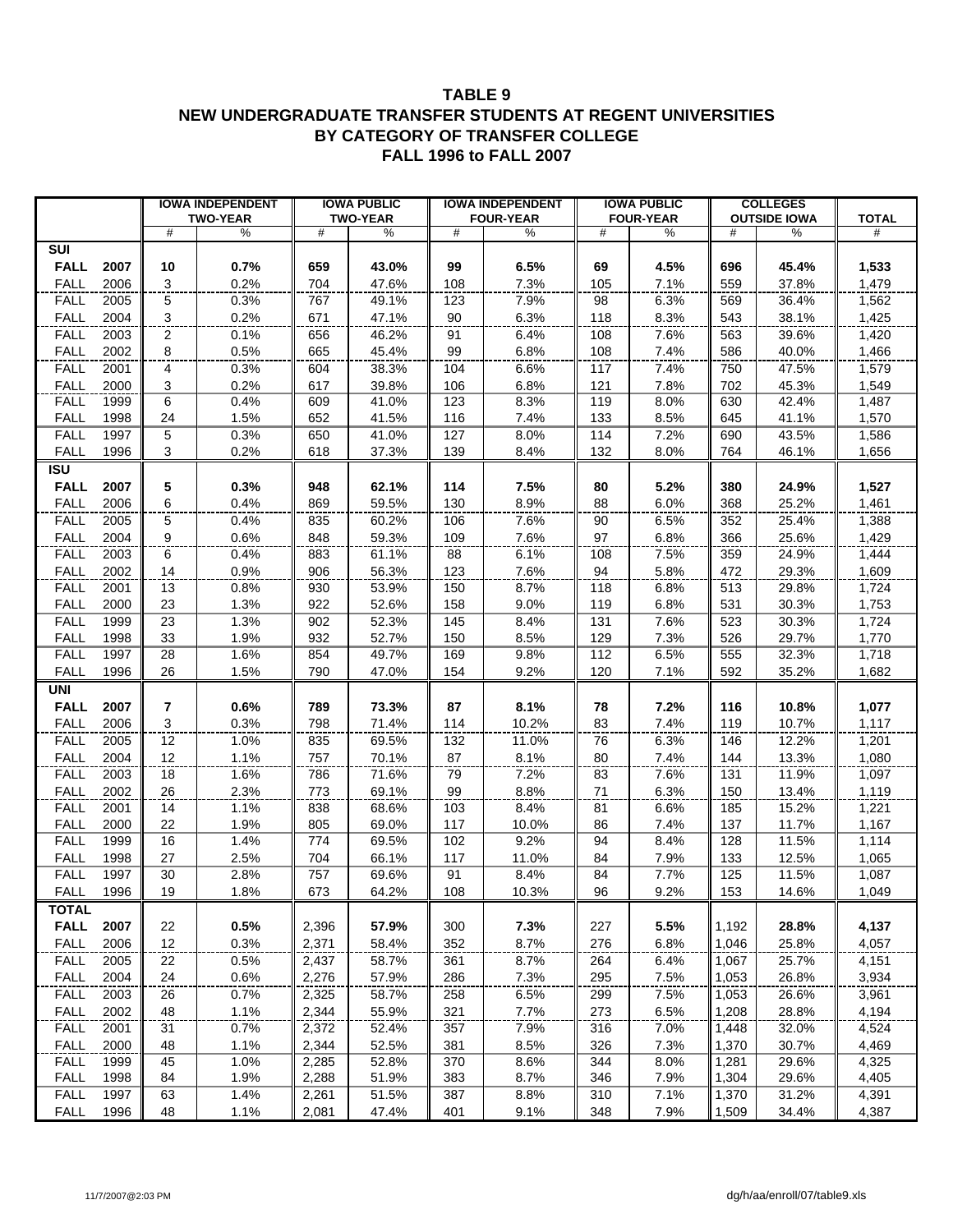# **TABLE 10 HEADCOUNT ENROLLMENT AT REGENT UNIVERSITIES BY CLASS LEVEL, GENDER, AND AGE FALL 2006 to FALL 2007**

|                                               |       |                         |                         |                |                  | 2006  |           |                |             |                                            |                |                |       |                         |                  | 2007  |           |                |               |              |
|-----------------------------------------------|-------|-------------------------|-------------------------|----------------|------------------|-------|-----------|----------------|-------------|--------------------------------------------|----------------|----------------|-------|-------------------------|------------------|-------|-----------|----------------|---------------|--------------|
|                                               |       | SUI                     |                         |                | $\overline{ISU}$ |       |           | UNI            |             | Grand                                      |                | <b>SUI</b>     |       |                         | $\overline{ISU}$ |       |           | <b>UNI</b>     |               | Grand        |
|                                               | M     | $\overline{\mathsf{W}}$ | Total                   | M              | W                | Total | M         | $\overline{W}$ | Total       | <b>Total</b>                               | $\overline{M}$ | $\overline{W}$ | Total | M                       | $\overline{W}$   | Total | M         | $\overline{W}$ | Total         | <b>Total</b> |
| <b>Undergrad. Students</b><br>Age 25 and Over | 898   | 934                     | 1,832                   | 866            | 582              | 1,448 | 486       | 440            | 926         | 4,206                                      | 564            | 411            | 975   | 915                     | 569              | 1,484 | 500       | 488            | 988           | 3,447        |
| <b>Undergrad. Students</b><br>Age 30 and Over | 347   | 490                     | 837                     | 258            | 270              | 528   | 195       | 238            | 433         | 1,798                                      | 361            | 558            | 919   | 296                     | 255              | 551   | 200       | 243            | 443           | 1,913        |
| <b>Undergrad. Students</b><br><b>Mean Age</b> | 21.1  | 21.0                    | 21.1                    | 21.1           | 20.9             | 21.0  | 21.7      | 21.1           | 21.4        |                                            | 21.2           | 21.1           | 21.1  | 21.0                    | 20.8             | 20.9  | 21.6      | 21.1           | 21.3          |              |
| <b>Graduate Students</b><br>Age 25 and Over   |       | 1,881 2,279 4,160       |                         | 1,857          | 1,372            | 3,229 | 394       | 735            | 1,129       | 8,518                                      | 874            | 1,070          |       | 1,944 1,951 1,338 3,289 |                  |       | 436       | 699            | 1,135         | 6,368        |
| <b>Graduate Students</b><br>Age 30 and Over   |       | 1,012 1,235 2,247       |                         | 895            | 699              | 1,594 | 248       | 475            | 723         | 4,564                                      | 1,043          | 1,271          | 2,314 | 951                     | 657              | 1,608 | 269       | 477            | 746           | 4,668        |
| <b>Graduate Students</b><br><b>Mean Age</b>   | 30.1  | 30.3                    | 30.3                    | 30.2           | 31.0             | 30.5  | 32.1      | 32.0           | 32.0        |                                            | 30.3           | 30.6           | 30.5  | 30.1                    | 30.8             | 30.4  | 31.8      | 31.8           | 31.8          |              |
| Prof. Students<br>Age 25 and Over             |       | 1,162 1,040 2,202       |                         | 56             | 143              | 199   | <b>NA</b> | <b>NA</b>      | <b>NA</b>   | 2,401                                      | 928            | 671            | 1,599 | 72                      | 156              | 228   | <b>NA</b> | <b>NA</b>      | <b>NA</b>     | 1,827        |
| Prof. Students<br>Age 30 and Over             | 781   | 399                     | 1,180                   | $\overline{7}$ | 18               | 25    | <b>NA</b> | <b>NA</b>      | <b>NA</b>   | 1,205                                      | 859            | 407            | 1,266 | 13                      | 22               | 35    | <b>NA</b> | <b>NA</b>      | <b>NA</b>     | 1,301        |
| <b>Prof. Students</b><br><b>Mean Age</b>      | 28.9  | 27.4                    | 28.3                    | 25.4           | 25.0             | 25.1  | <b>NA</b> | <b>NA</b>      | <b>NA</b>   |                                            | 29.0           | 27.7           | 28.4  | 25.8                    | 25.1             | 25.2  | <b>NA</b> | <b>NA</b>      | <b>NA</b>     |              |
| <b>Total Students</b><br>Age 25 and Over      | 3,941 |                         | 4,253 8,194 2,779 2,097 |                |                  | 4,876 | 880       |                | 1,175 2,055 | 15,125 2,366 2,152 4,518 2,938 2,063 5,001 |                |                |       |                         |                  |       | 936       |                | $1,187$ 2,123 | 11,642       |
| <b>Total Students</b><br>Age 30 and Older     |       | 2,140 2,124 4,264       |                         | 1,160          | 987              | 2,147 | 443       | 713            | 1,156       | 7,567                                      |                | 2,263 2,236    | 4,499 | 1,260                   | 934              | 2,194 | 469       | 720            | 1,189         | 7,882        |
| <b>Total Students</b><br><b>Mean Age</b>      | 23.8  | 23.5                    | 23.6                    | 22.7           | 22.7             | 22.7  | 22.7      | 22.7           | 22.7        |                                            | 23.9           | 23.7           | 23.8  | 22.7                    | 22.5             | 22.6  | 22.7      | 22.6           | 22.6          |              |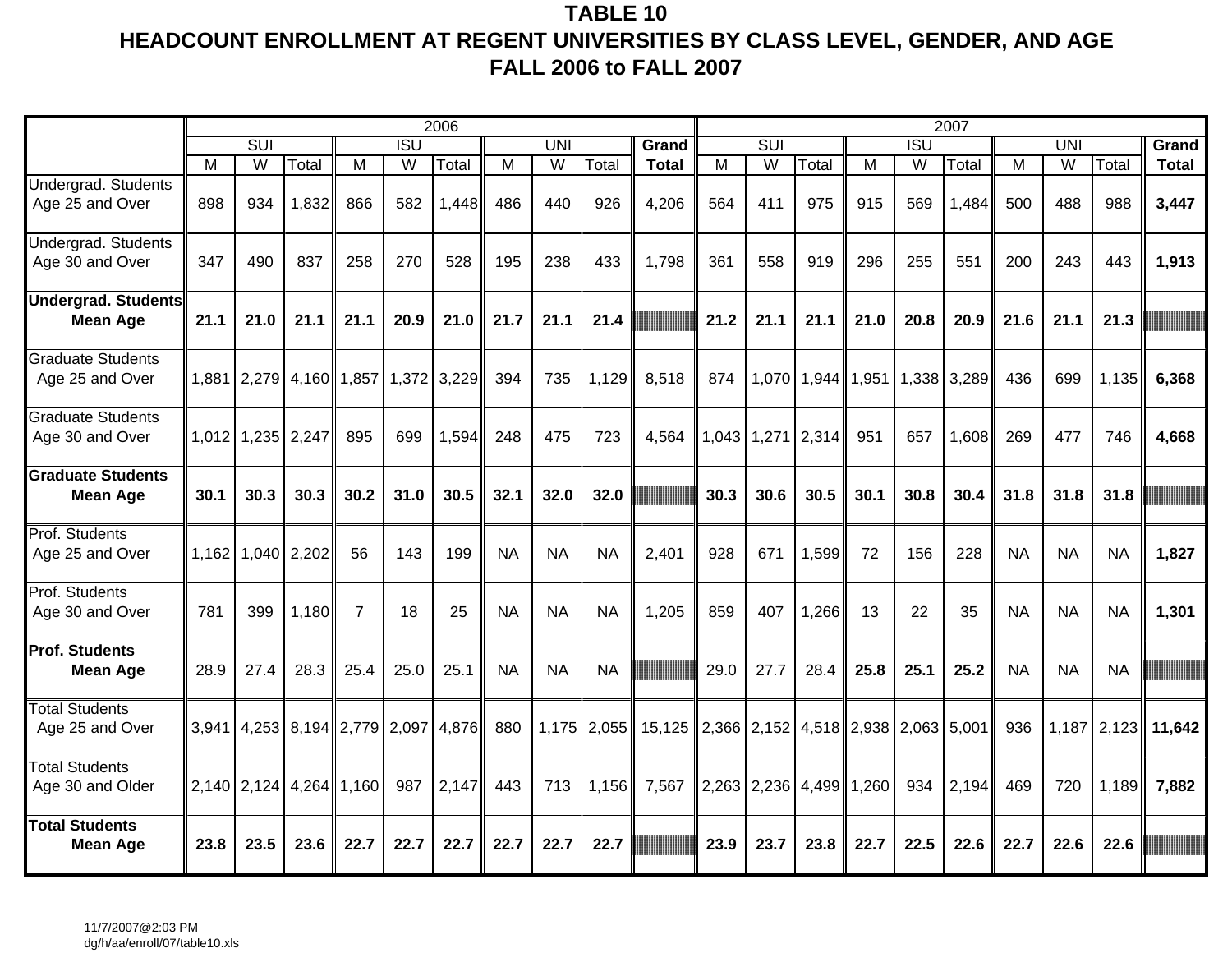# **TABLE 11**

### **ADMISSION OF FRESHMEN TO REGENT UNIVERSITIES WHO GRADUATED IN THE LOWER HALF OF THEIR HIGH SCHOOL CLASS FALL 2007 BY RESIDENCE STATUS**

|                                                                             |       | SUI    |        |       | <b>ISU</b> |        |       | <b>UNI</b> |       | Grand  |
|-----------------------------------------------------------------------------|-------|--------|--------|-------|------------|--------|-------|------------|-------|--------|
|                                                                             | Res   | Nonres | Total  | Res   | Nonres     | Total  | Res   | Nonres     | Total | Total  |
| Number of applicants                                                        | 4,831 | 9,847  | 14,678 | 5,023 | 6,035      | 11,058 | 3,992 | 730        | 4,722 | 30,458 |
| Number of new<br>freshmen enrolled                                          | 2,449 | 1,838  | 4,287  | 3,014 | 1,333      | 4,347  | 1,878 | 113        | 1,991 | 10,625 |
| Number of lower<br>half applicants                                          | 462   | 862    | 1,324  | 568   | 837        | 1,405  | 668   | 96         | 764   | 3,493  |
| % of total applicants                                                       | 9.6%  | 8.8%   | 9.0%   | 11.3% | 13.9%      | 12.7%  | 16.7% | 13.2%      | 16.2% | 11.5%  |
| Number of lower half<br>applicants admitted                                 | 161   | 252    | 413    | 287   | 424        | 711    | 244   | 23         | 267   | 1,391  |
| % of lower half of<br>applicants admitted                                   | 34.8% | 29.2%  | 31.2%  | 50.5% | 50.7%      | 50.6%  | 36.5% | 24.0%      | 34.9% | 39.8%  |
| Number of lower half<br>admitted who enrolled                               | 129   | 96     | 225    | 221   | 118        | 339    | 200   | 13         | 213   | 777    |
| % of lower half of<br>applicants admitted<br>who enrolled                   | 80.1% | 38.1%  | 54.5%  | 77.0% | 27.8%      | 47.7%  | 82.0% | 56.5%      | 79.8% | 55.9%  |
| % of lower half<br>applicants enrolled<br>to total new<br>freshmen enrolled | 5.3%  | 5.2%   | 5.2%   | 7.3%  | 8.9%       | 7.8%   | 10.6% | 11.5%      | 10.7% | 7.3%   |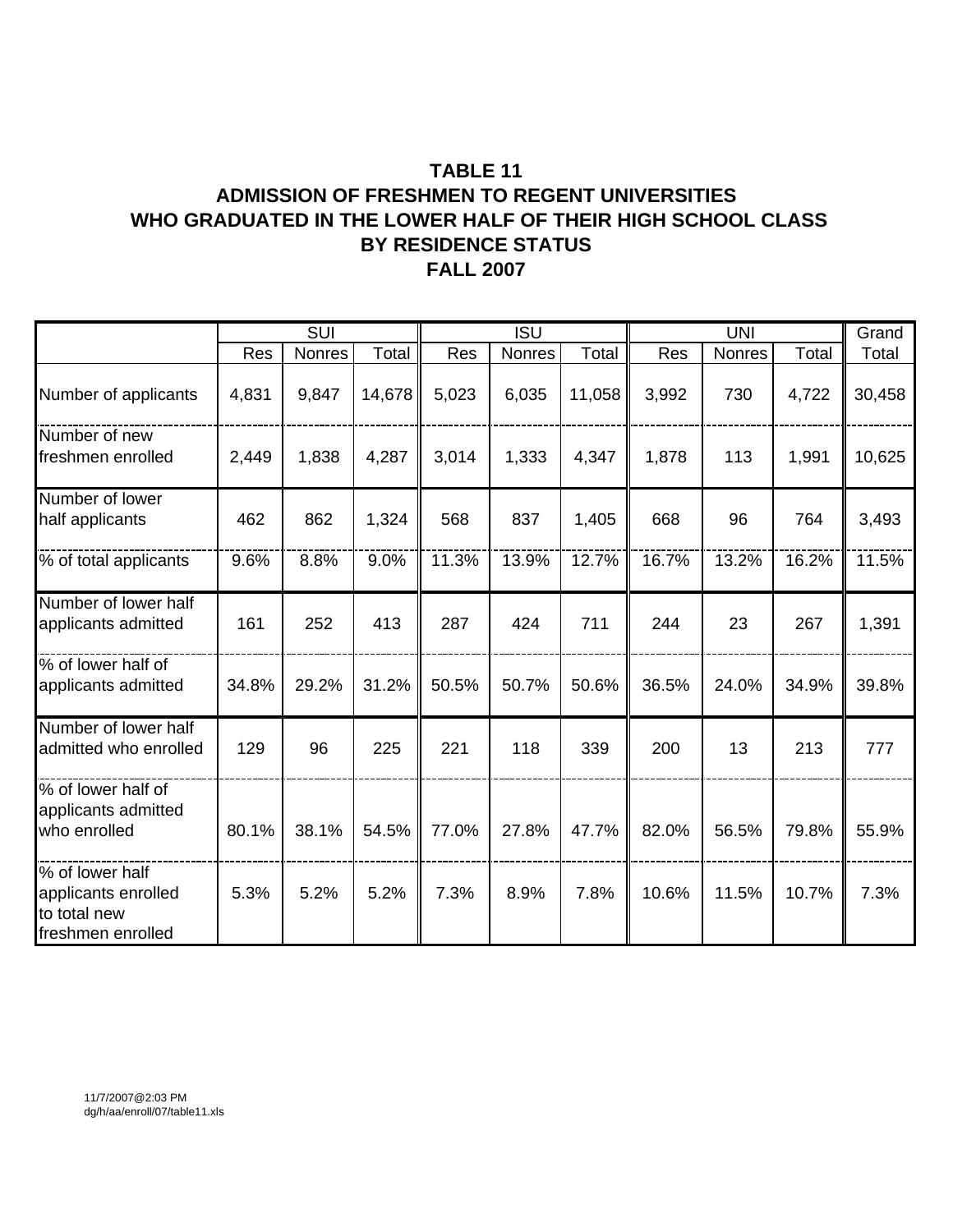### **TABLE 12 HIGH SCHOOL DECILE RANK OF ENTERING FRESHMEN BY RACE/ETHNICITYREGENT TOTAL FALL 2007**

|                       |        | <b>ALL FRESHMEN</b> |       | <b>WHITE &amp; NA</b> |     | AFRICAN-AM. |    | <b>NATIVE AM.</b> |     | <b>ASIAN-AM.</b> |     | HISPANIC-AM. |
|-----------------------|--------|---------------------|-------|-----------------------|-----|-------------|----|-------------------|-----|------------------|-----|--------------|
| <b>DECILE</b>         | #      | $\frac{0}{0}$       | #     | %                     | #   | %           | #  | %                 | #   | $\%$             | #   | %            |
| First                 | 2,011  | 23.30%              | ,859  | 23.42%                | 42  | 18.75%      | 7  | 18.92%            | 57  | 28.64%           | 46  | 19.83%       |
| Second                | ,854   | 21.48%              | 1,718 | 21.64%                | 30  | 13.39%      | 13 | 35.14%            | 38  | 19.10%           | 55  | 23.71%       |
| Third                 | ,642   | 19.02%              | 1,523 | 19.18%                | 44  | 19.64%      |    | 2.70%             | 30  | 15.08%           | 44  | 18.97%       |
| Fourth                | ,402   | 16.24%              | 1,285 | 16.19%                | 42  | 18.75%      | 8  | 21.62%            | 37  | 18.59%           | 30  | 12.93%       |
| Fifth                 | 1060   | 12.28%              | 969   | 12.21%                | 33  | 14.73%      | 5  | 13.51%            | 20  | 10.05%           | 33  | 14.22%       |
| Sixth                 | 423    | 4.90%               | 389   | 4.90%                 | 12  | 5.36%       | 3  | 8.11%             | 10  | 5.03%            | 9   | 3.88%        |
| Seventh               | 163    | 1.89%               | 139   | 1.75%                 | 9   | 4.02%       | 0  | 0.00%             | 6   | 3.02%            | 9   | 3.88%        |
| Eighth                | 59     | 0.68%               | 45    | 0.57%                 | 8   | 3.57%       | 0  | 0.00%             |     | 0.50%            | 5   | 2.16%        |
| Ninth                 | 13     | 0.15%               | 9     | 0.11%                 | 3   | 1.34%       | 0  | 0.00%             | 0   | 0.00%            | 1   | 0.43%        |
| Tenth                 | 4      | 0.05%               | 3     | 0.04%                 |     | 0.45%       | 0  | 0.00%             | 0   | 0.00%            | 0   | 0.00%        |
| TOTAL WITH RANK       | 8,631  | 81.23%              | 7,939 | 82.24%                | 224 | 73.68%      | 37 | 88.10%            | 199 | 60.30%           | 232 | 78.64%       |
| TOTAL WITHOUT RANK    | ,994   | 18.77%              | 1,715 | 17.76%                | 80  | 26.32%      | 5  | 11.90%            | 131 | 39.70%           | 63  | 21.36%       |
| <b>TOTAL ENTERING</b> |        |                     |       |                       |     |             |    |                   |     |                  |     |              |
| <b>FRESHMEN</b>       | 10,625 | 100.00%             | 9,654 | 90.86%                | 304 | 2.86%       | 42 | 0.40%             | 330 | 3.11%            | 295 | 2.78%        |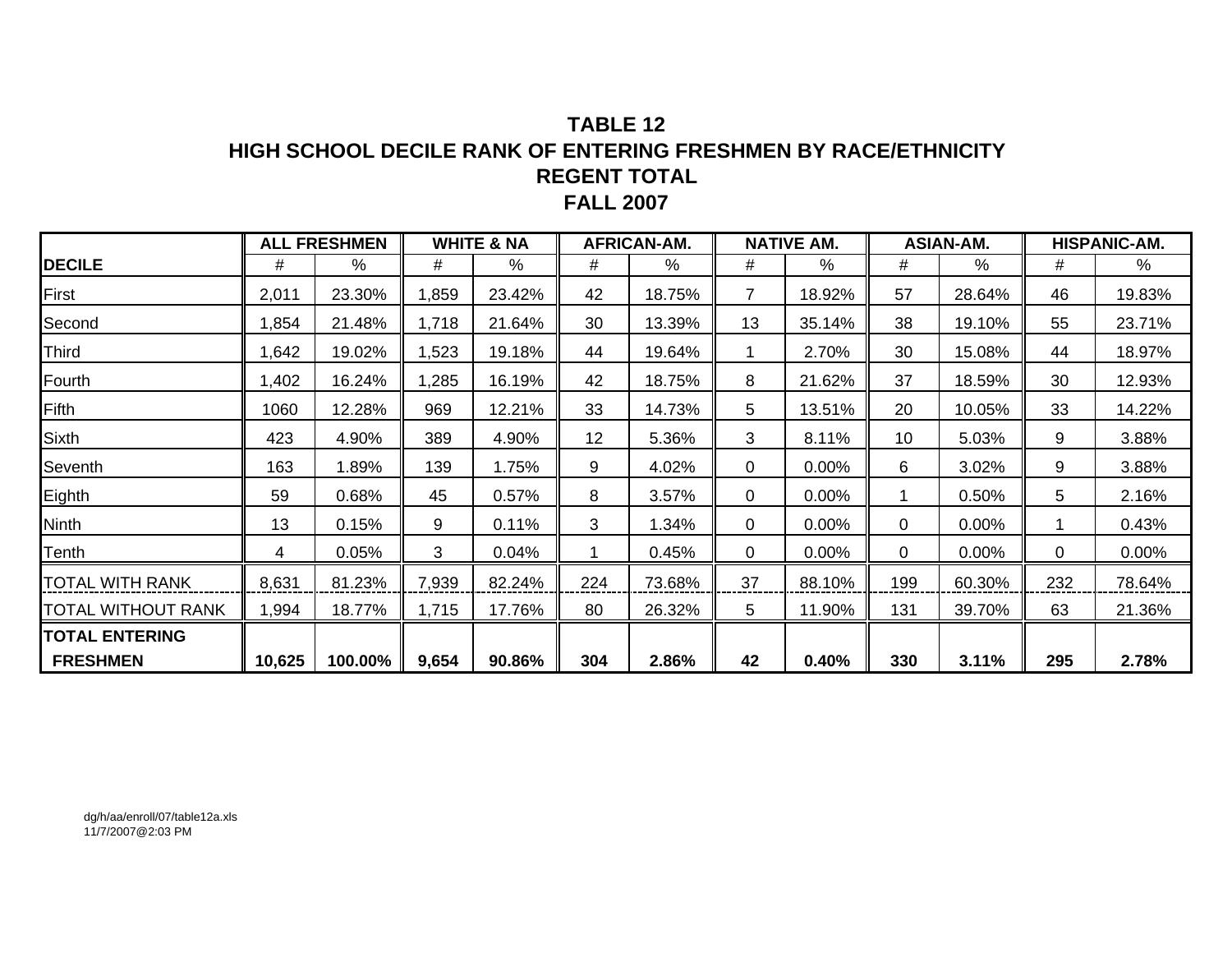## **TABLE 12aHIGH SCHOOL DECILE RANK OF ENTERING FRESHMEN BY RACE/ETHNICITYUNIVERSITY OF IOWA FALL 2007**

|                    |       | <b>ALL FRESHMEN</b> |                       | <b>WHITE &amp; NA</b> |                | <b>AFRICAN-AM.</b> |                | <b>NATIVE AM.</b> |                | <b>ASIAN-AM.</b> |     | <b>HISPANIC-AM.</b> |
|--------------------|-------|---------------------|-----------------------|-----------------------|----------------|--------------------|----------------|-------------------|----------------|------------------|-----|---------------------|
| <b>DECILE</b>      | #     | $\%$                | #                     | %                     | #              | $\%$               | #              | %                 | #              | $\%$             | #   | %                   |
| First              | 801   | 23.36%              | 714                   | 22.97%                | 22             | 25.58%             | 5              | 29.41%            | 38             | 34.23%           | 22  | 20.75%              |
| Second             | 723   | 21.08%              | 652                   | 20.97%                | 12             | 13.95%             | $\overline{7}$ | 41.18%            | 22             | 19.82%           | 30  | 28.30%              |
| Third              | 656   | 19.13%              | 604                   | 19.43%                | 16             | 18.60%             | 0              | 0.00%             | 14             | 12.61%           | 22  | 20.75%              |
| Fourth             | 598   | 17.44%              | 552                   | 17.75%                | 13             | 15.12%             | 3              | 17.65%            | 20             | 18.02%           | 10  | 9.43%               |
| Fifth              | 426   | 12.42%              | 388                   | 12.48%                | 13             | 15.12%             | $\overline{2}$ | 11.76%            | 11             | 9.91%            | 12  | 11.32%              |
| Sixth              | 163   | 4.75%               | 153                   | 4.92%                 | $\overline{2}$ | 2.33%              | 0              | 0.00%             | 4              | 3.60%            | 4   | 3.77%               |
| Seventh            | 50    | 1.46%               | 39                    | .25%                  | 4              | 4.65%              | 0              | 0.00%             | $\overline{2}$ | 1.80%            | 5   | 4.72%               |
| Eighth             | 8     | 0.23%               | 4                     | 0.13%                 | 3              | 3.49%              | 0              | 0.00%             | 0              | 0.00%            |     | 0.94%               |
| Ninth              | 3     | 0.09%               | $\mathbf{2}^{\prime}$ | 0.06%                 |                | 1.16%              | 0              | 0.00%             | $\Omega$       | 0.00%            | 0   | $0.00\%$            |
| Tenth              |       | 0.03%               |                       | 0.03%                 | 0              | $0.00\%$           | 0              | 0.00%             | 0              | 0.00%            | 0   | 0.00%               |
| TOTAL WITH RANK    | 3,429 | 79.99%              | 3,109                 | 80.36%                | 86             | 80.37%             | 17             | 94.44%            | 111            | 66.87%           | 106 | 83.46%              |
| TOTAL WITHOUT RANK | 858   | 20.01%              | 760                   | 19.64%                | 21             | 19.63%             |                | 5.56%             | 55             | 33.13%           | 21  | 16.54%              |
| TOTAL ENTERING     |       |                     |                       |                       |                |                    |                |                   |                |                  |     |                     |
| <b>FRESHMEN</b>    | 4,287 | 100.00%             | 3,869                 | 90.25%                | 107            | 2.50%              | 18             | 0.42%             | 166            | 3.87%            | 127 | 2.96%               |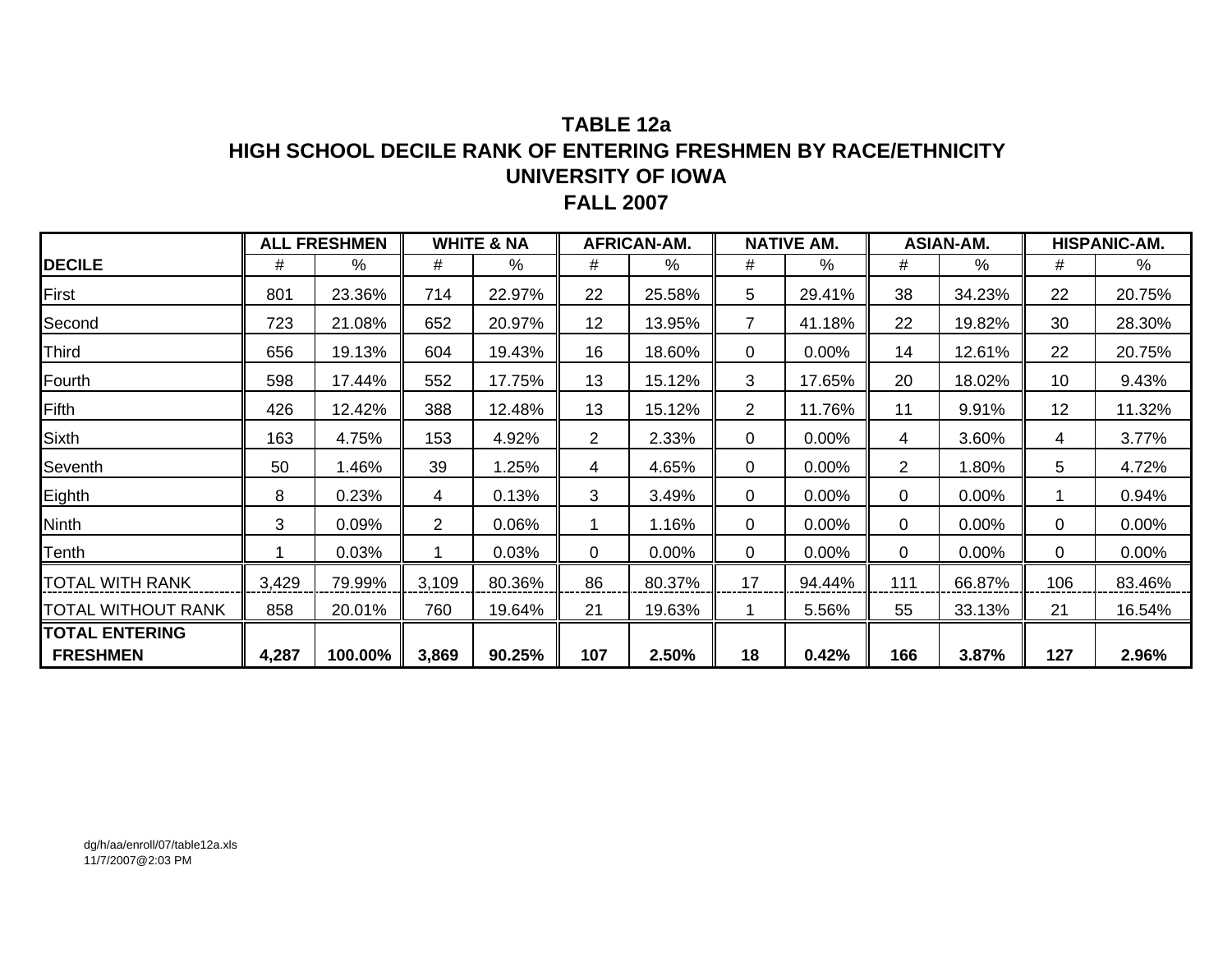### **TABLE 12bHIGH SCHOOL DECILE RANK OF ENTERING FRESHMEN BY RACE/ETHNICITY IOWA STATE UNIVERSITY FALL 2007**

|                           |       | <b>ALL FRESHMEN<sup>1</sup></b> |                | <b>WHITE &amp; NA</b> |     | AFRICAN-AM. |                | <b>NATIVE AM.</b> |     | <b>ASIAN-AM.</b> |                | <b>HISPANIC-AM.</b> |
|---------------------------|-------|---------------------------------|----------------|-----------------------|-----|-------------|----------------|-------------------|-----|------------------|----------------|---------------------|
| <b>DECILE</b>             | #     | %                               | #              | %                     | #   | %           | #              | %                 | #   | $\%$             | #              | %                   |
| First                     | 859   | 25.62%                          | 808            | 26.22%                | 12  | 12.63%      | 1              | 10.00%            | 17  | 23.94%           | 21             | 22.11%              |
| Second                    | 763   | 22.76%                          | 713            | 23.13%                | 15  | 15.79%      | 4              | 40.00%            | 13  | 18.31%           | 18             | 18.95%              |
| Third                     | 632   | 18.85%                          | 578            | 18.75%                | 22  | 23.16%      | 1.             | 10.00%            | 13  | 18.31%           | 18             | 18.95%              |
| Fourth                    | 496   | 14.79%                          | 450            | 14.60%                | 18  | 18.95%      | $\overline{2}$ | 20.00%            | 13  | 18.31%           | 13             | 13.68%              |
| Fifth                     | 379   | 11.30%                          | 340            | 11.03%                | 13  | 13.68%      |                | 10.00%            | 8   | 11.27%           | 17             | 17.89%              |
| <b>Sixth</b>              | 120   | 3.58%                           | 107            | 3.47%                 | 4   | 4.21%       | 1              | 10.00%            | 5   | 7.04%            | 3              | 3.16%               |
| Seventh                   | 62    | 1.85%                           | 54             | 1.75%                 | 5   | 5.26%       | 0              | 0.00%             |     | 1.41%            | $\overline{2}$ | 2.11%               |
| Eighth                    | 36    | 1.07%                           | 29             | 0.94%                 | 4   | 4.21%       | 0              | 0.00%             | 1   | 1.41%            | $\overline{2}$ | 2.11%               |
| <b>Ninth</b>              | 4     | 0.12%                           | $\overline{2}$ | 0.06%                 |     | 1.05%       | 0              | 0.00%             | 0   | 0.00%            |                | 1.05%               |
| Tenth                     | 2     | 0.06%                           | 1.             | 0.03%                 |     | 1.05%       | 0              | 0.00%             | 0   | 0.00%            | 0              | $0.00\%$            |
| <b>TOTAL WITH RANK</b>    | 3,353 | 77.13%                          | 3,082          | 78.90%                | 95  | 65.52%      | 10             | 71.43%            | 71  | 48.63%           | 95             | 69.85%              |
| <b>TOTAL WITHOUT RANK</b> | 994   | 22.87%                          | 824            | 21.10%                | 50  | 34.48%      | 4              | 28.57%            | 75  | 51.37%           | 41             | 30.15%              |
| <b>TOTAL ENTERING</b>     |       |                                 |                |                       |     |             |                |                   |     |                  |                |                     |
| <b>FRESHMEN</b>           | 4,347 | 100.00%                         | 3,906          | 89.86%                | 145 | 3.34%       | 14             | 0.32%             | 146 | 3.36%            | 136            | 3.13%               |

<sup>1</sup>Includes international students.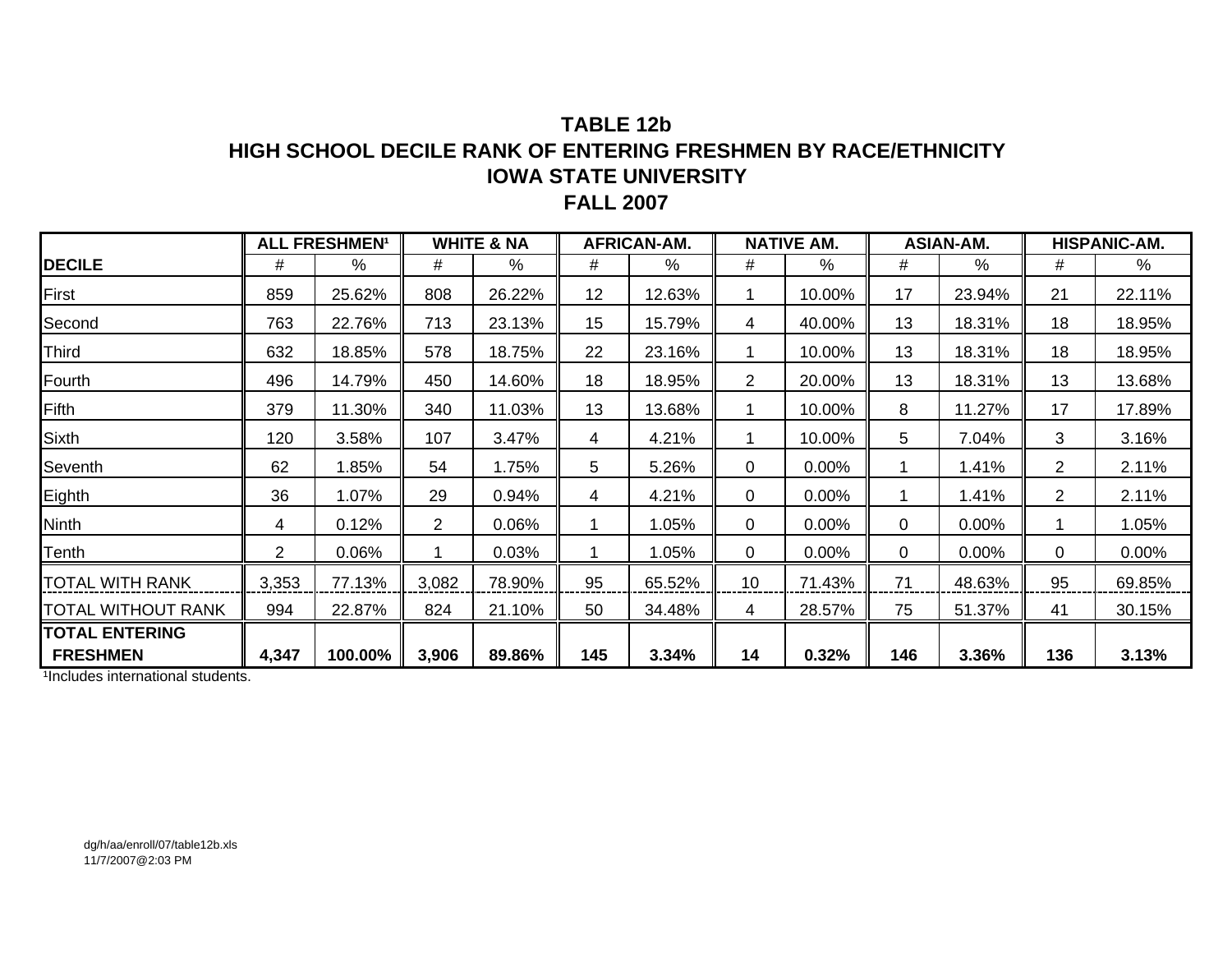### **TABLE 12cHIGH SCHOOL DECILE RANK OF ENTERING FRESHMEN BY RACE/ETHNICITYUNIVERSITY OF NORTHERN IOWA FALL 2007**

|                                 |       | <b>ALL FRESHMEN</b> |       | <b>WHITE &amp; NA</b> |                | <b>AFRICAN-AM.</b> |                | <b>NATIVE AM.</b> |                | <b>ASIAN-AM.</b> |                | <b>HISPANIC-AM.</b> |
|---------------------------------|-------|---------------------|-------|-----------------------|----------------|--------------------|----------------|-------------------|----------------|------------------|----------------|---------------------|
| <b>DECILE</b>                   | #     | %                   | #     | %                     | #              | %                  | #              | %                 | #              | %                | #              | $\%$                |
| First                           | 351   | 18.98%              | 337   | 19.28%                | 8              | 18.60%             |                | 10.00%            | $\overline{2}$ | 11.76%           | 3              | 9.68%               |
| Second                          | 368   | 19.90%              | 353   | 20.19%                | 3              | 6.98%              | $\overline{2}$ | 20.00%            | 3              | 17.65%           | $\overline{7}$ | 22.58%              |
| Third                           | 354   | 19.15%              | 341   | 19.51%                | 6              | 13.95%             | 0              | 0.00%             | 3              | 17.65%           | 4              | 12.90%              |
| Fourth                          | 308   | 16.66%              | 283   | 16.19%                | 11             | 25.58%             | 3              | 30.00%            | 4              | 23.53%           | $\overline{7}$ | 22.58%              |
| Fifth                           | 255   | 13.79%              | 241   | 13.79%                | $\overline{7}$ | 16.28%             | $\overline{2}$ | 20.00%            |                | 5.88%            | 4              | 12.90%              |
| Sixth                           | 140   | 7.57%               | 129   | 7.38%                 | 6              | 13.95%             | $\overline{2}$ | 20.00%            |                | 5.88%            | $\overline{2}$ | 6.45%               |
| Seventh                         | 51    | 2.76%               | 46    | 2.63%                 | 0              | 0.00%              | 0              | 0.00%             | 3              | 17.65%           | $\overline{2}$ | 6.45%               |
| Eighth                          | 15    | 0.81%               | 12    | 0.69%                 |                | 2.33%              | 0              | 0.00%             | 0              | 0.00%            | $\overline{2}$ | 6.45%               |
| Ninth                           | 6     | 0.32%               | 5     | 0.29%                 |                | 2.33%              | 0              | 0.00%             | 0              | 0.00%            | 0              | 0.00%               |
| Tenth                           |       | 0.05%               |       | 0.06%                 | 0              | 0.00%              | 0              | 0.00%             | 0              | 0.00%            | 0              | 0.00%               |
| TOTAL WITH RANK                 | ,849  | 92.87%              | 1,748 | 93.03%                | 43             | 82.69%             | 10             | 100.00%           | 17             | 94.44%           | 31             | 96.88%              |
| TOTAL WITHOUT RANK <sup>1</sup> | 142   | 7.13%               | 131   | 6.97%                 | 9              | 17.31%             | 0              | $0.00\%$          |                | 5.56%            |                | 3.13%               |
| <b>TOTAL ENTERING</b>           |       |                     |       |                       |                |                    |                |                   |                |                  |                |                     |
| <b>FRESHMEN</b>                 | 1,991 | 100.00%             | 1,879 | 94.37%                | 52             | 2.61%              | 10             | 0.50%             | 18             | 0.90%            | 32             | 1.61%               |

1International students are included in the category White & NA.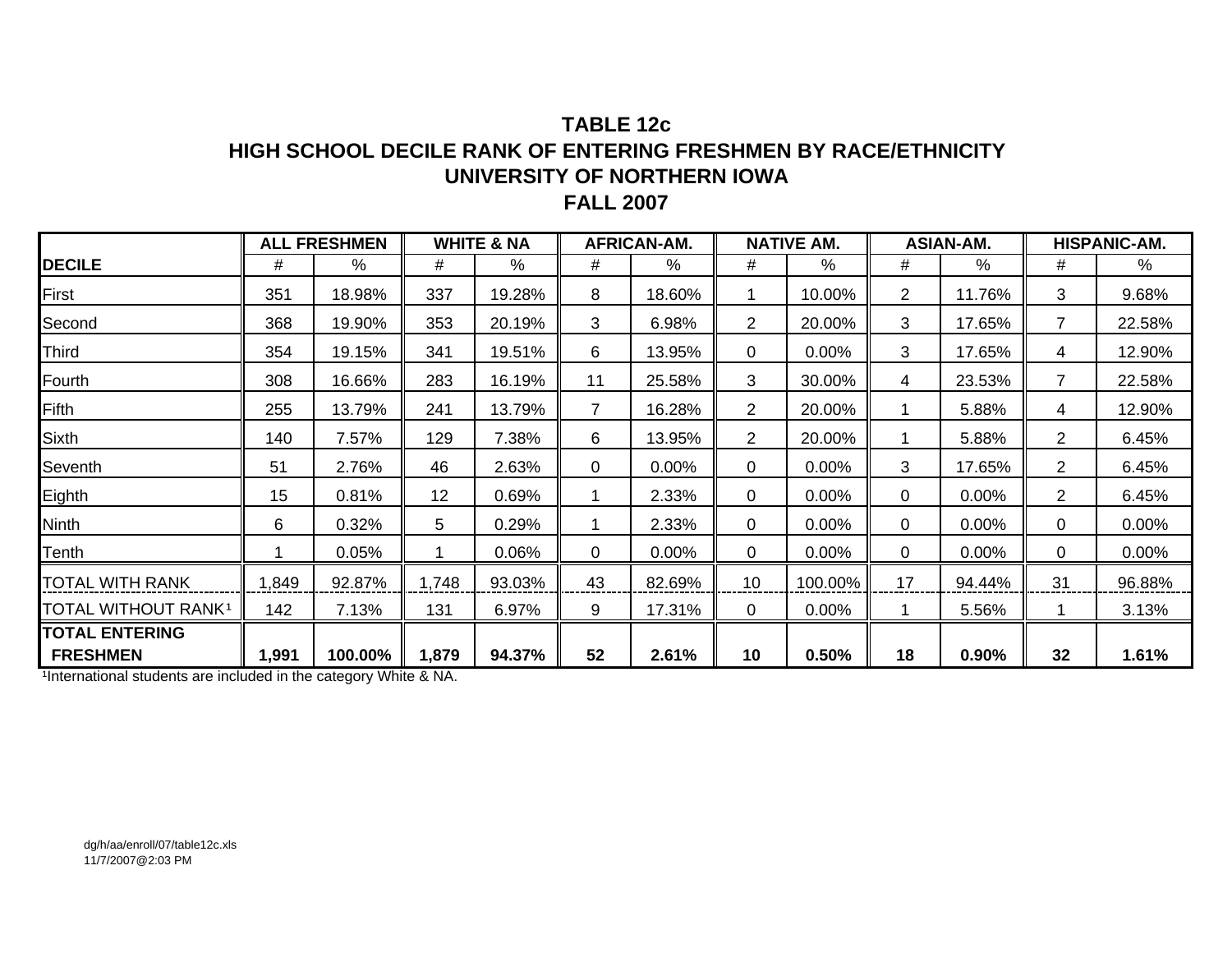# **TABLE 13 ACT COMPOSITE SCORES FOR ENTERING FRESHMEN AT REGENT UNIVERSITIES FALL 1976 to FALL 2007**

|             |             | <b>SUI</b>    |             | <b>ISU</b>                     |             | <b>UNI</b>    | <b>NATIONAL</b> | <b>STATE</b> |
|-------------|-------------|---------------|-------------|--------------------------------|-------------|---------------|-----------------|--------------|
| <b>YEAR</b> | <b>MEAN</b> | <b>MEDIAN</b> | <b>MEAN</b> | <b>MEDIAN</b>                  | <b>MEAN</b> | <b>MEDIAN</b> | <b>MEAN</b>     | <b>MEAN</b>  |
|             |             |               |             |                                |             |               |                 |              |
| 1976        | 23.0        | 24.1          | 23.9        | 25.1                           | 21.2        | 21.0          | 18.3            | 20.6         |
| 1977        | 23.1        | 24.1          | 23.5        | 24.5                           | 20.7        | 21.0          | 18.4            | 20.4         |
| 1978        | 22.9        | 24.0          | 23.8        | 24.9                           | 20.6        | 21.0          | 18.5            | 20.4         |
| 1979        | 23.1        | 23.9          | 23.4        | 24.4                           | 20.6        | 21.0          | 18.6            | 20.5         |
| 1980        | 23.1        | 23.3          | 23.4        | 24.3                           | 20.5        | 21.0          | 18.5            | 20.3         |
| 1981        | 23.2        | 23.6          | 23.4        | 24.5                           | 20.6        | 21.0          | 18.5            | 20.3         |
| 1982        | 23.4        | 23.6          | 23.5        | 24.5                           | 20.6        | 21.0          | 18.4            | 20.2         |
| 1983        | 23.3        | 23.5          | 23.0        | 24.1                           | 20.8        | 21.0          | 18.3            | 20.2         |
| 1984        | 23.4        | 23.9          | 23.1        | 24.1                           | 21.0        | 21.0          | 18.5            | 20.3         |
| 1985        | 23.6        | 24.1          | 22.8        | 23.8                           | 21.3        | 22.0          | 18.6            | 20.6         |
| 1986        | 23.7        | 24.1          | 23.0        | 23.9                           | 22.1        | 22.8          | 18.8            | 20.3         |
| 1987        | 23.6        | 24.1          | 23.1        | 24.1                           | 21.8        | 22.5          | 18.7            | 20.3         |
| 1988        | 23.7        | 24.2          | 23.2        | 24.2                           | 21.8        | 22.6          | 18.8            | 20.1         |
| 1989        | 23.7        | 24.3          | 23.1        | 24.1                           | 21.6        | 22.3          | 18.6            | 20.6         |
|             |             |               |             | <b>Enhanced ACT Assessment</b> |             |               |                 |              |
| 1990        | 24.1        | 24.4          | 24.5        | 25.2                           | 23.1        | 23.4          | 20.6            | 21.8         |
| 1991        | 24.4        | 24.1          | 24.1        | 24.6                           | 22.8        | 23.0          | 20.6            | 21.7         |
| 1992        | 24.4        | 24.1          | 24.0        | 24.4                           | 22.9        | 23.2          | 20.6            | 21.6         |
| 1993        | 24.5        | 24.3          | 24.2        | 24.6                           | 23.0        | 23.3          | 20.7            | 21.8         |
| 1994        | 24.4        | 24.0          | 24.2        | 24.7                           | 23.1        | 23.3          | 20.8            | 21.9         |
| 1995        | 24.3        | 24.0          | 24.2        | 24.5                           | 23.0        | 23.3          | 20.8            | 21.8         |
| 1996        | 24.5        | 24.4          | 24.4        | 24.7                           | 23.2        | 23.4          | 20.9            | 21.9         |
| 1997        | 24.7        | 24.5          | 24.4        | 24.8                           | 23.6        | 23.5          | 21.0            | 22.1         |
| 1998        | 24.7        | 24.5          | 24.5        | 24.8                           | 23.3        | 23.5          | 21.0            | 22.1         |
| 1999        | 24.6        | 24.5          | 24.4        | 24.8                           | 23.0        | 23.2          | 21.0            | 22.0         |
| 2000        | 24.6        | 24.0          | 24.4        | 24.7                           | 23.0        | 23.3          | 21.0            | 22.0         |
| 2001        | 24.5        | 24.4          | 24.4        | 24.7                           | 22.9        | 23.2          | 21.0            | 22.0         |
| 2002        | 24.6        | 24.4          | 24.4        | 24.8                           | 22.7        | 22.0          | 20.8            | 22.0         |
| 2003        | 24.8        | 24.7          | 24.6        | 24.5                           | 22.9        | 23.0          | 20.8            | 22.0         |
| 2004        | 24.7        | 24.6          | 24.6        | 24.5                           | 22.9        | 23.0          | 20.9            | 22.0         |
| 2005        | 24.7        | 24.6          | 24.4        | 24.2                           | 22.8        | 23.0          | 20.9            | 22.0         |
| 2006        | 24.8        | 24.8          | 24.5        | 24.3                           | 23.0        | 23.8          | 21.1            | 22.1         |
| 2007        | 25.1        | 25.1          | 24.5        | 24.3                           | 23.0        | 23.2          | 21.2            | 22.3         |

11/7/2007@2:03 PM dg/h/aa/enroll07/table13.xls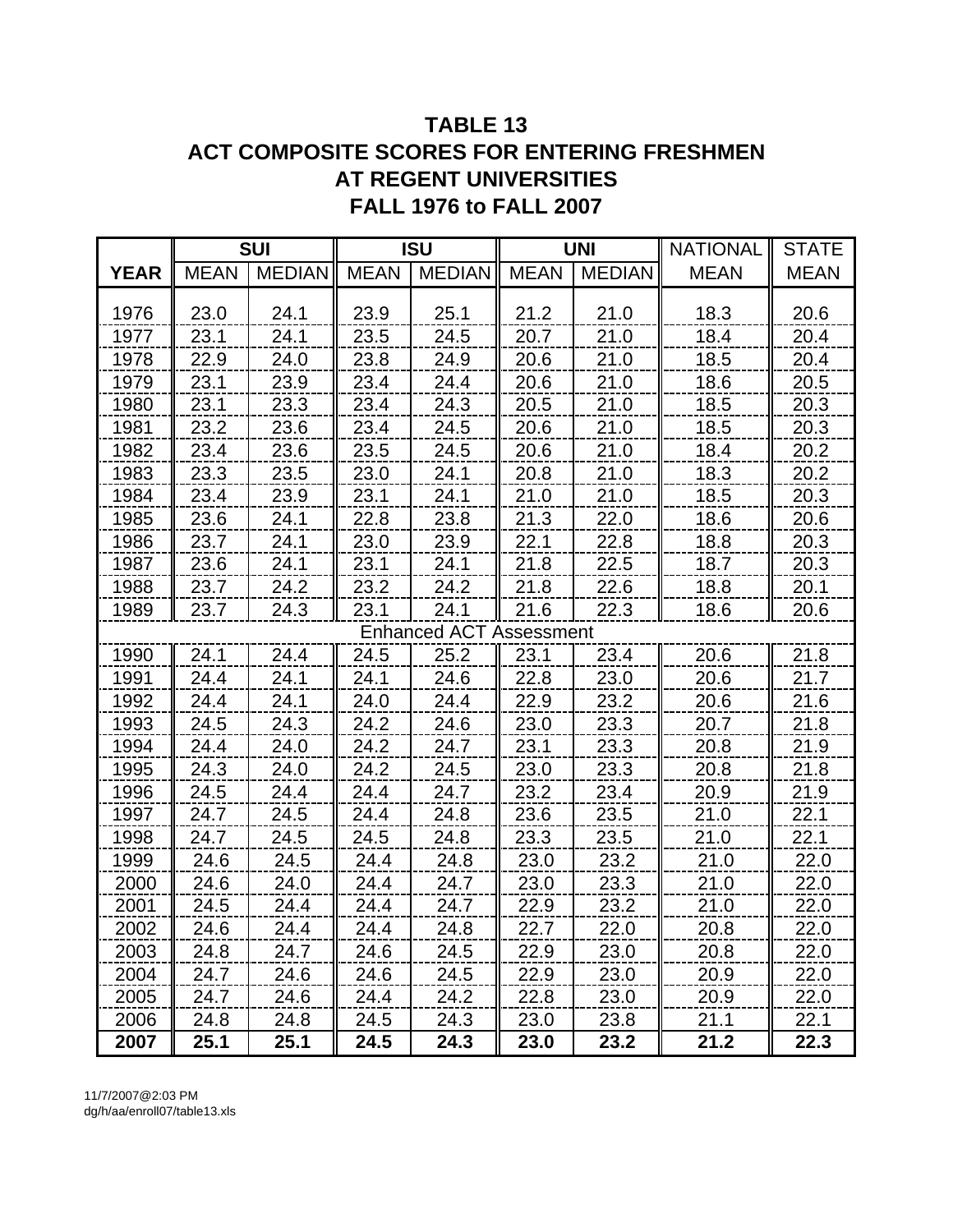#### **TABLE 14 ACT COMPOSITE SCORES EXPRESSED BY QUARTILE RANGE FOR NEW FRESHMAN STUDENTS AT REGENT UNIVERSITIES FALL 1988 to FALL 2007**

|       |                 | Lower Q1                  |                               |                 | $Q2 + Q3$                 |                                                               |                         | <b>Upper Q4</b>               |                 |
|-------|-----------------|---------------------------|-------------------------------|-----------------|---------------------------|---------------------------------------------------------------|-------------------------|-------------------------------|-----------------|
| Year  |                 | (Lower to Upper Limits)   |                               |                 | (Lower to Upper Limits)   |                                                               |                         | (Lower to Upper Limits)       |                 |
|       | <b>SUI</b>      | $\overline{\mathsf{ISU}}$ | <b>UNI</b>                    | SUI             | $\overline{\mathsf{ISU}}$ | <b>UNI</b>                                                    | $\overline{\text{SUI}}$ | $\overline{\mathsf{ISU}}$     | <b>UNI</b>      |
| 1988* | $6.00 - 21.70$  | $8.00 - 21.63$            | $9.0 - 20.39$                 | $21.8 - 26.6$   | 21.64 - 27.14             | $20.40 - 26.02$                                               | 26.70 - 34.0            | 27.15 - 35.00                 | $26.03 - 34.00$ |
|       |                 |                           |                               |                 |                           |                                                               |                         |                               |                 |
| 1989* | $8.00 - 21.90$  | $7.00 - 21.12$            | $8.0 - 20.22$                 | $22.0 - 26.6$   | 21.13 - 27.28             | 20.23 - 26.01                                                 | 26.70 - 34.0            | 27.29 - 35.00                 | 26.02 - 32.00   |
|       |                 |                           |                               |                 |                           |                                                               |                         |                               |                 |
| 1990  | $9.00 - 22.50$  | 13.00 - 21.53             | 12.0 - 21.05                  | $22.6 - 27.3$   | 21.54 - 27.24             | $21.06 - 26.15$                                               |                         | 27.40 - 34.00   27.25 - 35.00 | 26.16 - 35.00   |
|       |                 |                           |                               |                 |                           |                                                               |                         |                               |                 |
| 1991  | 13.00 - 22.30   | 12.00 - 21.40             | $11.0 - 20.86$                | $22.4 - 27.4$   | 21.41 - 26.60             | 20.87 - 25.61                                                 | 27.50 - 35.00           | 26.61 - 35.00                 | 25.62 - 33.00   |
|       |                 |                           |                               |                 |                           |                                                               |                         |                               |                 |
| 1992  | 14.00 - 22.30   | 13.00 - 21.27             | 15.0 - 20.86                  | $22.4 - 27.5$   | 21.28 - 26.68             | 20.87 - 25.68                                                 | 27.60 - 34.00           | 26.69 - 35.00                 | 25.69 - 34.00   |
|       |                 |                           |                               |                 |                           |                                                               |                         |                               |                 |
| 1993  | 13.00 - 22.60   | 12.00 - 21.43             | 13.0 - 20.99                  | $22.7 - 27.4$   | 21.44 - 26.80             | 21.00 - 25.82                                                 | 27.50 - 35.00           | 26.81 - 36.00                 | 25.83 - 34.00   |
|       |                 |                           |                               |                 |                           |                                                               |                         |                               |                 |
| 1994  | 13.00 - 22.30   | 12.00 - 21.38             | 14.0 - 21.08                  | $22.4 - 27.2$   | 21.39 - 26.95             | 21.09 - 25.87                                                 | 27.30 - 35.00           | 26.96 - 35.00                 | 25.88 - 34.00   |
|       |                 |                           |                               |                 |                           |                                                               |                         |                               |                 |
| 1995  | 13.00 - 22.30   | 13.00 - 21.36             | 13.00 - 21.03                 | 22.40 - 27.10   | 21.37 - 26.81             | 21.04 - 25.75                                                 | 27.20 - 35.00           | 26.82 - 36.00                 | 25.76 - 35.00   |
|       |                 |                           |                               |                 |                           |                                                               |                         |                               |                 |
| 1996  | 13.00 - 22.20   | 13.00 - 21.54             | 13.00 - 21.25                 | $22.30 - 27.10$ | 21.55 - 27.14             | 21.26 - 26.04                                                 | 27.20 - 35.00           | 27.15 - 36.00                 | 26.05 - 33.00   |
|       |                 |                           |                               |                 |                           |                                                               |                         |                               |                 |
| 1997  | 14.00 - 22.10   | 12.00 - 21.48             | 14.00 - 21.09                 | $22.2 - 27.0$   | 21.49 - 27.02             | $21.10 - 26.03$                                               | 27.10 - 35.00           | 27.03 - 36.00                 | $26.04 - 35.00$ |
|       |                 |                           |                               |                 |                           |                                                               |                         |                               |                 |
| 1998  | 12.00 - 22.20   | 12.00 - 21.65             | 12.00 - 20.24                 | 22.30 - 27.00   | 21.66 - 27.21             | 20.25 - 26.14                                                 |                         | 27.10 - 36.00   27.22 - 36.00 | $26.15 - 33.00$ |
|       |                 |                           |                               |                 |                           |                                                               |                         |                               |                 |
| 1999  | 12.00 - 22.20   | 14.00 - 21.42             | 12.00 - 20.95                 | 22.30 - 27.10   | 21.43 - 26.98             | 20.96 - 25.87                                                 |                         | 27.20 - 35.00   26.99 - 36.00 | 25.88 - 34.00   |
|       |                 |                           |                               |                 |                           |                                                               |                         |                               |                 |
| 2000  | 13.00 - 22.20   | 13.00 - 21.55             | 12.00 - 20.00                 | 22.30 - 27.10   | 21.56 - 27.18             | 20.01 - 25.74                                                 |                         | 27.20 - 36.00   27.19 - 36.00 | 25.75 - 34.00   |
|       |                 |                           |                               |                 |                           |                                                               |                         |                               |                 |
| 2001  | 13.00 - 22.20   | 12.00 - 21.64             | $10.00 - 20.75$               | 22.30 - 27.10   | 21.65 - 27.00             | 20.76 - 24.74                                                 | 27.20 - 35.00           | 27.01 - 36.00                 | 24.75 - 36.00   |
|       |                 |                           |                               |                 |                           |                                                               |                         |                               |                 |
| 2002  | 12.00 - 22.20   | 14.00 - 21.60             | 11.00 - 20.00                 | 22.30 - 27.00   | 21.61 - 27.14             | $20.10 - 24.9$                                                |                         | 27.00 - 35.00   27.15 - 36.00 | 25.00 - 34.00   |
|       |                 |                           |                               |                 |                           |                                                               |                         |                               |                 |
| 2003  | $11.00 - 22.10$ |                           | $13.00 - 21.73$ 12.00 - 20.00 | 22.20 - 27.00   | 21.74 - 27.41             | $20.10 - 24.9$                                                |                         | 27.10 - 36.00   27.42 - 35.00 | 25.00 - 34.00   |
|       |                 |                           |                               |                 |                           |                                                               |                         |                               |                 |
| 2004  | 13.00 - 22.10   | 13.00 - 21.69             | 13.00 - 20.00                 | 22.20 - 27.00   | 21.70 - 27.44             | $20.10 - 25.00$                                               | 27.10 - 35.00           | 27.45 - 36.00                 | 25.10 - 35.00   |
|       |                 |                           |                               |                 |                           |                                                               |                         |                               |                 |
| 2005  | 14.00 - 22.10   | 12.00 - 21.59             | 12.00 - 20.00                 | 22.20 - 27.00   | 21.60 - 27.03             | $20.10 - 25.00$                                               | 27.10 - 36.00           | 27.04 - 35.00                 | 25.10 - 35.00   |
|       |                 |                           |                               |                 |                           |                                                               |                         |                               |                 |
| 2006  | 13.00 - 23.40   | 11.00 - 21.62             | 13.00 - 20.97                 | 23.50 - 27.00   | 21.63 - 27.10             | 20.98 - 25.77                                                 | 27.10 - 35.00           | 27.11 - 36.00                 | 25.78 - 35.00   |
|       |                 |                           |                               |                 |                           |                                                               |                         |                               |                 |
| 2007  | 12.00 - 23.40   | $10.00 - 21.75$           | $9.00 - 20.93$                | $23.50 - 27.00$ |                           | 21.76 - 27.25   20.94 - 25.73   27.10 - 36.00   27.36 - 36.00 |                         |                               | 25.74 - 34.00   |

\* ACT scores for year 1987 through 1989 converted to "Enhanced" ACT norms.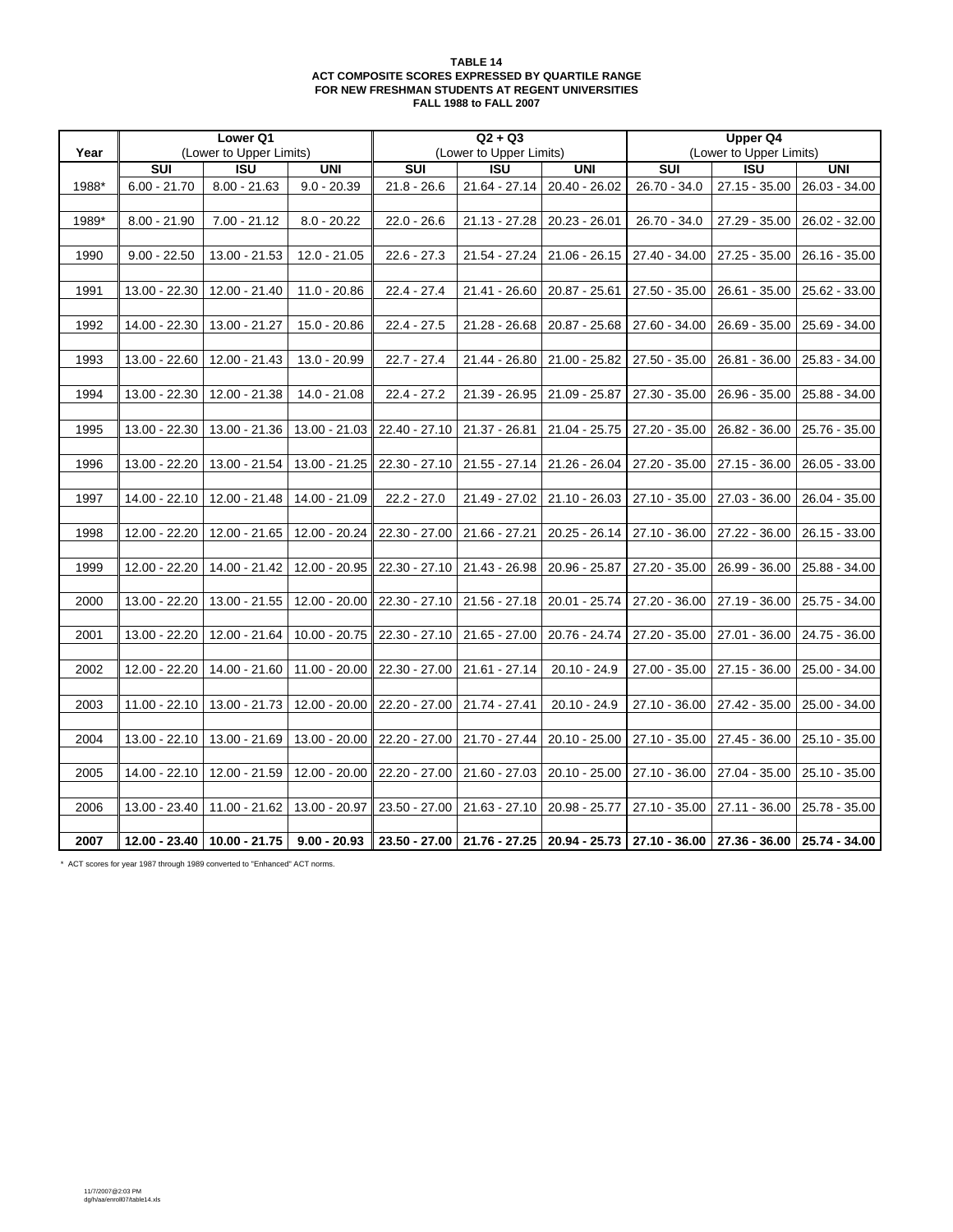# **TABLE 15ENROLLMENT AT REGENT UNIVERSITIESBY RESIDENCE AND EDUCATIONAL LEVELFALL 2002 to FALL 2007**

|                     |              |            |            | <b>Fall 2002</b> |                     |        |            | <b>Fall 2003</b> |                     |        |            | <b>Fall 2004</b> |                     |
|---------------------|--------------|------------|------------|------------------|---------------------|--------|------------|------------------|---------------------|--------|------------|------------------|---------------------|
|                     |              | <b>SUI</b> | <b>ISU</b> | UNI              | <b>Regent Total</b> | SUI*   | <b>ISU</b> | UNI              | <b>Regent Total</b> | SUI*   | <b>ISU</b> | UNI              | <b>Regent Total</b> |
| Undergraduate       | Resident     | 13,769     | 17,586     | 11,504           | 42,859              | 13,678 | 17,104     | 11,061           | 41,843              | 13,801 | 16,424     | 10,516           | 40,741              |
|                     | Non-Resident | 6.718      | 5.413      | 778              | 12,909              | 6,555  | 5,126      | 713              | 12,394              | 6,334  | 4,930      | 704              | 11,968              |
|                     | Total        | 20,487     | 22,999     | 12,282           | 55,768              | 20,233 | 22,230     | 11.774           | 54,237              | 20,135 | 21,354     | 11,220           | 52,709              |
|                     |              |            |            |                  |                     |        |            |                  |                     |        |            |                  |                     |
| Graduate            | Resident     | 2,196      | 2,087      | 1,277            | 5,560               | 2,209  | 2,121      | ,295             | 5,625               | 2,114  | 2,037      | 1,277            | 5,428               |
|                     | Non-Resident | 3,151      | 2,412      | 367              | 5,930               | 3,261  | 2,620      | 372              | 6,253               | 3,332  | 2,581      | 327              | 6,240               |
|                     | Total        | 5,347      | 4,499      | ,644             | 11,490              | 5,470  | 4,741      | 667, ا           | 11,878              | 5,446  | 4,618      | 1,604            | 11,668              |
|                     |              |            |            |                  |                     |        |            |                  |                     |        |            |                  |                     |
| <b>Professional</b> | Resident     | 2,809      | 253        |                  | 3,062               | 3,000  | 263        |                  | 3,263               | 3,081  | 261        |                  | 3,342               |
|                     | Non-Resident | 1054       | 147        |                  | 1,201               | 042, ا | 146        |                  | 1,188               | ,083   | 147        |                  | 1,230               |
|                     | <b>Total</b> | 3,863      | 400        |                  | 4,263               | 4,042  | 409        |                  | 4,451               | 4,164  | 408        |                  | 4,572               |
|                     |              |            |            |                  |                     |        |            |                  |                     |        |            |                  |                     |
| <b>Total</b>        | Resident     | 18,774     | 19,926     | 12,781           | 51,481              | 18,887 | 19,488     | 12,356           | 50,731              | 18,996 | 18,722     | 11,793           | 49,511              |
|                     | Non-Resident | 10,923     | 7,972      | 1145             | 20,040              | 10,858 | 7,892      | 1,085            | 19,835              | 10,749 | 7,658      | 1031             | 19,438              |
|                     | Total        | 29,697     | 27,898     | 13,926           | 71,521              | 29,745 | 27,380     | 13,441           | 70,566              | 29,745 | 26,380     | 12,824           | 68,949              |

|                      |              |        |            | <b>Fall 2005</b> |                     |        |            | <b>Fall 2006</b> |                     |        |            | <b>Fall 2007</b> |                     |
|----------------------|--------------|--------|------------|------------------|---------------------|--------|------------|------------------|---------------------|--------|------------|------------------|---------------------|
|                      |              | SUI*   | <b>ISU</b> | UNI              | <b>Regent Total</b> | SUI    | <b>ISU</b> | <b>UNI</b>       | <b>Regent Total</b> | SUI    | <b>ISU</b> | <b>UNI</b>       | <b>Regent Total</b> |
| <b>Undergraduate</b> | Resident     | 13,919 | 15,984     | 10,185           | 40,088              | 14,011 | 15,735     | 9,907            | 39,653              | 13,808 | 15,948     | 10,157           | 39,913              |
|                      | Non-Resident | 6,381  | 4,748      | 767              | 11,896              | 6,727  | 4,705      | 795              | 12,227              | 7,099  | 5,056      | 853              | 13,008              |
|                      | Total        | 20,300 | 20,732     | 10,952           | 51,984              | 20,738 | 20,440     | 10,702           | 51,880              | 20,907 | 21,004     | 11,010           | 52,921              |
|                      |              |        |            |                  |                     |        |            |                  |                     |        |            |                  |                     |
| <b>Graduate</b>      | Resident     | 2,099  | 2,042      | 1,215            | 5,356               | 2,059  | 1,973      | ,222             | 5,254               | 2,145  | 2,010      | 1,287            | 5,442               |
|                      | Non-Resident | 3,313  | 2,536      | 346              | 6,195               | 3,329  | 2,610      | 336              | 6,275               | 3,337  | 2,654      | 312              | 6,303               |
|                      | Total        | 5,412  | 4,578      | 561,             | 11,551              | 5,388  | 4,583      | 1,558            | 11,529              | 5,482  | 4,664      | 1,599            | 11,745              |
|                      |              |        |            |                  |                     |        |            |                  |                     |        |            |                  |                     |
| Professional         | Resident     | 2,878  | 264        |                  | 3,142               | 2,833  | 253        |                  | 3,086               | 2,971  | 256        |                  | 3,227               |
|                      | Non-Resident | 0.052  | 167        |                  | 1,219               | 020,   | 186        |                  | ,206                | 1,049  | 236        |                  | ,285                |
|                      | Total        | 3,930  | 431        |                  | 4,361               | 3,853  | 439        |                  | 4,292               | 4,020  | 492        |                  | 4,512               |
|                      |              |        |            |                  |                     |        |            |                  |                     |        |            |                  |                     |
| <b>Total</b>         | Resident     | 18,896 | 18,290     | 11,400           | 48,586              | 18,903 | 17,961     | 11,129           | 47,993              | 18,924 | 18,214     | 11.444           | 48,582              |
|                      | Non-Resident | 10,746 | 7,451      | 1,113            | 19,310              | 11,076 | 7,501      | 1,131            | 19,708              | 11,485 | 7,946      | 1,165            | 20,596              |
|                      | Total        | 29,642 | 25,741     | 12,513           | 67,896              | 29,979 | 25,462     | 12,260           | 67,701              | 30,409 | 26,160     | 12,609           | 69,178              |

\* Beginning in Fall 2000, MBA students are reported as professional school students.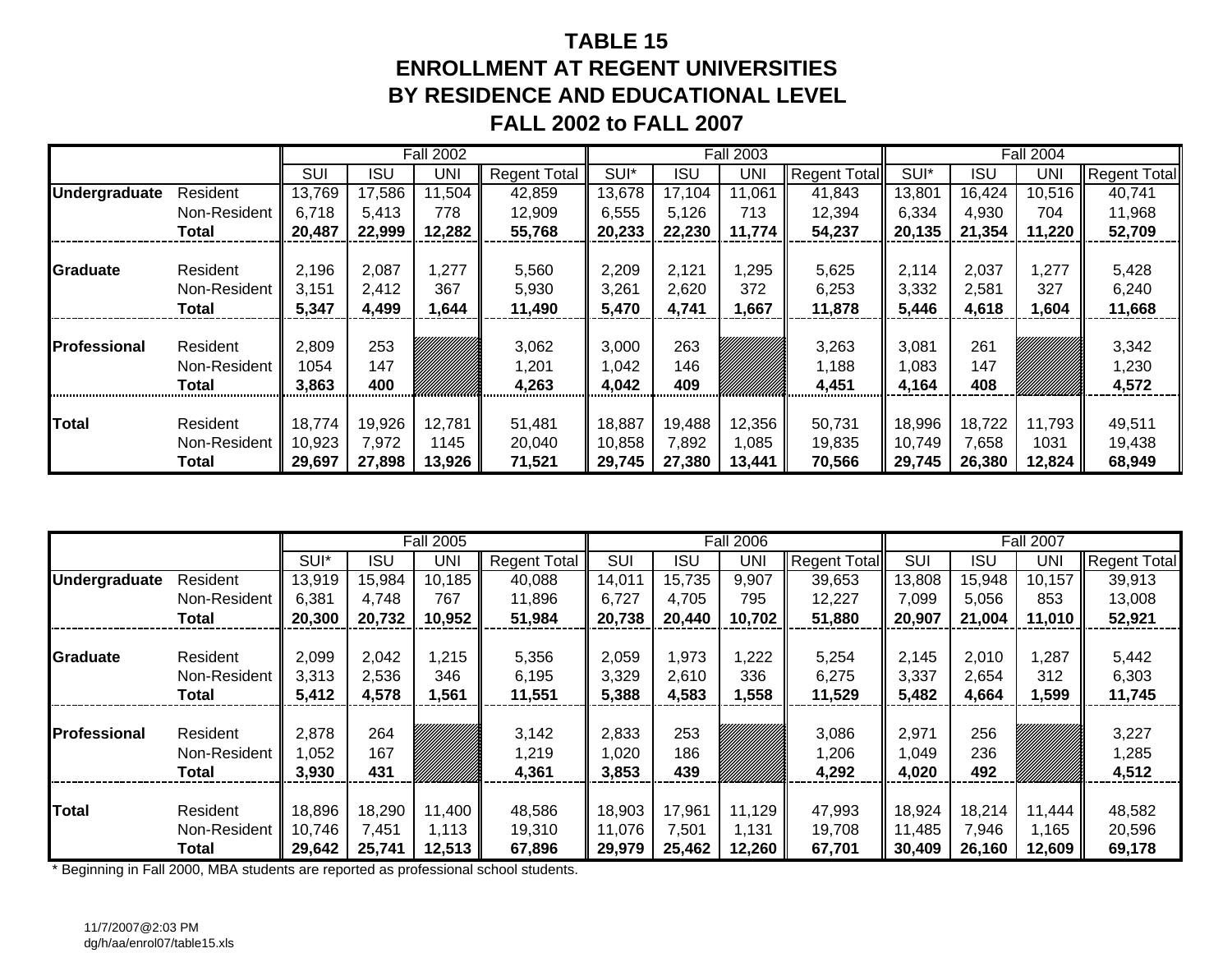#### **TABLE 16 ENROLLMENT OF WOMEN AT REGENT UNIVERSITIES FALL 1997 to FALL 2007**

|                              |                 | 1998    |        | 1999               | 2000   |         | 2001   |              |          | 2002    |        | 2003    | 2004   |         | 2005   |         |        | 2006    |        | 2007    |                    |                        |
|------------------------------|-----------------|---------|--------|--------------------|--------|---------|--------|--------------|----------|---------|--------|---------|--------|---------|--------|---------|--------|---------|--------|---------|--------------------|------------------------|
|                              | Number          | Percent | Number | Percent            | Number | Percent | Number | Percent      | I Number | Percent | Number | Percent | Number | Percent | Number | Percent | Number | Percent | Number | Percent | One Year<br>Change | Ten Year<br>Change     |
| <b>UNIVERSITY OF IOWA</b>    |                 |         |        |                    |        |         |        |              |          |         |        |         |        |         |        |         |        |         |        |         |                    |                        |
| Undergraduate                | 10.609          | 54.9%   | 10.637 | 54.4%              | 10,509 | 54.5%   | 10,705 | 54.6% 11,223 |          | 54.8%   | 11,004 | 54.4%   | 10.899 | 54.1%   | 10,851 | 53.5%   | 10,974 | 52.9%   | 11.024 | 52.7%   | 0.5%               | 3.9%                   |
| Graduate                     | 3.327           | 51.2%   | 3,297  | 51.5%              | 2.990  | 54.3%   | 3.002  | 56.4%        | 3.068    | 57.4%   | 3,146  | 57.5%   | 3,091  | 56.8%   | 3.009  | 55.6%   | 3.024  | 56.1%   | 3.118  | 56.9%   | 3.1%               | $-6.3%$                |
| Professional                 | 1,228           | 42.7%   | 1.268  | 43.6%              | 1.443  | 40.9%   | 1.570  | 40.8%        | 1.618    | 41.9%   | 1.699  | 42.0%   | 1.775  | 42.6%   | 1.698  | 43.2%   | 1.656  | 43.0%   | 1.670  | 41.5%   | 0.8%               | 36.0%                  |
| <b>TOTAL</b>                 | 15.164          | 52.8%   | 15.202 | 52.7%              | 14,942 | 52.8%   | 15,277 | 53.1%        | 15.909   | 53.6%   | 15,849 | 53.3%   | 15,765 | 53.0%   | 15,558 | 52.5%   | 15,654 | 52.2%   | 15.812 | 52.0%   | 1.0%               | 4.3%                   |
| <b>IOWA STATE UNIVERSITY</b> |                 |         |        |                    |        |         |        |              |          |         |        |         |        |         |        |         |        |         |        |         |                    |                        |
| Undergraduate                | 9.28            | 44.1%   | 9.615  | 44.7%              | 9,840  | 44.6%   | 10.233 | 44.4%        | 10.179   | 44.3%   | 9.753  | 43.9%   | 9.371  | 43.9%   | 9.024  | 43.5%   | 8.894  | 43.5%   | 9.060  | 43.1%   | 1.9%               | $-2.4%$                |
| Graduate                     | 1.689<br>------ | 40.6%   | 1,726  | 41.0%<br>--------- | 1.765  | 40.4%   | 1.791  | 41.0%        | 1.816    | 40.4%   | 1.878  | 39.6%   | 1.910  | 41.4%   | 1.895  | 41.4%   | 1.930  | 42.1%   | 1.877  | 40.2%   | $-2.7%$            | 11.1%<br>.             |
| Professional                 | 240             | 61.2%   | 249    | 62.6%              | 250    | 63.5%   | 258    | 64.5%        | 272      | 68.0%   | 295    | 72.1%   | 299    | 73.3%   | 323    | 74.9%   | 328    | 74.7%   | 368    | 74.8%   | 12.2%              | 53.3%                  |
| <b>TOTAL</b>                 | 11.210          | 43.8%   | 11.590 | 44.4%              | 11.855 | 44.2%   | 12,282 | 44.1%        | 12,267   | 44.0%   | 11,926 | 43.6%   | 11,580 | 43.9%   | 11.242 | 43.7%   | 11.152 | 43.8%   | 11.305 | 43.2%   | 1.4%               | 0.8%                   |
| UNIVERSITY OF NORTHERN IOWA  |                 |         |        |                    |        |         |        |              |          |         |        |         |        |         |        |         |        |         |        |         |                    |                        |
| Undergraduate                | 6,739           | 57.3%   | 6,892  | 57.5%              | 7,048  | 57.7%   | 7,245  | 58.1%        | 7,042    | 57.3%   | 6,767  | 57.5%   | 6,383  | 56.9%   | 6,258  | 57.1%   | 6,091  | 56.9%   | 6,254  | 56.8%   | 2.7%               | $-7.2%$                |
| Graduate                     | 1.073           | 68.6%   | 1,024  | 65.3%<br>          | 1,016  | 65.3%   | 1,047  | 65.6%        | 1.102    | 67.0%   | 1.110  | 66.6%   | 1.074  | 67.0%   | 1,036  | 66.4%   | 1.033  | 66.3%   | 1.035  | 64.7%   | 0.2%               | $-3.5%$<br>----------- |
| <b>TOTAL</b>                 | 7.812           | 58.6%   | 7.916  | 58.4%              | 8.064  | 58.5%   | 8.292  | 58.9%        | 8.144    | 58.5%   | 7.877  | 58.6%   | 7.457  | 58.1%   | 7.294  | 58.3%   | 7.124  | 58.1%   | 7.289  | 57.8%   | 2.3%               | $-6.7%$                |
| <b>REGENTS TOTAL</b>         |                 |         |        |                    |        |         |        |              |          |         |        |         |        |         |        |         |        |         |        |         |                    |                        |
| Undergraduate                | 26.629          | 51.1%   | 27.144 | 51.2%              | 27,397 | 51.1%   | 28,183 | 51.1% 28,444 |          | 51.0%   | 27,524 | 50.7%   | 26.653 | 50.6%   | 26,133 | 50.3%   | 25,959 | 50.0%   | 26.338 | 49.8%   | 1.5%               | $-1.1%$                |
| Graduate                     | 6.089           | 49.8%   | 6.047  | 49.7%              | 5.77   | 50.5%   | 5.840  | 51.8%        | 5.986    | 52.1%   | 6.134  | 51.6%   | 6.075  | 52.1%   | 5.940  | 51.4%   | 5.987  | 51.9%   | 6.030  | 51.3%   | 0.7%               | $-1.0%$                |
| Professional                 | 1.468           | 44.9%   | 1.517  | 45.9%              | 1.693  | 43.2%   | 1.828  | 43.1%        | 1.890    | 44.3%   | 1.994  | 44.8%   | 2.074  | 45.4%   | 2.021  | 46.3%   | 1.984  | 46.2%   | 2.038  | 45.2%   | 2.7%               | 38.8%                  |
| <b>TOTAL</b>                 | 34.186          | 50.6%   | 34.708 | 50.7%              | 34,861 | 50.6%   | 35,851 | 50.7%        | 36,320   | 50.8%   | 35,652 | 50.5%   | 34,802 | 50.5%   | 34,094 | 50.2%   | 33,930 | 50.1%   | 34,406 | 49.7%   | 1.4%               | 0.6%                   |

In Fall 2000, MBA students were moved from the Graduate to the Professional school category at the University of Iowa.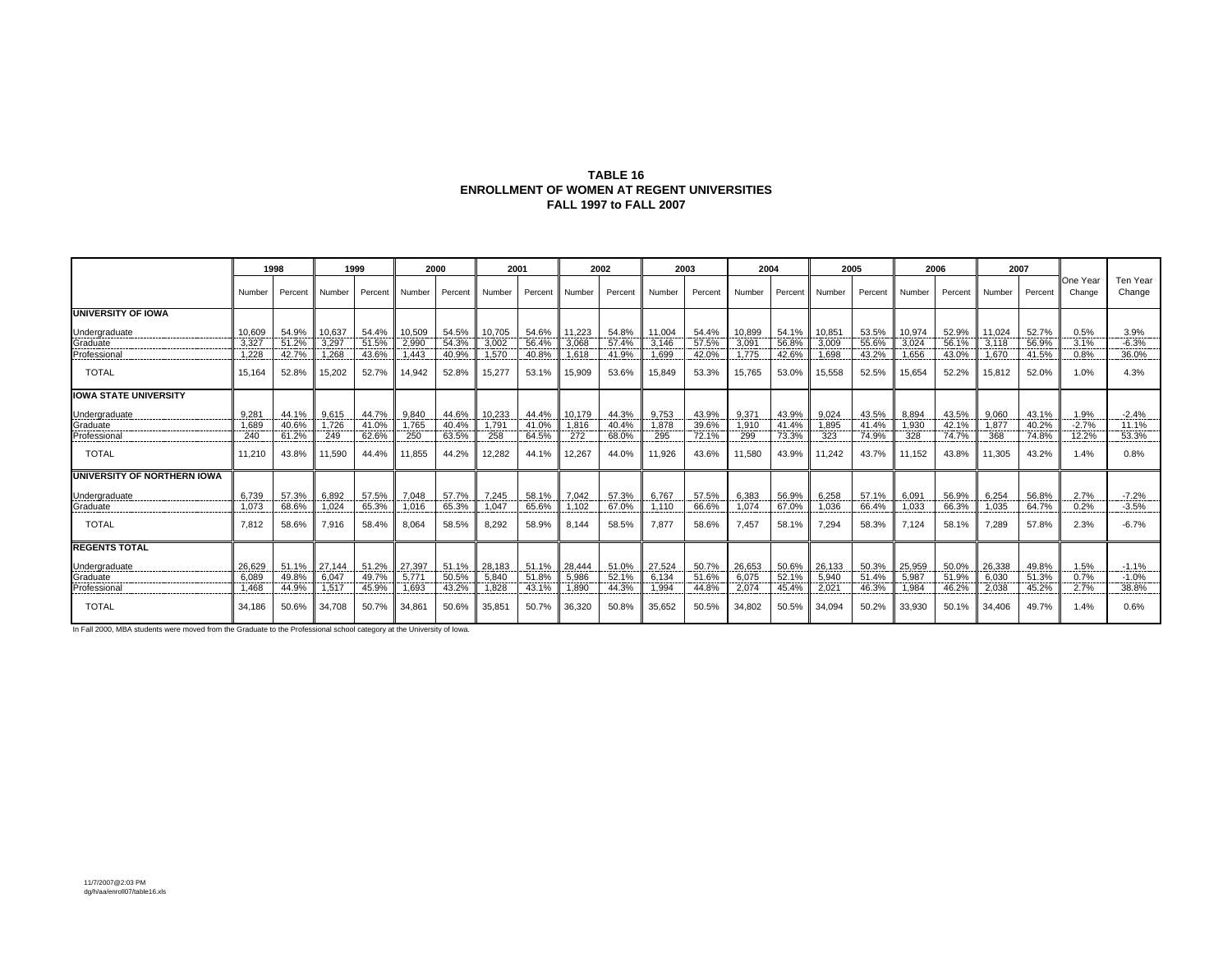# **TABLE 17aNUMBER OF DEGREES AWARDED AT REGENT UNIVERSITIES1996-1997 to 2006-2007**

|                     |        |        |        |        |           |           | <b>NUMBER OF DEGREES AWARDED</b> |        |        |        |        |
|---------------------|--------|--------|--------|--------|-----------|-----------|----------------------------------|--------|--------|--------|--------|
|                     | 96-97  | 97-98  | 98-99  | 99-00  | $00 - 01$ | $01 - 02$ | 02-03                            | 03-04  | 04-05  | 05-06  | 06-07  |
| <b>SUI</b>          |        |        |        |        |           |           |                                  |        |        |        |        |
| Undergraduate       | 3,471  | 3,406  | 3,662  | 3,857  | 3,696     | 3,783     | 4,086                            | 4,015  | 4,041  | 4,105  | 4,219  |
| Graduate            | 1,611  | 1,640  | 1,608  | 1,611  | 1,593     | 1,600     | 1,619                            | 1,658  | 1,753  | 1,442  | 1,395  |
| Professional        | 540    | 513    | 512    | 550    | 558       | 570       | 552                              | 547    | 583    | 894    | 827    |
| <b>TOTAL</b>        | 5,622  | 5,559  | 5,782  | 6,018  | 5,847     | 5,953     | 6,257                            | 6,220  | 6,377  | 6,441  | 6,441  |
|                     |        |        |        |        |           |           |                                  |        |        |        |        |
| <b>ISU</b>          |        |        |        |        |           |           |                                  |        |        |        |        |
| Undergraduate       | 3,845  | 3,876  | 3,818  | 4,039  | 4,019     | 4,163     | 4,481                            | 4,523  | 4,679  | 4,614  | 4,269  |
| Graduate            | 1,026  | 1,129  | 1,033  | 998    | 1,004     | 1,041     | 1,033                            | 1,046  | 1,104  | 1,174  | 1,048  |
| Professional        | 91     | 100    | 94     | 99     | 97        | 98        | 96                               | 104    | 93     | 106    | 97     |
| <b>TOTAL</b>        | 4,962  | 5,105  | 4,945  | 5,136  | 5,120     | 5,302     | 5,610                            | 5,673  | 5,876  | 5,894  | 5,414  |
| <b>UNI</b>          |        |        |        |        |           |           |                                  |        |        |        |        |
| Undergraduate       | 2,175  | 2,214  | 2,327  | 2,386  | 2,267     | 2,420     | 2,592                            | 2,584  | 2,669  | 2,423  | 2,259  |
| Graduate            | 438    | 365    | 442    | 444    | 399       | 431       | 426                              | 455    | 507    | 510    | 489    |
| <b>TOTAL</b>        | 2,613  | 2,579  | 2,769  | 2,830  | 2,666     | 2,851     | 3,018                            | 3,039  | 3,176  | 2,933  | 2,748  |
|                     |        |        |        |        |           |           |                                  |        |        |        |        |
| <b>REGENT TOTAL</b> |        |        |        |        |           |           |                                  |        |        |        |        |
| Undergraduate       | 9,491  | 9,496  | 9,807  | 10,282 | 9,982     | 10,366    | 11,159                           | 11,122 | 11,389 | 11,142 | 10,747 |
| Graduate            | 3,075  | 3,134  | 3,083  | 3,053  | 2,996     | 3,072     | 3,078                            | 3,159  | 3,364  | 3,126  | 2,932  |
| Professional        | 631    | 613    | 606    | 649    | 655       | 668       | 648                              | 651    | 676    | 1,000  | 924    |
| <b>TOTAL</b>        | 13,197 | 13,243 | 13,496 | 13,984 | 13,633    | 14,106    | 14,885                           | 14,932 | 15,429 | 15,268 | 14,603 |
|                     |        |        |        |        |           |           |                                  |        |        |        |        |

The reporting time frame is Summer, Fall, and Spring graduates.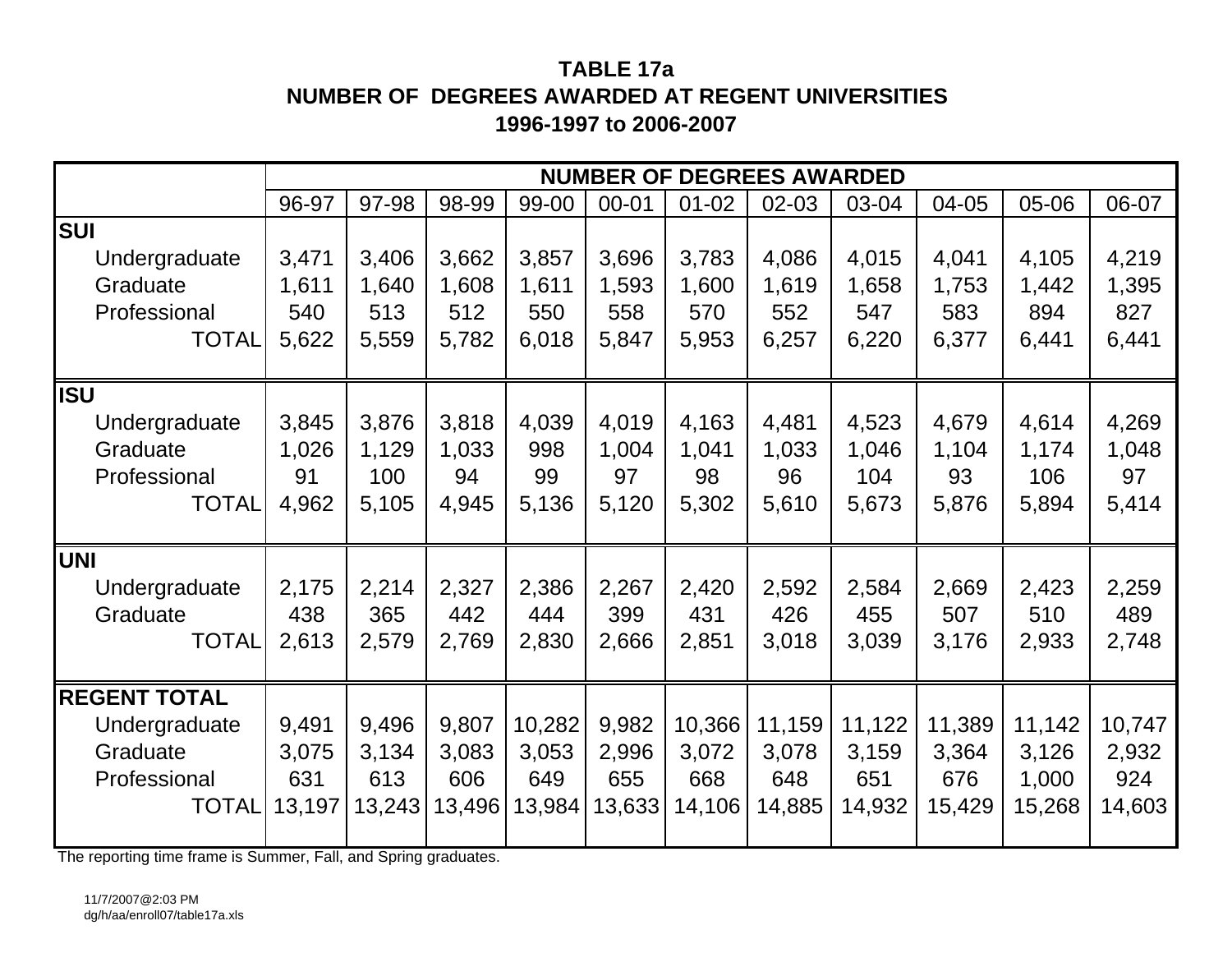### **TABLE 17b NUMBER OF GRADUATES BY GENDER AT REGENT UNIVERSITIES 1996-97 to 2006-07**

|                                   |             | Undergraduate |              |             | Graduate      |              |                 | Professional    |              |             | <b>Total</b>  |              |
|-----------------------------------|-------------|---------------|--------------|-------------|---------------|--------------|-----------------|-----------------|--------------|-------------|---------------|--------------|
|                                   | <b>Male</b> | <b>Female</b> | <b>Total</b> | <b>Male</b> | <b>Female</b> | <b>Total</b> | <b>Male</b>     | <b>Female</b>   | <b>Total</b> | <b>Male</b> | <b>Female</b> | <b>Total</b> |
| $\overline{\mathsf{s}\mathsf{u}}$ |             |               |              |             |               |              |                 |                 |              |             |               |              |
| 02-03                             | 1,714       | 2,301         | 4,015        | 740         | 857           | 1,597        | 285             | 267             | 552          | 2,739       | 3,425         | 6,164        |
| 03-04                             | 1,741       | 2,175         | 3.916        | 742         | 880           | 1,622        | 270             | 276             | 546          | 2,753       | 3,331         | 6,084        |
| 04-05                             | 1,725       | 2,241         | 7,931        | 810         | 914           | 1,724        | 284             | 299             | 583          | 2,819       | 3,454         | 6,273        |
| 05-06                             | 1,853       | 2,252         | 4,105        | 590         | 852           | 1,442        | 533             | 361             | 894          | 2,976       | 3,465         | 6,441        |
| 06-07                             | 1,851       | 2,368         | 4,219        | 593         | 802           | 1,395        | 438             | 389             | 827          | 2,882       | 3,559         | 6,441        |
|                                   |             |               |              |             |               |              |                 |                 |              |             |               |              |
|                                   | <b>Male</b> | Female        | <b>Total</b> | <b>Male</b> | Female        | <b>Total</b> | <b>Male</b>     | Female          | Total        | <b>Male</b> | Female        | <b>Total</b> |
| ISU                               |             |               |              |             |               |              |                 |                 |              |             |               |              |
| $02 - 03$                         | 2,328       | 2,070         | 4,398        | 586         | 440           | 1,026        | $\overline{37}$ | 59              | 96           | 2,951       | 2,569         | 5,520        |
| 03-04                             | 2,345       | 2,102         | 4,447        | 614         | 422           | 1,036        | $\overline{37}$ | 66              | 103          | 2,996       | 2,590         | 5,586        |
| $04 - 05$                         | 2,418       | 2,146         | 4,564        | 636         | 455           | 1,091        | $\overline{27}$ | 64              | 91           | 3,081       | 2,665         | 5,746        |
| 05-06                             | 2,425       | 2,087         | 4,512        | 662         | 501           | 1,163        | 23              | 80              | 103          | 3,110       | 2,668         | 5,778        |
| 06-07                             | 2,267       | 1,922         | 4,189        | 567         | 466           | 1,033        | $\overline{22}$ | $\overline{72}$ | 94           | 2,856       | 2,460         | 5,316        |
|                                   |             |               |              |             |               |              |                 |                 |              |             |               |              |
|                                   | <b>Male</b> | Female        | <b>Total</b> | <b>Male</b> | Female        | <b>Total</b> | <b>Male</b>     | <b>Female</b>   | <b>Total</b> | <b>Male</b> | Female        | <b>Total</b> |
| <b>UNI</b>                        |             |               |              |             |               |              |                 |                 |              |             |               |              |
| 02-03                             | 1,036       | 1,556         | 2,592        | 116         | 310           | 426          |                 |                 |              | 1,152       | 1,866         | 3,018        |
| $03 - 04$                         | 1,089       | 1,495         | 2,584        | 135         | 320           | 455          |                 |                 |              | 1,224       | 1,815         | 3,039        |
| 04-05                             | 1,138       | 1,531         | 2,669        | 175         | 332           | 507          |                 |                 |              | 1,313       | 1,863         | 3,176        |
| 05-06                             | 1,026       | 1,397         | 2,423        | 165         | 345           | 510          |                 |                 |              | 1,191       | 1,742         | 2,933        |
| 06-07                             | 957         | 1,302         | 2,259        | 128         | 361           | 489          |                 |                 |              | 1,085       | 1,663         | 2,748        |
|                                   |             |               |              |             |               |              |                 |                 |              |             |               |              |
|                                   | <b>Male</b> | <b>Female</b> | <b>Total</b> | <b>Male</b> | Female        | <b>Total</b> | <b>Male</b>     | Female          | <b>Total</b> | <b>Male</b> | <b>Female</b> | <b>Total</b> |
| <b>Regent Total</b>               |             |               |              |             |               |              |                 |                 |              |             |               |              |
| 02-03                             | 5,078       | 5,927         | 11,005       | 1,442       | 1,607         | 3,049        | 322             | 326             | 648          | 6,842       | 7,860         | 14,702       |
| 03-04                             | 5,175       | 5,772         | 10,947       | 1,491       | 1,622         | 3,113        | 307             | 342             | 649          | 6,973       | 7,736         | 14,709       |
| 04-05                             | 5,281       | 5,918         | 11,199       | 1,621       | 1,701         | 3,322        | 311             | 363             | 674          | 7,213       | 7,982         | 15,195       |
| 05-06                             | 5,304       | 5,736         | 11,040       | 1,417       | 1,698         | 3,115        | 556             | 441             | 997          | 7,277       | 7,875         | 15,152       |
| 06-07                             | 5,075       | 5,592         | 10,667       | 1,288       | 1,629         | 2,917        | 460             | 461             | 921          | 6,823       | 7,682         | 14,505       |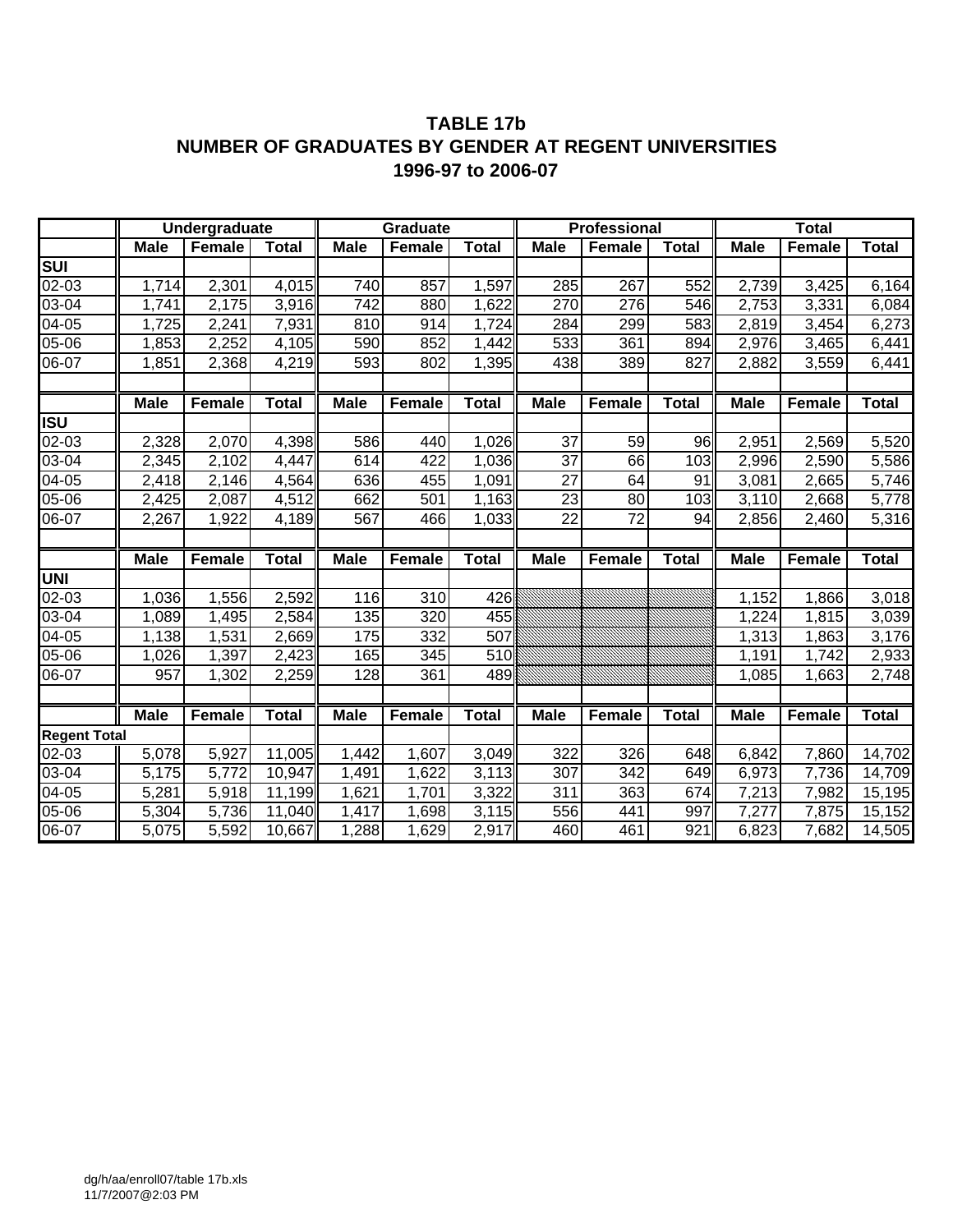| <b>TABLE 18</b>                                 |
|-------------------------------------------------|
| ENROLLMENT OF MINORITIES AT REGENT UNIVERSITIES |
| <b>FALL 1997 TO FALL 2007</b>                   |

|                             |        | 1998     |                | 1999     |        | 2000     | 2001   |          |        | 2002     |        | 2003     | 2004   |          |                | 2005     |                | 2006     | 2007   |          |                    |                    |
|-----------------------------|--------|----------|----------------|----------|--------|----------|--------|----------|--------|----------|--------|----------|--------|----------|----------------|----------|----------------|----------|--------|----------|--------------------|--------------------|
|                             | Number | Per Cent | Number         | Per Cent | Number | Per Cent | Number | Per Cent | Number | Per Cent | Number | Per Cent | Number | Per Cent | Number         | Per Cent | Number         | Per Cent | Number | Per Cent | One Year<br>Change | Ten Year<br>Change |
| <b>UNIVERSITY OF IOWA</b>   |        |          |                |          |        |          |        |          |        |          |        |          |        |          |                |          |                |          |        |          |                    |                    |
| Undergraduate               | .621   | 8.4%     | 1,597          | 8.2%     | 1,595  | 8.3%     | 1,617  | 8.2%     | 1,679  | 8.2%     | 1,717  | 8.5%     | 1,728  | 8.6%     | 1,765          | 8.7%     | 1,809          | 8.7%     | 1,854  | 8.9%     | 2.5%               | 14.4%              |
| Graduate                    | 581    | 8.9%     | 567            | 8.9%     | 508    | 9.2%     | 458    | 8.6%     | 439    | 8.2%     | 429    | 7.8%     | 460    | 8.4%     | 477            | 8.8%     | 477            | 8.9%     | 482    | 8.8%     | 1.0%               | $-17.0%$           |
| Professional                | 473    | 16.5%    | 457            | 15.7%    | 429    | 12.2%    | 444    | 11.5%    | 450    | 11.6%    | 455    | 11.3%    | 477    | 11.5%    | 436            | 11.1%    | 455            | 11.8%    | 505    | 12.6%    | 11.0%              | 6.8%               |
| <b>TOTAL</b>                | 2.675  | 9.3%     | 2.621          | 9.1%     | 2.532  | 8.9%     | 2,519  | 8.8%     | 2,568  | 8.6%     | 2,601  | 8.7%     | 2.665  | 9.0%     | 2,678          | 9.0%     | 2,741          | 9.1%     | 2,841  | 9.3%     | 3.6%               | 6.2%               |
| <b>OWA STATE UNIVERSITY</b> |        |          |                |          |        |          |        |          |        |          |        |          |        |          |                |          |                |          |        |          |                    |                    |
| Undergraduate               | 1,433  | 6.8%     | 1,502          | 7.0%     | 1,540  | 7.0%     | 1,694  | 7.3%     | 1,782  | 7.7%     | 1,804  | 8.1%     | 1,794  | 8.4%     | 1,826          | 8.8%     | 1,842          | 9.0%     | 1,885  | 9.0%     | 2.3%               | 31.5%              |
| Graduate                    | 248    | 6.0%     | 220            | 5.2%     | 236    | 5.4%     | 241    | 5.5%     | 251    | 5.6%     | 272    | 5.7%     | 253    | 5.5%     | 290            | 6.3%     | 305            | 6.7%     | 320    | 6.9%     | 4.9%               | 29.0%              |
| Professional                | 6      | 1.5%     | $\overline{4}$ | 1.0%     | 5      | 1.3%     | 8      | 2.0%     | 8      | 2.0%     | 6      | 1.5%     | 8      | 2.0%     | $\overline{7}$ | 1.6%     | $\overline{7}$ | 1.6%     | 15     | 3.0%     | 114.3%             | 150.0%             |
| <b>TOTAL</b>                | 1.687  | 6.6%     | 1.726          | 6.6%     | 1.781  | 6.6%     | 1,943  | 7.0%     | 2,039  | 7.3%     | 2,082  | 7.6%     | 2.055  | 7.8%     | 2,123          | 8.2%     | 2,154          | 8.5%     | 2,220  | 8.5%     | 3.1%               | 31.6%              |
| UNIVERSITY OF NORTHERN IOWA |        |          |                |          |        |          |        |          |        |          |        |          |        |          |                |          |                |          |        |          |                    |                    |
| Undergraduate               | 457    | 3.9%     | 488            | 4.1%     | 557    | 4.6%     | 611    | 4.9%     | 648    | 5.3%     | 668    | 5.7%     | 668    | 6.0%     | 620            | 5.7%     | 628            | 5.9%     | 631    | 5.7%     | 0.5%               | 38.1%              |
| Graduate                    | 82     | 5.2%     | 99             | 6.3%     | 109    | 7.0%     | 111    | 7.0%     | 115    | 7.0%     | 139    | 8.3%     | 141    | 8.8%     | 136            | 8.7%     | 132            | 8.5%     | 114    | 7.1%     | $-13.6%$           | 39.0%              |
| <b>TOTAL</b>                | 539    | 4.0%     | 587            | 4.3%     | 666    | 4.8%     | 722    | 5.1%     | 763    | 5.5%     | 807    | 6.0%     | 809    | 6.3%     | 756            | 6.0%     | 760            | 6.2%     | 745    | 5.9%     | $-2.0%$            | 38.2%              |
| <b>REGENTS TOTAL</b>        |        |          |                |          |        |          |        |          |        |          |        |          |        |          |                |          |                |          |        |          |                    |                    |
| Undergraduate               | 3,511  | 6.7%     | 3,587          | 6.8%     | 3,692  | 6.9%     | 3,922  | 7.1%     | 4,109  | 7.4%     | 4,189  | 7.7%     | 4,190  | 7.9%     | 4,211          | 8.1%     | 4,279          | 8.2%     | 4,370  | 8.3%     | 2.1%               | 24.5%              |
| Graduate                    | 911    | 7.5%     | 886            | 7.3%     | 853    | 7.5%     | 810    | 7.2%     | 805    | 7.0%     | 840    | 7.1%     | 854    | 7.3%     | 903            | 7.8%     | 914            | 7.9%     | 916    | 7.8%     | 0.2%               | 0.5%               |
| Professional                | 479    | 14.7%    | 461            | 13.9%    | 434    | 11.1%    | 452    | 10.6%    | 458    | 10.7%    | 461    | 10.4%    | 485    | 10.6%    | 443            | 10.2%    | 462            | 10.8%    | 520    | 11.5%    | 12.6%              | 8.6%               |
| <b>TOTAL</b>                | 4.901  | 7.2%     | 4,934          | 7.2%     | 4.979  | 7.2%     | 5,184  | 7.3%     | 5,372  | 7.5%     | 5.490  | 7.8%     | 5.529  | 8.0%     | 5,557          | 8.2%     | 5.655          | 8.4%     | 5,806  | 8.4%     | 2.7%               | 18.5%              |

In Fall 2000, MBA students were moved from the Graduate to the Professional School category at the University of Iowa.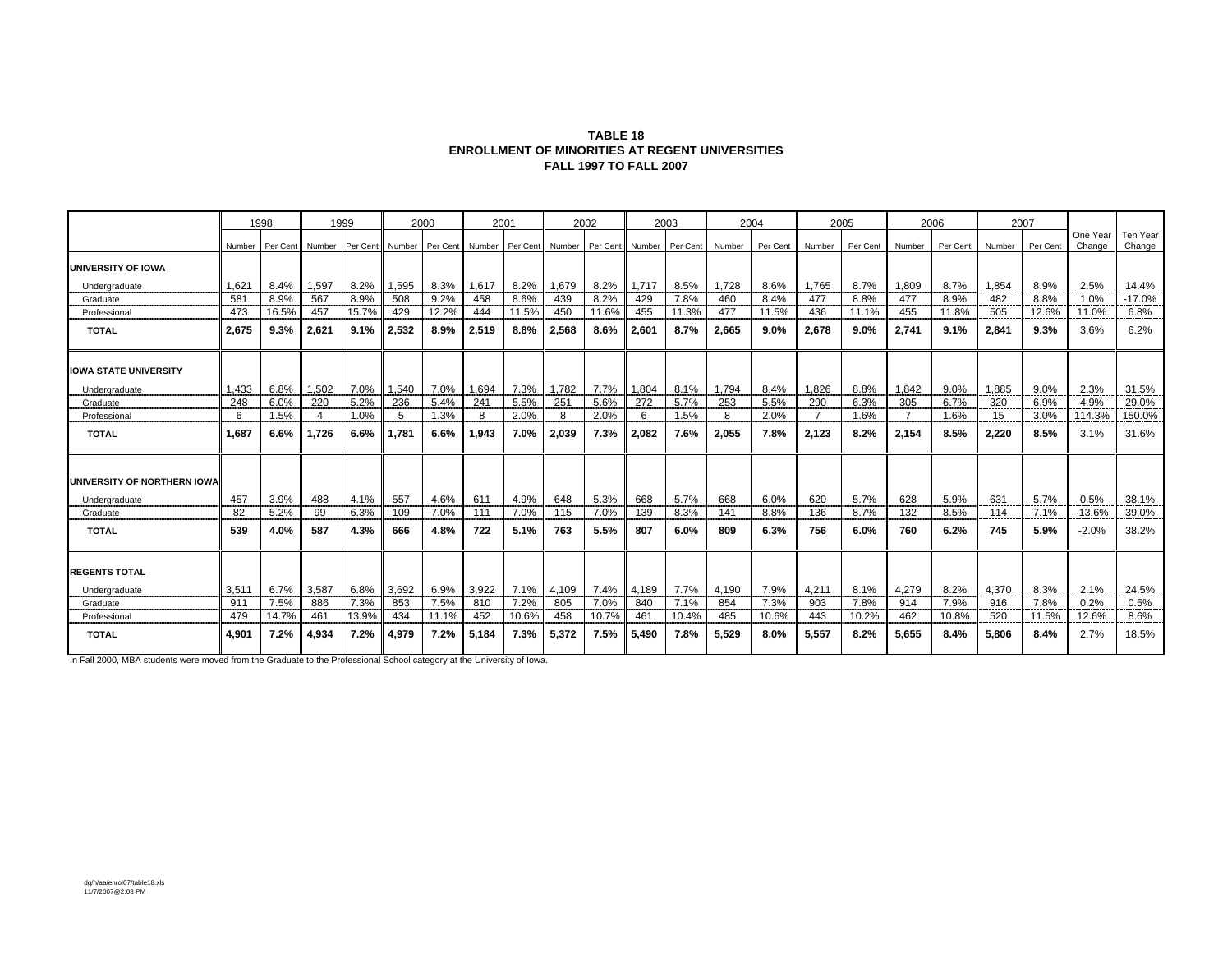# **TABLE 19TEN-YEAR HEADCOUNT ENROLLMENT PROJECTIONS AT REGENT UNIVERSITIES FALL 2008 to FALL 2017**

| Level                            | <b>ACTUAL</b><br>2007 | 2008   | 2009   | 2010   | 2011   | 2012   | 2013   | 2014   | 2015   | 2016   | 2017   |
|----------------------------------|-----------------------|--------|--------|--------|--------|--------|--------|--------|--------|--------|--------|
| <b>UNDERGRADUATE</b>             |                       |        |        |        |        |        |        |        |        |        |        |
| <b>Resident - Lower Division</b> | 16,692                | 16,830 | 16,569 | 16,396 | 16,248 | 16,085 | 15,896 | 15,818 | 15,839 | 15,926 | 16,035 |
| Non Resident - Lower Division    | 7,048                 | 7,091  | 7,033  | 6,984  | 6,940  | 6,892  | 6,837  | 6,817  | 6,823  | 6,850  | 6,880  |
| <b>LOWER DIVISION TOTAL</b>      | 23,740                | 23,921 | 23,602 | 23,380 | 23,188 | 22,977 | 22,733 | 22,635 | 22,662 | 22,776 | 22,915 |
| Resident - Unclassified/Spec.    | 774                   | 820    | 815    | 813    | 811    | 810    | 809    | 808    | 808    | 808    | 808    |
| Non Resident - Unclass./Spec.    | 677                   | 711    | 705    | 700    | 698    | 697    | 696    | 696    | 695    | 695    | 695    |
| UNCLASS./SPEC. TOTAL             | 1,451                 | 1,531  | 1,520  | 1,513  | 1,509  | 1,507  | 1,505  | 1,504  | 1,503  | 1,503  | 1,503  |
| <b>Resident - Upper Division</b> | 22,447                | 22,283 | 22,607 | 22,740 | 22,639 | 22,494 | 22,344 | 22,184 | 22,000 | 21,890 | 21,863 |
| Non Resident - Upper Division    | 5,283                 | 5,218  | 5,270  | 5,292  | 5,282  | 5,259  | 5,234  | 5,205  | 5,173  | 5,152  | 5,147  |
| <b>UPPER DIVISION TOTAL</b>      | 27,730                | 27,501 | 27,877 | 28,032 | 27,921 | 27,753 | 27,578 | 27,389 | 27,173 | 27,042 | 27,010 |
|                                  |                       |        |        |        |        |        |        |        |        |        |        |
| <b>Resident Total</b>            | 39,913                | 39,933 | 39,991 | 39,949 | 39,698 | 39,389 | 39,049 | 38,810 | 38,647 | 38,624 | 38,706 |
| Non Resident Total               | 13,008                | 13,020 | 13,008 | 12,976 | 12,920 | 12,848 | 12,767 | 12,718 | 12,691 | 12,697 | 12,722 |
| UNDERGRADUATE TOTAL              | 52,921                | 52,953 | 52,999 | 52,925 | 52,618 | 52,237 | 51,816 | 51,528 | 51,338 | 51,321 | 51,428 |
| <b>PROFESSIONAL</b>              |                       |        |        |        |        |        |        |        |        |        |        |
| Resident                         | 3,227                 | 3,225  | 3,266  | 3,321  | 3,320  | 3,322  | 3,353  | 3,354  | 3,304  | 3,356  | 3,356  |
| <b>Non Resident</b>              | 1,285                 | 1,334  | 1,370  | 1,404  | 1,401  | 1,401  | 1,412  | 1,413  | 1,395  | 1,413  | 1,413  |
| PROFESSIONAL TOTAL               | 4,512                 | 4,559  | 4,636  | 4,725  | 4,721  | 4,723  | 4,765  | 4,767  | 4,699  | 4,769  | 4,769  |
| <b>GRADUATE</b>                  |                       |        |        |        |        |        |        |        |        |        |        |
| Resident                         | 5,405                 | 5,294  | 5,247  | 5,231  | 5,219  | 5,211  | 5,205  | 5,200  | 5,197  | 5,194  | 5,193  |
| Non Resident                     | 6,340                 | 6,230  | 6,188  | 6,184  | 6,181  | 6,179  | 6,177  | 6,176  | 6,175  | 6,175  | 6,174  |
| <b>GRADUATE TOTAL</b>            | 11,745                | 11,524 | 11,435 | 11,415 | 11,400 | 11,390 | 11,382 | 11,376 | 11,372 | 11,369 | 11,367 |
| <b>TOTAL</b>                     |                       |        |        |        |        |        |        |        |        |        |        |
| Resident                         | 48,545                | 48,452 | 48,504 | 48,501 | 48,237 | 47,922 | 47,607 | 47,364 | 47,148 | 47,174 | 47,255 |
| <b>Non Resident</b>              | 20,633                | 20,584 | 20,566 | 20,564 | 20,502 | 20,428 | 20,356 | 20,307 | 20,261 | 20,285 | 20,309 |
| <b>TOTAL ENROLLMENT</b>          | 69,178                | 69,036 | 69,070 | 69,065 | 68,739 | 68,350 | 67,963 | 67,671 | 67,409 | 67,459 | 67,564 |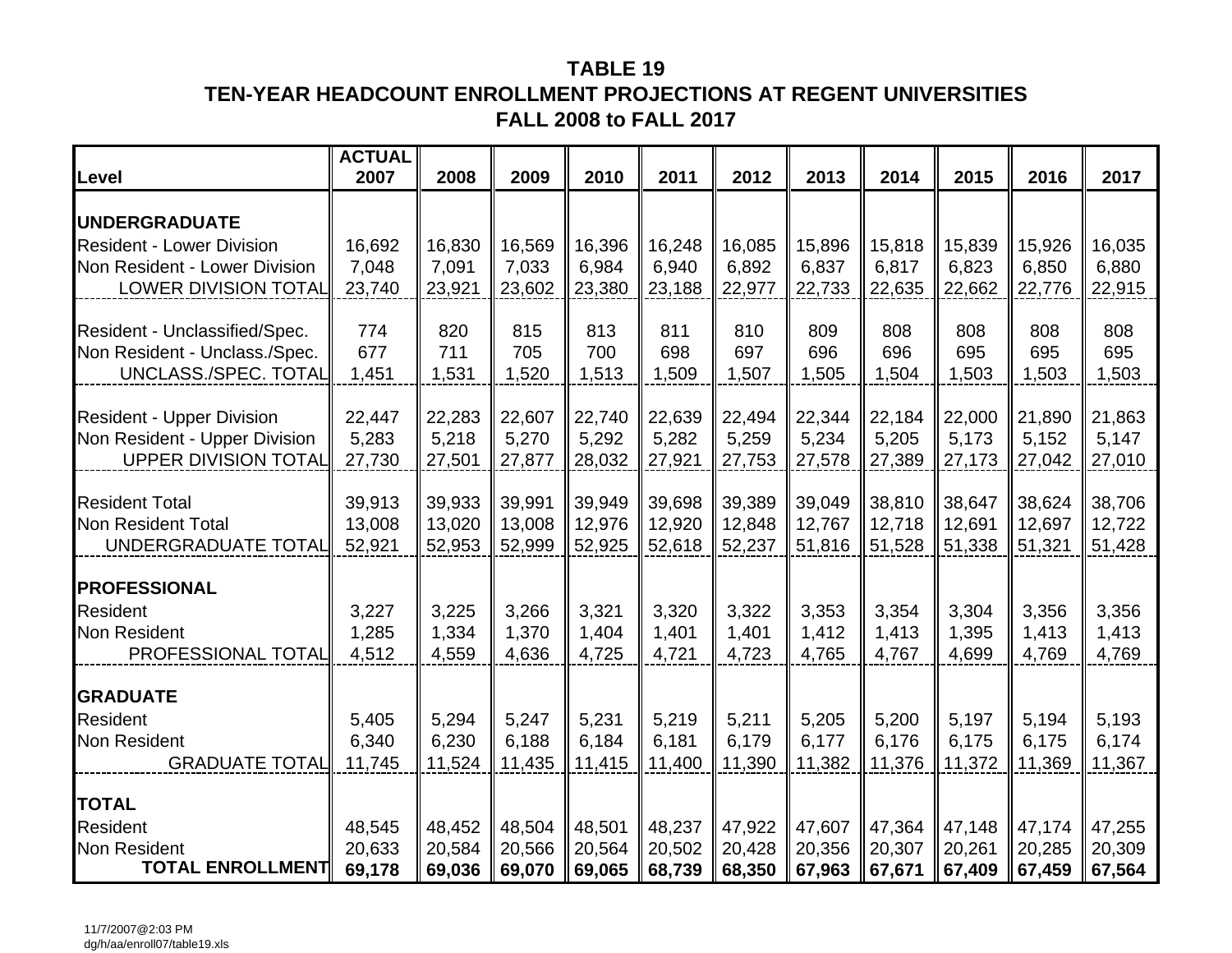## **TABLE 19a TEN-YEAR HEADCOUNT ENROLLMENT PROJECTIONS UNIVERSITY OF IOWAFALL 2008 to FALL 2017**

| Level                                                        | <b>ACTUAL</b><br>2007 | 2008             | 2009             | 2010             | 2011             | 2012             | 2013             | 2014             | 2015             | 2016             | 2017             |
|--------------------------------------------------------------|-----------------------|------------------|------------------|------------------|------------------|------------------|------------------|------------------|------------------|------------------|------------------|
| <b> UNDERGRADUATE</b>                                        |                       |                  |                  |                  |                  |                  |                  |                  |                  |                  |                  |
| <b>Resident - Lower Division</b>                             | 5,688                 | 5,745            | 5,737            | 5,732            | 5,727            | 5,724            | 5,722            | 5,720            | 5,719            | 5,718            | 5,718            |
| Non Resident - Lower Division                                | 4,013                 | 4,053            | 4,048            | 4,044            | 4,041            | 4,039            | 4,037            | 4,036            | 4,035            | 4,034            | 4,034            |
| <b>LOWER DIVISION TOTAL</b>                                  | 9,701                 | 9,798            | 9,785            | 9,776            | 9,768            | 9,763            | 9,759            | 9,756            | 9,754            | 9,752            | 9,752            |
| Resident - Unclassified/Spec.                                | 447                   | 491              | 490              | 490              | 490              | 490              | 489              | 489              | 489              | 489              | 489              |
| Non Resident - Unclass./Spec.                                | 338                   | 371              | 371              | 370              | 370              | 370              | 370              | 370              | 370              | 370              | 370              |
| UNCLASS./SPEC. TOTAL                                         | 785                   | 862              | 861              | 860              | 860              | 860              | 859              | 859              | 859              | 859              | 859              |
|                                                              |                       |                  |                  |                  |                  |                  |                  |                  |                  |                  |                  |
| <b>Resident - Upper Division</b>                             | 7,673                 | 7,515            | 7,504            | 7,497            | 7,491            | 7,487            | 7,484            | 7,482            | 7,480            | 7,479            | 7,478            |
| Non Resident - Upper Division<br><b>UPPER DIVISION TOTAL</b> | 2,748<br>10,421       | 2,691<br>10,206  | 2,688<br>10,192  | 2,685<br>10,182  | 2,683<br>10,174  | 2,681<br>10,168  | 2,680<br>10,164  | 2,680<br>10,162  | 2,679<br>10,159  | 2,679<br>10,158  | 2,678<br>10,156  |
|                                                              |                       |                  |                  |                  |                  |                  |                  |                  |                  |                  |                  |
| <b>Resident Total</b>                                        | 13,808                | 13,751           | 13,731           | 13,719           | 13,708           | 13,701           | 13,695           | 13,691           | 13,688           | 13,686           | 13,685           |
| Non Resident Total                                           | 7,099                 | 7,115            | 7,107            | 7,099            | 7,094            | 7,090            | 7,087            | 7,086            | 7,084            | 7,083            | 7,082            |
| UNDERGRADUATE TOTAL                                          | 20,907                | 20,866           | 20,838           | 20,818           | 20,802           | 20,791           | 20,782           | 20,777           | 20,772           | 20,769           | 20,767           |
| <b>PROFESSIONAL</b>                                          |                       |                  |                  |                  |                  |                  |                  |                  |                  |                  |                  |
| <b>Resident</b>                                              | 2,971                 | 2,978            | 3,012            | 3,061            | 3,060            | 3,062            | 3,093            | 3,094            | 3,044            | 3,096            | 3,096            |
| <b>Non Resident</b>                                          | 1,049                 | 1,052            | 1,063            | 1,081            | 1,081            | 1,081            | 1,092            | 1,093            | 1,075            | 1,093            | 1,093            |
| PROFESSIONAL TOTAL                                           | 4,020                 | 4,030            | 4,075            | 4,142            | 4,141            | 4,143            | 4,185            | 4,187            | 4,119            | 4,189            | 4,189            |
| <b>GRADUATE</b>                                              |                       |                  |                  |                  |                  |                  |                  |                  |                  |                  |                  |
| <b>Resident</b>                                              | 2,145                 | 2,093            | 2,074            | 2,074            | 2,074            | 2,074            | 2,074            | 2,074            | 2,074            | 2,074            | 2,074            |
| Non Resident                                                 | 3,337                 | 3,257            | 3,226            | 3,226            | 3,226            | 3,226            | 3,226            | 3,226            | 3,226            | 3,226            | 3,226            |
| <b>GRADUATE TOTAL</b>                                        | 5,482                 | 5,350            | 5,300            | 5,300            | 5,300            | 5,300            | 5,300            | 5,300            | 5,300            | 5,300            | 5,300            |
|                                                              |                       |                  |                  |                  |                  |                  |                  |                  |                  |                  |                  |
| <b>TOTAL</b>                                                 |                       |                  |                  |                  |                  |                  |                  |                  |                  |                  |                  |
| <b>Resident</b><br><b>Non Resident</b>                       | 18,924<br>11,485      | 18,822<br>11,424 | 18,817<br>11,396 | 18,854<br>11,406 | 18,842<br>11,401 | 18,837<br>11,397 | 18,862<br>11,405 | 18,859<br>11,405 | 18,806<br>11,385 | 18,856<br>11,402 | 18,855<br>11,401 |
| <b>TOTAL ENROLLMENT</b>                                      | 30,409                | 30,246           | 30,213           | 30,260           | 30,243           | 30,234           | 30,267           | 30,264           | 30,191           | 30,258           | 30,256           |

11/7/2007@2:03 PMdg/h/aa/enroll07/table19a.xls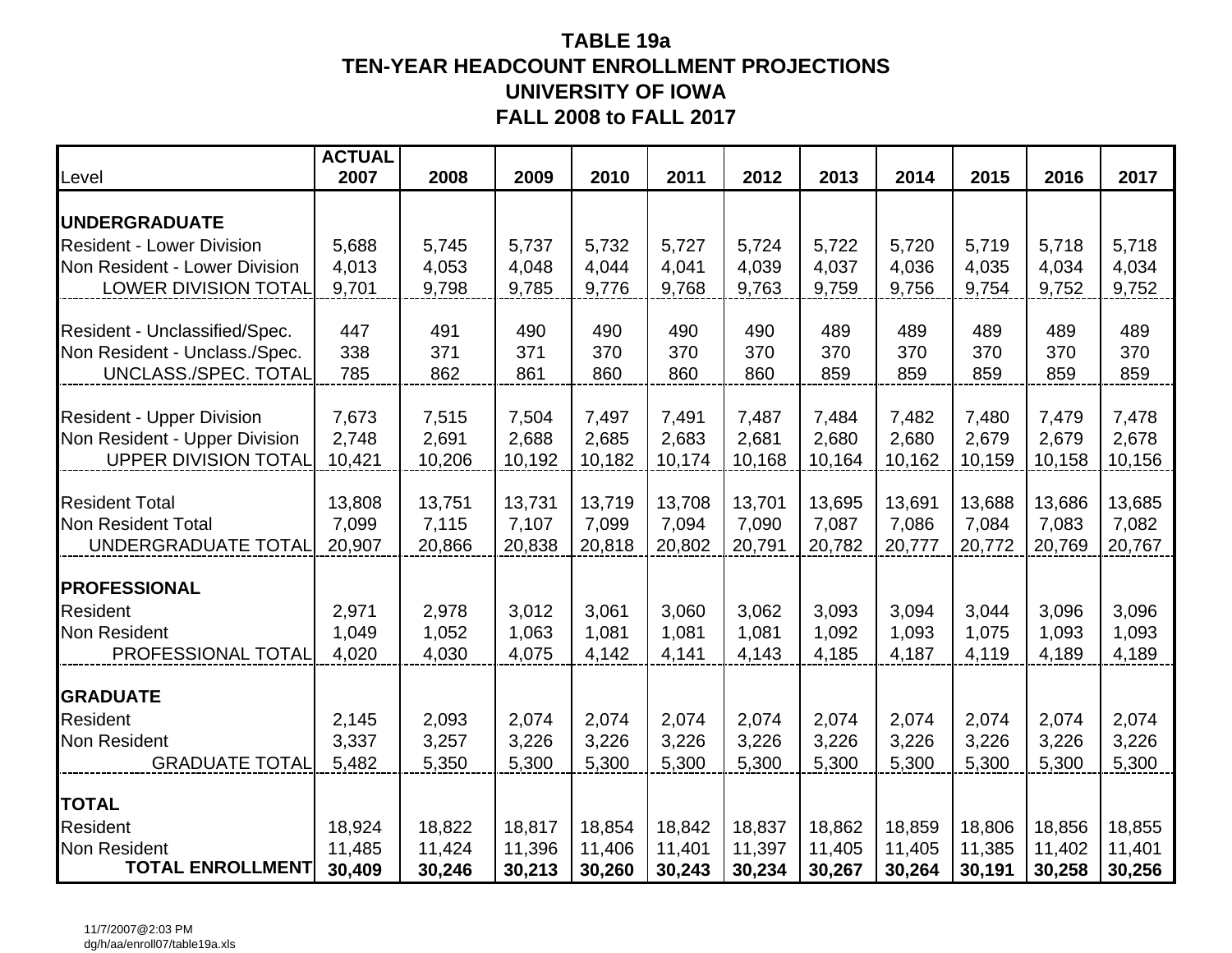## **TABLE 19b TEN-YEAR HEADCOUNT ENROLLMENT PROJECTIONS IOWA STATE UNIVERSITY FALL 2008 to FALL 2017**

| Level                                                          | <b>ACTUAL</b><br>2007 | 2008   | 2009   | 2010   | 2011   | 2012   | 2013   | 2014   | 2015   | 2016   | 2017   |
|----------------------------------------------------------------|-----------------------|--------|--------|--------|--------|--------|--------|--------|--------|--------|--------|
| <b>UNDERGRADUATE</b>                                           |                       |        |        |        |        |        |        |        |        |        |        |
| <b>Resident - Lower Division</b>                               | 6,911                 | 6,929  | 6,822  | 6,723  | 6,632  | 6,528  | 6,407  | 6,357  | 6,370  | 6,427  | 6,498  |
| Non Resident - Lower Division                                  | 2,684                 | 2,677  | 2,636  | 2,597  | 2,561  | 2,519  | 2,472  | 2,456  | 2,462  | 2,487  | 2,514  |
| <b>LOWER DIVISION TOTAL</b>                                    | 9,595                 | 9,606  | 9,458  | 9,320  | 9,193  | 9,047  | 8,879  | 8,813  | 8,832  | 8,914  | 9,012  |
|                                                                | 213                   | 223    | 223    | 223    | 223    | 223    | 223    | 223    | 223    | 223    | 223    |
| Resident - Unclassified/Spec.<br>Non Resident - Unclass./Spec. | 178                   | 187    | 187    | 187    | 187    | 187    | 187    | 187    | 187    | 187    | 187    |
| UNCLASS./SPEC. TOTAL                                           | 391                   | 410    | 410    | 410    | 410    | 410    | 410    | 410    | 410    | 410    | 410    |
|                                                                |                       |        |        |        |        |        |        |        |        |        |        |
| <b>Resident - Upper Division</b>                               | 8,824                 | 8,924  | 9,116  | 9,209  | 9,194  | 9,127  | 9,040  | 8,941  | 8,825  | 8,751  | 8,728  |
| Non Resident - Upper Division                                  | 2,194                 | 2,219  | 2,267  | 2,289  | 2,286  | 2,269  | 2,248  | 2,222  | 2,194  | 2,175  | 2,171  |
| <b>UPPER DIVISION TOTAL</b>                                    | 11,018                | 11,143 | 11,383 | 11,498 | 11,480 | 11,396 | 11,288 | 11,163 | 11,019 | 10,926 | 10,899 |
| <b>Resident Total</b>                                          | 15,948                | 16,076 | 16,161 | 16,155 | 16,049 | 15,878 | 15,670 | 15,521 | 15,418 | 15,401 | 15,449 |
| <b>Non Resident Total</b>                                      | 5,056                 | 5,083  | 5,090  | 5,073  | 5,034  | 4,975  | 4,907  | 4,865  | 4,843  | 4,849  | 4,872  |
| UNDERGRADUATE TOTAL                                            | 21,004                | 21,159 | 21,251 | 21,228 | 21,083 | 20,853 | 20,577 | 20,386 | 20,261 | 20,250 | 20,321 |
| <b>PROFESSIONAL</b>                                            |                       |        |        |        |        |        |        |        |        |        |        |
| <b>Resident</b>                                                | 256                   | 247    | 254    | 260    | 260    | 260    | 260    | 260    | 260    | 260    | 260    |
| Non Resident                                                   | 236                   | 282    | 307    | 323    | 320    | 320    | 320    | 320    | 320    | 320    | 320    |
| PROFESSIONAL TOTAL                                             | 492                   | 529    | 561    | 583    | 580    | 580    | 580    | 580    | 580    | 580    | 580    |
| <b>GRADUATE</b>                                                |                       |        |        |        |        |        |        |        |        |        |        |
| Resident                                                       | 1,973                 | 1,951  | 1,945  | 1,945  | 1,945  | 1,945  | 1,945  | 1,945  | 1,945  | 1,945  | 1,945  |
| Non Resident                                                   | 2,691                 | 2,661  | 2,655  | 2,655  | 2,655  | 2,655  | 2,655  | 2,655  | 2,655  | 2,655  | 2,655  |
| <b>GRADUATE TOTAL</b>                                          | 4,664                 | 4,612  | 4,600  | 4,600  | 4,600  | 4,600  | 4,600  | 4,600  | 4,600  | 4,600  | 4,600  |
|                                                                |                       |        |        |        |        |        |        |        |        |        |        |
| <b>TOTAL</b>                                                   |                       |        |        |        |        |        |        |        |        |        |        |
| Resident                                                       | 18,177                | 18,274 | 18,360 | 18,360 | 18,254 | 18,083 | 17,875 | 17,726 | 17,623 | 17,606 | 17,654 |
| <b>Non Resident</b><br><b>TOTAL ENROLLMENT</b>                 | 7,983                 | 8,026  | 8,052  | 8,051  | 8,009  | 7,950  | 7,882  | 7,840  | 7,818  | 7,824  | 7,847  |
|                                                                | 26,160                | 26,300 | 26,412 | 26,411 | 26,263 | 26,033 | 25,757 | 25,566 | 25,441 | 25,430 | 25,501 |